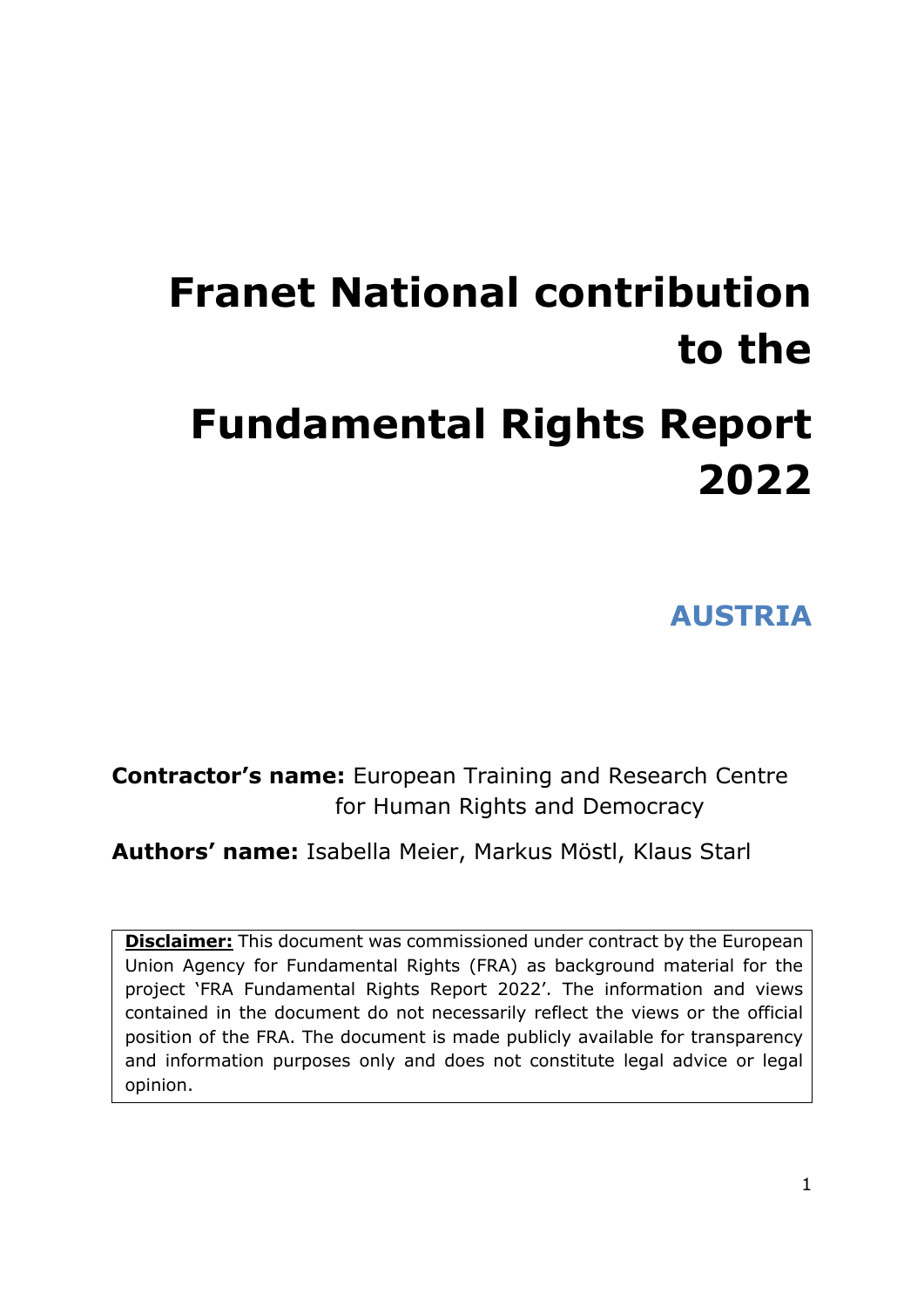## **Contents**

| Chapter 4. Asylum, visas, migration, borders and integration  15              |
|-------------------------------------------------------------------------------|
| Chapter 5. Information society, privacy and data protection 17                |
|                                                                               |
|                                                                               |
| Chapter 8. Developments in the implementation of the Convention on the Rights |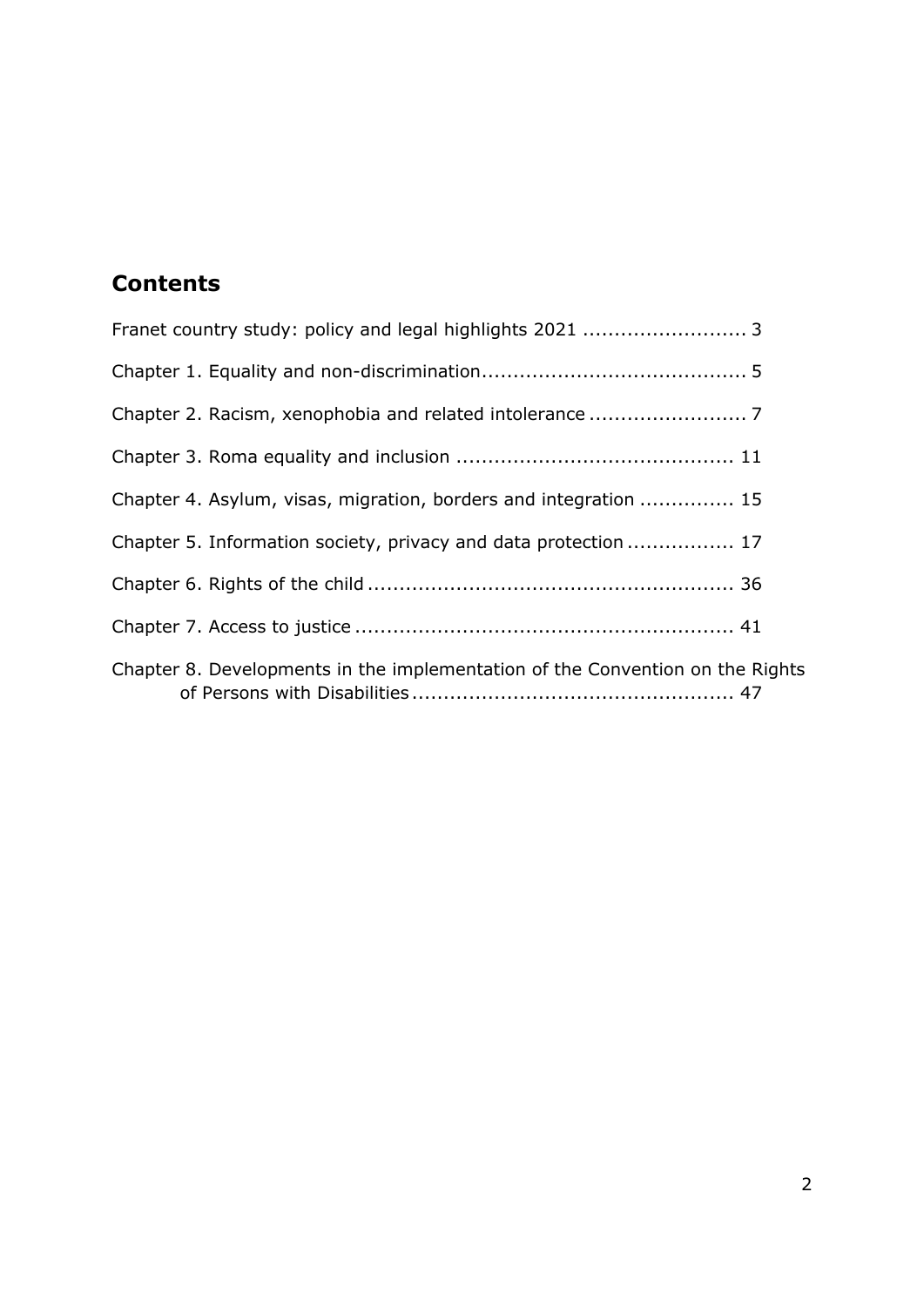# <span id="page-2-0"></span>**Franet country study: policy and legal highlights 2021**

| Issues in the<br>fundamental<br>rights<br>institutional<br>landscape | No development in 2021.                                                                                                                                                                                                                                                                                                                                                                       |
|----------------------------------------------------------------------|-----------------------------------------------------------------------------------------------------------------------------------------------------------------------------------------------------------------------------------------------------------------------------------------------------------------------------------------------------------------------------------------------|
| <b>EU Charter</b>                                                    | <b>Constitutional Court set aside a lower court decision for</b>                                                                                                                                                                                                                                                                                                                              |
| <sub>of</sub><br>Fundamental<br><b>Rights</b>                        | violation of Art. 47 (2) CFR. The files of an asylum proceeding have<br>indicated that the oral hearing could lead to a further clarification of the<br>facts in the present case. The Federal Administrative Court should<br>therefore not have refrained from holding an oral hearing. The<br>complainant's right to an oral hearing pursuant to Art. 47 (2) CFR was<br>therefore violated. |
| Equality and                                                         | Progress for intersex persons. A government bill in favour of a ban                                                                                                                                                                                                                                                                                                                           |
| $non-$<br>discriminatio<br>n                                         | on conversion therapy and "reparative" forms of therapy on children<br>and a motion for a resolution on the protection of intersex children and<br>adolescents from medically unnecessary treatment on their sexual<br>characteristics have been tabled.                                                                                                                                      |
| Racism,                                                              | Austria's <b>National Strategy against Antisemitism</b> was presented                                                                                                                                                                                                                                                                                                                         |
| xenophobia<br>& Roma                                                 | on 21 January 2021. It includes 38 defined measures to prevent and                                                                                                                                                                                                                                                                                                                            |
| integration                                                          | combat all forms of anti-Semitism - including the long-term<br>safeguarding of the Austrian Jewish cultural heritage and the                                                                                                                                                                                                                                                                  |
|                                                                      | establishment of a platform for society as a whole.                                                                                                                                                                                                                                                                                                                                           |
|                                                                      | The <b>National Roma strategy</b> is continued in 2021.                                                                                                                                                                                                                                                                                                                                       |
| Asylum &                                                             | No development in 2021.                                                                                                                                                                                                                                                                                                                                                                       |
| migration                                                            |                                                                                                                                                                                                                                                                                                                                                                                               |
| Data                                                                 | Online user protection strengthened: The Federal Act on Measures                                                                                                                                                                                                                                                                                                                              |
| protection                                                           | for the Protection of Users on Communication Platforms entered into                                                                                                                                                                                                                                                                                                                           |
| and digital                                                          | force in 1 January 2021 with the aim to protect users on communication                                                                                                                                                                                                                                                                                                                        |
| society                                                              | platforms and effectively combat hate on the net.                                                                                                                                                                                                                                                                                                                                             |
| Rights of the<br>child                                               | The Federal Ministry of Social Affairs, Health, Care and Consumer<br>Protection and UNICEF Austria organise a multi-stakeholder dialogue on                                                                                                                                                                                                                                                   |
|                                                                      | the implementation of the European Guarantee for Children in                                                                                                                                                                                                                                                                                                                                  |
|                                                                      | Austria.                                                                                                                                                                                                                                                                                                                                                                                      |
| Access to                                                            | Measures addressing violence against women: Following the high                                                                                                                                                                                                                                                                                                                                |
| justice,                                                             | number of femicides in Austria, the Austrian government announced a                                                                                                                                                                                                                                                                                                                           |
| including<br>victims of                                              | package of measures, including additional 24.6 million funds to be used<br>to expand family counselling centres, family courts, perpetrator work,                                                                                                                                                                                                                                             |
| crime                                                                | psychosocial and legal support and centres for the protection from                                                                                                                                                                                                                                                                                                                            |
|                                                                      | violence.                                                                                                                                                                                                                                                                                                                                                                                     |
|                                                                      |                                                                                                                                                                                                                                                                                                                                                                                               |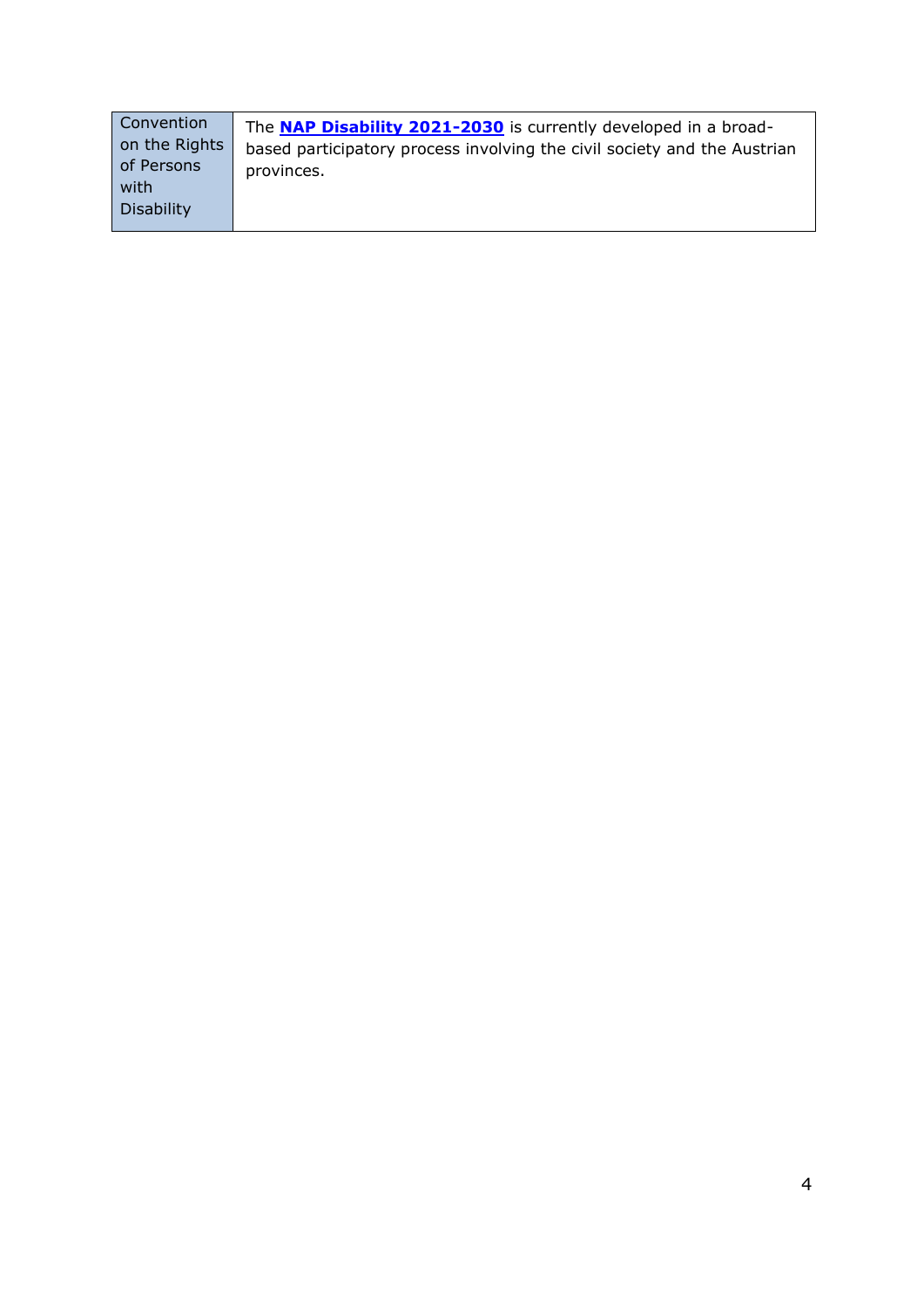# <span id="page-4-0"></span>**Chapter 1. Equality and non-discrimination**

# **1.1 Legal and policy developments or measures relevant to fostering equality and combating discrimination against EU citizens based on their nationality and against LGBTI people.**

The Combat-Hate-on-the-Internet-Act (*Hass-im-Netz-Bekämpfungs-Gesetz, HiNBG*), which has been reported in detail for the previous Fundamental Rights Report and also protects LGBTI persons, enterd into force on 1 January 2021.<sup>1</sup> The Internet Ombuds Service<sup>2</sup> launched a new topic area on "Hate on the net" on its website. The Internet Ombudsman's Office answers frequently asked questions there and discusses legal issues concerning hate content, insults and nude photos in the digital space. The FAQs cover, among other things, typical cases of hate on the net and the innovations brought about by the Combat-Hate-on-the-Internet-Act.

On 7 June 2021, the Minister of Justice formally apologised for the prosecution of homosexual persons in the Second Republic at an event at the Vienna Regional Court.<sup>3</sup> She expressed her deepest regret for the suffering and injustice that befell them, but also for the long silence that followed. The Minister of Justice said that these people had their dignity and humanity violated by the institutions that should have protected them. In addition, the Minister of Justice thanked the representatives of the LGBTIQ community for their years of commitment and announced to create a memorial for those who were unjustly persecuted in the Second Republic because of their sexual orientation.

On 16 June 2021, the parliamentary groups voted in favour of a ban on conversion therapy and "reparative" forms of therapy on children and called on the Minister of Justice and the Minister of Health to submit a government bill to this effect.<sup>4</sup> The aim of the government bill is to ban the implementation, advertising and facilitation of measures and techniques aimed at changing the sexual orientation of children as well as adults, whose consent is based on a lack of will. The members

<sup>4</sup> Austria, Parliamentary Correspondence No. 735 of 16 June 2021, National Council unanimously in favour of banning conversion therapies *[\(Nationalrat einstimmig für Verbot von](https://www.parlament.gv.at/PAKT/PR/JAHR_2021/PK0735/)  [Konversionstherapien\)](https://www.parlament.gv.at/PAKT/PR/JAHR_2021/PK0735/)*, 16 June 2021.

<sup>1</sup> Austria, Combat-Hate-on-the-Internet-Act (*[Hass-im-Netz-Bekämpfungs-Gesetz, HiNBG](https://www.ris.bka.gv.at/Dokument.wxe?Abfrage=BgblAuth&Dokumentnummer=BGBLA_2020_I_148)*), Federal Law Gazette I No. 148/2020.

<sup>2</sup> Austria, Website of the Internet Ombuds Service (*[Internet Ombudsstelle](https://www.ombudsstelle.at/)*).

<sup>&</sup>lt;sup>3</sup> Austria, Federal Ministry of Justice (2021), Justice Minister Zadić apologises for criminal prosecution of homosexual people in the Second Republic *([Justizministerin Zadić entschuldigt sich](https://www.bmj.gv.at/ministerium/presse/pressmitteilungen-2021/Justizministerin-Zadić-entschuldigt-sich-für-strafrechtliche-Verfolgung-homosexueller-Menschen-in-der-zweiten-Republik.html)  [für strafrechtliche Verfolgung homosexueller Menschen in der zweiten Republik\)](https://www.bmj.gv.at/ministerium/presse/pressmitteilungen-2021/Justizministerin-Zadić-entschuldigt-sich-für-strafrechtliche-Verfolgung-homosexueller-Menschen-in-der-zweiten-Republik.html)*, 7 June 2021.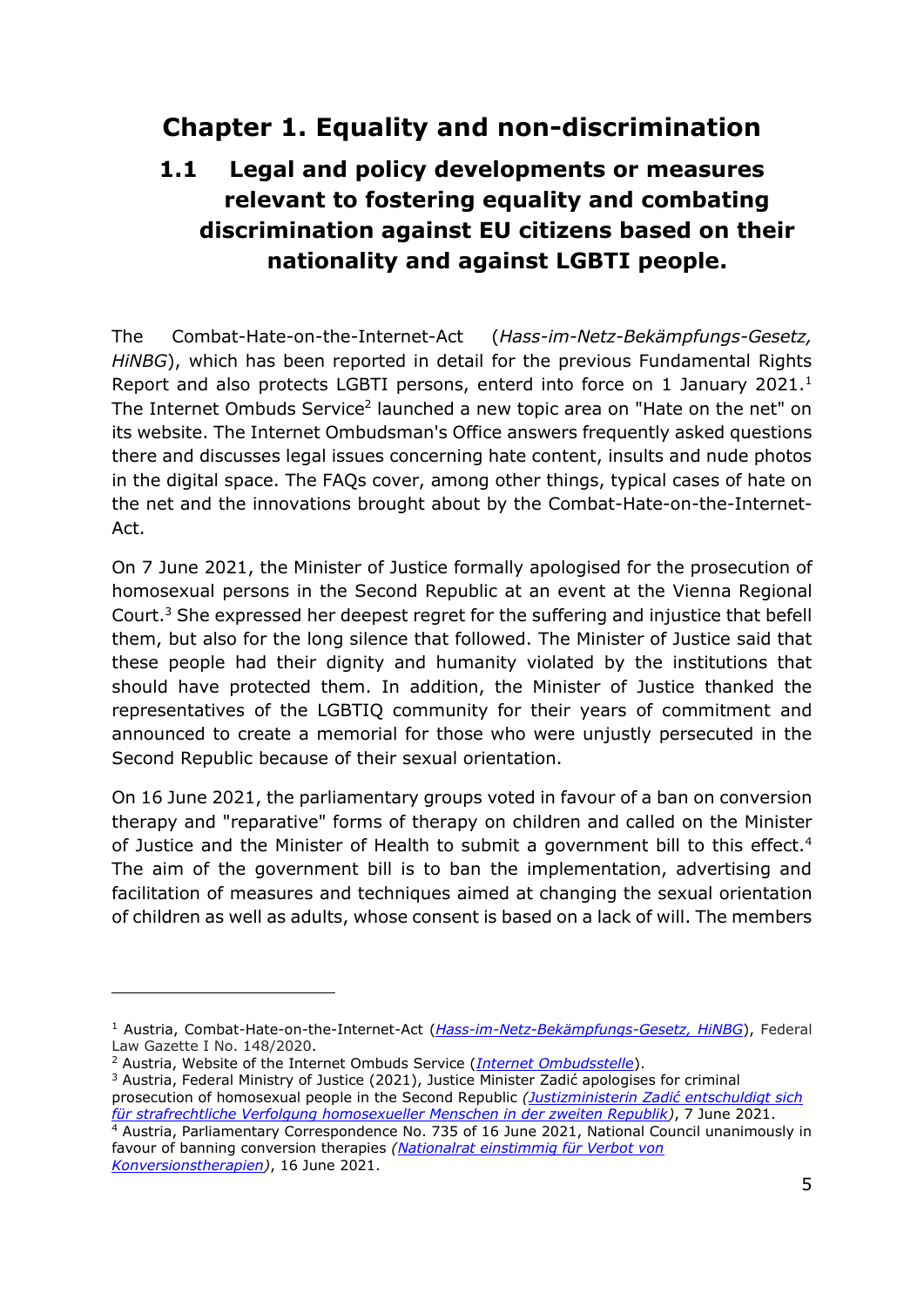of the parliament also adopted a motion for a resolution, $5$  which advocates the protection of intersex children and adolescents from non-necessary medical interventions. Since the landmark decision of the Constitutional Court of 15 June 2018, intersexual persons are entitled to an adequate designation in the civil status register of the Civil Status Act 2013. <sup>6</sup> Thus, intersexual persons have the right to an entry in the civil status register and in documents corresponding to their sex. The Constitutional Court's decision required corresponding adjustments<sup>7</sup> to the Registration Act  $1991<sup>8</sup>$  and to the annexes in the area of registration, which have now been proposed. The amendments introduce further selection options for gender in the area of registration, analogous to the Central Civil Status Register and a redesign of all annexes (registration form, declaration of residence and confirmation of main residence), which shall include alternative gender designations (diverse, inter, open, no information). The amendments have not been finally adopted.

# **1.2 Findings and methodology of research, studies, or surveys on experiences of discrimination against EU citizens on the grounds of nationality and against LGBTI people.**

#### **1.2.1**

No research, studies, or surveys on experiences of discrimination against EU citizens on the grounds of nationality and against LGBTI people were published in 2021 yet.

On 10 September 2021, the Federal Minister of the Interior<sup>9</sup> reported that the pilot report "Hate crime in Austria. Concept, legal framework, data basis, prevalence and impact of bias-motivated crimes", <sup>10</sup> which concludes the project "Systematic recording of prejudice motives in criminal complaints ("Hate Crime")" was approved by the Federal Minister of the Interior on 21 July 2021. This pilot report contains numerous results on hate crime in Austria, including on hate crimes

<sup>5</sup> Austria, Motion for a resolution on the protection of intersex children and adolescents from medically unnecessary treatment on their sexual characteristics *[\(Schutz von intergeschlechtlichen](https://www.parlament.gv.at/PAKT/VHG/XXVII/A/A_01594/index.shtml)  [Kindern und Jugendlichen vor medizinisch nicht notwendigen Behandlungen an den](https://www.parlament.gv.at/PAKT/VHG/XXVII/A/A_01594/index.shtml)  [Geschlechtsmerkmalen \(1594/A\(E\)](https://www.parlament.gv.at/PAKT/VHG/XXVII/A/A_01594/index.shtml)*, 16 June 2021.

<sup>6</sup> Austria, Civil Status Act 2013 (*[Personenstandsgesetzes 2013](https://www.ris.bka.gv.at/GeltendeFassung.wxe?Abfrage=Bundesnormen&Gesetzesnummer=20008228)*), Federal Law Gazette I No. 16/2013.

<sup>7</sup> Austria, Draft Amendment to the Registration Act 1991, *[\(Ministerialentwurf betreffend](https://www.parlament.gv.at/PAKT/VHG/XXVII/ME/ME_00133/index.shtml)  [Bundesgesetz, mit dem das Meldegesetz 1991 geändert wird\)](https://www.parlament.gv.at/PAKT/VHG/XXVII/ME/ME_00133/index.shtml)*, 11 June 2021.

<sup>8</sup> Austria, Registration Act 1991 *[\(Meldegesetz 1991\)](https://www.ris.bka.gv.at/GeltendeFassung.wxe?Abfrage=Bundesnormen&Gesetzesnummer=10005799)*, Federal Law Gazette No. 9/1992. <sup>9</sup> Austria, Federal Minister of the Interior (2021), [Response to parliamentary inquiry 7466/J,](https://www.parlament.gv.at/PAKT/VHG/XXVII/AB/AB_07353/index.shtml) 10

September 2021.

<sup>10</sup> Austria, Federal Ministry of the Interior (2021), Hate Crime in Austria (*[Hate Crime in](https://www.bmi.gv.at/408/Projekt/files/161_2021_Hate_Crime_Pilotbericht_GESAMT_V20210702_barrierefrei.pdf)  [Österreich](https://www.bmi.gv.at/408/Projekt/files/161_2021_Hate_Crime_Pilotbericht_GESAMT_V20210702_barrierefrei.pdf)*), Vienna, 2021.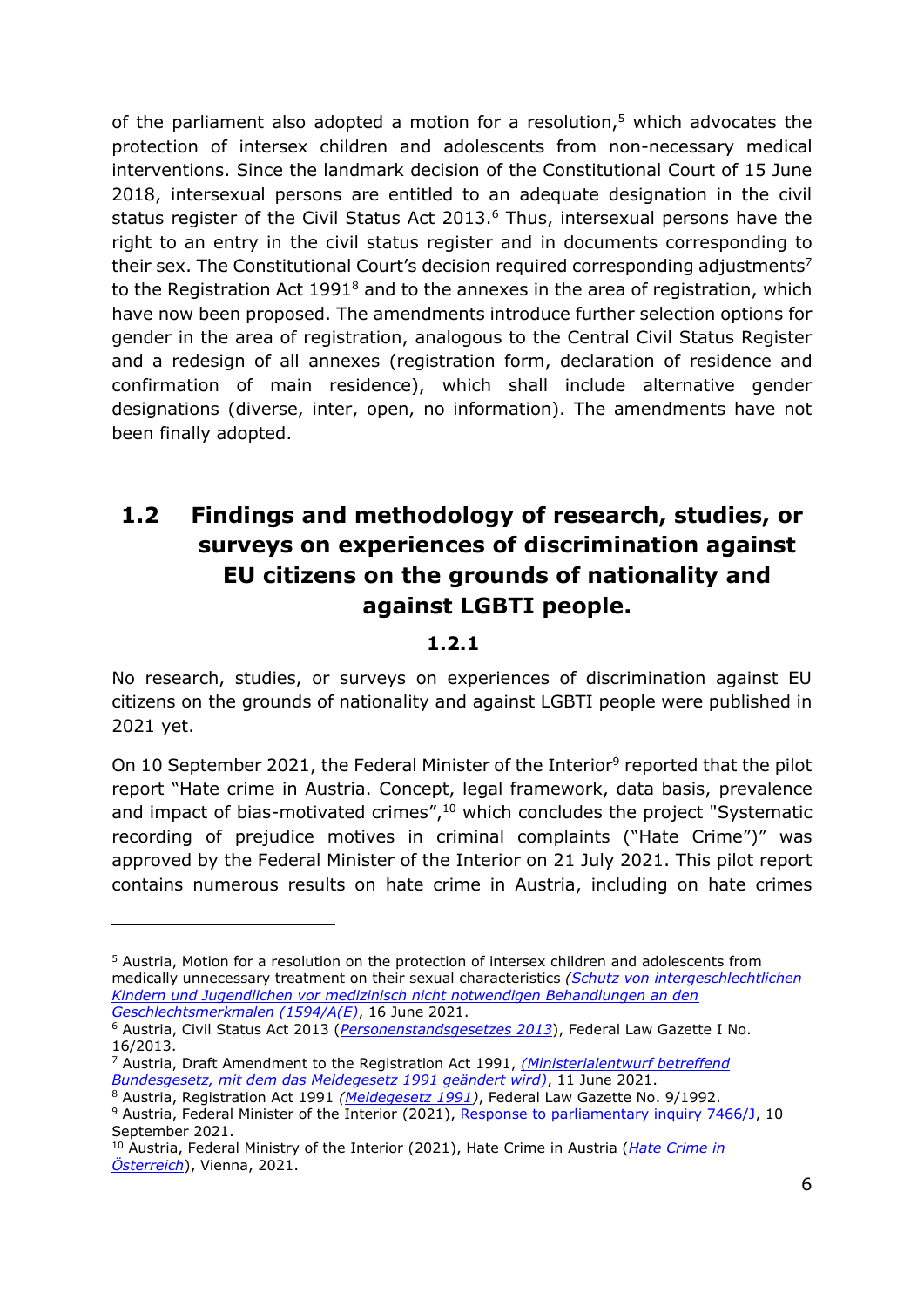against LGBTIQ-persons. With regard to the prejudice motives "gender" and "sexual orientation", offences against life and limb, freedom, honour or sexual integrity and self-determination dominated in numbers from November 2020 to April 2021 according to this report. Prejudice offences against persons on the basis of their "sexual orientation" predominantly took place in public, whereas in the case of "gender", the crimes were conducted almost equally frequent in private and public spaces in the first evaluation period from November 2020 to April 2021. In an answer to a parliamentary inquiry, the Federal Minister of the Interior reported that from January 2021 to June 2021 a total of 160 charges were filed for criminal offences including a (potential) hate motif against LGBTIQ-persons.<sup>11</sup>

# <span id="page-6-0"></span>**Chapter 2. Racism, xenophobia and related intolerance**

## **2.1 Findings and methodology of research, studies, or surveys on experiences of ethnic discrimination, racism and hate crime**

#### **2.1.1**

ZARA collects reports by victims or witnesses of discriminatory acts and publishes statistics on the reported cases annually.<sup>12</sup>

A quarter of totally reported 3,039 incidents were related to racism explicitly directed against Black people and people of colour due to their skin colour. In 2020, many people were aware of racism and online hate: 86% of the racist incidents were reported by witnesses, 14% were reported by people directly affected. The number of reports concerning racism on the internet has doubled compared to 2019. "[…] the ZARA Counselling Centre received an increasing number of reports of racist discrimination with reference to the coronavirus. In total, more than 400 incidents related to the coronavirus were reported to ZARA in 2020. In the beginning, there were more reports of discrimination due to a perceived Chinese origin. Later, the discriminations reported were mainly directed against refugees and Muslims."<sup>13</sup>

The Documentation and Counselling Centre for Islamophobia and anti-Muslim racism (*Dokumentations- und Beratungsstelle Islamfeindlichkeit und antimuslimischer Rassismus; Dokustelle*) is collecting victims' and witness' reports on anti-Muslim racist acts. In this function, it cooperates closely with ZARA and

<sup>&</sup>lt;sup>11</sup> Austria, Federal Minister of the Interior (2021), [Response to parliamentary inquiry 7309/J,](https://www.parlament.gv.at/PAKT/VHG/XXVII/AB/AB_07270/index.shtml) 8 September 2021.

<sup>12</sup> ZARA (2021), Racism Report 2020 *[\(Rassismus Report 2020\)](https://assets.zara.or.at/media/rassismusreport/ZARA-Rassismus_Report_2020.pdf)*, March 2021.

<sup>13</sup> ZARA (2021), Racism Report 2020 *[\(Rassismus Report 2020\)](https://assets.zara.or.at/media/rassismusreport/ZARA-Rassismus_Report_2020.pdf)*, March 2021, p. 30.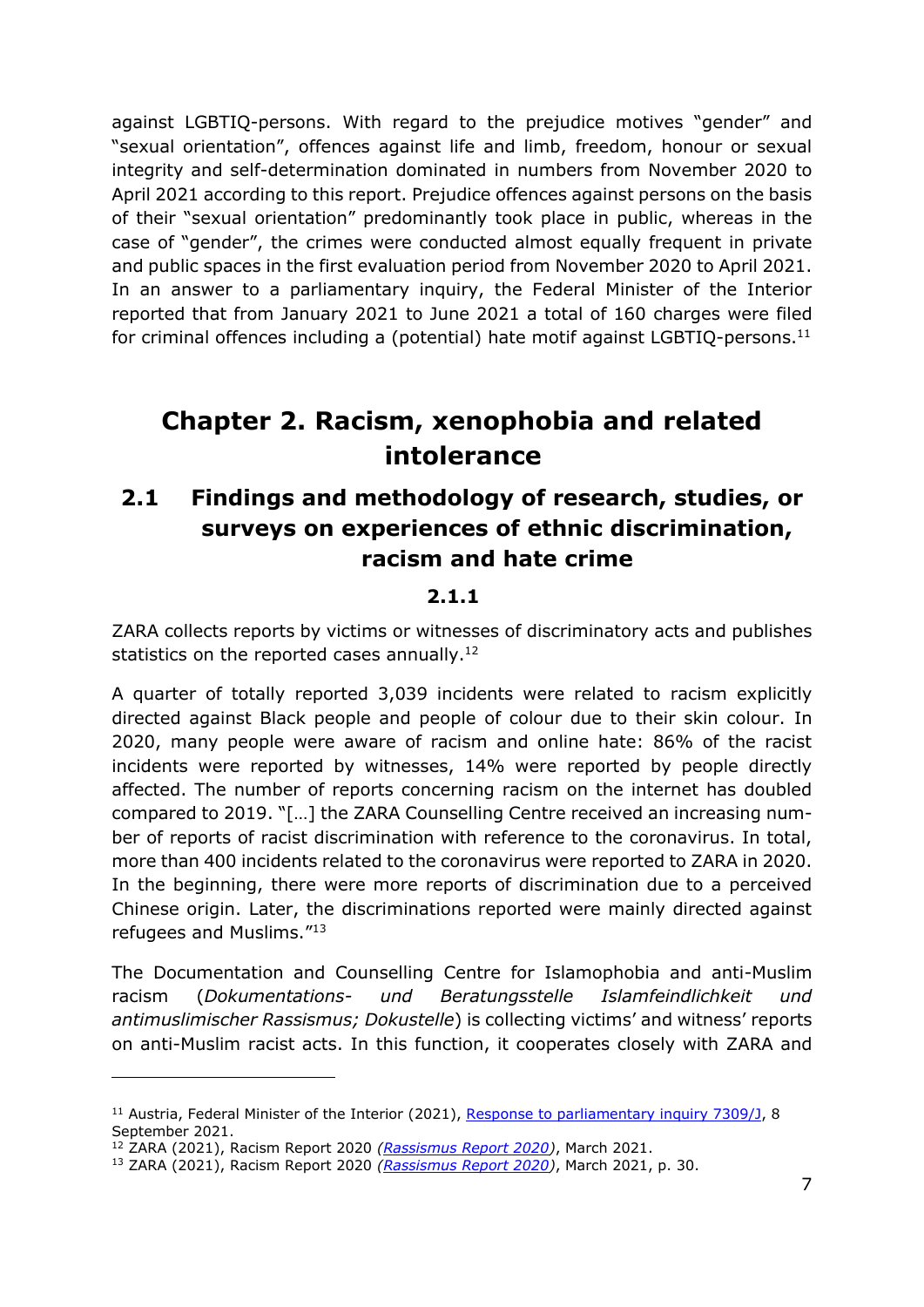uses figues from the ZARA reports. Dokustelle reports 1402 cases in 2020. The report mentions two peaks, in June (in relation to publication of the Islam-Map) and in November (in relation to the terrorist attacks in Vienna). This means an increase of  $33.4\%$ .<sup>14</sup>

The report shows that 80% of offences are hate speech and incitement, most of the offences were committed on the internet (80%) and in public space (10.3%). While victims are female in majority (74.2%), perpetrators are mostly male (72.8%). Dokustelle reports twelve cases of racist cases of violence by the police.<sup>15</sup>

Statistics Austria, together with the Austrian Integration Fonds, publish the Statistical Yearbook on Migration and Integration. In its 2021 edition<sup>16</sup>, the results of a survey among 1120 Austrians (born in Austria) and 2336 persons living in Austria, born outside Austria, about their subjective perception on living together in Austria, belonging, feeling home, as well as their perceptions of being discriminated against (so called integration climate survey). Foreign respeondents were grouped into long(er)-term residents and short(er)-term residents (both not linked to the legal term). The former consists of people stemming from former Yugoslavia and Turkey, the latter from Afghanistan, Syria and Chechniya. The results show for the first group, 48.3% feel at home in Austria, 68.7% have a feeling of belonging to Austria, however, 48.5% of the respondents feel discriminated on a regular basis. The second group responded to 53.4% to feel at home, 79.1% to belong to Austria and feel discriminated to a lesser extent  $(45.2\%)$  than the first group.<sup>17</sup>

A parliamentary inquiry on the number of criminal offences with a right-wing extremist, racist or anti-semitic motivation reported to the police in 2021 (first six month), was answered by the Minister of the Interior as follows.<sup>18</sup> 443 offences (300 committed by male persons) were reported in total (2020: 314). 342 offences had a clear right-wing extremist background (male offenders 244), one third were committed on the internet. Unequivocally racist offences counted 33, 3 anti-islamic, and 20 offences were anti-semitic. In 362 cases a violation of the Prohibition Act (*Verbotsgesetz*) <sup>19</sup> was stated. Criminal reports were noted against

<sup>15</sup> Documentation and Counselling Centre for Islamophobia and anti-Muslim racism (2021), Anti-Muslim Racism Report 2020 [\(Antimuslimischer Rassismus](https://dokustelle.at/fileadmin/Media/Reports/2020/Antimuslimischer_Rassismus_Report_2020.pdf) Report 2020), p. 15.

<sup>14</sup> Documentation and Counselling Centre for Islamophobia and anti-Muslim racism (2021), Anti-Muslim Racism Report 2020 [\(Antimuslimischer Rassismus Report 2020\)](https://dokustelle.at/fileadmin/Media/Reports/2020/Antimuslimischer_Rassismus_Report_2020.pdf), p. 7.

<sup>16</sup> Statistics Austria (2021), Statistical Yearbook on Migration and Integration 2021 (*[Statistisches](https://www.statistik.at/web_de/services/publikationen/2/index.html?includePage=detailedView§ionName=Bev%C3%B6lkerung&pubId=710)  [Jahrbuch Migration und Integration 2021](https://www.statistik.at/web_de/services/publikationen/2/index.html?includePage=detailedView§ionName=Bev%C3%B6lkerung&pubId=710)*), Vienna.

<sup>17</sup> Statistics Austria (2021), Statistical Yearbook on Migration and Integration 2021 (*[Statistisches](https://www.statistik.at/web_de/services/publikationen/2/index.html?includePage=detailedView§ionName=Bev%C3%B6lkerung&pubId=710)  [Jahrbuch Migration und Integration 2021](https://www.statistik.at/web_de/services/publikationen/2/index.html?includePage=detailedView§ionName=Bev%C3%B6lkerung&pubId=710)*), Vienna, pp. 96-105.

 $18$  Austria, Federal Minister of the Interior (2021), Response to parliamentary question on rightwing extremist, racist and anti-Semitic offences in the first half of the year 2021 *[\(Beantwortung](https://www.parlament.gv.at/PAKT/VHG/XXVII/AB/AB_07115/index.shtml)  [der parlamentarischen Anfrage zu zu "rechtsextreme, rassistische und antisemitische Straftaten im](https://www.parlament.gv.at/PAKT/VHG/XXVII/AB/AB_07115/index.shtml)  [ersten Halbjahr 2021\)](https://www.parlament.gv.at/PAKT/VHG/XXVII/AB/AB_07115/index.shtml)*, 31 August 2021.

<sup>19</sup> Austria, National Socialism Prohibition Act 1947.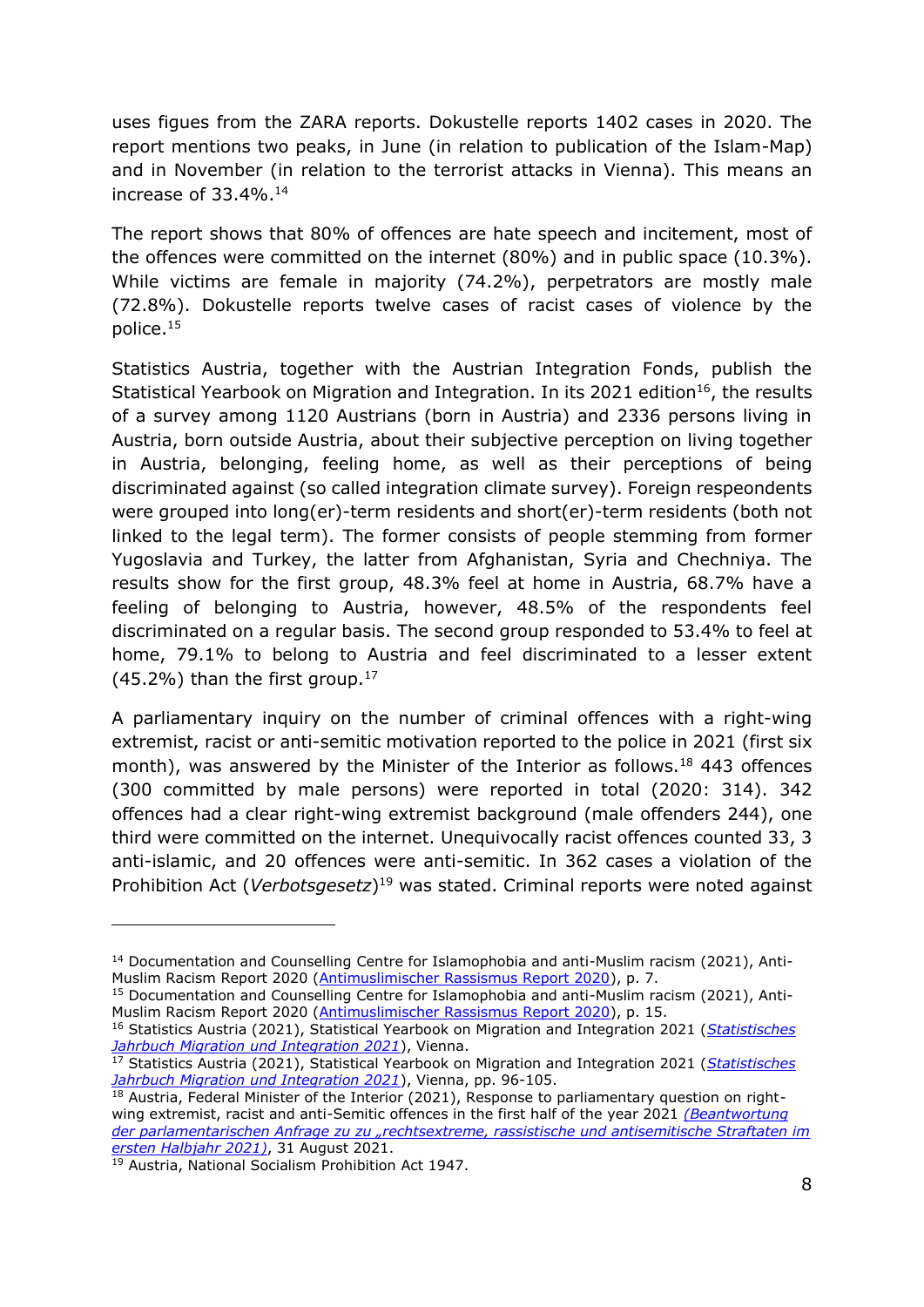394 persons (251 male). 145 other criminal offences where a right-wing, racist or anti-semitic motivation was identified were noted by the Police.

*Online Hate Speech* provides analyses of online hate speech cases and their underlying systematics from the perspectives of human rights and criminal law as well as political and media sciences. In disciplinary and inter-/transdisciplinary articles, the volume's contributors offer fundamental information, case-based studies of the phenomenon using data from the App "BanHate", the first online hate speech reporting app in Europe, as well as recommendations for stakeholders.<sup>20</sup>

# **2.2 Legal and policy developments or measures relating to the application of the Framework Decision on Racism and Xenophobia and the Racial Equality Directive**

#### **2.2.1**

The Combat-Hate-on-the-Internet-Act (*Hass-im-Netz-Bekämpfungs-Gesetz, HiNBG*) entered into force on 1 January 2021.<sup>21</sup> The act addresses racist and xenophobic hate on the internet, besides gender-based and homophobic hatred. The HiNBG introduces wide-ranging amendments to civic law, civic procedural law, criminal law, criminal procedural law, and media laws. The amended provisions focus on the protection of personal rights and the access to justice. It was reported in detail in the Fundamental Rights Report 2020.

Austria adopted the "National Strategy against Anti-Semitism: Strategy of the Republic of Austria to prevent and Combating all forms of anti-Semitism".<sup>22</sup> The Strategy sets three overall objectives, to sustainably secure continuous Jewish life and culture in Austria, to eliminate and prevent anti-Semitism in all its forms, and to establish consciousness for the identification of every-day anti-Semitism amaong the population. These objectives are pursued through education and research, security measures and protection of Jewish institutions, effective prosecution and lawenforcement of anti-Semitic acts, as well as documentation and data collection which is comparable with European data. In total, the Strategy states 38 concrete measures and actions within the pillars described above.

<sup>&</sup>lt;sup>20</sup> Fischer, Millner, Radkohl (eds.), Online Hate Speech, Vienna 2021.

<sup>21</sup> Austria, Combat-Hate-on-the-Internet-Act (*[Hass-im-Netz-Bekämpfungs-Gesetz, HiNBG](https://www.ris.bka.gv.at/Dokument.wxe?Abfrage=BgblAuth&Dokumentnummer=BGBLA_2020_I_148)*), Federal Law Gazette I No. 148/2020.

<sup>22</sup> Austria, National Strategy against Anti-Semitism (*[Nationale Strategie gegen Antisemitismus:](https://www.parlament.gv.at/PAKT/VHG/XXVII/III/III_00256/imfname_886249.pdf)  [Strategie der Republik Österreich zur Verhütung und Bekämpfung aller Formen von](https://www.parlament.gv.at/PAKT/VHG/XXVII/III/III_00256/imfname_886249.pdf)  [Antisemitismus\)](https://www.parlament.gv.at/PAKT/VHG/XXVII/III/III_00256/imfname_886249.pdf)*, Vienna, 2021.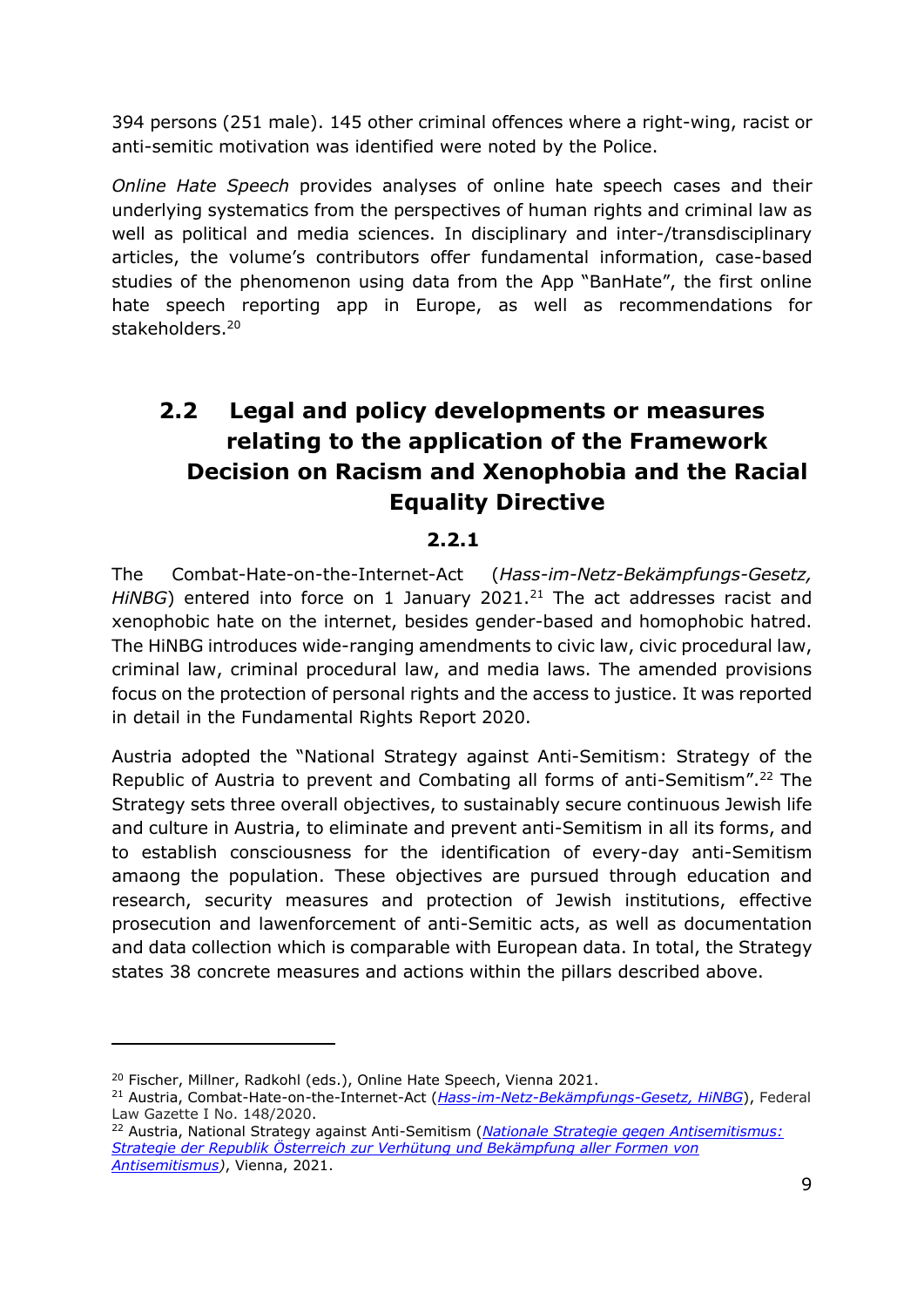The coordination of the implementation of these measures obliges the specifically for this purpose established coordination office in the department EU and Fundamental Affairs in the office of the Federal Chancellery (*Koordinationsstelle in der Sektion für EU und Grundsatzfragen des Bundeskanzleramtes*). An evaluation report shall be given in 2024, additionally there shall be annual reports to the parliament. $23$ 

There is still no news on the action plan against racism, which represents a longerterm project that, like other measures from the government program, is to be implemented during the legislative period.<sup>24</sup>

The Austrian Minister of the Interior, Karl Nehammer, answered a parliamtenary inquiry on ethnic profiling by the police.<sup>25</sup> Minsiter Nehammer answered in total eight questions: On the questions which conclusions are drawn from the fact that ethnic minorities are treated disproportionally different by the police compared to the total population, he stated that statistical distortion might be the reason for this impression. Further, the Minister sees no systematic ethnic profiling because of the fact that in every case enforcement officers follow the rule of law and apply profound criminalistic analysis on a case to case basis. On the question whether studies or evaluations on ethnic profiling extist, Minister Nehammer referred to the "dialog forum" dealing with racial, ethnic and social profiling (RESP) in Vienna. Concerning complaints data, Minister Nehammer stated that no data collection is done in this respect. On preventive measures against ethnic profiling, Minster Nehammer gave examples on projects and trainings, such as the international seminars offered by the European Union Agency for Law Enforcement Training (CEPOL), human rights trainings organized by the police academies in all Austrian provinces or exchange formats with civil society organisations.

No relevant developments relating to the Racial Equality Directive to be reported.

<sup>23</sup> Austria, Federal Chancellery (*Bundeskanzleramt*), [National Strategy against Anti-Semitism.](https://www.parlament.gv.at/PAKT/VHG/XXVII/A/A_01159/index.shtml)  [Decision and parliamentary discussion.](https://www.parlament.gv.at/PAKT/VHG/XXVII/A/A_01159/index.shtml)

<sup>&</sup>lt;sup>24</sup> Austria, Human Rights Coordinator for the Federal Chancellery, Information provided by email on 23 December 2021.

<sup>&</sup>lt;sup>25</sup> Austria, Federal Minister of the Interior (2021), Response to parliamentary question on ethnic profiling by the police *[\(Beantwortung der parlamentarischen Anfrage zu "Ethnic Profiling in der](https://www.parlament.gv.at/PAKT/VHG/XXVII/AB/AB_06848/imfname_993165.pdf)  [Polizei](https://www.parlament.gv.at/PAKT/VHG/XXVII/AB/AB_06848/imfname_993165.pdf)")*, 9 August 2021.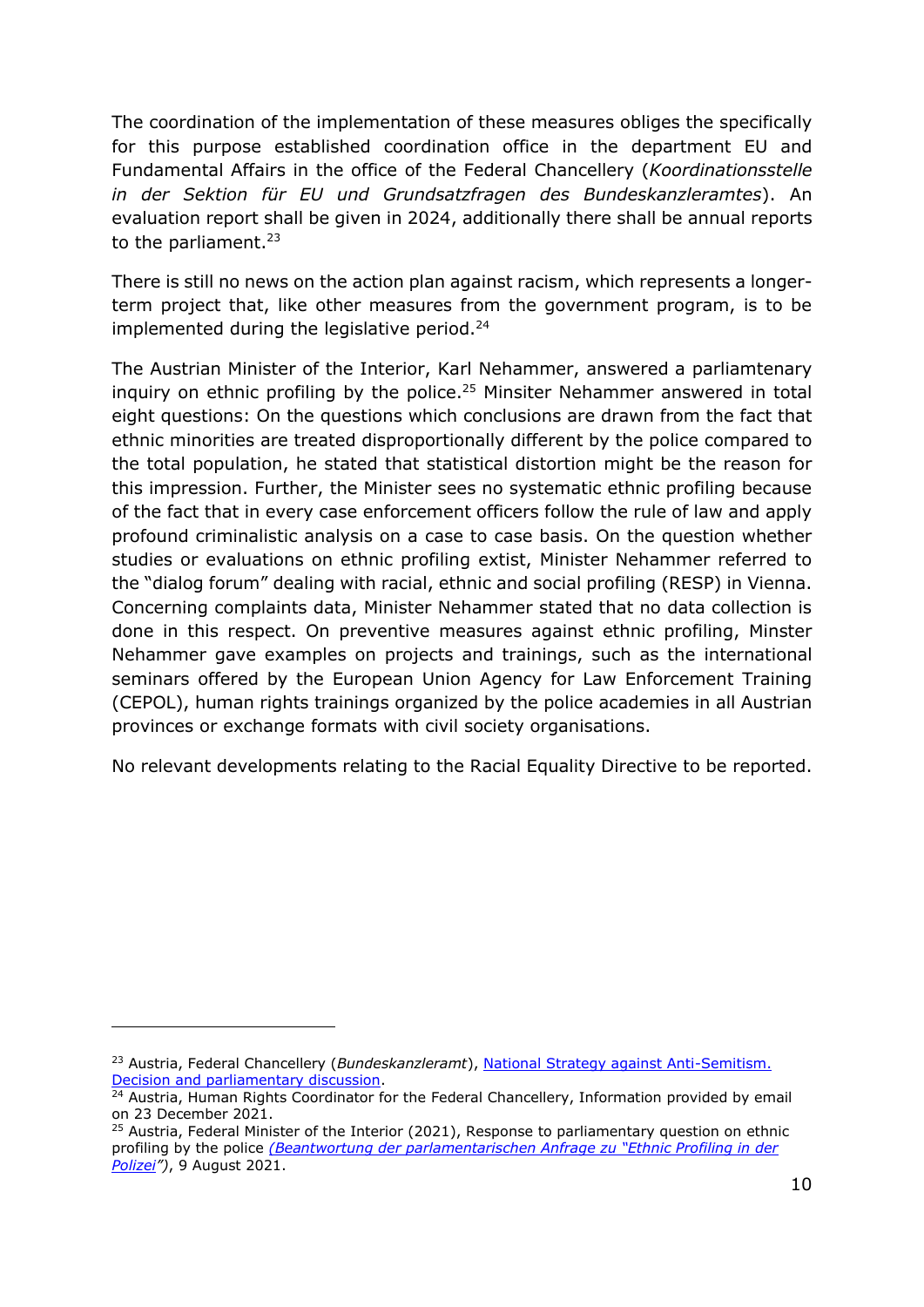# **Chapter 3. Roma equality and inclusion**

# <span id="page-10-0"></span>**3.1 Policy developments in regards to the application of the EU Roma strategic Framework for equality, inclusion and participation for 2020-2030**

| Please put down the name of<br>the national Roma<br>framework/Roma<br>strategy/integrated set of policy<br>measures and the link | Continuation of the Austrian strategy for the<br>inclusion of Roma in Austria (Fortschreibung der<br>österreichischen Strategie zur Fortführung der<br>Inklusion der Roma in Osterreich)<br>On 7 April 2021, prior to the International Roma<br>Day on 8 April and against the backdrop of the new<br>EU Roma Framework, the Austrian Federal<br>Government adopted the continuation of the<br>Austrian "Strategy for the Continuation of Roma<br>Inclusion in Austria".<br>This way, Austria implements the EU Roma<br>Framework 2030 and acts in line with the<br>recommendations of the EU Roma Framework<br>2030.<br>Concrete policy measures will be developed based<br>on the evaluation of the previous Roma inclusion<br>strategy. Until then, the previous Roma strategy<br>will be continued. The continued Roma strategy<br>already contains the priorities and target<br>formulations from the new fields of action of the<br>EU Roma Framework 2030. Specifically, it sets<br>priorities in the following areas:<br>- Education<br>- Labour market<br>- Combating antiziganism<br>- Empowerment of Roma women and girls<br>(Romnja)<br>- Strengthening organised Roma civil society<br>- Empowerment of Roma youth<br>- Participation.<br>Austria, Federal Chancellery, 2021,<br>Fortschreibung der österreichischen Strategie zur<br>Fortführung der Inklusion der Roma in Österreich,<br>available at: Rahmen der EU zur Gleichstellung,<br>Inklusion und Teilhabe der Roma bis 2030<br>(bmbwf.gv.at) |
|----------------------------------------------------------------------------------------------------------------------------------|----------------------------------------------------------------------------------------------------------------------------------------------------------------------------------------------------------------------------------------------------------------------------------------------------------------------------------------------------------------------------------------------------------------------------------------------------------------------------------------------------------------------------------------------------------------------------------------------------------------------------------------------------------------------------------------------------------------------------------------------------------------------------------------------------------------------------------------------------------------------------------------------------------------------------------------------------------------------------------------------------------------------------------------------------------------------------------------------------------------------------------------------------------------------------------------------------------------------------------------------------------------------------------------------------------------------------------------------------------------------------------------------------------------------------------------------------------------------------------------------------------------------|
| Please add a hyperlink if the                                                                                                    | Strategie zur Fortführung der Inklusion der Roma                                                                                                                                                                                                                                                                                                                                                                                                                                                                                                                                                                                                                                                                                                                                                                                                                                                                                                                                                                                                                                                                                                                                                                                                                                                                                                                                                                                                                                                                     |
| strategy is publicly available.                                                                                                  | in Österreich                                                                                                                                                                                                                                                                                                                                                                                                                                                                                                                                                                                                                                                                                                                                                                                                                                                                                                                                                                                                                                                                                                                                                                                                                                                                                                                                                                                                                                                                                                        |
| Did an evaluation of the                                                                                                         | Yes (please specify)                                                                                                                                                                                                                                                                                                                                                                                                                                                                                                                                                                                                                                                                                                                                                                                                                                                                                                                                                                                                                                                                                                                                                                                                                                                                                                                                                                                                                                                                                                 |
| previous Roma inclusion                                                                                                          |                                                                                                                                                                                                                                                                                                                                                                                                                                                                                                                                                                                                                                                                                                                                                                                                                                                                                                                                                                                                                                                                                                                                                                                                                                                                                                                                                                                                                                                                                                                      |
| strategy take place? If yes,                                                                                                     | The Roma Strategy was evaluated by the University                                                                                                                                                                                                                                                                                                                                                                                                                                                                                                                                                                                                                                                                                                                                                                                                                                                                                                                                                                                                                                                                                                                                                                                                                                                                                                                                                                                                                                                                    |
| please provide reference                                                                                                         | of Vienna in 2021. Members of Roma civil society are                                                                                                                                                                                                                                                                                                                                                                                                                                                                                                                                                                                                                                                                                                                                                                                                                                                                                                                                                                                                                                                                                                                                                                                                                                                                                                                                                                                                                                                                 |

#### **3.1.1**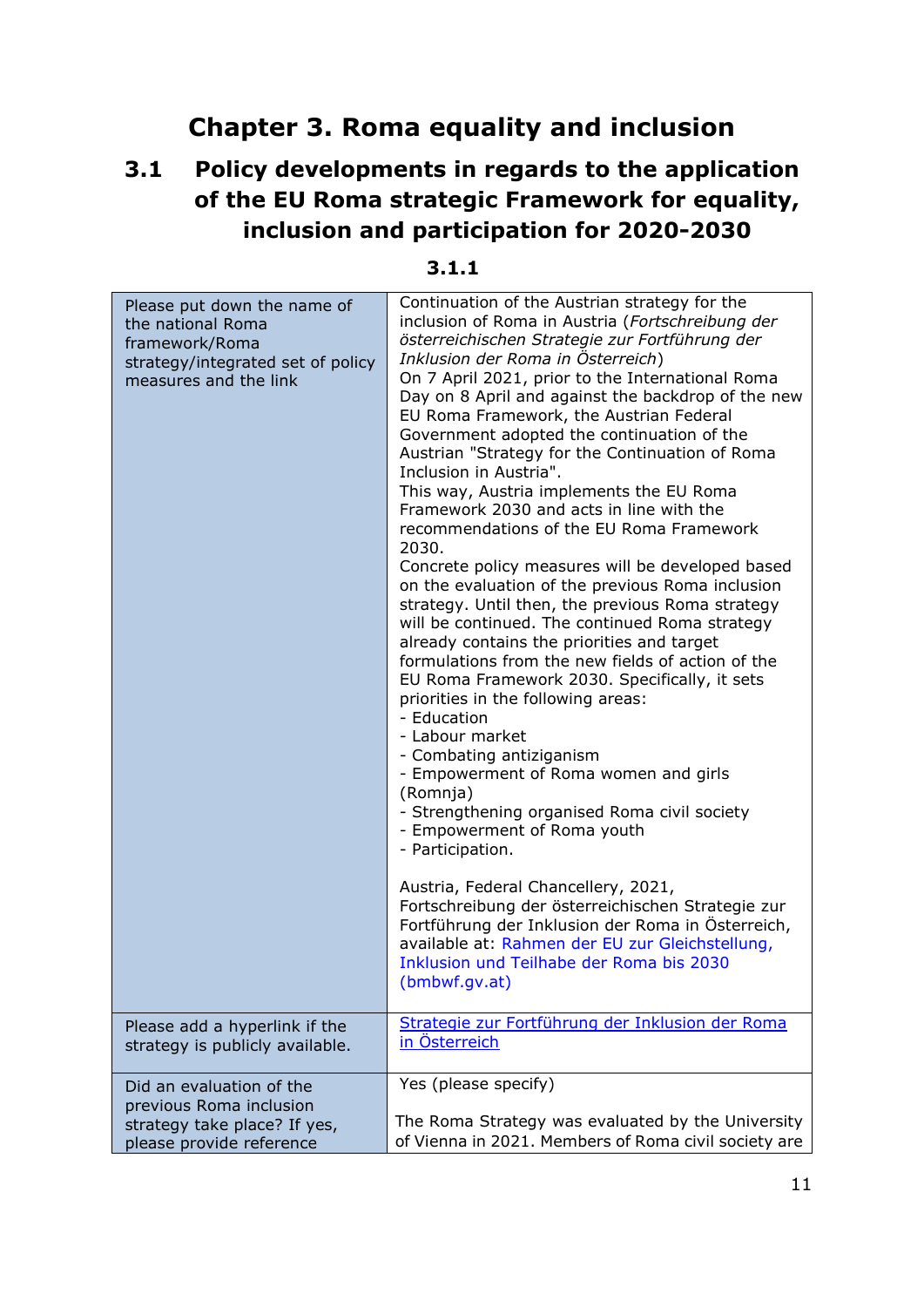|                                                                                                            | closely involved. <sup>26</sup> The results of the evaluation will<br>feed in the further development of the national Roma<br>strategy. Thereby, Roma civil society will be involved<br>too. Moreover, the third cycle reports of the Roma<br>Civil Society Monitor were published since February<br>2020.                                                                                                                                                                                                                                |
|------------------------------------------------------------------------------------------------------------|-------------------------------------------------------------------------------------------------------------------------------------------------------------------------------------------------------------------------------------------------------------------------------------------------------------------------------------------------------------------------------------------------------------------------------------------------------------------------------------------------------------------------------------------|
| Does the strategy use the<br>(headline) indicators as<br>suggested in the new portfolio<br>of indicators?  | Yes, the indicator portfolio will be used for the<br>biannual reporting on the implementation of the<br>Framework strategy from 2023 on<br>Austria will also report biannually from 2023 about<br>the progress made in the implementation of the<br>national Roma strategy. Reporting will include<br>measures to promote equality, inclusion and<br>participation. Reporting will use the portfolio of<br>indicators, provided by the EU Roma Framework<br>2030.<br>Until then, the current Austrian Roma Strategy will<br>be continued. |
| Was Roma civil society involved<br>in the development of the<br>strategy? Please provide<br>examples?      | Yes, via online participation procedures and the<br>inclusion of the Roma Civil Society Monitor into the<br>development of the strategy.                                                                                                                                                                                                                                                                                                                                                                                                  |
| Were NHRIs and/or equality<br>bodies involved in the strategy<br>development? Please provide<br>example?   | No, but Federal ministries and department of the<br>provincial governments were involved.                                                                                                                                                                                                                                                                                                                                                                                                                                                 |
| Does the new strategy link to<br>the operational programmes for<br>the new EU funding period<br>2021-2027? | No, not in its current version, i.e. continuation of<br>the previous Roma strategy. The new strategy will<br>be developed based on the evaluation of the<br>previous one, monitoring and the involvement of<br>stakeholders in civil society and public<br>administration.                                                                                                                                                                                                                                                                |

# **3.2 Legal and policy developments or measures directly or indirectly addressing Roma/Travellers inclusion**

#### **3.2.1**

#### **Comemoration**

On the occasion of World Roma Day, the President of the National Council invited to the virtual event "*50 Years of Roma Policy – Romnja and Roma in the EU. Opportunities and Challenges*" in the Parliament. During the event, the President encouraged the establishment of a national memorial for remembrance. Moreover, he apprechiated the ongoing fight against antiziganism. The President emphasised

<sup>&</sup>lt;sup>26</sup> Austria, University Vienna, 2021, Sensiro, Study on the evaluation of the national strategy for the inclusion of Rom\*nja in Austria (*Sensiro – [Studie zur Evaluierung der nationalen Strategie zur](https://sensiro.univie.ac.at/)  [Inklusion der Rom\\*nja in Österreich \)](https://sensiro.univie.ac.at/).*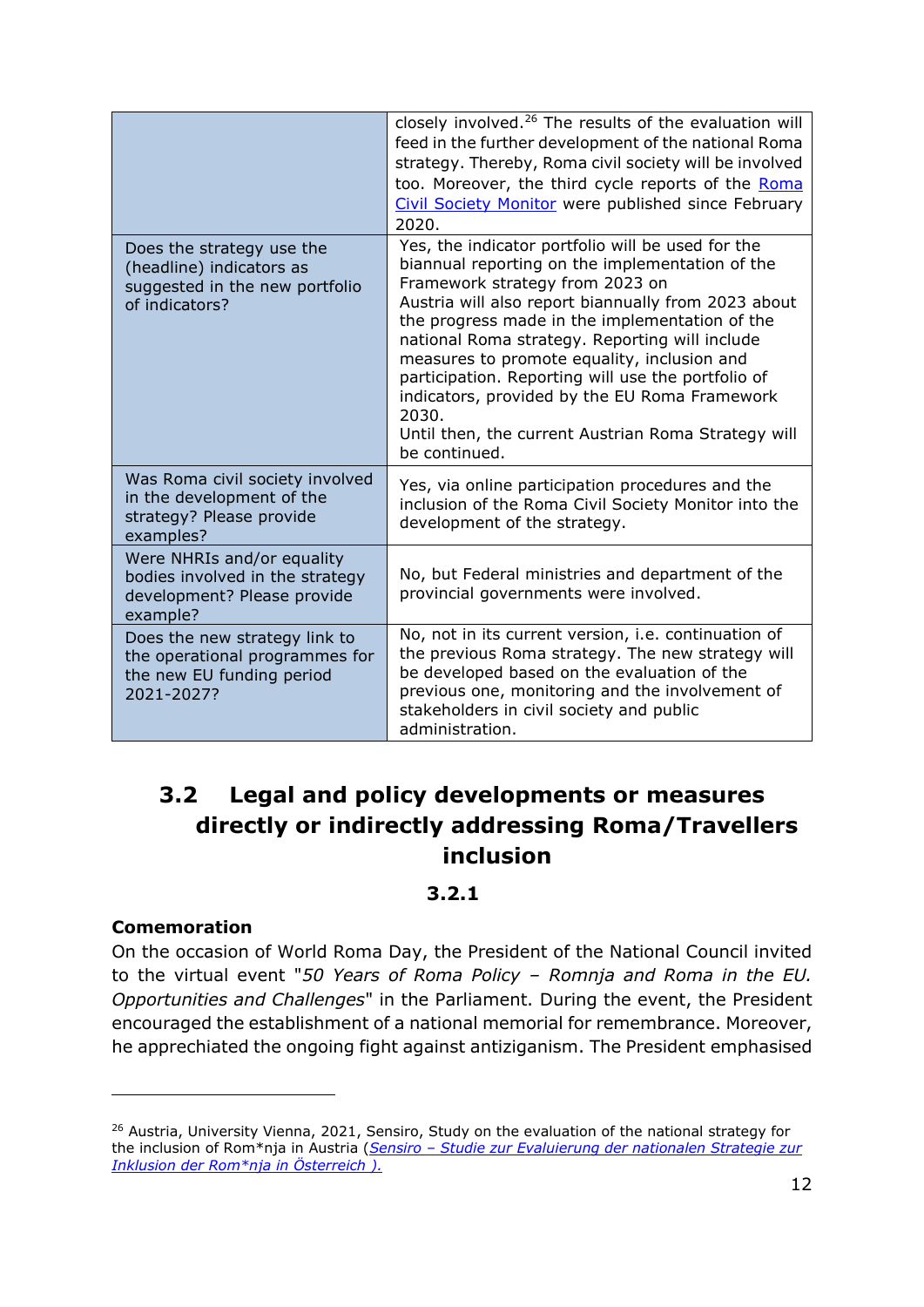that antiziganism cannot be compared with other racist attitudes, as it has grown over centuries and set in the middle of society - partly thoughtlessly, partly consciously. The President of the National Council therefore encouraged the Parliament to take a holistic stand against antiziganism.<sup>27</sup>

In 2021, the municipality Kemeten (Burgenland) and the Roma Adult Education Centre Burgenland jointly create a dignified place of remembrance for the fate of the Romnija and Roma from Kemeten, who were deported and taken to concentration and labour camps. The memorial will be unveiled near the former settlement in autumn 2021, attended by an information event. Moreover, on the occaption of Burgenland's 100th anniversary, the Governor announced group projects including Roma, to support their integration into the society. The projects will be dedpicated to research and to inclusion into the labour market and educational system. Moreover, cultural projects of Roma will be funded by the Province.<sup>28</sup>

On 13 November 2021, the Roma and Sinti murdered by the National Socialists were commemorated at the Roma and Sinti Memorial in Lackenbach (Burgenland). A plaque with the most important information about the Lackenbach detention camp was unveiled during this event. The information on the plaque is available in German and Romanes.<sup>29</sup>

#### **First youth association of Rom\*nja and Sinti\*zze**

On 8 April 2021, the first youth association of Rom\*nja and Sinti\*zze in Austria was launched: The *Hochschüler\*innenschaft Österreichischer Roma und Romnja, (HÖR)*. The HÖR is a political and social interest group for Rom\*nja high school students. The HÖR wants to organize, educate, promote and support Rom\*nja. The association wants to bring a perspective of the Rom\*nja and Sinti\*zze into the Austrian public and actively. Moreover, they stand up against antiziganism. The target group of the association's activities are: members of the ethnic group of Roma, all active students, young adults, aged between 18 and 30 years, who live or study in Austria.<sup>30</sup>

#### **Hate and harassment**

For the FRR 2021, it was reported that a provincial government member of the Austrian Freedom Party (*Freiheitliche Partei Österreichs, FPÖ*) insulted a Roma camp and the people living in it. Several (Roma) NGOs filed a complaint on suspicion of incitement to hatred. The complaint requested the provincial

<sup>&</sup>lt;sup>27</sup> Austria, Parliamentary Correspondence, President of the National Council sets a sign against [Antiziganism, No 419/2021,](https://www.parlament.gv.at/PAKT/PR/JAHR_2021/PK0419/index.shtml) 4 April 2021.

<sup>28</sup> Austrian Broadcasting Cooperation, [Tag der Roma: Kemeten errichtet Erinnerungsstätte](https://burgenland.orf.at/stories/3098264/)  [burgenland.ORF.at,](https://burgenland.orf.at/stories/3098264/) 8 April 2021.

<sup>29</sup> Cultural Association of Austrian Roma (*Kulturverein österreichischer Roma*), [Lackenbach:](https://www.kv-roma.at/content/Mahnmal-in-Lackenbach.html)  [Gedenken beim Mahnmal für Roma und Sinti,](https://www.kv-roma.at/content/Mahnmal-in-Lackenbach.html) 13 November 2021.

<sup>30</sup> Hochschüler\*innenschaft Österreichischer Roma und Romnja, [Association Website.](https://www.hoer-info.at/)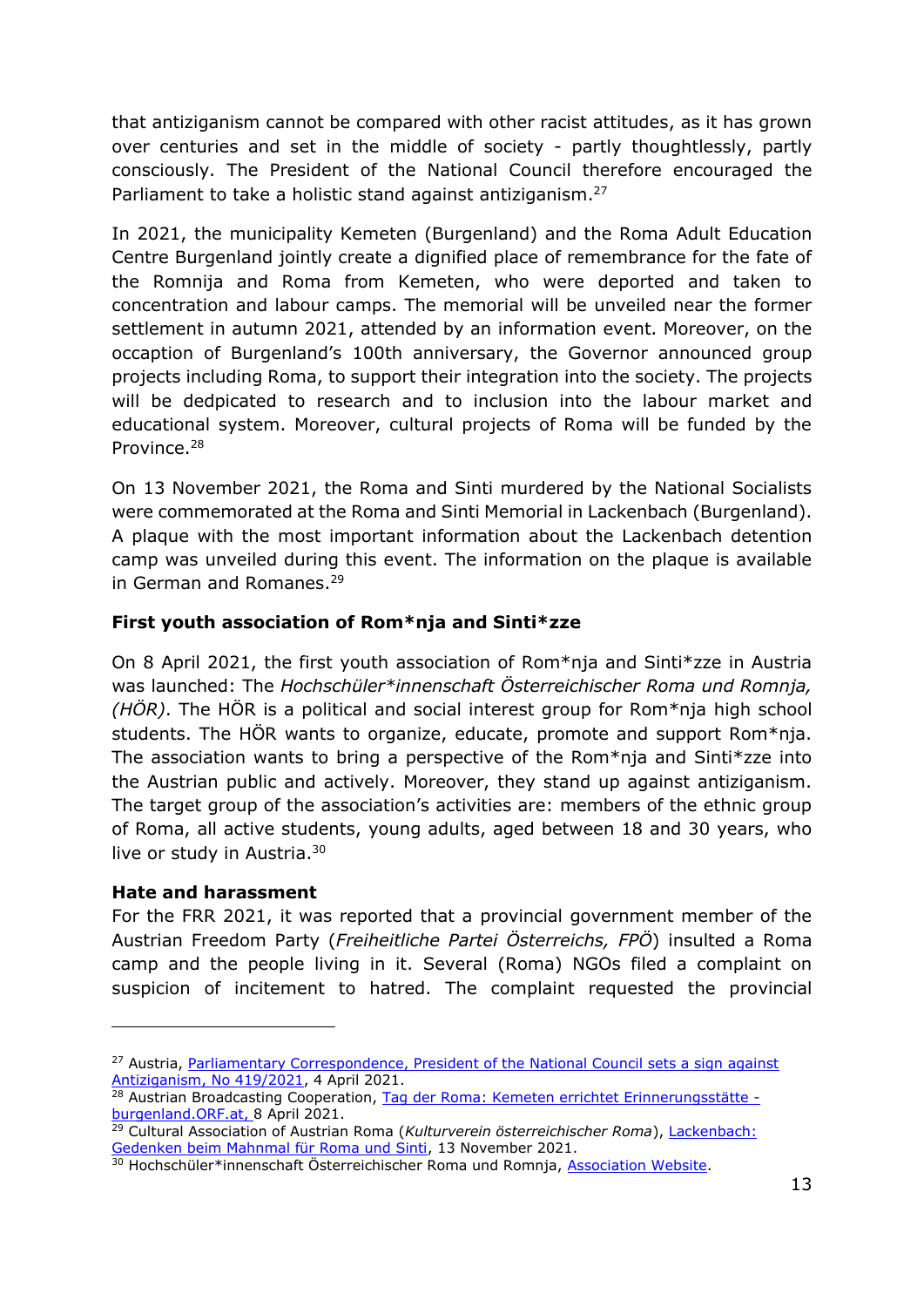parliament to waive the immunity of this politician and to facilitate criminal investigations. The local prosecutor's office supported the request. However, the provincial government decided to maintain the member's immunity and referred to the right to freedom of expression. As a consequence, the proceeding against the government member was terminated by the prosecutor. $31$ 

At the same time, members of the FPÖ Styria shared the video on their facebook page. Upon a complaint of the NGO SOS Mitmensch, the prosecution Styria initiated criminal investigations to identify the person, who recorded the video and the one responsible for sharing it on the FPÖ-Styria Facebook page. In April 2021, the authorities were unable to say when the investigators will have identified the suspects. SOS Mitmensch criticises the long duration of the proceedings. The spokesperson of the NGO says that it is difficult to understand the long duration of the investigative steps, which actually seem very simple in this case. What is decisive, however, is that suspected incitement to hatred is finally punished, especially when the incitement to hatred comes from professional politicians.<sup>32</sup> The prosecution however needed to terminate the investigations in November 2021, because they could not identify the member of the FPÖ Styria, who actually shared the video. The FPÖ Styria refused to name this person, referring to the protection of editorial secrecy according to the Austrian Media Act.<sup>33</sup> § 31 of the Media Act also applies to social media pages and entitles editors, media owners and their employees to refuse answering questions before authorities concerning the author of posts. In case of criminal investigations, however, the author of a contribution is required as concrete suspect. The NGO SOS Mitmensch criticised the FPÖ Styria for refusing to testify at the prosecution Styria, who is responsible for "sharing a racist anti-roma-hate video" (*das Teilen eines rassistischen Anti-Roma-Hassvideos*).<sup>34</sup>

<sup>&</sup>lt;sup>31</sup> Pollak, A. (2021), `SOS Mitmensch: Auslieferung von Hermann für effektiven Kampf gegen Hass [notwendig](https://www.ots.at/presseaussendung/OTS_20200908_OTS0206/sos-mitmensch-auslieferung-von-hermann-fuer-effektiven-kampf-gegen-hass-notwendig)' , press release, OTS0206, 8 September 2021. Austrian Broadcasting Corporation, [ÖVP](https://steiermark.orf.at/stories/3067042/)  [und SPÖ gegen Hermann-Auslieferung,](https://steiermark.orf.at/stories/3067042/) 15 September 2020.

<sup>32</sup> [Weitere Ermittlungen im FPÖ-Umfeld wegen Anti-Roma-Videos -](https://www.derstandard.at/story/2000125986943/weitere-ermittlungen-im-fpoe-umfeld-wegen-anti-roma-videos) FPÖ - derStandard.at > Inland  $33$  Austria, Federal Act of 12 June 1981 on the Press and Other Journalistic Media, Media Act – MedienG (*[Bundesgesetz vom 12. Juni 1981 über die Presse und andere publizistische Medien,](https://www.ris.bka.gv.at/GeltendeFassung.wxe?Abfrage=Bundesnormen&Gesetzesnummer=10000719)  [Mediengesetz](https://www.ris.bka.gv.at/GeltendeFassung.wxe?Abfrage=Bundesnormen&Gesetzesnummer=10000719) – MedienG*), BGBl. Nr. 314/1981

<sup>34</sup> Pollak, A. (2021), `SOS Mitmensch: FPÖ Steiermark deckt verhetzungstatverdächtige Person', Press Release, OTS0023, 3 November 2021.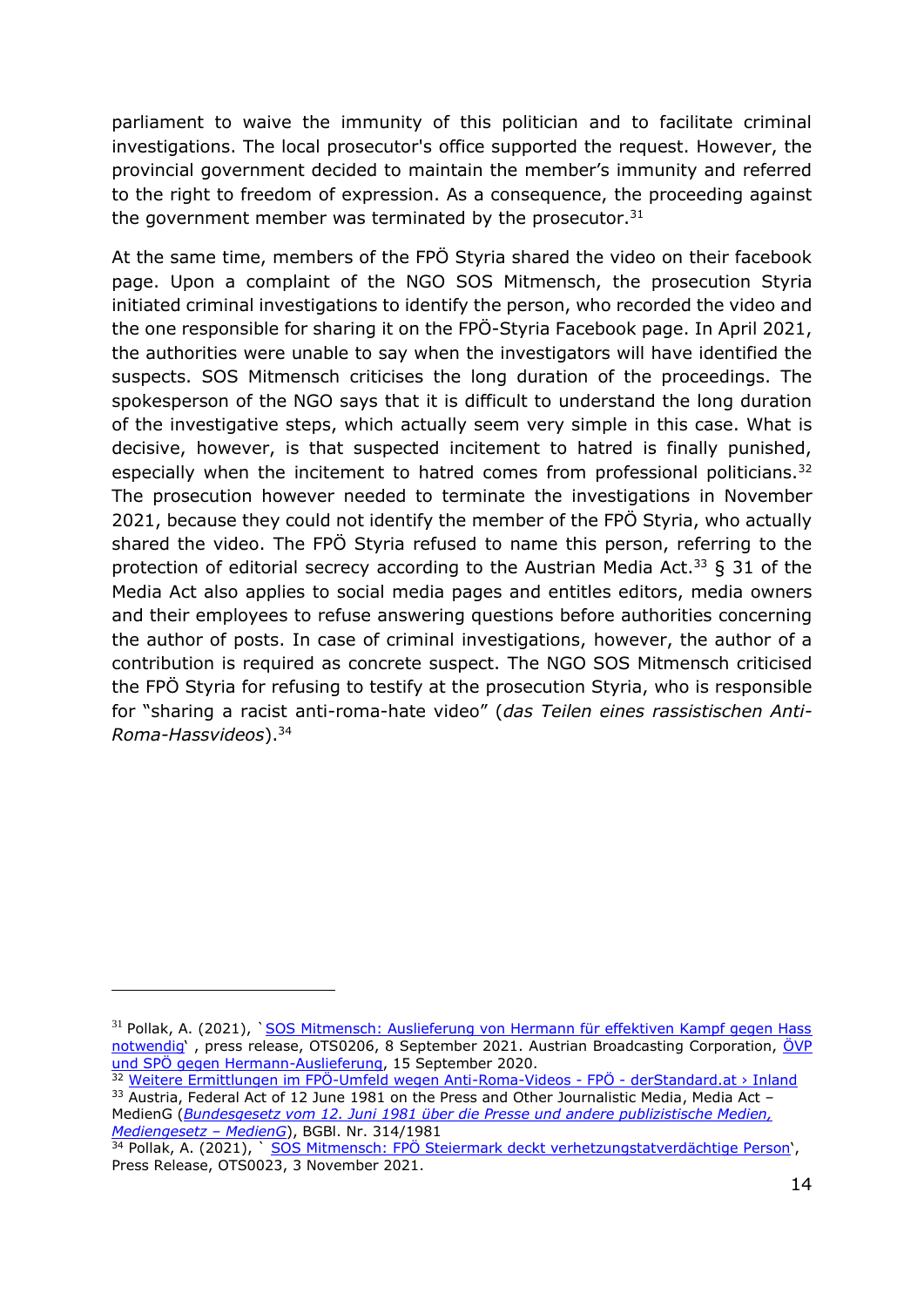# **Chapter 4. Asylum, visas, migration, borders and integration**

## **4.1 Number of beneficiaries of international protection whose protection status was revoked in 2021**

#### **4.1.1**

<span id="page-14-0"></span>

| Country |                                           | Cessation of refugee status | Cessation of subsidiary protection                      |                    |
|---------|-------------------------------------------|-----------------------------|---------------------------------------------------------|--------------------|
|         | Number of<br>refugee<br>status<br>revoked | Main reasons                | Number of<br>subsidiary<br>protection<br>status revoked | Main reasons       |
| Austria | Not yet<br>available.                     | Not yet available.          | Not yet<br>available.                                   | Not yet available. |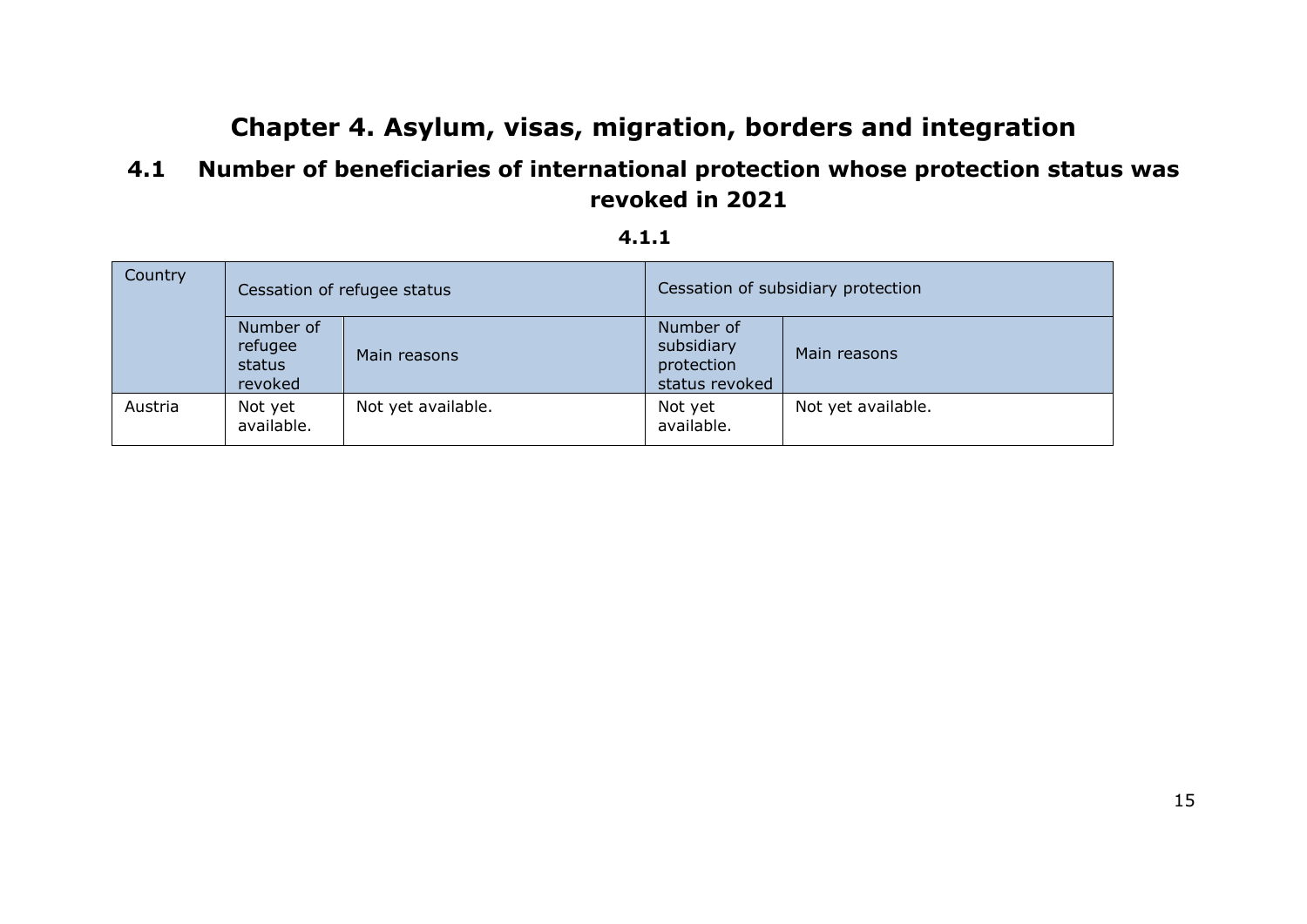# **4.2 National border monitoring mechanisms**

| Country | Legal source<br>providing for<br>border<br>monitoring | Organisation(s<br>responsible<br>for monitoring | Is the<br>monitoring<br>body at<br>the at same<br>time the<br>National<br>Preventative<br>Mechanism?<br>(Y/N) | Are reports<br>publicly<br>available? [if<br>yes, please<br>add<br>hyperlink] | Number of<br>monitoring<br>operations in<br>2021 | Is monitoring (at least<br>partially) funded by<br>the EU? If so, under<br>which modalities? |
|---------|-------------------------------------------------------|-------------------------------------------------|---------------------------------------------------------------------------------------------------------------|-------------------------------------------------------------------------------|--------------------------------------------------|----------------------------------------------------------------------------------------------|
| Austria | n/a                                                   | n/a                                             | n/a                                                                                                           | n/a                                                                           | n/a                                              | n/a                                                                                          |

### **4.2.1**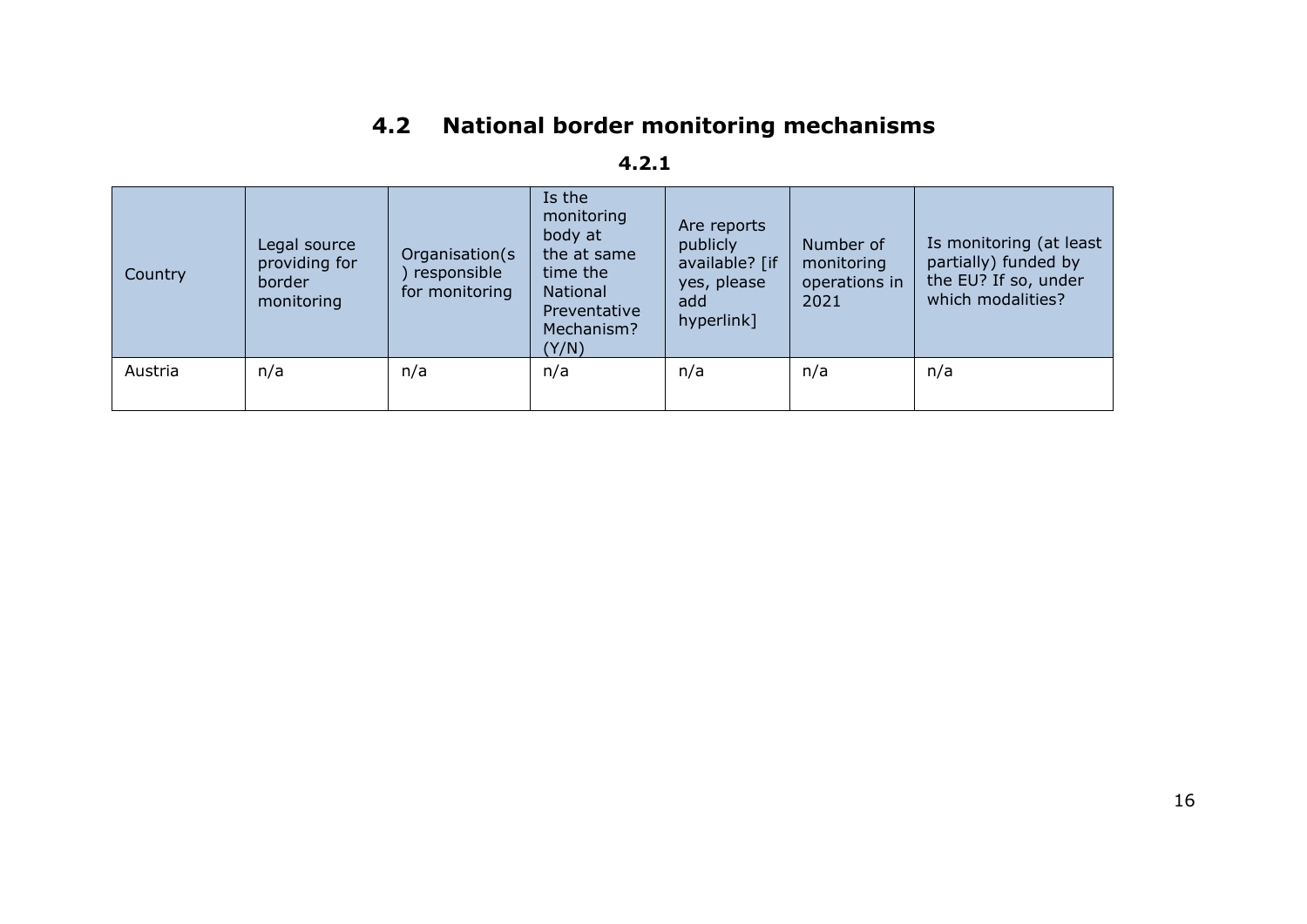# **Chapter 5. Information society, privacy and data protection**

### **5.1 Legal and policy developments or measures that have been implemented related to data protection and private life with regards to security issues**

The Federal Act on Measures for the Protection of Users on Communication Platforms<sup>35</sup> entered into force in 1 January 2021 with the aim to protect users on communication platforms and effectively combat hate on the net. The law only affects providers of those for-profit communication platforms that either have at least 100,000 authorised users or at least 500,000 Euros annual turnover in Austria. Pure goods or services brokerage platforms, online encyclopaedias, education and learning platforms and media companies are explicitly excluded. The core of the Federal Act on Measures for the Protection of Users on Communication Platforms is the platform obligation to offer easy-to-find, permanently available and easy-to-use reporting procedures for (suspected) illegal content. Obviously illegal content must be blocked or deleted within 24 hours, other illegal content within seven days. The law also provides for a review option in the event of complaints about alleged unjustified or inadequate deletion or lack of deletion. Moreover, the new law lays down, inter alia, reporting and transparency obligations for platforms, and requires the appointment of a responsible officer.

<span id="page-16-0"></span>An amendment<sup>36</sup> to the Education Documentation Act 2020<sup>37</sup> partially entered into force on 1 September 2021. The data protection NGO epicenter.works criticised the draft already in 2020.<sup>38</sup> The NGO criticised, inter alia, that special educational needs will also be stored with a personal reference and that educational institutions will be given access to the central passport

<sup>35</sup> Austria, Federal Act on Measures for the Protection of Users on Communication Platforms (*[Bundesgesetz über Maßnahmen zum Schutz der Nutzer auf](https://www.ris.bka.gv.at/GeltendeFassung.wxe?Abfrage=Bundesnormen&Gesetzesnummer=20011415)  [Kommunikationsplattformen, Kommunikationsplattformen-Gesetz\)](https://www.ris.bka.gv.at/GeltendeFassung.wxe?Abfrage=Bundesnormen&Gesetzesnummer=20011415)*, Federal Law Gazette I No. 151/2020.

<sup>36</sup> Austria, Draft Amendment to the Education Documentation Act *[\(Ministerialentwurf betreffend Bundesgesetz, mit dem das Bildungsdokumentationsgesetz](https://www.parlament.gv.at/PAKT/VHG/XXVII/ME/ME_00066/fname_841096.pdf)  [2020 erlassen wird und das Schulpflichtgesetz 1985, das Pflichtschulabschluss-Prüfungs-Gesetz, das Hochschulgesetz 2005, das Hochschul-](https://www.parlament.gv.at/PAKT/VHG/XXVII/ME/ME_00066/fname_841096.pdf)[Qualitätssicherungsgesetz, das Universitätsgesetz 2002, das IQS-Gesetz sowie das Anerkennungs-](https://www.parlament.gv.at/PAKT/VHG/XXVII/ME/ME_00066/fname_841096.pdf) und Bewertungsgesetz geändert werden)*. <sup>37</sup> Austria, Education Documentation Act 2002 *[\(Bildungsdokumentationsgesetz 2020\)](https://www.ris.bka.gv.at/GeltendeFassung.wxe?Abfrage=Bundesnormen&Gesetzesnummer=20011451)*, Federal Law Gazette I No. 20/2021.

<sup>&</sup>lt;sup>38</sup> Austria, Epicenter.works (2020), Deterioration of Data Protection at Schools and Universities: The New Education Documentation Act (*[Verschlechterungen für Datenschutz an Schulen und Unis: Das neue Bildungsdokumentationsgestz\)](https://epicenter.works/content/verschlechterungen-fuer-datenschutz-an-schulen-und-unis-das-neue)*, 28 October 2020.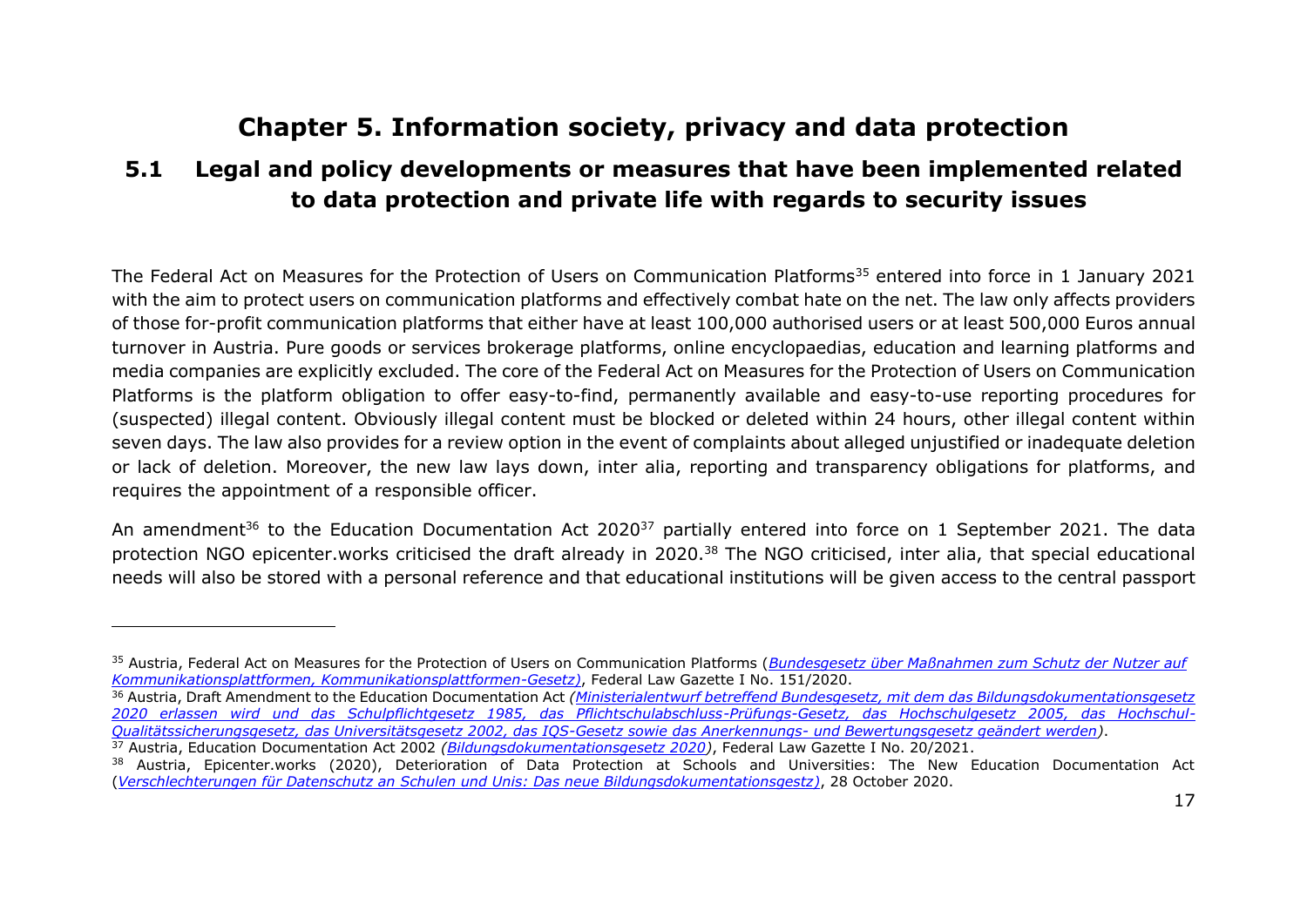database in order to be able to use biometric facial images for pupils' and students' ID cards. According to the NGO the amendment causes many deteriorations in data protection at schools and universities.

Through amendments to the Police State Protection Act, the Security Police Act, and other laws<sup>39</sup> the Federal Office for the Protection of the Constitution and Counterterrorism *(Bundesamt für Verfassungsschutz und Terrorismusbekämpfung, BVT)* has been reorganised in 2021 into the new Directorate for State Protection and Intelligence *(Direktion für Staatsschutz und Nachrichtendienst, DSN).* These amendments enter into force on 1 December 2021. In order to restore the confidence of both, the population and international partner services, the reform package introduces, inter alia, a structural separation into an intelligence component and a state protection component. The NGO epicentre.works criticises that this amendment does not achive a clear separation in practice.<sup>40</sup> State protection and intelligence service will rather remain united under one authority and both will be under the control of one single director. Moreover, epicentre.works criticises this reform package in various respects related to data protection: According to this NGO the amendments would, for instance, bring about an expansion of surveillance and search powers and would be fraugt with deficits in respect to the legal protection officer.<sup>41</sup> The NGO epicentre.works in particular criticised the amendments to the Security Police Act: So far it was only possible to request certain booking-related personal data (e.g. booking date of a trip, itinerary, fellow travelers) from passenger transport companies. Now the government extended such requests for information to operators of online reservation and global distribution systems. According to the NGO, this provision would be specifically targeted at obtaining data from websites such as Skyscanner, Kayak or Expedia.<sup>42</sup>

The introduction of the "Green Passport" was critizised by NGOs. Criticism concerned the data linkage (current and historical data on working life, income levels, any unemployment, educational pathways and sickness rates of all vaccinated and

<sup>39</sup> Austria, Amendments to the Police State Protection Act, the Security Police Act, and other laws (*[Bundesgesetz, mit dem das Polizeiliche](https://www.ris.bka.gv.at/Dokument.wxe?Abfrage=BgblAuth&Dokumentnummer=BGBLA_2021_I_148)  [Staatsschutzgesetz, das Sicherheitspolizeigesetz, das Strafgesetzbuch, die Strafprozeßordnung 1975 und das Tilgungsgesetz 1972 geändert werden\)](https://www.ris.bka.gv.at/Dokument.wxe?Abfrage=BgblAuth&Dokumentnummer=BGBLA_2021_I_148)*, Federal Law Gazette I No. 148/2021, 26 June 2021.

<sup>40</sup> Austria, epicenter.works (2021), [BVT: A lot of power, no rust and too little control,](https://en.epicenter.works/content/bvt-a-lot-of-power-no-trust-and-too-little-control) 31 May 2021.

<sup>41</sup> Austria, epicenter.works (2021), [BVT: A lot of power, no rust and too little control,](https://en.epicenter.works/content/bvt-a-lot-of-power-no-trust-and-too-little-control) 31 May 2021.

<sup>42</sup> Austria, epicenter.works (2021), [BVT: A lot of power, no rust and too little control,](https://en.epicenter.works/content/bvt-a-lot-of-power-no-trust-and-too-little-control) 31 May 2021.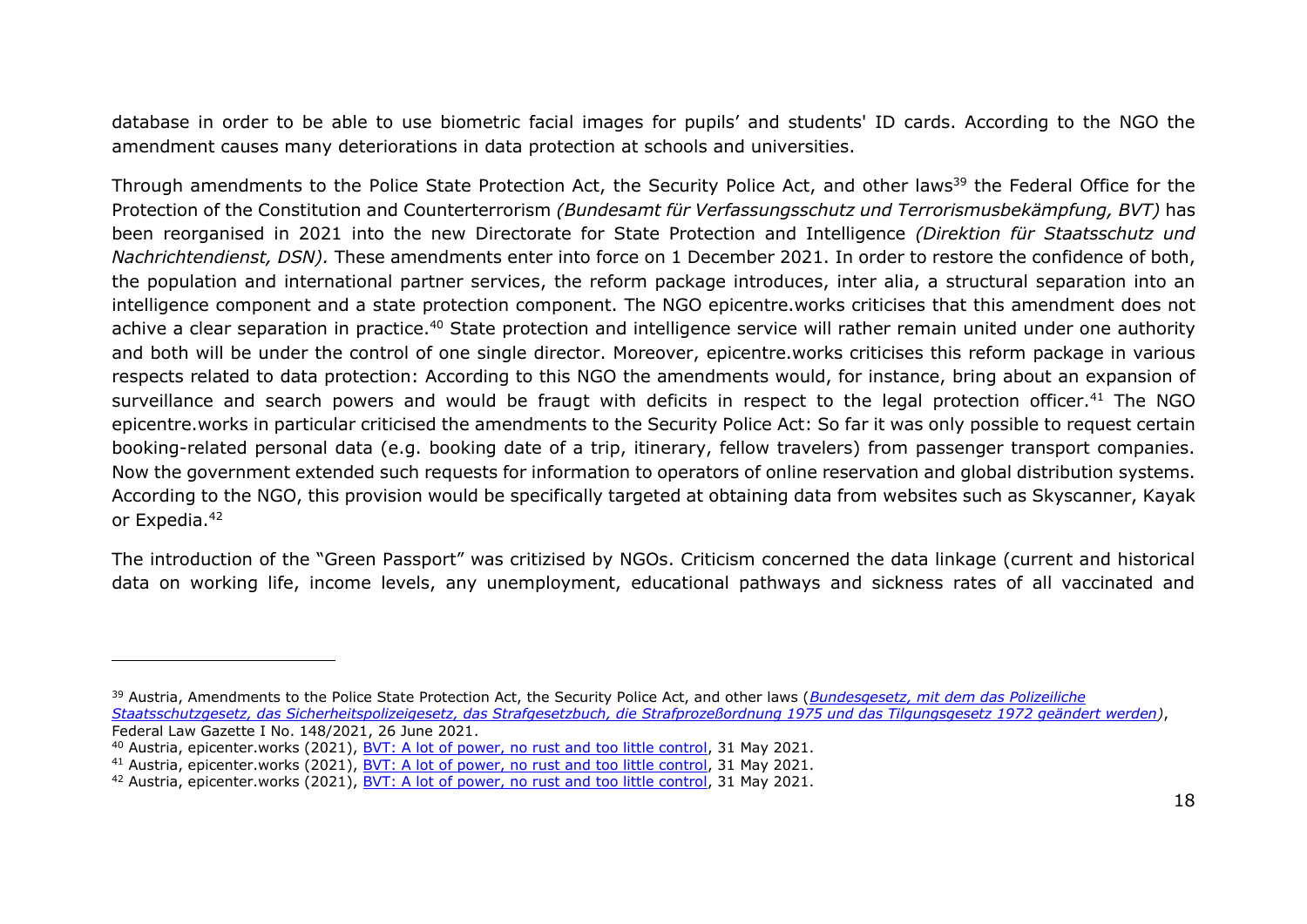recovered persons).<sup>43</sup> According to the Federal Minister of Health<sup>44</sup>, data protection was a priority in the design of the Green Passport app, as the data to be processed is particularly sensitive health data. Therefore, all data remains in the app and in the sphere of the respective user. The citizens' certificates are only stored locally on their smartphones and the app data is not stored or tracked in any central system. The certificates are also protected by a digital signature. The use of smartphone wallets (including Apple Passbook) was examined at an early stage, but not implemented due to security and data protection concerns arising from the use of cloud services by smartphone manufacturers. The Data Protection Authority submitted an opinion during the public consultation on the draft law.<sup>45</sup> However, no fundamental criticism has been voiced therein. E.g., the Data Protection Authority noted in respect to the data protection impact assessment that the description of concrete data security measures is still missing for some areas.

In February 2021, the consultation period for a bill on the new Telecommunications Act 2020 and amendments to many related acts ended.<sup>46</sup> The bill proposes a new structure and many amendments to the existing Telecommunications Act. In the course of this reform, a provision on informing those affected by surveillance measures was removed. The NGO epicenter.works

<sup>43</sup> Austria, epicenter.works (2021), The pillars of the Green Pass: Surveillability & an exorbitant amount of data (*[Die Säulen des Grünen Passes:](https://epicenter.works/content/die-saeulen-des-gruenen-passes-ueberwachbarkeit-ein-exorbitanter-datenberg)  [Überwachbarkeit & ein exorbitanter Datenberg](https://epicenter.works/content/die-saeulen-des-gruenen-passes-ueberwachbarkeit-ein-exorbitanter-datenberg)*), 19 May 2021.

<sup>44</sup> Austria, Federal Minister of Social Affairs, Health, Care and Consumer Protection (2021), Response to parliamentary inquiry 7201/J *[\(Beantwortung der](https://www.parlament.gv.at/PAKT/VHG/XXVII/AB/AB_07062/imfname_994481.pdf)  [parlamentarischen Anfrage 7201/J\)](https://www.parlament.gv.at/PAKT/VHG/XXVII/AB/AB_07062/imfname_994481.pdf)*, 23 August 2021.

<sup>&</sup>lt;sup>45</sup> Austria, Data Protection Authority, Opinion of the data protection authority on the draft Federal Act amending the Epidemics Act 1950 and the COVID-19-Measures Act, *[\(Stellungnahme der Datenschutzbehörde zum Entwurf eines Bundesgesetzes, mit dem das Epidemiegesetz 1950 und das COVID-19-](https://www.parlament.gv.at/PAKT/VHG/XXVII/SNME/SNME_94293/index.shtml) [Maßnahmengesetz geändert werden\)](https://www.parlament.gv.at/PAKT/VHG/XXVII/SNME/SNME_94293/index.shtml)*, 17 May 2021.

<sup>46</sup> Austria, Ministerial Draft concerning a Federal Act enacting a Telecommunications Act and amending other Acts *[\(Ministerialentwurf betreffend ein](https://www.parlament.gv.at/PAKT/VHG/XXVII/ME/ME_00082/index.shtml)  [Bundesgesetz, mit dem ein Telekommunikationsgesetz erlassen \(Telekommunikationsgesetz 2020](https://www.parlament.gv.at/PAKT/VHG/XXVII/ME/ME_00082/index.shtml) – TKG 2020), das KommAustria-Gesetz (KommAustriaGesetz – [KOG\), die Strafprozeßordnung 1975 \(StPO\), das Polizeikooperationsgesetz \(PolKG\), das Polizeiliche Staatsschutzgesetz \(PStSG\)](https://www.parlament.gv.at/PAKT/VHG/XXVII/ME/ME_00082/index.shtml)  [und das Sicherheitspolizeigesetz \(SPG\) geändert werden\)](https://www.parlament.gv.at/PAKT/VHG/XXVII/ME/ME_00082/index.shtml)*, 11 February 2021.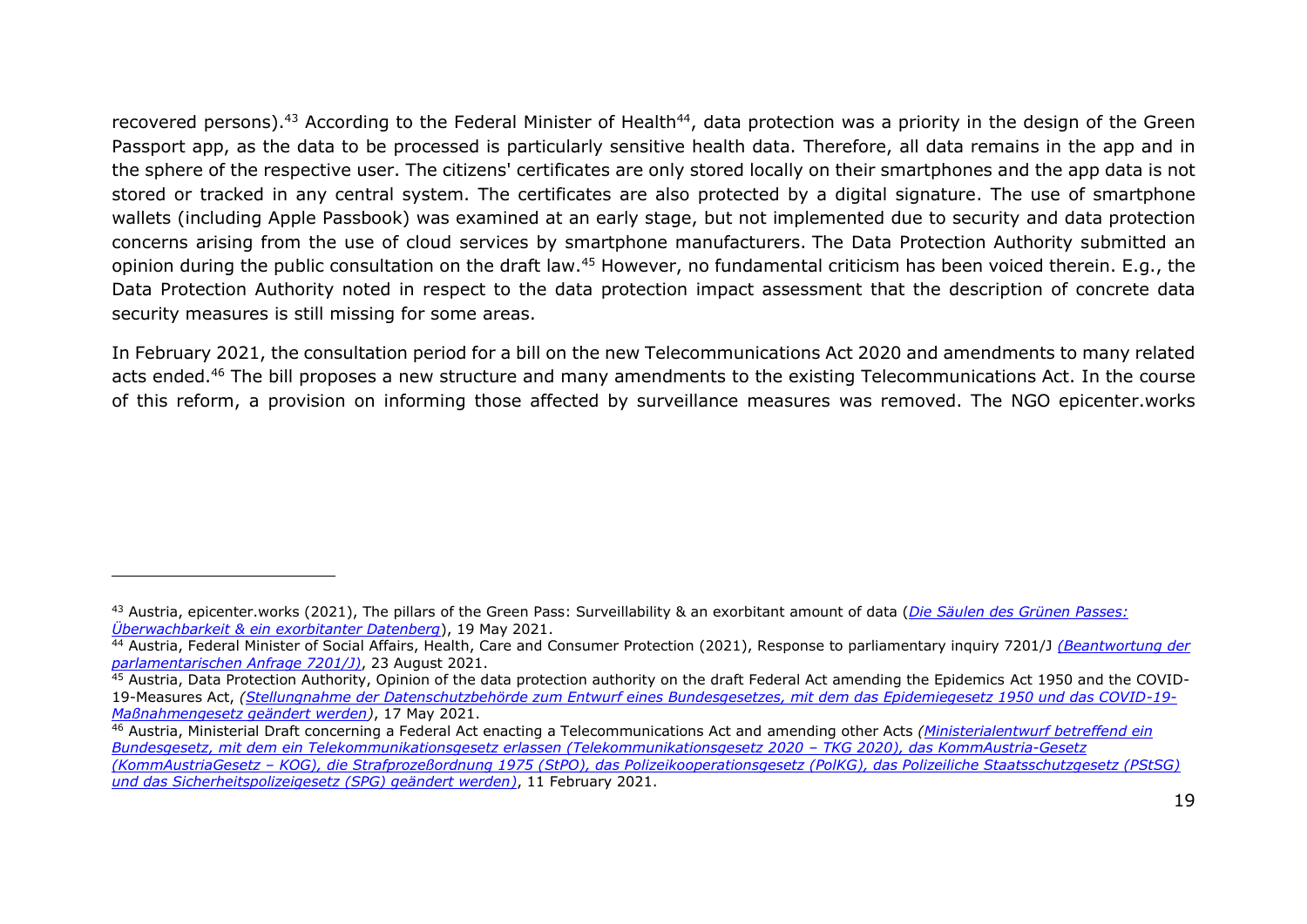critizised this and made a proposal for introducing up-to-date information for those affected about their surveillance.<sup>47</sup> The Telecommunications Act 2021 entered into foce on 1 November 2021.<sup>48</sup>

In May 2021, the draft of the First EU Information Systems Amendment Act<sup>49</sup> was submitted for pre-parliamentary consultation. This bill is intended to make the necessary adaptations based on the recent regulations of the European Commission concerning the SIS and the newly created EES. Although these EU Regulations are directly applicable, on the one hand already existing provisions have to be omitted and on the other hand necessary follow-up and implementing provisions have to be provided for in the various substantive laws. The Data Protection Council voiced needs for clarifications in the consulation process. 50

In July 2021, a draft on register-based research<sup>51</sup> was submitted for pre-parliamentary consultation. The bill opens up government data bases (register data) to researchers, which was for a long time demanded by parts of the Austrian scientific community. So far, government departments have been able to grant access to individual registers since 2018, but this option has rarely been used. The bill now proposes a single point of access, the so-called Austria Micro Data Center (AMDC). The

<sup>&</sup>lt;sup>47</sup> Austria, epicenter.works (2021), Opinion on the Ministerial Draft concerning a Federal Act enacting a Telecommunications Act and amending other Acts *[\(Stellungnahme zum Ministerialentwurf betreffend ein Bundesgesetz, mit dem ein Telekommunikationsgesetz erlassen \(Telekommunikationsgesetz](https://epicenter.works/sites/default/files/tkg_2020_stellungnahme.pdf)  2020 – [TKG 2020\), das KommAustria-Gesetz, die Strafprozessordnung, das Polizeiliche Staatsschutzgesetz und das Sicherheitspolizeigesetz geändert](https://epicenter.works/sites/default/files/tkg_2020_stellungnahme.pdf)  [werden\)](https://epicenter.works/sites/default/files/tkg_2020_stellungnahme.pdf)*, 9 February 2021.

<sup>48</sup> Austria, Telecommunications Act 2021 *[\(Bundesgesetz, mit dem ein Telekommunikationsgesetz \(Telekommunikationsgesetz 2021](https://www.ris.bka.gv.at/eli/bgbl/i/2021/190/P0/NOR40238676?ResultFunctionToken=aa4dd6a7-9469-4699-8d64-a1c539eccd92&Position=1&SkipToDocumentPage=True&Abfrage=Bundesnormen&Kundmachungsorgan=&Index=&Titel=&Gesetzesnummer=&VonArtikel=&BisArtikel=&VonParagraf=&BisParagraf=&VonAnlage=&BisAnlage=&Typ=&Kundmachungsnummer=&Unterzeichnungsdatum=&FassungVom=19.11.2021&VonInkrafttretedatum=&BisInkrafttretedatum=&VonAusserkrafttretedatum=&BisAusserkrafttretedatum=&NormabschnittnummerKombination=Und&ImRisSeitVonDatum=&ImRisSeitBisDatum=&ImRisSeit=Undefined&ResultPageSize=100&Suchworte=Telekommunikationsgesetz+2021) – TKG 2021) [erlassen wird](https://www.ris.bka.gv.at/eli/bgbl/i/2021/190/P0/NOR40238676?ResultFunctionToken=aa4dd6a7-9469-4699-8d64-a1c539eccd92&Position=1&SkipToDocumentPage=True&Abfrage=Bundesnormen&Kundmachungsorgan=&Index=&Titel=&Gesetzesnummer=&VonArtikel=&BisArtikel=&VonParagraf=&BisParagraf=&VonAnlage=&BisAnlage=&Typ=&Kundmachungsnummer=&Unterzeichnungsdatum=&FassungVom=19.11.2021&VonInkrafttretedatum=&BisInkrafttretedatum=&VonAusserkrafttretedatum=&BisAusserkrafttretedatum=&NormabschnittnummerKombination=Und&ImRisSeitVonDatum=&ImRisSeitBisDatum=&ImRisSeit=Undefined&ResultPageSize=100&Suchworte=Telekommunikationsgesetz+2021)*), Federal Law Journal I No. 190/2021.

<sup>49</sup> Austria, First EU Information Systems Amendment Act (*[Entwurf eines Bundesgesetzes, mit dem das EU-Polizeikooperationsgesetz, das](https://www.parlament.gv.at/PAKT/VHG/XXVII/ME/ME_00129/index.shtml)  [Sicherheitspolizeigesetz, das BFA-Verfahrensgesetz, das Niederlassungs-](https://www.parlament.gv.at/PAKT/VHG/XXVII/ME/ME_00129/index.shtml) und Aufenthaltsgesetz, das Fremdenpolizeigesetz 2005, das [Grenzkontrollgesetz und das Staatsbürgerschaftsgesetz 1985 geändert werden, Erstes EU-Informationssysteme](https://www.parlament.gv.at/PAKT/VHG/XXVII/ME/ME_00129/index.shtml)–Anpassungsgesetz)*, May 2021.

<sup>50</sup> Austria, Data Protection Council (2021), Opinion on the First EU Information Systems Amendment Act *[\(Entwurf eines Bundesgesetzes, mit dem das](https://www.parlament.gv.at/PAKT/VHG/XXVII/SNME/SNME_109968/imfname_989853.pdf)  [EU-Polizeikooperationsgesetz, das Sicherheitspolizeigesetz, das BFA-Verfahrensgesetz, das Niederlassungs-](https://www.parlament.gv.at/PAKT/VHG/XXVII/SNME/SNME_109968/imfname_989853.pdf) und Aufenthaltsgesetz, das [Fremdenpolizeigesetz 2005, das Grenzkontrollgesetz und das Staatsbürgerschaftsgesetz 1985 geändert werden \(Erstes EU-Informationssysteme](https://www.parlament.gv.at/PAKT/VHG/XXVII/SNME/SNME_109968/imfname_989853.pdf)– [Anpassungsgesetz, Stellungnahme des Datenschutzrates\)](https://www.parlament.gv.at/PAKT/VHG/XXVII/SNME/SNME_109968/imfname_989853.pdf)*, 14 July 2021.

<sup>51</sup> Austria, Ministerial Draft concerning the Federal Act amending the Federal Statistics Act 2000 and the Research Organisation Act *[\(Ministerialentwurf](https://www.parlament.gv.at/PAKT/VHG/XXVII/ME/ME_00135/index.shtml)  [betreffend Bundesgesetz, mit dem das Bundesstatistikgesetz 2000 und das Forschungsorganisationsgesetz geändert werden\)](https://www.parlament.gv.at/PAKT/VHG/XXVII/ME/ME_00135/index.shtml)*.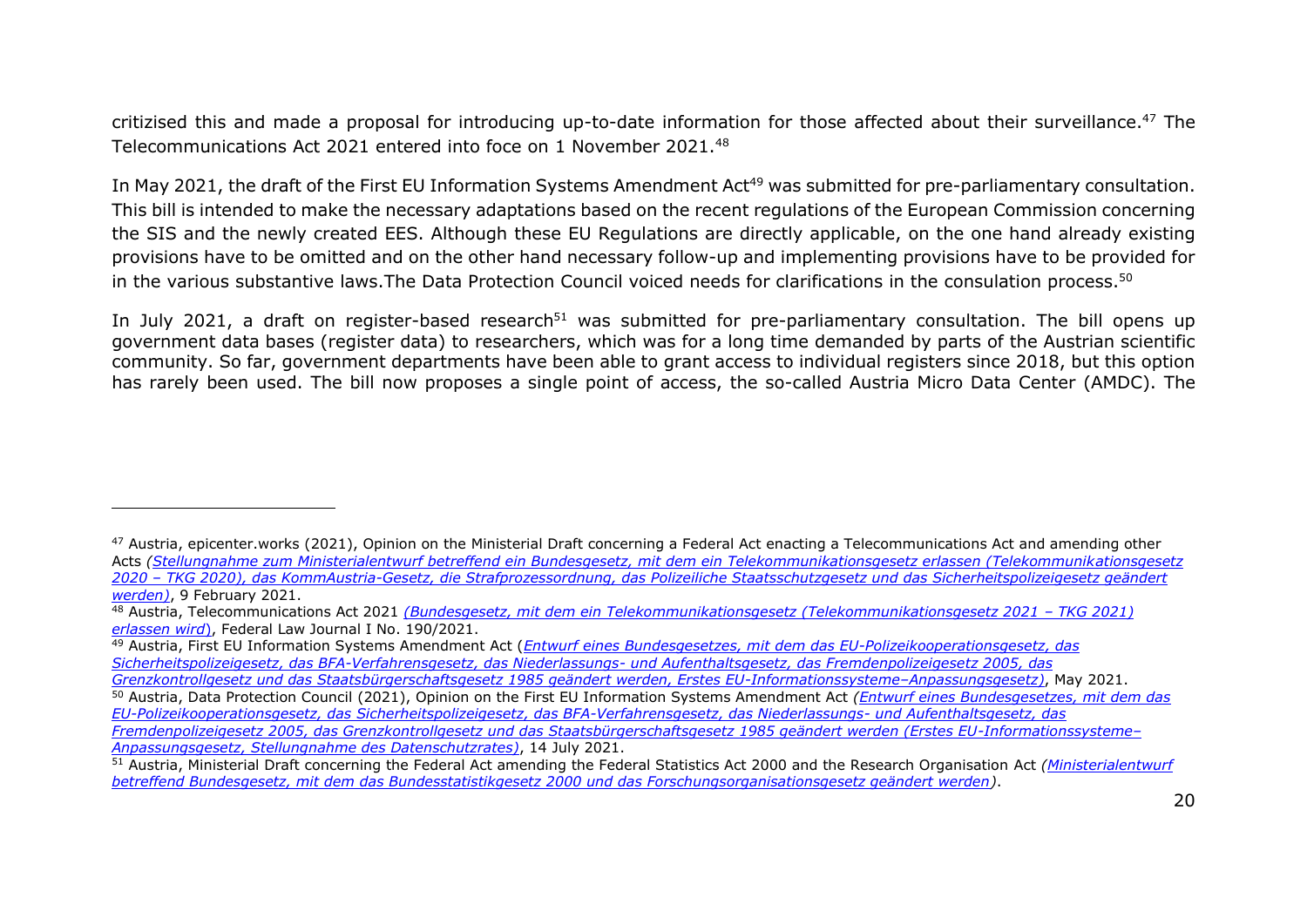Austrian Data Protection Authority<sup>52</sup> and the Data Protection Council<sup>53</sup> voiced concerns against this bill from a data protection perspective. The NGO epicenter.works stated that from a privacy perspective the present bill is fundamentally flawed and places an enormous amount of data covering the entire population at risk for abuse.<sup>54</sup> The NGO presented its detailed assessment in an opinion to the draft.<sup>55</sup> The register-based research provided for in the bill was widely welcomed by the scientific institutions according to the media.<sup>56</sup> On 2 November 2021, 13 renowned data protectionists and researchers addressed the members of the Federal and National Councils in a public letter with the urgent request to reconsider this law.<sup>57</sup>

In July 2021, the draft bill of the Civil Procedure Amendment Act 2021<sup>58</sup> was submitted for pre-parliamentary consultation. The intention is to make the judiciary more digital and cost-efficient as the amendment entails improvements in the conduct of civil proceedings and the legal basis for the expansion of the digital file. The procedural requirements and processes are not changed in principle. Yet, where digital file management requires special regulations, new regulations are created which apply to digitally files managed in parallel to those for paper files. The handwritten signature provided for in the paper file is replaced by the qualified signature in the digitally kept file. Depending on the file management, there should therefore be two equivalent signature options. Further special regulations concern the handling of paper documents that are to be included in the digitally

<sup>52</sup> Austria, Austrian Data Protection Authority (2021), Opinion on the Ministerial Draft concerning the Federal Act amending the Federal Statistics Act 2000 and the Research Organisation Act *[\(Stellungnahme der Datenschutzbehörde zum Entwurf des Bundesgesetzes, mit dem das](https://www.parlament.gv.at/PAKT/VHG/XXVII/SNME/SNME_110043/imfname_992727.pdf) Bundesstatistikgesetz [2000 und das Forschungsorganisationsgesetz geändert werden\)](https://www.parlament.gv.at/PAKT/VHG/XXVII/SNME/SNME_110043/imfname_992727.pdf)*, 3 August 2021.

<sup>53</sup> Austria, Data Protection Council (2021), Opinion on the Ministerial Draft concerning the Federal Act amending the Federal Statistics Act 2000 and the Research Organisation Act

<sup>(</sup>Entwurf eines Bundesgesetzes, mit dem das Bundesstatistikgesetz 2000 und das [Forschungsorganisationsgesetz](https://www.parlament.gv.at/PAKT/VHG/XXVII/SNME/SNME_109999/imfname_991954.pdf) geändert werden: Stellungnahme des *[Datenschutzrates\)](https://www.parlament.gv.at/PAKT/VHG/XXVII/SNME/SNME_109999/imfname_991954.pdf)*, 23 July 2021.

<sup>&</sup>lt;sup>54</sup> Austria, epicenter.works (2021), Register research turned privacy disaster – [epicentre.works nominates Sebastian Kurz for a big brother award,](https://en.epicenter.works/content/register-research-turned-privacy-disaster-epicenterworks-nominates-sebastian-kurz-for-a-big) 9 August 2021.

<sup>&</sup>lt;sup>55</sup> Austria, epicenter.works (2021), Opinion on the Ministerial Draft concerning the Federal Act amending the Federal Statistics Act 2000 and other acts (*[Stellungnahme: Ministerialentwurf betreffend Bundesgesetz, mit dem das Bundesgesetz über die Bundesstatistik und das Bundesgesetz über allgemeine](https://epicenter.works/sites/default/files/epicenter.works_-_stellungnahme_bstatg_fog_-_amdc.pdf)  [Angelegenheiten gemäß Art. 89 DSGVO und die Forschungsorganisation geändert werden\)](https://epicenter.works/sites/default/files/epicenter.works_-_stellungnahme_bstatg_fog_-_amdc.pdf)*, 4 August 2021.

<sup>56</sup> Austria, orf.at (2021), Broad agreement from the scientific community on the research database (*[Breite Zustimmung aus Wissenschaft zu](https://orf.at/stories/3224269/)  [Forschungsdatenbank\)](https://orf.at/stories/3224269/),* 10 August 2021.

<sup>57</sup> Austria, epicenter.works (2021), Public letter *[\(Offener Brief: Registerforschung \(Austrian Micro Data Center\)](https://epicenter.works/document/3737)*, 2 November 2021.

<sup>58</sup> Austria, Civil Procedure Amendment 2021 *[\(Zivilverfahrens-Novelle 2021\)](https://www.parlament.gv.at/PAKT/VHG/XXVII/ME/ME_00138/index.shtml)*, July 2021.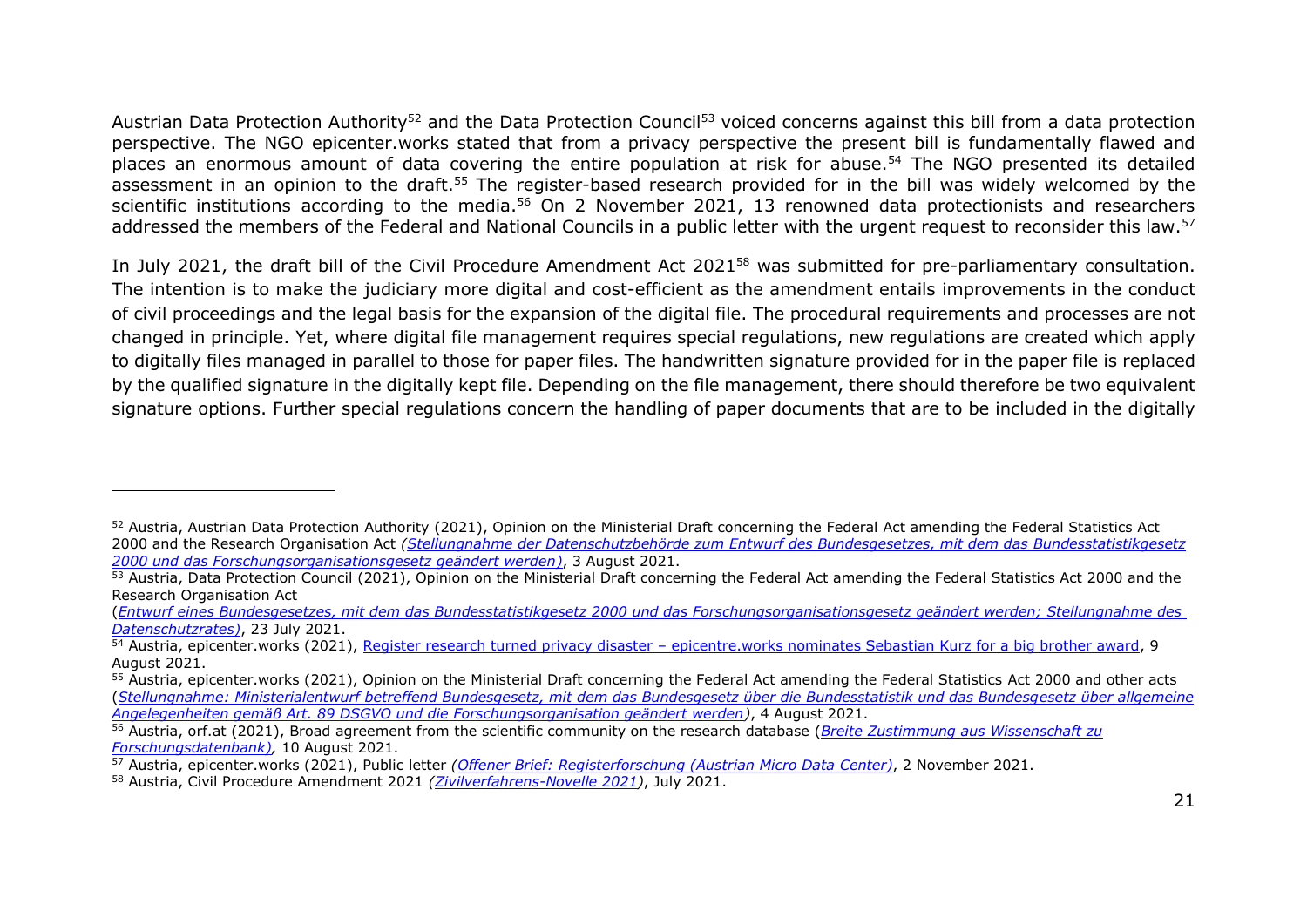kept file. Regulations are also required for those pieces of paper or objects that cannot be scanned or otherwise converted into an electronic document. Digital file inspection is also to be regulated.

The police are increasingly relying on facial recognition software for the investigation of crimes, which has been in operation since December 2019. According to the Ministry of the Interior, this software has been used for 1,574 crimes until 24 June 2021. 2,208 suspects had been screened using the software according to the Minister of the Interior. The software is primarily used for burglaries and other property crimes that have been documented by surveillance cameras. The legal basis for this can be found in §75 Security Police Act and in §§ 110 to 115 Criminal Procedure Code.<sup>59</sup>

In the long-running civil case between Max Schrems and Facebook, the Austrian Supreme Court followed Max Schrems' suggestion to submit a series of questions to the European Court of Justice. The four questions raise fundamental doubts about the legality of Facebook's use of data for all EU users.<sup>60</sup>

In October 2021, the Federal Ministry of Social Affairs, Health, Care and Consumer Protection tabled a Ministerial draft concerning the Federal Act amending the Medicinal Products Act and the Genetic Engineering Act.<sup>61</sup> The amendments proposed therein are required due to Regulation (EU) No. 536/2014 on clinical trials of medicinal products for human use, laying down in directly applicable law the regulations for the authorisation, conduct and supervision of clinical trials. The NGO epicenter. works stated that the current draft law is questionable from a data protection perspective in several respects.<sup>62</sup> It is particularly worth mentioning that although the processing of data is regulated, this also concerns categories of personal data that require special protection (health data). These are processed by the Austrian Federal Office for Safety in Health Care and

<sup>59</sup> Austria, Federal Minister of the Interior (2021), Answer to parliamentary question No. 7002/J on the use of facial recognition software *[\(Beantwortung](https://www.parlament.gv.at/PAKT/VHG/XXVII/AB/AB_06962/imfname_993879.pdf)  [der parlamentarischen Anfrage Nr. 7002/J betreffend Einsatz von Gesichtserkennungssoftware](https://www.parlament.gv.at/PAKT/VHG/XXVII/AB/AB_06962/imfname_993879.pdf)*), 9 August 2021.

<sup>60</sup> Austria, noyb (2021), BREAKING: Supreme Court asks ECJ whether Facebook has been unlawfully "undermining" the GDPR since 2018 *[\(BREAKING:](https://noyb.eu/de/breaking-oesterr-ogh-fragt-eugh-ob-facebook-die-dsgvo-seit-2018-illegal-untergraebt) [Oberster Gerichtshof fragt EuGH, ob Facebook seit 2018 die DSGVO rechtswidrig "aushebelt"\),](https://noyb.eu/de/breaking-oesterr-ogh-fragt-eugh-ob-facebook-die-dsgvo-seit-2018-illegal-untergraebt)* 20 July 2021.

<sup>&</sup>lt;sup>61</sup> Austria, Federal Ministry of Social Affairs, Health, Care and Consumer Protection (2021), Ministerial draft concerning the Federal Act amending the Medicinal Products Act and the Genetic Engineering Act *[\(Ministerialentwurf betreffend Bundesgesetz, mit dem das Arzneimittelgesetz und das](https://www.parlament.gv.at/PAKT/VHG/XXVII/ME/ME_00148/index.shtml)  [Gentechnikgesetz geändert warden\)](https://www.parlament.gv.at/PAKT/VHG/XXVII/ME/ME_00148/index.shtml)*, 21 October 2021.

 $\frac{62}{2}$  epicenter.works (2021), Amendments to the Medicines Act and the Genetic Engineering Act: Another draft law that is highly questionable in terms of data protection law and is intended to undermine the rights of those affected (*[Änderungen im Arzneimittelgesetz und Gentechnikgesetz: Erneuter](https://epicenter.works/content/aenderungen-in-arzneimittelgesetz-und-gentechnikgesetz-erneuter-gesetzesentwurf-der#ftn3)  [Gesetzesentwurf, der datenschutzrechtlich höchst bedenklich](https://epicenter.works/content/aenderungen-in-arzneimittelgesetz-und-gentechnikgesetz-erneuter-gesetzesentwurf-der#ftn3) ist und Betroffenenrechte aushebeln soll)*, 16 November 2021.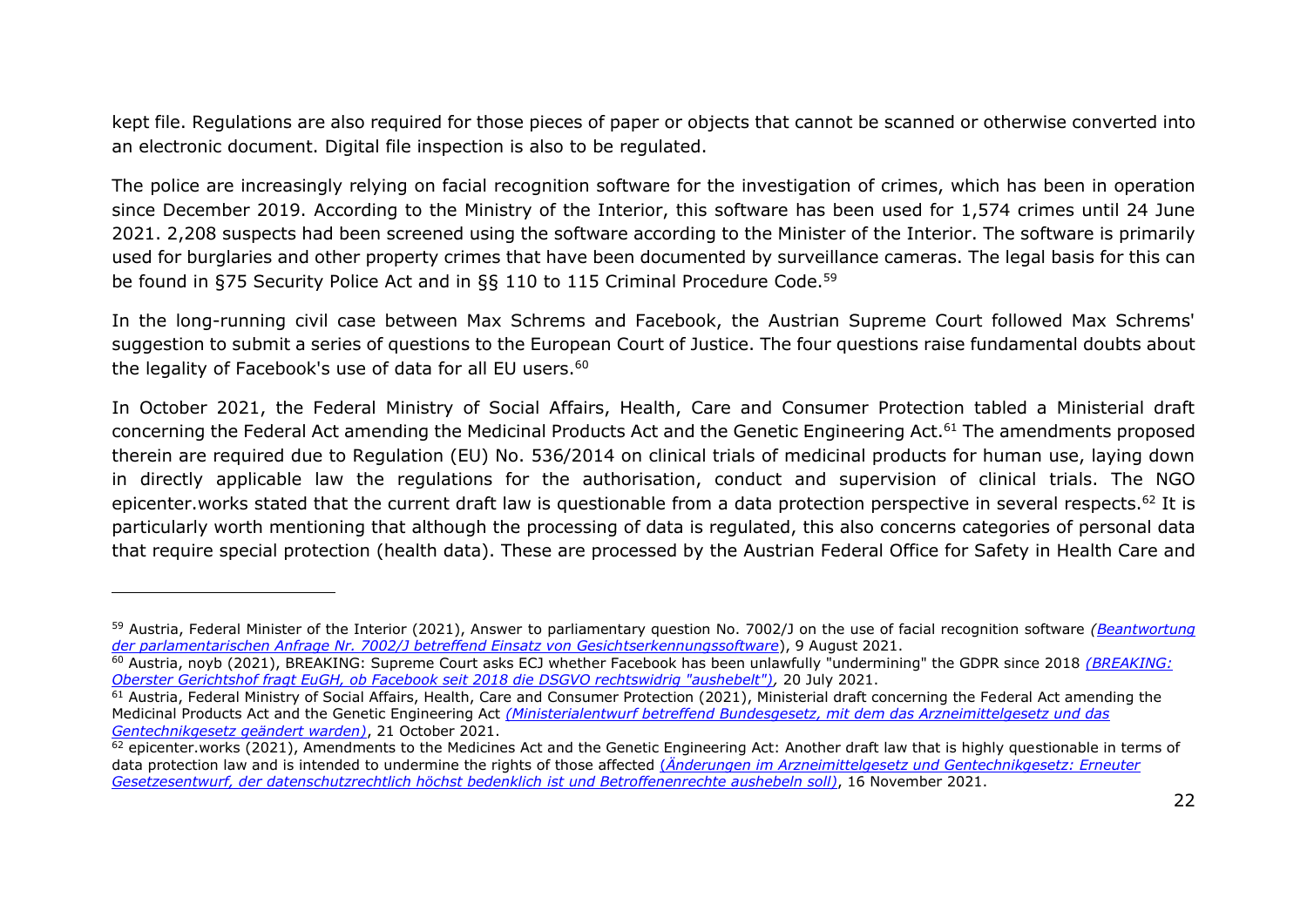the ethics committees, for example. However, there is no definition of which personal data are actually processed and the draft does not contain adequate guarantees for the protection of the confidentiality interests of the data subjects. The draft law also does not clarify which of these bodies process the data as independent data controllers under the General Data Protection Regulation. According to the NGO such a regulation would be important insofar as it would be accompanied by information obligations vis-à-vis the individual when personal data is collected.

In November 2021, 25 organisations including the data protection NGO "epicenter.works" and 33 individual signatures criticised the Styrian Social Support Act, which came into force in July 2021 in a public letter.<sup>63</sup> In this letter, criticism was also expressed regarding data protection concerns. For example, the housing cost share *(Wohnkostenanteil)* is not paid directly to the person receiving social assistance, but to the landlords. As a result, the new law implicitly forces recipients of assistance to inform the province of Styria about their landlord. This means that landlords necessarily find out that the tenant is receiving social assistance. If the person concerned wants to avoid this, the only alternative is to forego the often significant assistance provided by the province of Styria. Further criticism was voiced in respect to the determination of the need for assistance and the ability to work. Information may be obtained from public bodies and private individuals, which is neither clearly delineated nor sufficiently defined. This may also include sensitive data in the areas of health, private and family life according to the criticism voiced by the signatories of the public letter.

### **5.2 Artificial intelligence and big data**

| ۰. |  |  |  |
|----|--|--|--|
|----|--|--|--|

| Actor*     | Type** | Description                                                                                    | Are Human Rights<br>issues mentioned?<br>(yes/no) | Reference                                                    |
|------------|--------|------------------------------------------------------------------------------------------------|---------------------------------------------------|--------------------------------------------------------------|
| Government | Report | The Federal Ministry of Digital and Economic<br>Affairs (Bundesminsiterium für Digitalisierung | Yes, there is in-<br>depth mention of a           | Austria, Federal Ministry of<br>Digital and Economic Affairs |

<sup>63</sup> Austria, epicenter.works (2021), Public letter *(Offener Brief: Steirisches Sozialhilfegesetz [führt zur Stigmatisierung bedürftiger Menschen\)](https://epicenter.works/sites/default/files/offener_brief_sozhlf_gesetz_steiermark.pdf)*, November 2021.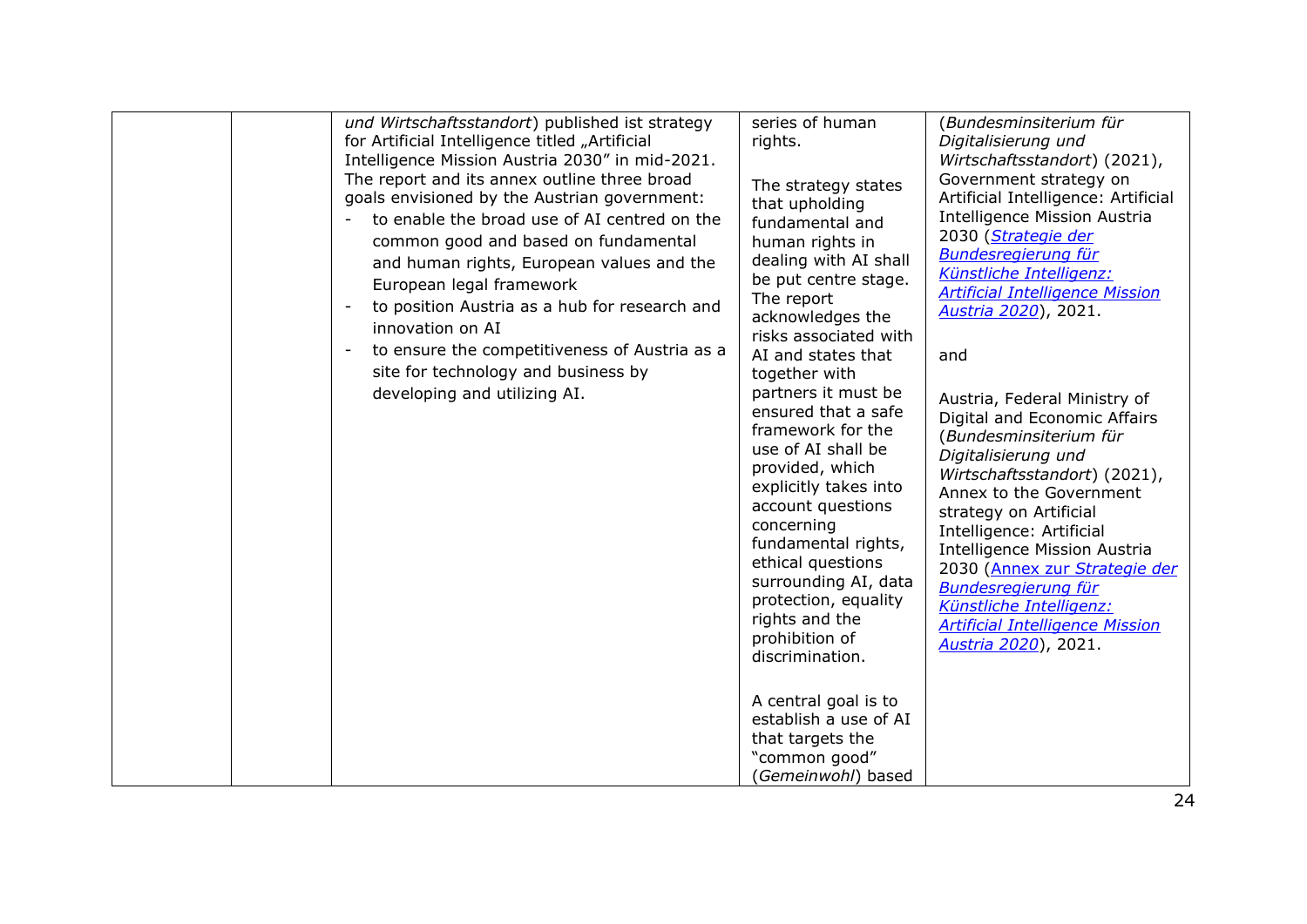|  | on fundamental and   |  |
|--|----------------------|--|
|  | human rights. The    |  |
|  | strategy explicitly  |  |
|  | builds on the        |  |
|  | international legal  |  |
|  | framework (including |  |
|  | human rights and     |  |
|  |                      |  |
|  | humanitarian law).   |  |
|  | The report           |  |
|  | acknowledges         |  |
|  | concrete risks to    |  |
|  | using AI including   |  |
|  | the impairment of    |  |
|  | fundamental and      |  |
|  | human rights         |  |
|  | guarantees, e.g. by  |  |
|  | perpetuating         |  |
|  | discrimination based |  |
|  | on faulty data       |  |
|  | ("biased             |  |
|  | algorithms") or      |  |
|  | restricting freedom  |  |
|  | of expression        |  |
|  | through automated    |  |
|  | and targeted         |  |
|  | disinformation       |  |
|  | campaigns, through   |  |
|  | to new threats from  |  |
|  |                      |  |
|  | the field of         |  |
|  | cybercrime (AI-      |  |
|  | supported hacking,   |  |
|  | phishing, etc.).     |  |
|  |                      |  |
|  | Key aspects of the   |  |
|  | strategy to ensure   |  |
|  |                      |  |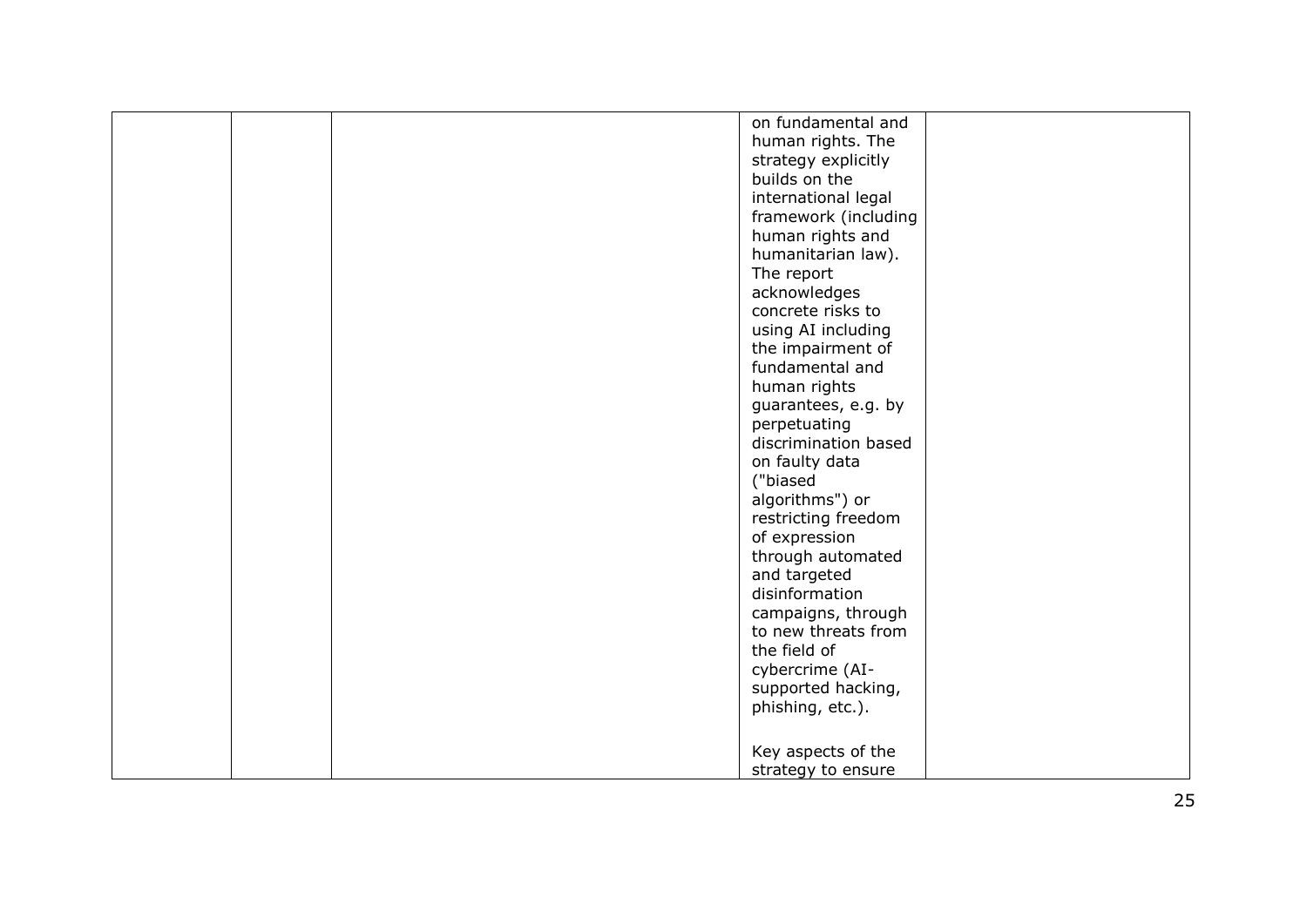|  | this include                             |  |
|--|------------------------------------------|--|
|  | transparency,                            |  |
|  | explainability,                          |  |
|  | comprehensibility,                       |  |
|  | data protection,                         |  |
|  | protection of                            |  |
|  | fundamental rights,                      |  |
|  | the primacy of                           |  |
|  | human action and                         |  |
|  |                                          |  |
|  | human oversight.                         |  |
|  |                                          |  |
|  | The strategy further                     |  |
|  | states that future                       |  |
|  | visions about the                        |  |
|  | impact of AI on                          |  |
|  | societal                                 |  |
|  | transformation                           |  |
|  | processes shall be                       |  |
|  | developed and                            |  |
|  | subject to a                             |  |
|  | technologcial impact                     |  |
|  | assessment. Topics                       |  |
|  | of interest include                      |  |
|  | the definition of                        |  |
|  | boundaries for the                       |  |
|  | use of AI by the                         |  |
|  |                                          |  |
|  | state, the economy<br>and science are of |  |
|  |                                          |  |
|  | particular interest,                     |  |
|  | as well as the impact                    |  |
|  | of AI on the labour                      |  |
|  | market. Ethical and                      |  |
|  | societal reflection is                   |  |
|  | key in developing AI                     |  |
|  | technologies to                          |  |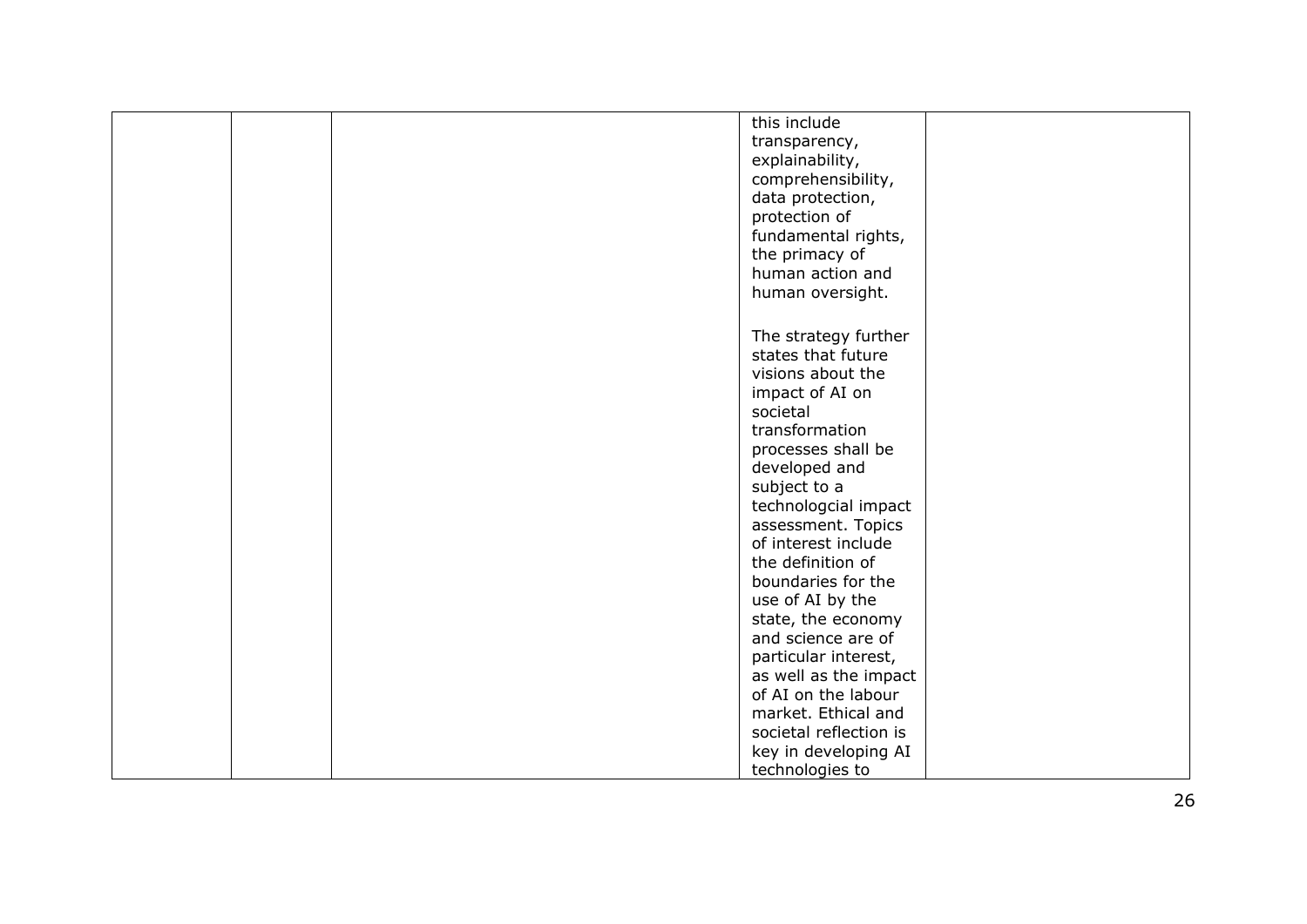|                                      |        |                                                                                                                                                                                                                           | begin with. No clear<br>information is given<br>on criteria for impact<br>assessment or areas<br>in which the use of<br>AI is prohibited.                                                                                                                                                                                                                                                                                                                                             |                                                                                                                                                                                                                                   |
|--------------------------------------|--------|---------------------------------------------------------------------------------------------------------------------------------------------------------------------------------------------------------------------------|---------------------------------------------------------------------------------------------------------------------------------------------------------------------------------------------------------------------------------------------------------------------------------------------------------------------------------------------------------------------------------------------------------------------------------------------------------------------------------------|-----------------------------------------------------------------------------------------------------------------------------------------------------------------------------------------------------------------------------------|
| Independen<br>t state<br>institution | Report | The Viennese Chamber of Labour<br>(Arbeiterkammer Vienna) analyzed the draft AI<br>regulation from a consumer perspective and<br>outlines concrete measures on the national level<br>that seek to uphold consumer rights. | Yes, the report<br>explicitly mentions a<br>series of human<br>rights.<br>The analysis points<br>to the risks<br>associated with<br>analysis software<br>from the consumer<br>perspective and<br>highlights the need<br>to protect<br>fundamental rights,<br>personal rights and<br>consumer rights,<br>property rights,<br>transparency,<br>freedom from<br>discrimination and<br>the rights of<br>complaint.<br>Specific requests to<br>ensure this include a<br>specific set of AI | Viennese Chamber of Labour<br>(Arbeiterkammer Wien)<br>(2021), Analysis of the AI<br>Draft regulation from a<br>consumer perspective<br>(Analyse des VO-Entwurfes<br>Künstlicher Intelligenz aus<br>Verbrauchersicht), June 2021. |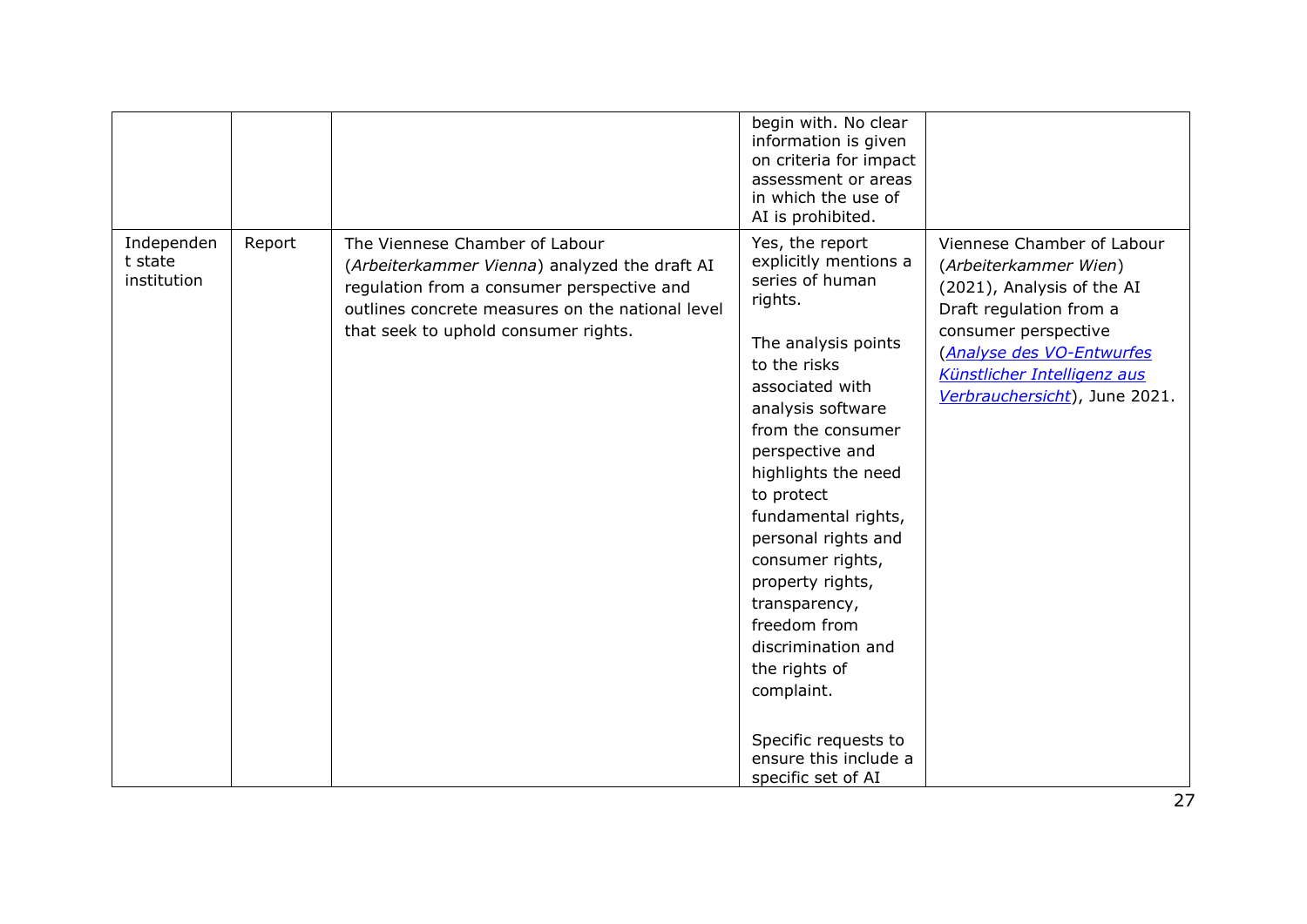|            |        |                                                                                                                                                                                                                                                                                                                                                                                                                                                                                                                                                                                                                | rules for each AI<br>"risk class" (KI-<br>Risikoklasse); to<br>legally enshrine the<br>rights of affected<br>citizens and AI users<br>and to acknowledge<br>their needs; to<br>forbid AI systems<br>that pose societal<br>risks; and to require<br>producers and<br>consumers of AI to<br>designate and<br>minimize particular<br>risks.                                                                  |                                                                                                                                                                                                                                                                                                                                                                                                                                                                                                             |
|------------|--------|----------------------------------------------------------------------------------------------------------------------------------------------------------------------------------------------------------------------------------------------------------------------------------------------------------------------------------------------------------------------------------------------------------------------------------------------------------------------------------------------------------------------------------------------------------------------------------------------------------------|-----------------------------------------------------------------------------------------------------------------------------------------------------------------------------------------------------------------------------------------------------------------------------------------------------------------------------------------------------------------------------------------------------------|-------------------------------------------------------------------------------------------------------------------------------------------------------------------------------------------------------------------------------------------------------------------------------------------------------------------------------------------------------------------------------------------------------------------------------------------------------------------------------------------------------------|
| Government | Report | The Federal<br>Ministry of Climate<br>Action,<br>Environment, Energy, Mobility, Innovation and<br>Technology (Bundesministerium für Klimaschutz,<br>Umwelt, Energie, Mobilität, Innovation und<br>Technologie) published the "Transport Telematics<br>Report 2021". This is a status report on the<br>implementation, research and development of<br>intelligence traffic system (ITS) applications at<br>national and international level (in accordance<br>with the ITS Act). It describes various applications<br>that have been implemented and provides an<br>overview over their status and development. | Yes, human rights<br>are mentioned. In<br>particular, the<br>document mentions<br>non-discrimination<br>and the protection of<br>personal data.<br>The digitalisation of<br>the Austrian traffic<br>system requires data<br>to be generated and<br>interpreted. Future<br>developments shall<br>be made accessible<br>and used effectively<br>via standardized<br>interfaces, taking<br>data security and | Austria, Federal Ministry of<br>Climate Action, Environment,<br>Energy, Mobility, Innovation<br>and Technology<br>(Bundesministerium für<br>Klimaschutz, Umwelt, Energie,<br>Mobilität, Innovation und<br>Technologie) (2021),<br><b>Transport Telematics Report</b><br>2021: status report on the<br>implementation, research and<br>development of ITS<br>applications at national and<br>international level (in<br>accordance with the ITS Act)<br>(Verkehrstelematikbericht<br>2021: Statusbericht zur |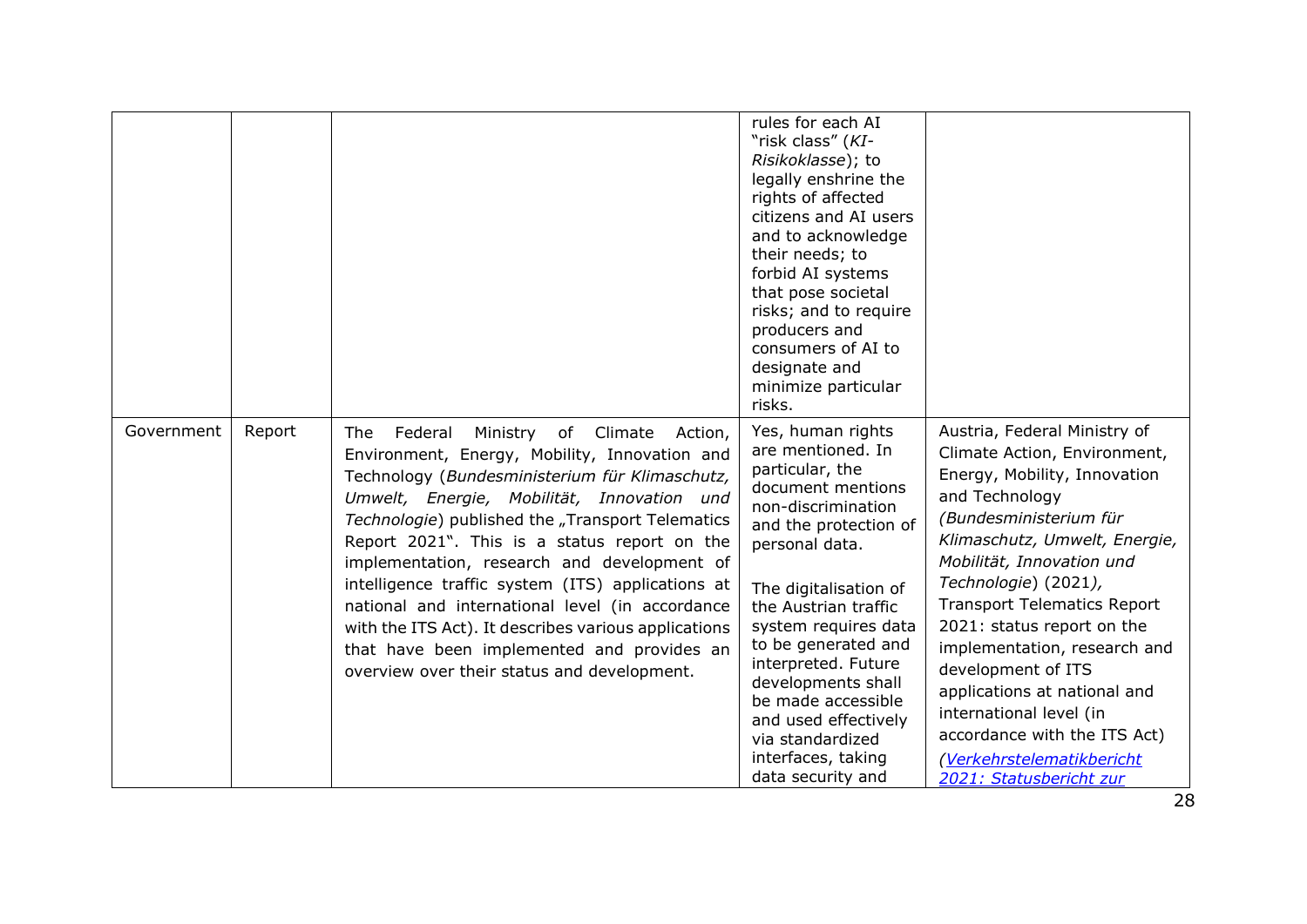|                                      |        |                                                                                                                                                                                                                                                                                                                                                                                                                                                                                                                                  | data protection into<br>account. The new<br>development of such<br>systems shall<br>prioritize non-<br>discrimination for all<br>stakeholders,<br>including private<br>companies as well as<br>funded projects. This<br>is not specified<br>further.                                                                                                                                                                                       | Umsetzung, Forschung und<br>Entwicklung von IVS-<br>Anwendungen auf nationaler<br>und internationaler Ebene<br>(gemäß IVS-Gesetz)), 2021.                                                                                                                                                                                                                                                                                                                 |
|--------------------------------------|--------|----------------------------------------------------------------------------------------------------------------------------------------------------------------------------------------------------------------------------------------------------------------------------------------------------------------------------------------------------------------------------------------------------------------------------------------------------------------------------------------------------------------------------------|--------------------------------------------------------------------------------------------------------------------------------------------------------------------------------------------------------------------------------------------------------------------------------------------------------------------------------------------------------------------------------------------------------------------------------------------|-----------------------------------------------------------------------------------------------------------------------------------------------------------------------------------------------------------------------------------------------------------------------------------------------------------------------------------------------------------------------------------------------------------------------------------------------------------|
| Independen<br>t state<br>institution | Report | The Austrian Institute of Technology, Centre for<br>Innovation Systems & Policy (Institut für<br>Technikfolgen-Abschätzung der Österreichischen<br>Akademie der Wissenschaften) published a<br>report entitled "Foresight and Technology<br>Assessment: Monitoring future issues for the<br>Austrian Parliament". It provides a monitoring of<br>current and emerging scientific and technological<br>developments in the societal context (socio-<br>technical trends) and identifies key future issues<br>for Austrian policy. | Yes, there is in-<br>depth mention of<br>human rights. In<br>particular, the<br>document mentions<br>non-discrimination<br>and the protection of<br>personal data.<br>The document<br>outlines three<br>relevant<br>developments, that<br>explicitly include<br>human rights<br>aspects: transparent<br>algorithms in<br>decision-making,<br>data-powered<br>medicine, human<br>genome editing. All<br>three aspects<br>require the use of | Austrian Institute of<br>Technology, Centre for<br><b>Innovation Systems &amp; Policy</b><br>(Institut für Technikfolgen-<br>Abschätzung der<br>Österreichischen Akademie der<br>Wissenschaften) (2021),<br>Foresight and Technology<br>Assessment: Monitoring<br>future issues for the Austrian<br>Parliament (Foresight und<br>Technikfolgenabschätzung:<br><b>Monitoring von</b><br>Zukunftsthemen<br>für das Österreichische<br>Parlament), May 2021. |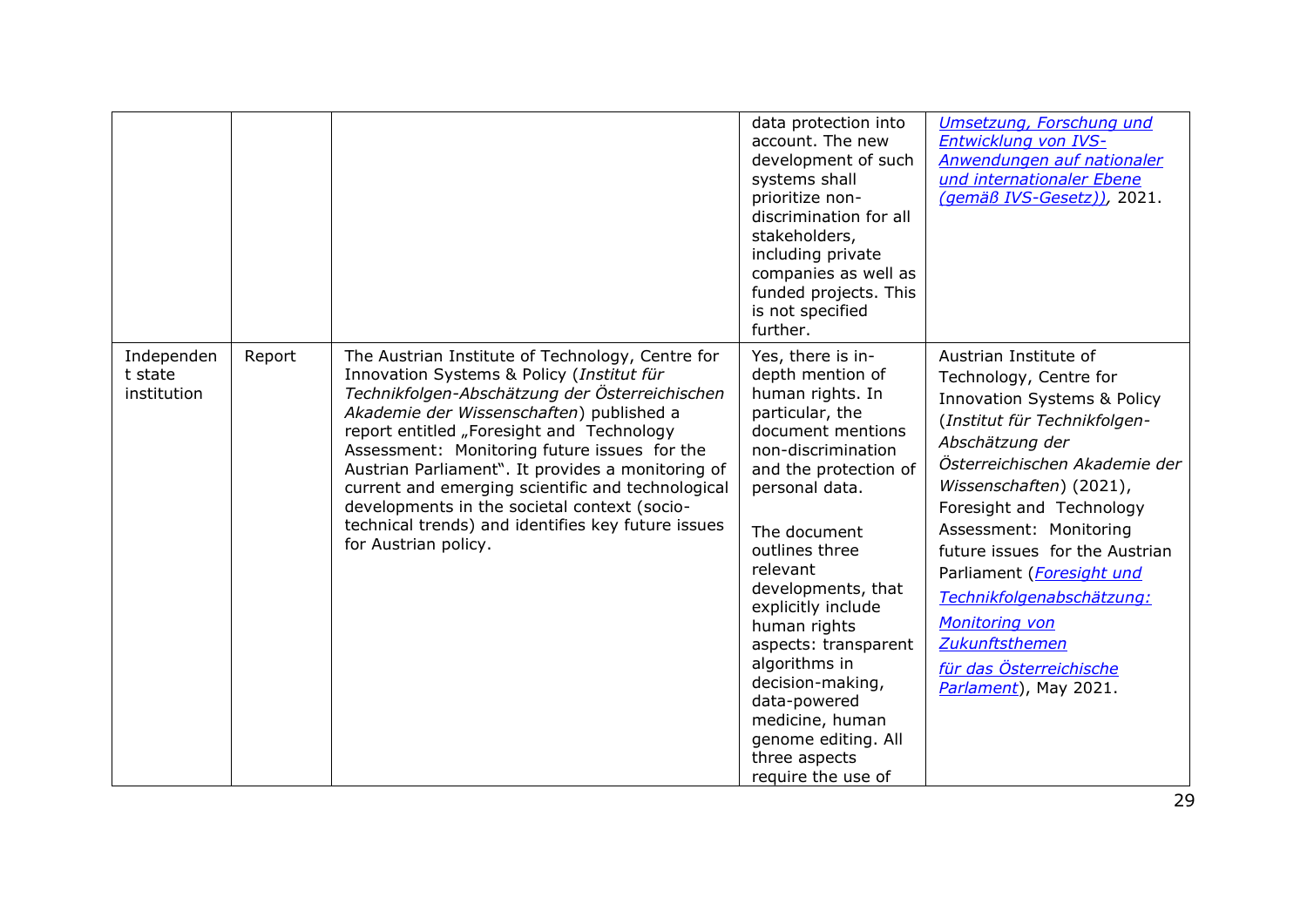|  | highly sensitive          |  |
|--|---------------------------|--|
|  | data.                     |  |
|  |                           |  |
|  | Transparent               |  |
|  | algorithms in             |  |
|  | decision-making:          |  |
|  | there is a high risk      |  |
|  | of discrimination due     |  |
|  | to algorithmic            |  |
|  | classification of big     |  |
|  | data. In Austria,         |  |
|  | there is a current        |  |
|  | discussion on an          |  |
|  | algorithm proposed        |  |
|  | by the Public             |  |
|  | <b>Employment Service</b> |  |
|  | (Arbeitsmarktservice      |  |
|  | ), which shall            |  |
|  | calculate a person's      |  |
|  | chances on the            |  |
|  | labour market based       |  |
|  | on the previous           |  |
|  | years' statistics.        |  |
|  | Based on their            |  |
|  | chance of "labour         |  |
|  | market integration",      |  |
|  | persons are               |  |
|  | categorized into          |  |
|  | three groups, each        |  |
|  | of which is allocated     |  |
|  | different resources       |  |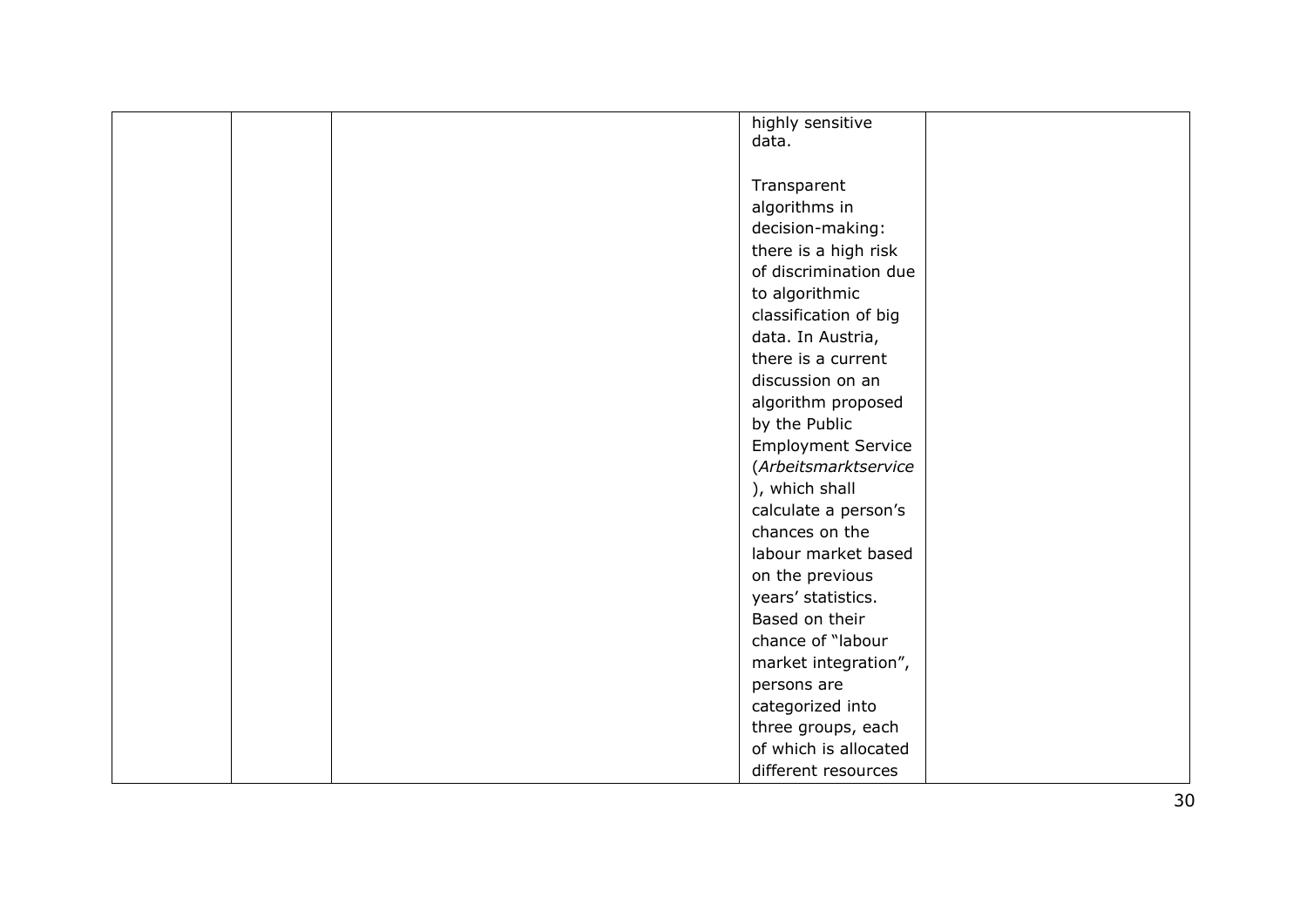|  | for education and                  |
|--|------------------------------------|
|  | training.                          |
|  |                                    |
|  |                                    |
|  | Data-powered                       |
|  | medicine: using AI                 |
|  | in medical care and                |
|  | losing anonymity can               |
|  | affect privacy as well             |
|  | as property rights                 |
|  | and personal rights,               |
|  | and could thus lead                |
|  | to discrimination.                 |
|  |                                    |
|  |                                    |
|  | Human genome                       |
|  | editing: there is a                |
|  | risk of increased                  |
|  | social inequalities                |
|  | due to the abuse of                |
|  | gene therapy                       |
|  | procedures. For                    |
|  | example, using<br>products to help |
|  | cognitive disorders                |
|  | could help                         |
|  | individuals but could              |
|  | have detrimental                   |
|  | long-term effects on               |
|  | society, e.g.                      |
|  | optimization or                    |
|  | performance                        |
|  | pressure, increased                |
|  | social inequalities.               |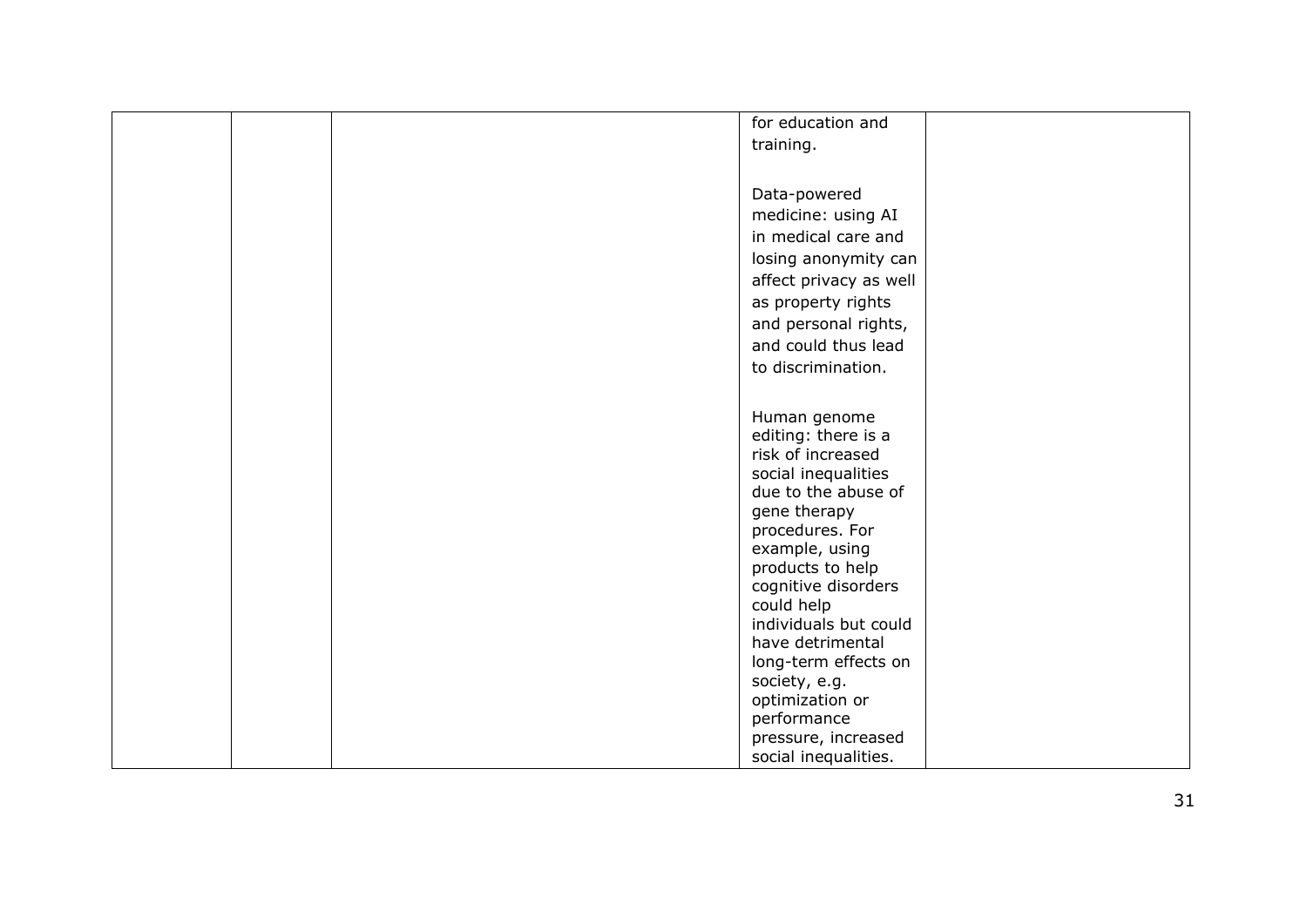| Independen<br>t state<br>institution | Report                                            | The Austrian Council for Research and<br>Technology Development (Österreichischer Rat<br>für Forschung und Technologieentwicklung)<br>published a fact sheet on register data research<br>and the implementation of an Austrian Micro<br>Data Center. The document makes the case for<br>an central data center as a necessary framework<br>to ensure that data relevant for research and<br>policy-making is available. The proposed Centre<br>shall provide easy and comprehensive access to<br>microdata and registry data for the purpose of<br>research, thereby facilitating the use of data-<br>driven policy responses, for example to the<br>COVID-19 pandemic. | There is no explicit<br>mention of human<br>rights.<br>There is brief<br>mention that the<br>proposed Micro Data<br>Centre is necessary<br>to ensure easy, safe<br>and sustainable use<br>of data in line with<br>data protection<br>standards. | Austrian Council for Research<br>and Technology Development<br>(Österreichischer Rat für<br>Forschung und<br>Technologieentwicklung)<br>(2021), Register data research<br>and implementation of an<br>Austrian Micro-Data Center<br>(Registerdatenforschung und<br><b>Implementierung</b><br>eines Austrian Micro-Data<br>Centers), 31 March 2021. |
|--------------------------------------|---------------------------------------------------|--------------------------------------------------------------------------------------------------------------------------------------------------------------------------------------------------------------------------------------------------------------------------------------------------------------------------------------------------------------------------------------------------------------------------------------------------------------------------------------------------------------------------------------------------------------------------------------------------------------------------------------------------------------------------|-------------------------------------------------------------------------------------------------------------------------------------------------------------------------------------------------------------------------------------------------|----------------------------------------------------------------------------------------------------------------------------------------------------------------------------------------------------------------------------------------------------------------------------------------------------------------------------------------------------|
| Independen<br>t state<br>institution | Report                                            | The Austrian Council for Research and<br>Technology Development (Österreichischer Rat<br>für Forschung und Technologieentwicklung)<br>published a report on Austrian start-ups,<br>outlining their status in Austria as well as current<br>trends in the sector. These trends include<br>technological trends like AI, which is deemed<br>highly relevant for start-ups. Equally, big data is<br>mentioned as the second most relevant trend.                                                                                                                                                                                                                            | No, human rights<br>are not mentioned.                                                                                                                                                                                                          | Austrian Council for Research<br>and Technology Development<br>(Österreichischer Rat für<br>Forschung und<br>Technologieentwicklung)<br>(2021), Austrian Startup<br>Monitor 2020, February 2021.                                                                                                                                                   |
| Government                           | Other:<br>Parliamen<br>tary<br>correspon<br>dance | The Federal Parliament (Parlament) published a<br>correspondence outlining the content of a<br>meeting between the President of the National<br>Council (Nationalratspräsident) and experts on<br>the topic of "The digital future - will AI soon<br>determine democracy?". One of the topics<br>covered in the discussion was the potentially<br>harmful effect of AI on democracy in Austria.                                                                                                                                                                                                                                                                          | There is no explicit<br>mention of human<br>rights.<br>Several topics were<br>discussed, including<br>the need for the<br>state to make<br>transparent the data                                                                                 | Austria, Parliament (2021),<br>Artificial Intelligence and<br>dangers for demoracy<br>(Künstliche Intelligenz und<br>Gefahren für die Demokratie),<br>Parliamentary correspondence<br>No. 220, 3 March 2021.                                                                                                                                       |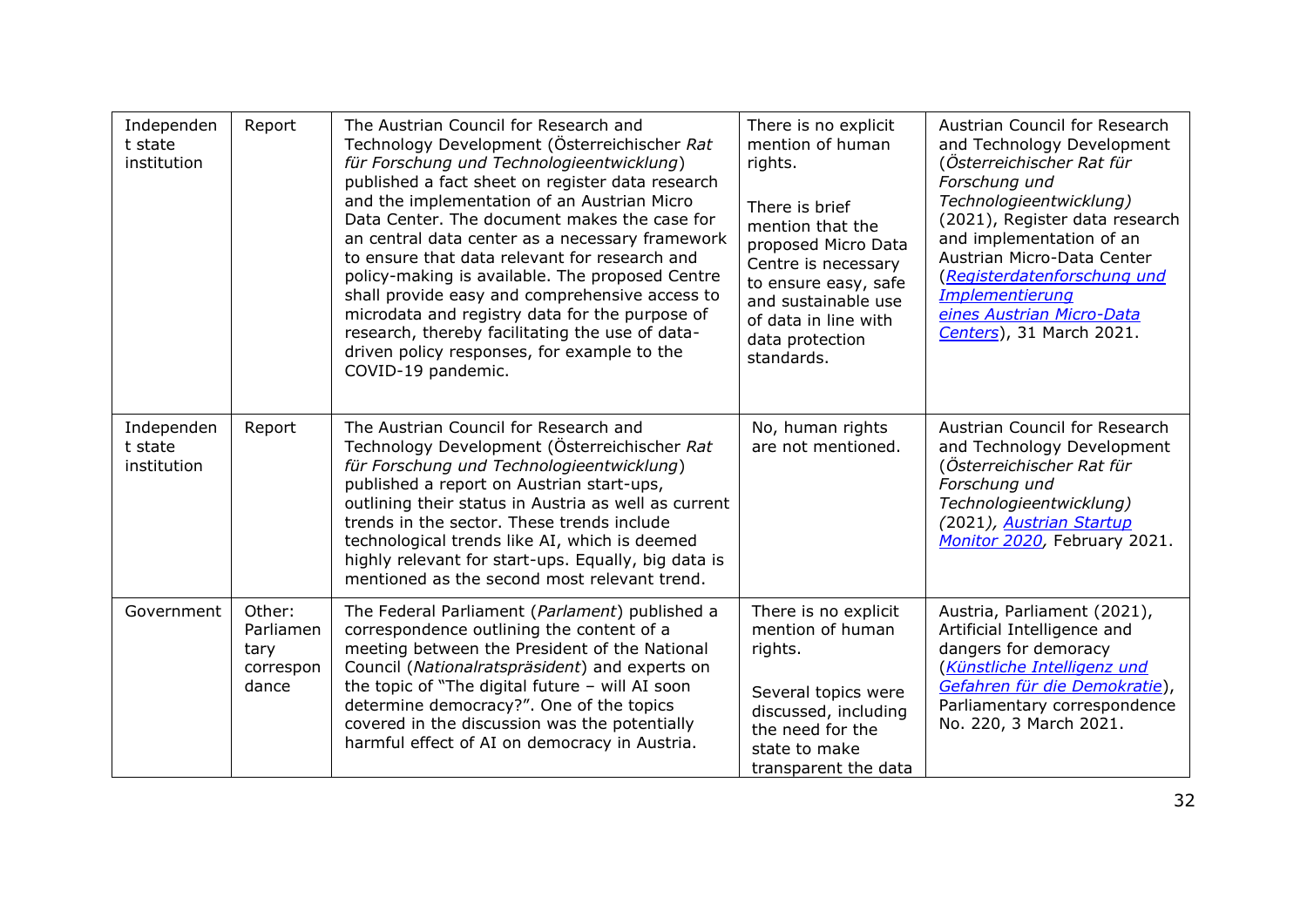|            |        |                                                                                                                                                                                                                                                                                                    | needed and how it<br>would be used, the<br>importance of<br>keeping check of<br>digital space and the<br>limits of internet<br>freedom, as well as<br>the importance of<br>technical<br>infrastructure that<br>adheres to data<br>protection<br>standards. |                                                                                                                                                                                                             |
|------------|--------|----------------------------------------------------------------------------------------------------------------------------------------------------------------------------------------------------------------------------------------------------------------------------------------------------|------------------------------------------------------------------------------------------------------------------------------------------------------------------------------------------------------------------------------------------------------------|-------------------------------------------------------------------------------------------------------------------------------------------------------------------------------------------------------------|
| Government | Report | The Federal Ministry of Education, Science and<br>Research (Bundesministerium für Bildung,<br>Wissenschaft, Forschung) published its 2020<br>university report, which outlines developments<br>and politically relevant projects of the past three<br>years at the public universities in Austria. | Yes, there is explicit<br>mention of human<br>rights. In particular,<br>the document<br>mentions the<br>protection of<br>personal data.<br>The document<br>identifies digital                                                                              | Austria, Federal Ministry of<br>Education, Science and<br>Research (Bundesministerium<br>für Bildung, Wissenschaft,<br>Forschung) (2021), University<br>report 2020<br>(Universitätsbericht 2020),<br>2021. |
|            |        |                                                                                                                                                                                                                                                                                                    | competences as a<br>central field of action<br>in higher education.<br>Particularly so-called<br>"learning analytics",<br>which analyse data<br>from educational<br>settings in order to<br>change the learning<br>behaviour of<br>students, are           |                                                                                                                                                                                                             |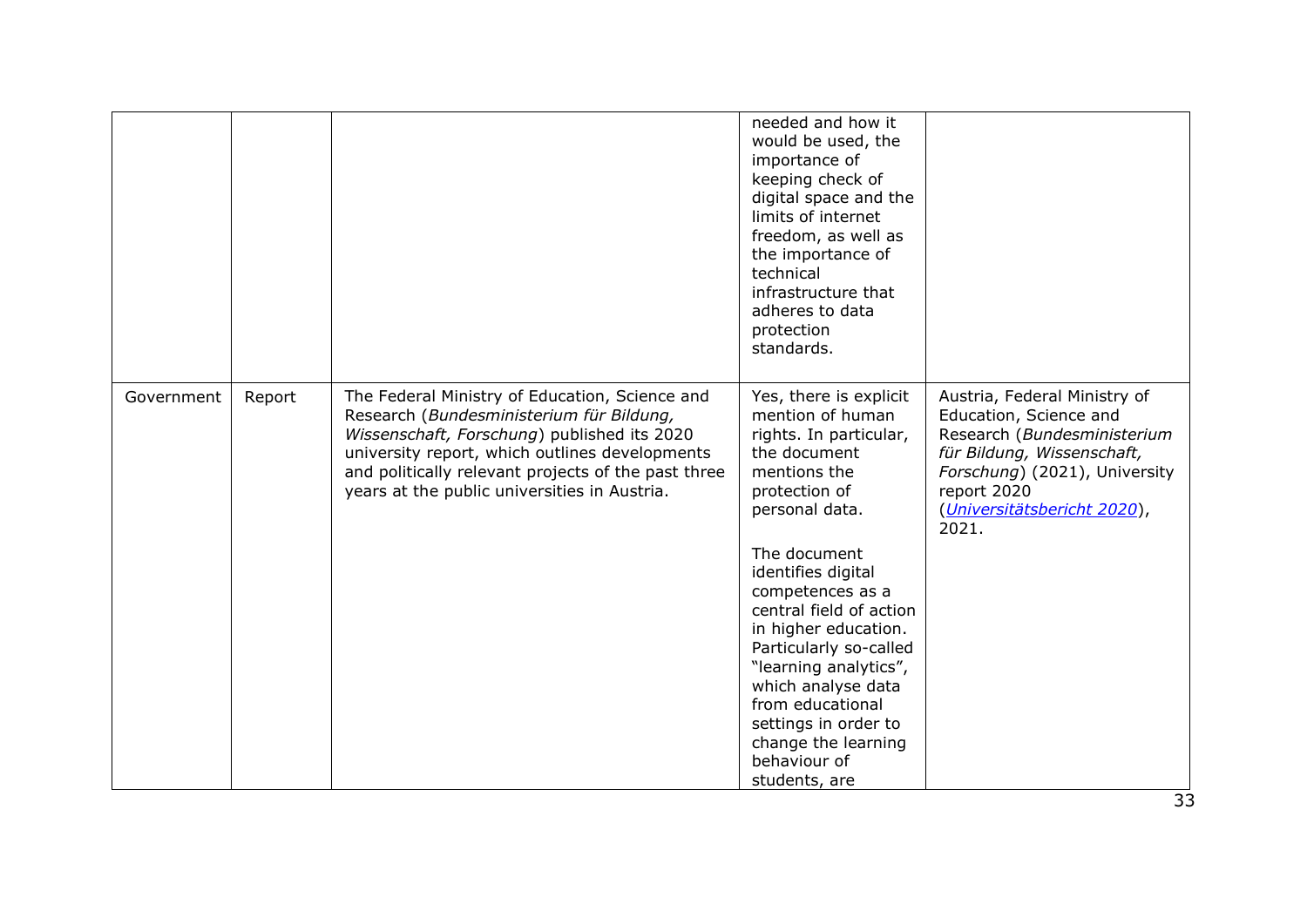|            |                            |                                                                                                                                                                                                                                                                                                                                                                                                             | becoming more<br>popular. These<br>require higher<br>education<br>institutions to<br>develop an<br>understanding for<br>their use and to<br>develop strategies<br>for implementation,<br>particularly with<br>regard to data<br>security and data<br>protection. There<br>exist several<br>projects to facilitate<br>this.                                          |                                                                                                                                                                                                                      |
|------------|----------------------------|-------------------------------------------------------------------------------------------------------------------------------------------------------------------------------------------------------------------------------------------------------------------------------------------------------------------------------------------------------------------------------------------------------------|---------------------------------------------------------------------------------------------------------------------------------------------------------------------------------------------------------------------------------------------------------------------------------------------------------------------------------------------------------------------|----------------------------------------------------------------------------------------------------------------------------------------------------------------------------------------------------------------------|
| Government | Adopted<br>National<br>Act | In Austria, the legal basis for the European<br>"green pass" is an amendment to the 1950 Law<br>on Epidemics ( <i>Epidemiegesetz</i> ) and to the Law<br>on COVID-19 Measures (COVID-19-<br>Maßnahmengesetz). The initial draft amendment<br>was heavily criticised due to data protection<br>concerns. In the final and currently valid legal<br>text, these concerns have been considered and<br>cleared. | Human rights are<br>not explicitly<br>mentioned.<br>However, current<br>version of the law<br>took into account<br>data protection and<br>processing concerns<br>and removed the<br>criticised passages.<br>In the criticism to<br>the initial draft<br>amendment, several<br>data concerns were<br>raised pertaining to<br>privacy rights of<br>users. One central | Austria, Amendment to the<br>Law on Epidemics 1950 and<br>the Law on COVID-19<br>Measures (Anderung des<br>Epidemiegesetzes 1950 und<br>des COVID-19-<br>Maßnahmengesetzes), Federal<br>Law Gazette II, No 143/2021. |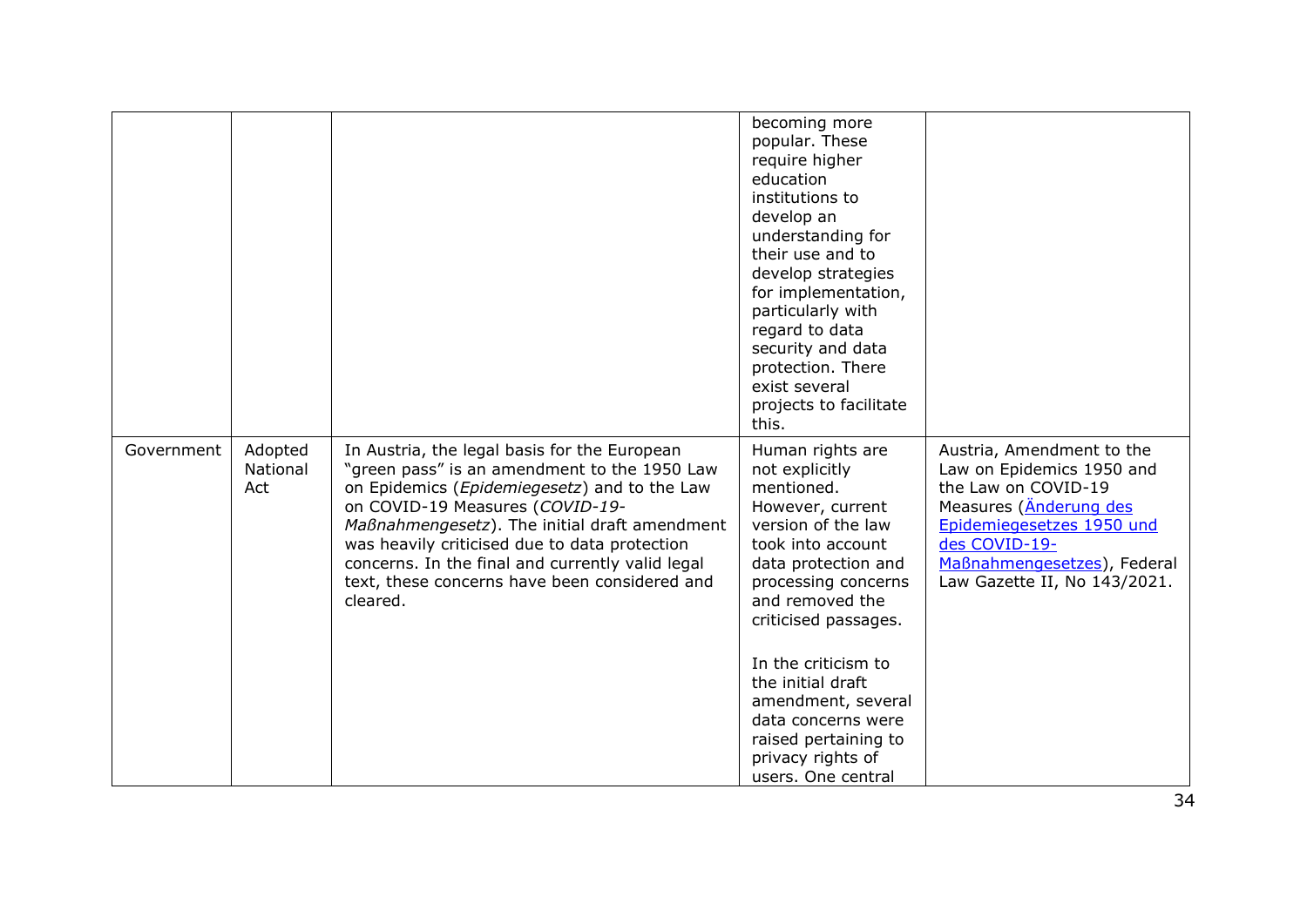|  | concern was the        |  |
|--|------------------------|--|
|  | combination of         |  |
|  | databases containing   |  |
|  | sensitive user data,   |  |
|  | namely the data        |  |
|  | stored in the          |  |
|  |                        |  |
|  | epidemiological        |  |
|  | reporting system       |  |
|  | (Epidemologisches      |  |
|  | Meldesystem) with      |  |
|  | the data stored by     |  |
|  | ELGA GmbH (the         |  |
|  | company providing      |  |
|  | electronic health      |  |
|  | records,               |  |
|  | Elektronische          |  |
|  | Gesundheitsakte        |  |
|  |                        |  |
|  | GmbH). This would      |  |
|  | effectively have       |  |
|  | enabled access to a    |  |
|  | user's health data     |  |
|  | beyond data related    |  |
|  | to COVID-19.           |  |
|  | Another concern        |  |
|  | relating to the use of |  |
|  | the Austrian           |  |
|  | insurance card, e-     |  |
|  |                        |  |
|  | card, in place of the  |  |
|  | Green pass, was        |  |
|  | dismissed due to       |  |
|  | similar concerns.      |  |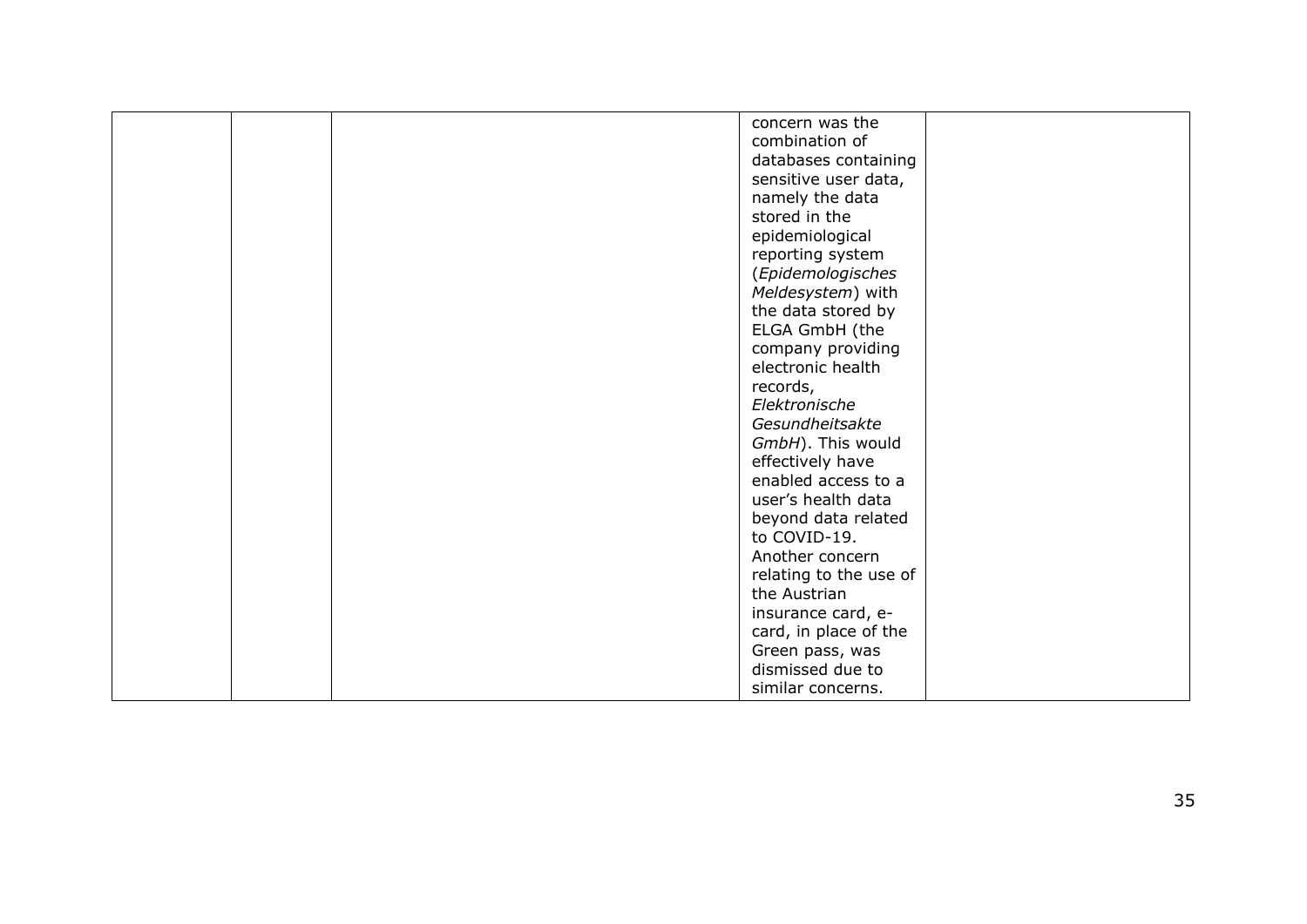# **Chapter 6. Rights of the child**

## <span id="page-35-0"></span>**6.1 Measures taken during the COVID 19 to ensure the well-being of children living in poverty and the protection of children from violence**

| Measures to<br>address the                                      | <b>Family Crisis Fund</b>                                                                                                                                                                                                                                                                                                                                                                                                                                                                                   |
|-----------------------------------------------------------------|-------------------------------------------------------------------------------------------------------------------------------------------------------------------------------------------------------------------------------------------------------------------------------------------------------------------------------------------------------------------------------------------------------------------------------------------------------------------------------------------------------------|
| specific<br>vulnerabilities of<br>children living in<br>poverty | The Covid-19 Family Crisis Fund was implemented on 23 June<br>2020 to help families in cooping with additional expenses due to<br>the consequences of the pandemic. $64$ Up to 30 June 2021, it was<br>possible to apply for support from the Corona Family Crisis Fund.<br>Application is no longer possible as of 1 July 2021. Altogether,<br>the Federal Chancellery has made 200 million euros available for<br>the Corona Family Crisis Fund. <sup>65</sup>                                            |
|                                                                 | <b>COVID 19 Poverty Act</b>                                                                                                                                                                                                                                                                                                                                                                                                                                                                                 |
|                                                                 | As a result of the ongoing COVID 19 crisis situation, measures to<br>support low-income groups will also be taken in 2021. For this<br>purpose, the "COVID 19 Poverty Act" provides for a special<br>budget of 20 million euros for financial assistance to social<br>assistance recipients, which was increased by a further<br>maximum of 14 million Euros in March 2021. Specifically, the<br>following child-specific support benefits can be granted:                                                  |
|                                                                 | 100 Euros for each child in a social assistance household. The<br>precondition for this support is that at least one parent is in<br>receipt of a social assistance on 31. January 2021.                                                                                                                                                                                                                                                                                                                    |
|                                                                 | Additional funds of up to 200 Euros for each child in a social<br>assistance income household. The precondition for this support is<br>that at least one parent is in receipt of social assistance on 31<br>July 2021.                                                                                                                                                                                                                                                                                      |
|                                                                 | The allowances are paid out once and do not have to be applied<br>for separately (automatic payment). They are also not offset<br>against social assistance or minimum benefits and are therefore<br>paid in addition to these benefits. Based on the quidelines of the<br>Ministry of Social Affairs, the grants will be paid out by the<br>Federal Provinces, which are also responsible for the processing<br>of the social assistance. There is no legal entitlement to the<br>allowance. <sup>66</sup> |
|                                                                 | "FABIAN" online application for family allowance                                                                                                                                                                                                                                                                                                                                                                                                                                                            |

<sup>&</sup>lt;sup>64</sup> Federal Ministry of Work, Family and Youth (2020), Directives for the Family Crisis Fund *[\(Richtlinien für den Familienkrisenfonds\)](https://www.bmafj.gv.at/dam/jcr:c42c9547-09f6-450b-8425-d5d7e271808c/Richtlinie_Familienkrisenfonds.pdf)* (2020).

<sup>65</sup> Federal Chancellery (*Bundeskanzleramt*) (2021), Family Crisis Fund, *[Corona-Familienhärtefonds.](https://www.bundeskanzleramt.gv.at/service/coronavirus/coronavirus-infos-familien-und-jugend/corona-familienhaerteausgleich.html)* <sup>66</sup> Federal Ministry of Social Affairs, Health, Care and Consumer Protection (*Bundesministerium für Soziales, Gesundheit, Pflege und KonsumentInnenschutz*), Guidelines for the granting of Grants to recipients of social assistance and minimum income recipients in accordance with the COVID 19 Poverty Act, *Richtlinien für die Gewährung von Zuwendungen an Sozialhilfe- bzw. Mindestsicherungsbezieher/innen gemäß dem COVID-19-Gesetz-Armut*, 19 July 2021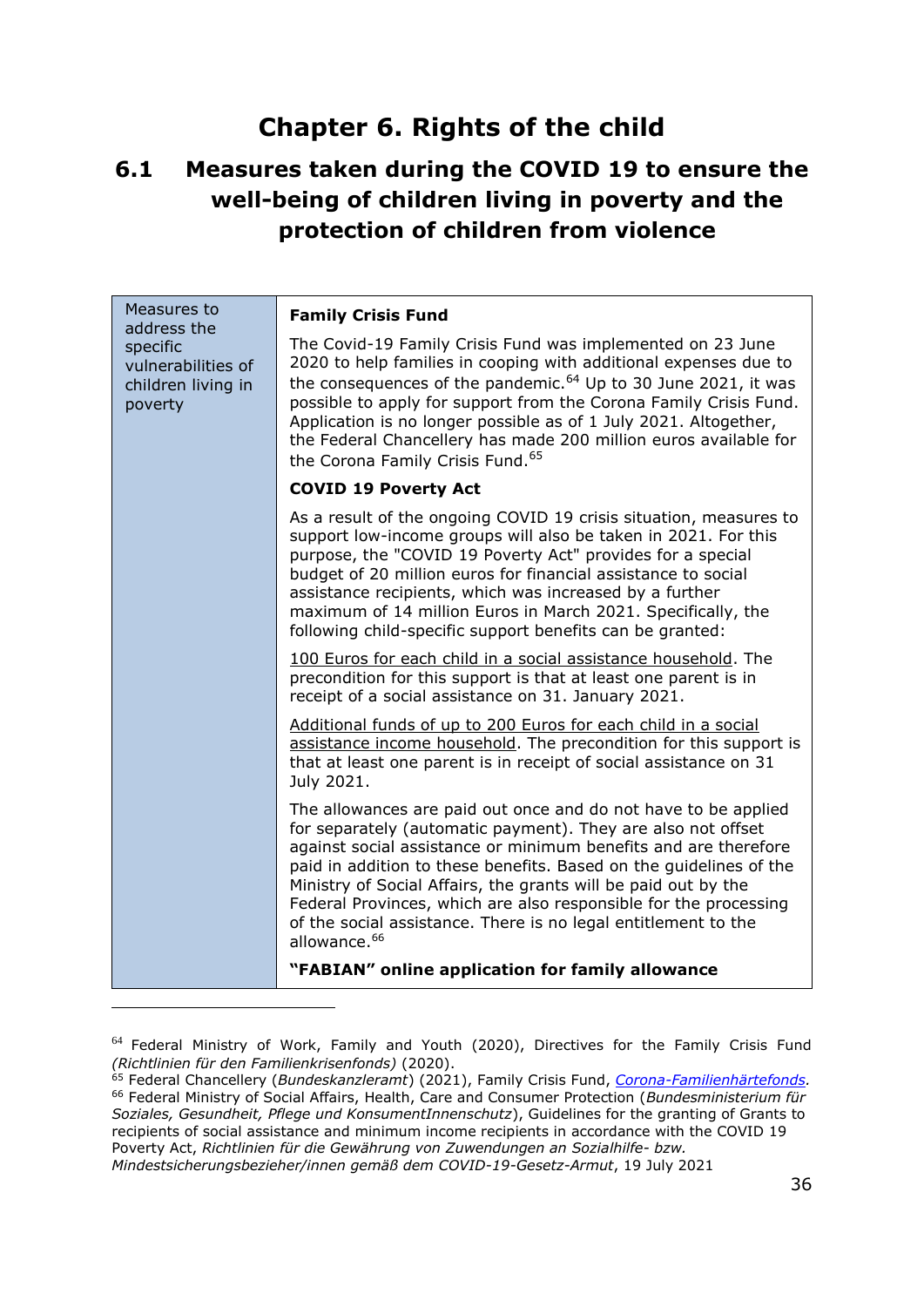| In March 2021, the application for family allowance in<br>FinanceOnline was redesigned to make it more user-friendly. The<br>aim of the redesign was to relieve families as much as possible in<br>an already difficult everyday life and to minimise possible<br>bureaucratic hurdles - especially in times of crisis like the Covid-<br>19 pandemic. The fields to be filled in are better displayed and it<br>is now possible to upload enclosures such as school certificates<br>or proof of studies directly in FinanceOnline. In the future, these<br>documents will no longer have to be sent to the tax authorities.<br>The FABIAN programme, which is implemented by the Ministry of<br>Family together with the Ministry of Finance, stands for 'Family<br>Allowance Information' and aims to make family allowance in<br>Austria as uncomplicated as possible for citizens. <sup>67</sup> |
|------------------------------------------------------------------------------------------------------------------------------------------------------------------------------------------------------------------------------------------------------------------------------------------------------------------------------------------------------------------------------------------------------------------------------------------------------------------------------------------------------------------------------------------------------------------------------------------------------------------------------------------------------------------------------------------------------------------------------------------------------------------------------------------------------------------------------------------------------------------------------------------------------|
| <b>Digitalisation in schools</b>                                                                                                                                                                                                                                                                                                                                                                                                                                                                                                                                                                                                                                                                                                                                                                                                                                                                     |
| Starting in autumn 2021, the 5th and 6th grades allover Austria<br>will be fully equipped with laptops and tablets. About 150,000<br>pupils and teachers will benefit. Other school grades will be<br>provided with the devices as well. The equipment of schools with<br>laptops and tablets will proceed in a staggered manner, due to<br>the high procurement costs. Moreover, by 2023 all federal<br>schools will be equipped with fibre optics internet. <sup>68</sup>                                                                                                                                                                                                                                                                                                                                                                                                                          |
| Multi-stakeholder dialogue on the implementation of the                                                                                                                                                                                                                                                                                                                                                                                                                                                                                                                                                                                                                                                                                                                                                                                                                                              |
| <b>European Guarantee for Children in Austria</b><br>The Federal Ministry of Social Affairs, Health, Care and Consumer<br>Protection and UNICEF Austria organise a multi-stakeholder<br>dialogue on the European Guarantee for Children, which is<br>implemented in Austria with the programme "Child<br>Opportunities".                                                                                                                                                                                                                                                                                                                                                                                                                                                                                                                                                                             |
| The multi-stakeholder dialogue serves as a kick-off event and<br>first step to involve representatives of all relevant stakeholders<br>such as provinces, cities, municipalities, social insurance, social<br>partners, NGOs, science etc. in this process and to enter into a<br>continuous exchange with them.                                                                                                                                                                                                                                                                                                                                                                                                                                                                                                                                                                                     |
| Goals of the event:<br>to inform all relevant stakeholders about the objectives and                                                                                                                                                                                                                                                                                                                                                                                                                                                                                                                                                                                                                                                                                                                                                                                                                  |
| contents of the Child Guarantee                                                                                                                                                                                                                                                                                                                                                                                                                                                                                                                                                                                                                                                                                                                                                                                                                                                                      |
| to jointly develop contents and recommendations for the<br><b>National Action Plan</b>                                                                                                                                                                                                                                                                                                                                                                                                                                                                                                                                                                                                                                                                                                                                                                                                               |
| to discuss further stakeholder participation.                                                                                                                                                                                                                                                                                                                                                                                                                                                                                                                                                                                                                                                                                                                                                                                                                                                        |
| The event took place on 13.-14. December 2021.                                                                                                                                                                                                                                                                                                                                                                                                                                                                                                                                                                                                                                                                                                                                                                                                                                                       |
| The Child Guarantee, which implements the European Child<br>Guarantee in Austria, aims to combat child poverty and social<br>exclusion. Therefore, particularly vulnerable children are the<br>target group of the Child Guarantee. In the course of the multi-<br>stakeholder meeting, recommendations were developed in small                                                                                                                                                                                                                                                                                                                                                                                                                                                                                                                                                                      |

<sup>67</sup> Federal Ministry of Family at the Federal Chancellary (*Bundesministerium für Familien im Bundeskanzleramt*), "FABIAN" online application for family allowance, *[FABIAN, online Beantragung](https://www.bundeskanzleramt.gv.at/bundeskanzleramt/nachrichten-der-bundesregierung/2021/03/mit-fabian-machen-wir-die-familienbeihilfe-so-unkompliziert-wie-moeglich.html)  [von Familienbeihilfe](https://www.bundeskanzleramt.gv.at/bundeskanzleramt/nachrichten-der-bundesregierung/2021/03/mit-fabian-machen-wir-die-familienbeihilfe-so-unkompliziert-wie-moeglich.html)*, 27 March 2021.

<sup>&</sup>lt;sup>68</sup> Federal Chancellery, Biggest digitalisation push for schools goes into implementation, Größter [Digitalisierungsschub für Schulen geht in Umsetzung,](https://www.bundeskanzleramt.gv.at/bundeskanzleramt/nachrichten-der-bundesregierung/2021/06/bundeskanzler-kurz-groesster-digitalisierungsschub-fuer-schulen-geht-in-umsetzung.html) Press Release, 23 June 2021.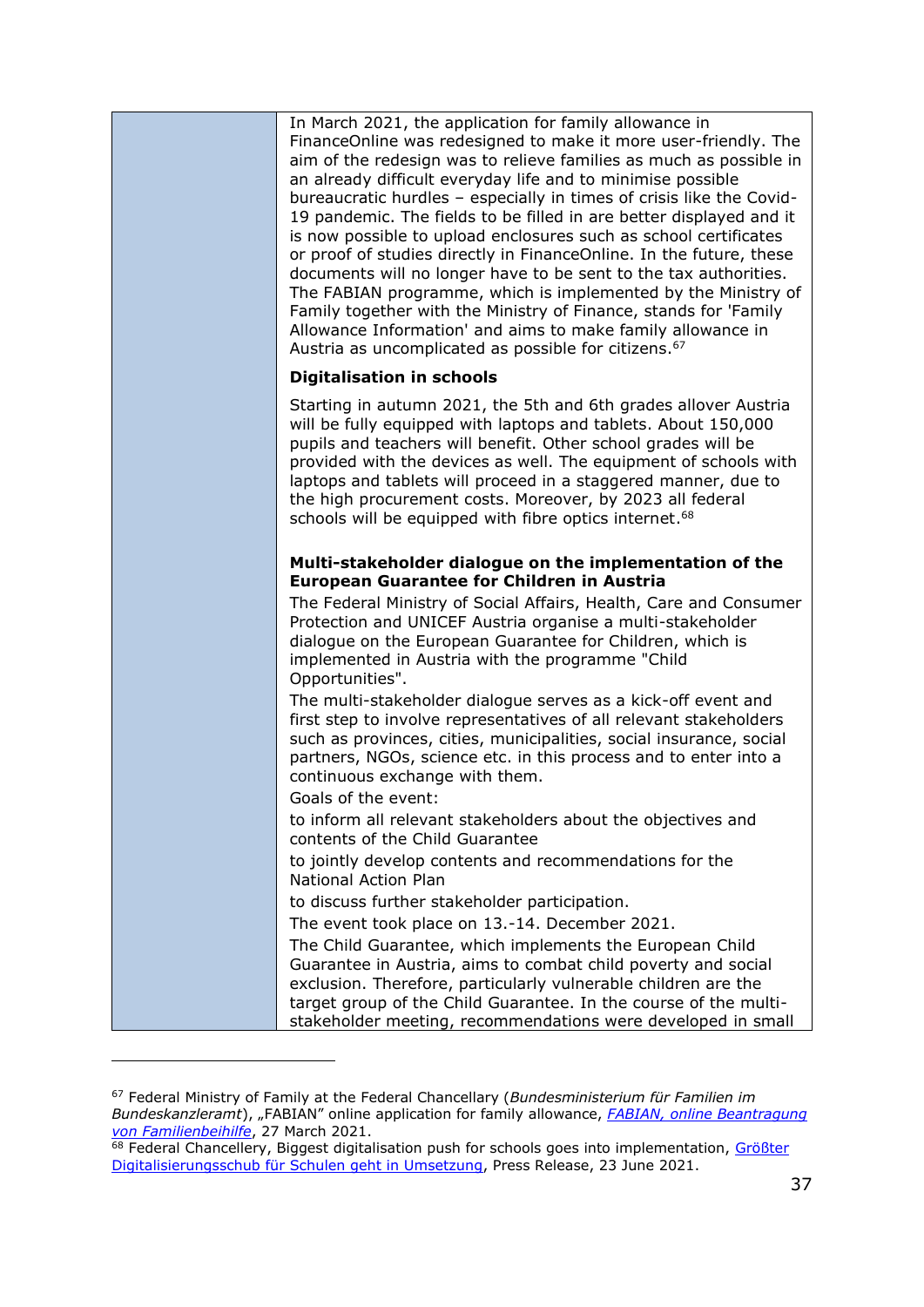|                                   | discussion groups of public authorities and civil society actors.<br>The recommendations will feed in the development of the<br>National Action Plan on the Child Guarantee Austria. The National<br>Action Plan will be compiled by mid-January 2022 and sent to the<br>EU Commission in March 2022.                                                                                                                                                                                                                                                                                                                                                                                                                                                                                                                                                                                                                                                                                                                                                                                                                                                                                                                                                                                                                                                                                                                                                                                                                                                                                                                              |
|-----------------------------------|------------------------------------------------------------------------------------------------------------------------------------------------------------------------------------------------------------------------------------------------------------------------------------------------------------------------------------------------------------------------------------------------------------------------------------------------------------------------------------------------------------------------------------------------------------------------------------------------------------------------------------------------------------------------------------------------------------------------------------------------------------------------------------------------------------------------------------------------------------------------------------------------------------------------------------------------------------------------------------------------------------------------------------------------------------------------------------------------------------------------------------------------------------------------------------------------------------------------------------------------------------------------------------------------------------------------------------------------------------------------------------------------------------------------------------------------------------------------------------------------------------------------------------------------------------------------------------------------------------------------------------|
|                                   | Study on the impact of the Covid-19 pandemic on families<br>The city of Graz in collaboration with the University of Graz<br>carried out a study to identify stress caused by the Covid-19<br>pandemic in families, children and adolescents in Graz in autumn<br>2021. Based on a survey among 906 parents and 562<br>adolescents the following stress factors were revealed:<br>65% of parents are stressed by the feeling that the pandemic<br>has no end; 50% of parents state that their families feel stressed<br>by the missing opportunity to benefit from the usual services in<br>leisure and counselling and 24% of parents state that family<br>conflicts increased since the pandemic. <sup>69</sup> The parents were asked<br>for assessments regarding their children. 59% of parents stated<br>that their children severely suffered from the restrictions of<br>social contacts. However, 50% of parents stated that their<br>children's problems and difficulties did not change significantly<br>due to the pandemic. 27% of parents believe that their children<br>feel lonsome since the pandemic. <sup>70</sup><br>The adolescents were asked for assessments of their own<br>situation. 63% are stressed by the feeling that the pandemic has<br>no end; 61% believe that adolescents are disadvantaged in the<br>Corona pandemic; 57% state that they are sometimes not sure<br>how to behave. 50% of adolescents are worried about their<br>future since the Corona pandemic. 48% state that the changes in<br>relation with the Corona pandemic are generally very<br>burdensome for them. <sup>71</sup> |
| Measures to                       | <b>Neighborhoods without Partner Violence</b>                                                                                                                                                                                                                                                                                                                                                                                                                                                                                                                                                                                                                                                                                                                                                                                                                                                                                                                                                                                                                                                                                                                                                                                                                                                                                                                                                                                                                                                                                                                                                                                      |
| protect children<br>from violence | The association AÖF - Autonomous Austrian Women's Shelters<br>established the social space-oriented violence prevention project<br>"StoP - Neighbourhoods without Partner Violence" in<br>Vienna/Margareten at the beginning of 2019. The StoP-project is<br>expanded in 2021. The expansion is funded by the Federal<br>Ministry of Social Affairs, Health, Care and Consumer Protection<br>with the amount of 680.000 Euro. Moreover, 20 new StoP<br>coordinators are being trained in Vienna. StoP focuses on the<br>community and wants to create an open approach to the issue of<br>partner violence and use the potential of social, local food<br>spaces. Neighbours can be reached quickly in crisis situations.<br>They can help prevent escalations and stop violence. Thus, an                                                                                                                                                                                                                                                                                                                                                                                                                                                                                                                                                                                                                                                                                                                                                                                                                                         |

<sup>&</sup>lt;sup>69</sup> Jiménez, P. et al (2021), FamilyGraz22 – Familienstudie Graz. Belastungen durch die Corona [Pandemie in Familien, bei Kindern und Jugendlichen in Graz,](https://www.graz.at/cms/dokumente/10381998_8106610/56f1f496/2021-12-10%20Familienstudie%20Folien.pdf) City of Graz and University Graz, Press Release, 10 December 2021, p. 7.

<sup>&</sup>lt;sup>70</sup> Jiménez, P. et al (2021), <u>FamilyGraz22 – Familienstudie Graz. Belastungen durch die Corona</u> [Pandemie in Familien, bei Kindern und Jugendlichen in Graz,](https://www.graz.at/cms/dokumente/10381998_8106610/56f1f496/2021-12-10%20Familienstudie%20Folien.pdf) City of Graz and University Graz, Press Release, 10 December 2021, p. 14.

<sup>71</sup> Jiménez, P. et al (2021), FamilyGraz22 – [Familienstudie Graz. Belastungen durch](https://www.graz.at/cms/dokumente/10381998_8106610/56f1f496/2021-12-10%20Familienstudie%20Folien.pdf) die Corona [Pandemie in Familien, bei Kindern und Jugendlichen in Graz,](https://www.graz.at/cms/dokumente/10381998_8106610/56f1f496/2021-12-10%20Familienstudie%20Folien.pdf) City of Graz and University Graz, Press Release, 10 December 2021, p. 20.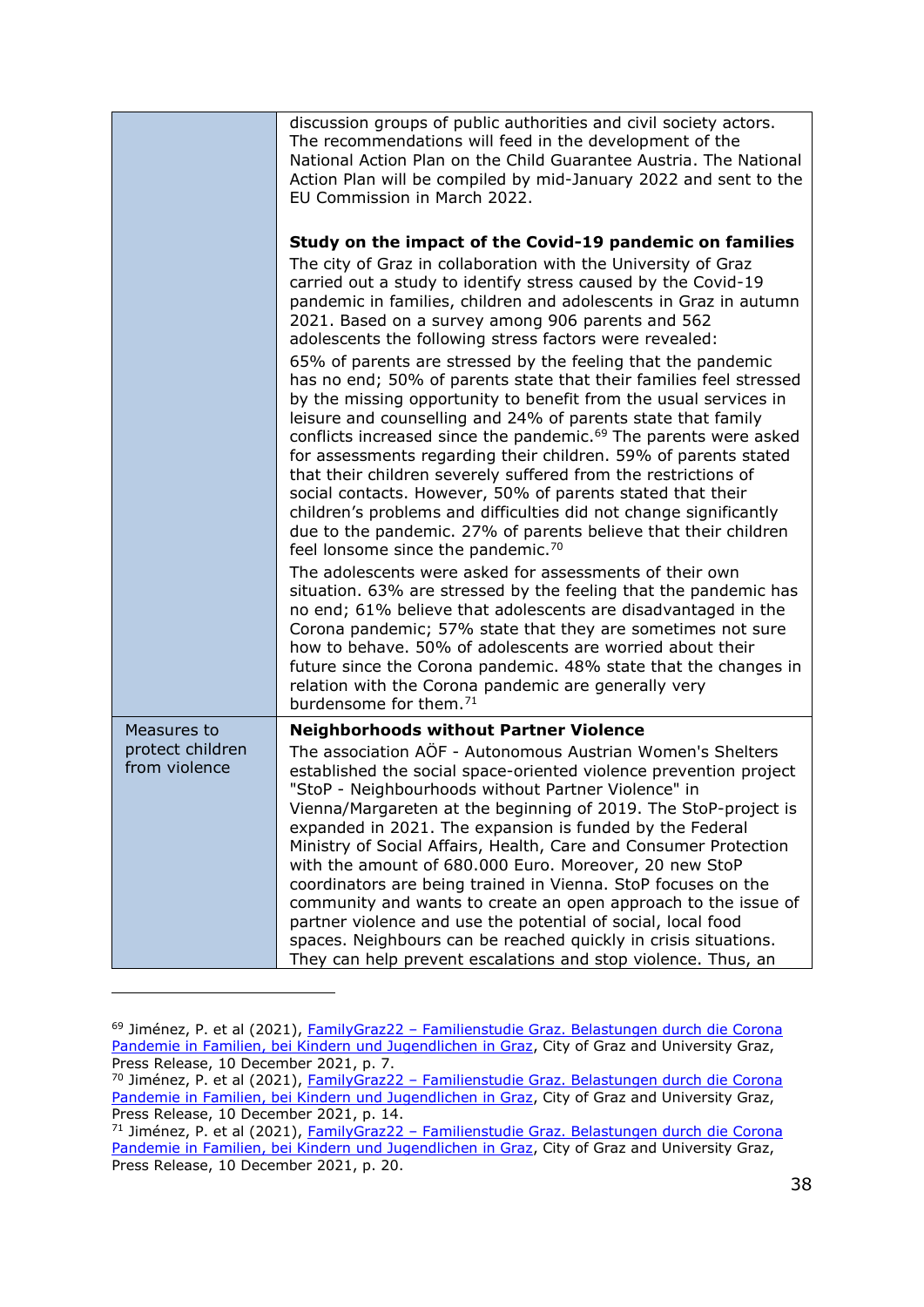| enlightened and supportive neighbourhood is a preventive factor                                                                                                                                                                                                                                                                                                                                                                                                                                                                                                                                                                                                                                                                                                                                                                                                    |
|--------------------------------------------------------------------------------------------------------------------------------------------------------------------------------------------------------------------------------------------------------------------------------------------------------------------------------------------------------------------------------------------------------------------------------------------------------------------------------------------------------------------------------------------------------------------------------------------------------------------------------------------------------------------------------------------------------------------------------------------------------------------------------------------------------------------------------------------------------------------|
| for domestic violence. Having StoP in every city, municipality and                                                                                                                                                                                                                                                                                                                                                                                                                                                                                                                                                                                                                                                                                                                                                                                                 |
| district in Austria is the long-term goal of the initiative. <sup>72</sup>                                                                                                                                                                                                                                                                                                                                                                                                                                                                                                                                                                                                                                                                                                                                                                                         |
|                                                                                                                                                                                                                                                                                                                                                                                                                                                                                                                                                                                                                                                                                                                                                                                                                                                                    |
|                                                                                                                                                                                                                                                                                                                                                                                                                                                                                                                                                                                                                                                                                                                                                                                                                                                                    |
| <b>Draft Victim Support Regulation Ordinance</b>                                                                                                                                                                                                                                                                                                                                                                                                                                                                                                                                                                                                                                                                                                                                                                                                                   |
| The Federal Ministry of Justice is responsible for the recognition<br>and funding of psycho-social and legal support services for<br>victims of violence and minor witnesses in criminal proceedings.<br>The Ministry drafted an ordinance to adapt the preconditions for<br>the recognition of victim support services (NGO), the services<br>themselves, the trainings of staff and quality standards.<br>The current classification of victim groups is to be abandoned in<br>favour of a focus on the special need for protection of victims<br>under section 66a (1) of the Code of Criminal Procedure.<br>Moreover, the victim support services and their staff should be<br>provided with the option to support more than one type of<br>victims. The regulation is in the stadium of a draft. The review<br>period ended on 23 April 2021. (see Chapter 7) |
|                                                                                                                                                                                                                                                                                                                                                                                                                                                                                                                                                                                                                                                                                                                                                                                                                                                                    |
| Increased funding for counselling children and young                                                                                                                                                                                                                                                                                                                                                                                                                                                                                                                                                                                                                                                                                                                                                                                                               |
| people                                                                                                                                                                                                                                                                                                                                                                                                                                                                                                                                                                                                                                                                                                                                                                                                                                                             |
| The telephone counselling service Rat auf Draht (advice on wire)<br>is operated by the NGO SOS Kinderdorf. It offers children and<br>young adults anonymous and cost-free help and talks. The<br>service is available 24/7. The Federal Minister for Family and<br>Youth provided Rat auf Draht" with a 13 percent increase of<br>funding, effective from 2021. The increase funding is justified<br>referring to the increased need of counselling for children and<br>young people, due to the Covid-19 pandemic. Moreover, an<br>online counselling platform was established especially for<br>parents. <sup>73</sup>                                                                                                                                                                                                                                           |
|                                                                                                                                                                                                                                                                                                                                                                                                                                                                                                                                                                                                                                                                                                                                                                                                                                                                    |

### **6.2 Legal and policy developments or measures relating to criminal proceedings**

**6.2.1**

| Legislative | The draft Measures Execution Adjustment Act                   |
|-------------|---------------------------------------------------------------|
| changes     | $(MaBnahmenvolzugsanpassungsgesetz)^{74}$ contains amendments |
|             | of the Juvenile Courts Act (Jugendgerichtsgesetz). These are: |

<sup>72</sup> Austria, Federal Ministry of Justice, Draft Victim Support Regulation Ordinance *[\(Entwurf einer](https://www.bmj.gv.at/ministerium/gesetzesentwuerfe/entw%C3%BCrfe-21/Prozessbegleitungs-Regulierungsverordnung-(PbRegVO).html)  [Prozessbegleitungs-Regulierungsverordnung, PbRegVO\)](https://www.bmj.gv.at/ministerium/gesetzesentwuerfe/entw%C3%BCrfe-21/Prozessbegleitungs-Regulierungsverordnung-(PbRegVO).html)*, 31 March 2021.

<sup>&</sup>lt;sup>73</sup> Austria, Federal Chancellery, Federal Minister for Women, Family, Youth and Integration (*Bundesministerium für Frauen, Familie, Jugend und Integration im Bundeskanzleramt*), Funding for "Rat auf Draht" to be increased, *[Förderung für Rat auf Draht wird erhöht](https://www.bundeskanzleramt.gv.at/bundeskanzleramt/nachrichten-der-bundesregierung/2021/09/jugend-und-familienministerin-raab-foerderung-fuer-rat-auf-draht-wird-erhoeht.html)*, 24 September 2021. <sup>74</sup> Ministerial Bill concerning a Federal Act amending the Criminal Code, the Code of Criminal Procedure 1975, the Correctional Services Act, the Juvenile Courts Act 1988 and the Criminal Records Act 1968 (Measures Execution Adjustment Act 2021) *[Bundesgesetz, mit dem das](file:///C:/Users/meieris/Downloads/XXVII_ME_128_2_Gesetzestext.pdf)*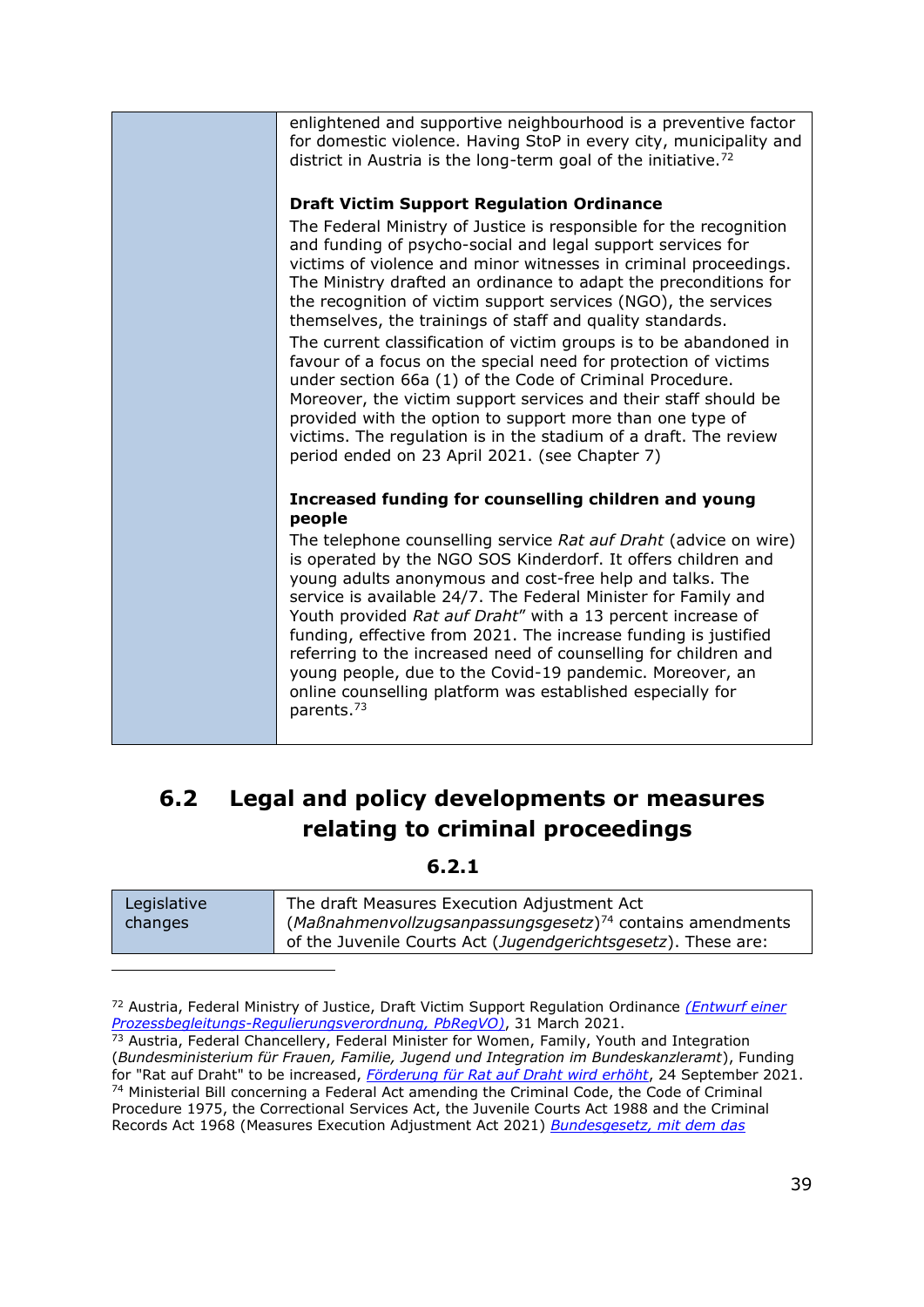|                                  | - Creation of special provisions for juveniles and young adults<br>concerning the imposition and execution of measures under<br>section 21 Criminal Code (placement in a forensic-therapeutic<br>centre) and section 23 Criminal Code (placement in an institution<br>for dangerous recidivists), i.e. more restrictive criteria for<br>placement (only in case of capital crimes) and more regular<br>review of the need for the measure (every six months).<br>Previously, juveniles and young adults were treated similarly to<br>adults.<br>- Improved combating of the dissemination of National Socialist<br>ideas.<br>- Young adults between 19 and 21 years of age have now a right<br>to the presence of a person of trust during the police<br>interrogation.<br>- Extended therapy for persons, placed in forensic-therapeutic<br>centres.<br>- Adaption of the terminology.                                                                                                                                                                                                                                                                                                                                                                                                                                                                              |
|----------------------------------|----------------------------------------------------------------------------------------------------------------------------------------------------------------------------------------------------------------------------------------------------------------------------------------------------------------------------------------------------------------------------------------------------------------------------------------------------------------------------------------------------------------------------------------------------------------------------------------------------------------------------------------------------------------------------------------------------------------------------------------------------------------------------------------------------------------------------------------------------------------------------------------------------------------------------------------------------------------------------------------------------------------------------------------------------------------------------------------------------------------------------------------------------------------------------------------------------------------------------------------------------------------------------------------------------------------------------------------------------------------------|
| Policy<br>developments           | The Education Catalogue of the Federal Ministry for the Interior<br>2021 offers leaders a training on human and fundamental rights<br>with a focus on the dignity of young and old persons. More<br>concretely, the 3-days seminar contains the function and effect of<br>human rights; human rights analysis of current cases of police<br>work with a focus on respect for "human dignity" [Art. 3 ECHR];<br>dealing with adolescents and young adults in the context of<br>various official acts [Art. 8 ECHR]; Moreover, the seminar<br>foresees a visit to the Office of the Ombudsman for Children and<br>Young People Salzburg. <sup>75</sup>                                                                                                                                                                                                                                                                                                                                                                                                                                                                                                                                                                                                                                                                                                                 |
| Other measures<br>or initiatives | The probation services develop an app for clients.<br>Implementation is planned for October 2021. The app fosters the<br>communication between the probation services and their clients<br>(defendants). In this way, documents and messages can be sent<br>directly from the probation services' documentation platform<br>DOKU to the clients' app. The app for the clients will be available<br>in the usual app stores. Messages can be exchanged with the<br>social workers and appointment reminders are displayed through<br>the app. The aim is to make administrative processes easier for<br>the social workers and to make clients more accessible. In<br>addition, methodical areas in the app, such as an area containing<br>questions about the offence, should lead to clients thinking about<br>certain questions before the appointments, thus increasing<br>retention. As far as the probation services know, we are currently<br>the first in Europe to plan an app of this kind. Apps are being<br>developed in other countries, but without an interface to the<br>documentation software. In the Netherlands, a similar project has<br>been implemented, but not in the form of an app available in the<br>app store. The app is available for the probation service's clients,<br>independently of their age. However, the probation services |

*[Strafgesetzbuch, die Strafprozeßordnung 1975, das Strafvollzugsgesetz, das Jugendgerichtsgesetz](file:///C:/Users/meieris/Downloads/XXVII_ME_128_2_Gesetzestext.pdf)  [1988 und das Strafregistergesetz 1968 geändert werden](file:///C:/Users/meieris/Downloads/XXVII_ME_128_2_Gesetzestext.pdf)* (*Maßnahmenvollzugsanpassungsgesetz 2021*), 128/ME XXVII GP - Ministerial Bill.

<sup>75</sup> Austria, Federal Ministry of the Interior (*Bundesministerium für Inneres*) (2021), Education Catalogue 2021 [\(Bildungskatalog 2021\)](https://www.bmi.gv.at/104/Seminare/files/Bildungskatalog_2021.pdf), p. 57.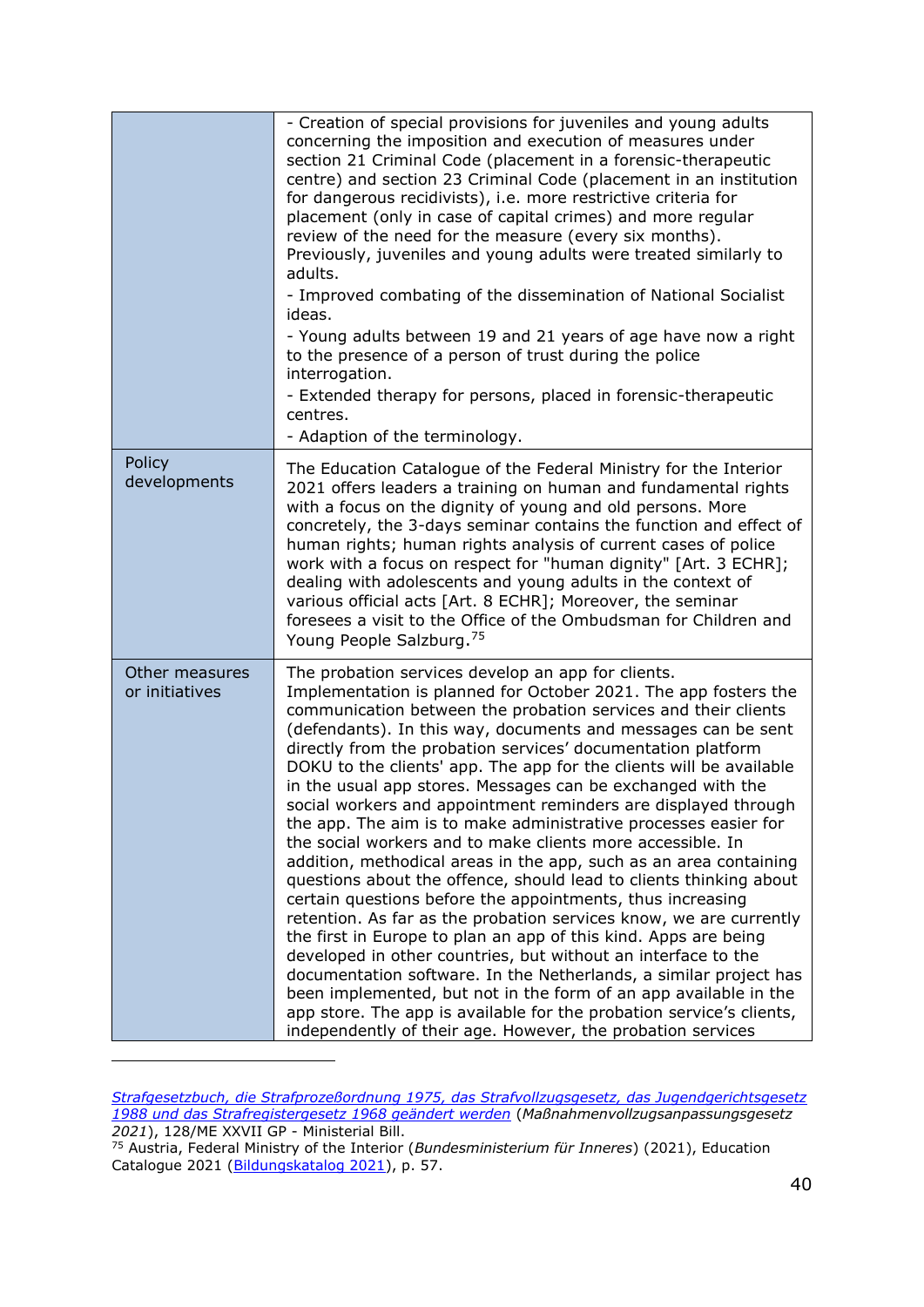| assume, that it will be used more likely by children, due to their |
|--------------------------------------------------------------------|
| stronger affiliation to digital communication tools. Moreover,     |
| particularly children are more likely to neglect post mails by     |
| authorities. As such postmails pop up in the app, children more    |
| unlikely fail to answering / reacting written requests by          |
| authorities, such as summons. <sup>76</sup>                        |
| Since autumn 2020, the Ludwig-Boltzmann-Institute                  |
| Fundamental and Human Rights has been conducting research on       |
| the implementation of the child's right to personal freedom in     |
| Austria. On 17 December 2021 a conference took place to            |
| present the findings of research and to discuss challenges         |
| regarding the implementation of alternatives to deprivation of     |
| liberty for children. Young people involved in the project         |
| contributed to the conference. <sup>77</sup>                       |

# **Chapter 7. Access to justice**

## **7.1 Legal and policy developments or measures relevant to the implementation of the Victims' Rights Directive and the EU strategy for Victims' Rights 2020-2025**

#### **7.1.1**

The Combat-Hate-on-the-Internet-Act (*Hass-im-Netz-Bekämpfungs-Gesetz, HiNBG*), which has been reported in detail for the previous Fundamental Rights Report entered into force on 1 January 2021 and introduces improvements for victims of crime.<sup>78</sup> Even before the package of laws came into force, hate postings could fulfil various criminal offences and trigger claims under civil law and media law. However, the legislative package expanded the claims and improved the victims' access to justice:

- Improvement of psychosocial and legal support: § 66b (1) Criminal Procedure Code 1975<sup>79</sup> now stipulates that psychosocial and legal support *(Prozessbegleitung)* is also to be provided for victims of incitement (§ 283 Criminal Code $80$ ), slander (§ 111 Criminal Code), accusation of a judicially

<sup>&</sup>lt;sup>76</sup> Response to an information request to the Probation Services Vienna, received on 16 April 2021. <sup>77</sup> Ludwig Boltzmann Institute for Fundamental and Human Rights (2021), [Persönliche Freiheit als](https://gmr.lbg.ac.at/de/aktuelles-termine/termin/2021/12/17/konferenz-persoenliche-freiheit-kinderrecht-alternativen-zu-freiheitsentzug-freiheitsbeschraenkungen-oesterreich-17122021-10-uhr)  Kinderrecht – [Alternativen zu Freiheitsentzug und Freiheitsbeschränkungen in Österreich?,](https://gmr.lbg.ac.at/de/aktuelles-termine/termin/2021/12/17/konferenz-persoenliche-freiheit-kinderrecht-alternativen-zu-freiheitsentzug-freiheitsbeschraenkungen-oesterreich-17122021-10-uhr) Conferene Vienna, 17 December 2021.

<sup>78</sup> Austria, Combat-Hate-on-the-Internet-Act (*[Hass-im-Netz-Bekämpfungs-Gesetz, HiNBG](https://www.ris.bka.gv.at/Dokument.wxe?Abfrage=BgblAuth&Dokumentnummer=BGBLA_2020_I_148)*), Federal Law Gazette I No. 148/2020.

<sup>79</sup> Austria, Criminal Procedure Code 1975 (*[Strafprozeßordnung 1975, StPO](https://www.ris.bka.gv.at/GeltendeFassung.wxe?Abfrage=Bundesnormen&Gesetzesnummer=10002326)*), Federal Law Gazette No. 631/1975.

<sup>80</sup> Austria, Criminal Code *[\(Bundesgesetz vom 23. Jänner 1974 über die mit gerichtlicher Strafe](https://www.ris.bka.gv.at/GeltendeFassung.wxe?Abfrage=Bundesnormen&Gesetzesnummer=10002296)  [bedrohten Handlungen, Strafgesetzbuch](https://www.ris.bka.gv.at/GeltendeFassung.wxe?Abfrage=Bundesnormen&Gesetzesnummer=10002296) – StGB*), Federal Law Gazette No. 60/1974.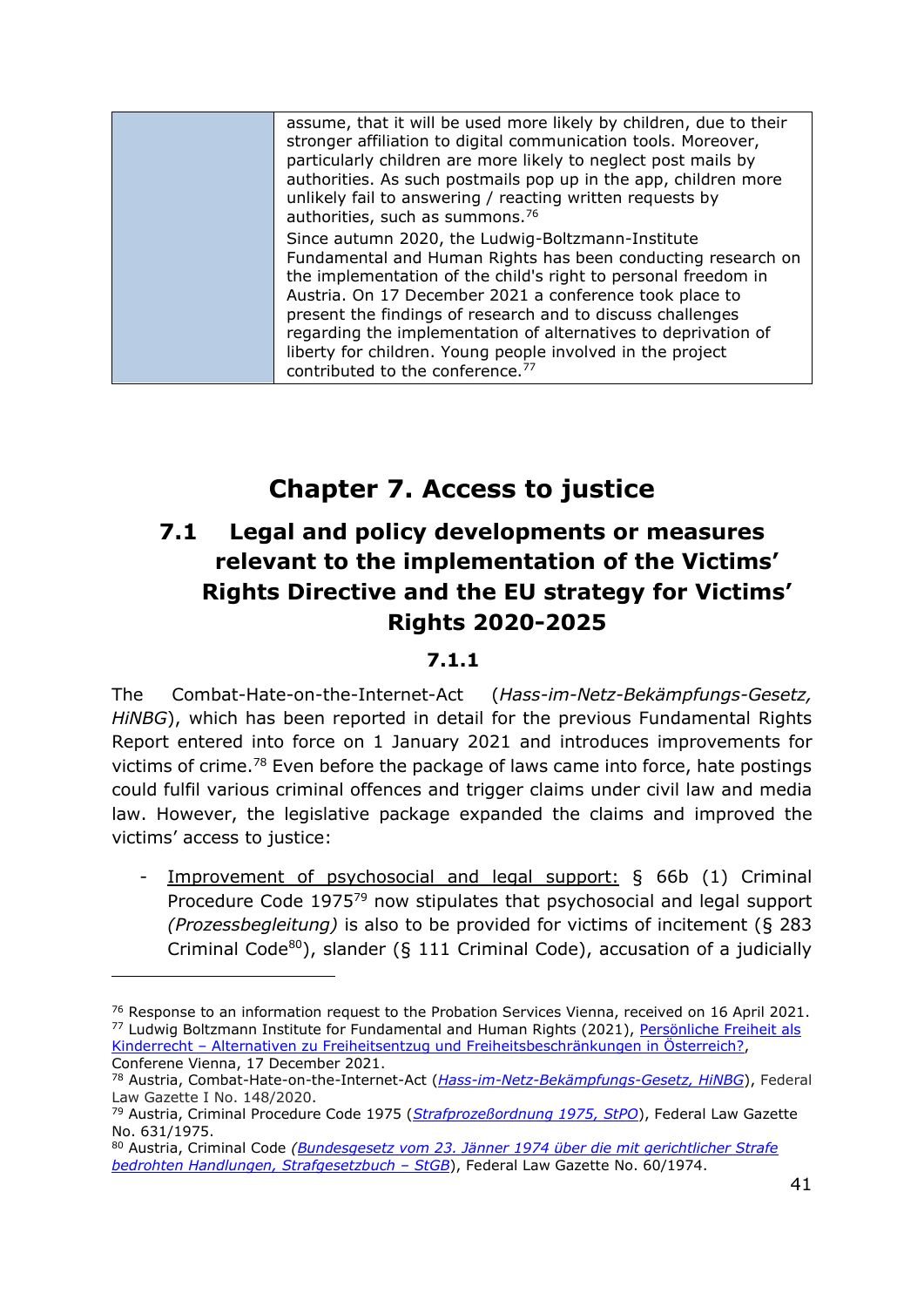punishable offence that has already been dismissed (§ 113 Criminal Code), insult (§ 115 Criminal Code) and defamation (§ 297 Criminal Code), if it can be assumed on the basis of certain indications that such an offence was committed by means of telecommunications or by using a computer system.

- Facilitated investigation of perpetrators of private prosecution offences: Typical hate postings usually fulfil the criminal offences of "defamation" (§ 297 Criminal Code) or "insult" (§ 115 Criminal Code). These are private prosecution offences where victims had to investigate perpetrators themselves, usually at great expense. This has been changed through amendments to  $\S$  71 Criminal Procedure Code 1975<sup>81</sup>. Now the authorities may start investigation of the accused person, provided this is requested at the regional court.
- Quicker judicial deletion of hate postings *(Mandatsverfahren)*: Postings that violate human dignity can now be deleted quickly due to amendtments to § 549 Civil Procedures Code (*Zivilprozessordnung*) <sup>82</sup>. For this purpose, it is possible to obtain an injunction from the district court without a prior hearing.
- Elimination of the cost risk for victims: The cost risk in the case of an acquittal or dismissal used to be borne by the victim, who had to pay the legal costs. This was now amended by the Combat-Hate-on-the-Internet-Act through the removal of the private prosecutor's obligation to pay costs in § 390 (1a) Criminal Procedure Code  $1975^{83}$ .
- Higher damages in media law and higher fines: The Combat-Hate-on-the-Internet-Act introduced higher compensation for violations of personal rights by a media.

Furthermore, § 66b (1) Criminal Procedure Code 1975 now stipulates that also underage witnesses of violence in the social environment are given the opportunity to make use of psychosocial and legal support.

The offer provided by the victim helpline "0800 112 112" was expanded in September 2021.<sup>84</sup> This helpline of the Federal Ministry of Justice is the central contact point for all victims of criminal acts and now also offers online counselling. Up to now, it has been possible to obtain information on the website "www.opfer-

<sup>81</sup> Austria, Criminal Procedure Code 1975 (*[Strafprozeßordnung 1975, StPO](https://www.ris.bka.gv.at/GeltendeFassung.wxe?Abfrage=Bundesnormen&Gesetzesnummer=10002326)*), Federal Law Gazette No. 631/1975.

<sup>82</sup> Austria, Civil Procedure Code *[\(Gesetz vom 1. August 1895, über das gerichtliche Verfahren in](https://www.ris.bka.gv.at/GeltendeFassung.wxe?Abfrage=Bundesnormen&Gesetzesnummer=10001699)  [bürgerlichen Rechtsstreitigkeiten, Zivilprozessordnung](https://www.ris.bka.gv.at/GeltendeFassung.wxe?Abfrage=Bundesnormen&Gesetzesnummer=10001699) – ZPO)*, Law Gazette (RGBl.) No. 113/1895. <sup>83</sup> Austria, Criminal Procedure Code 1975 (*[Strafprozeßordnung 1975, StPO](https://www.ris.bka.gv.at/GeltendeFassung.wxe?Abfrage=Bundesnormen&Gesetzesnummer=10002326)*), Federal Law Gazette No. 631/1975.

<sup>84</sup> Austria, [Website of the Victim Helpline 0800 112](https://www.opfer-notruf.at/) 112.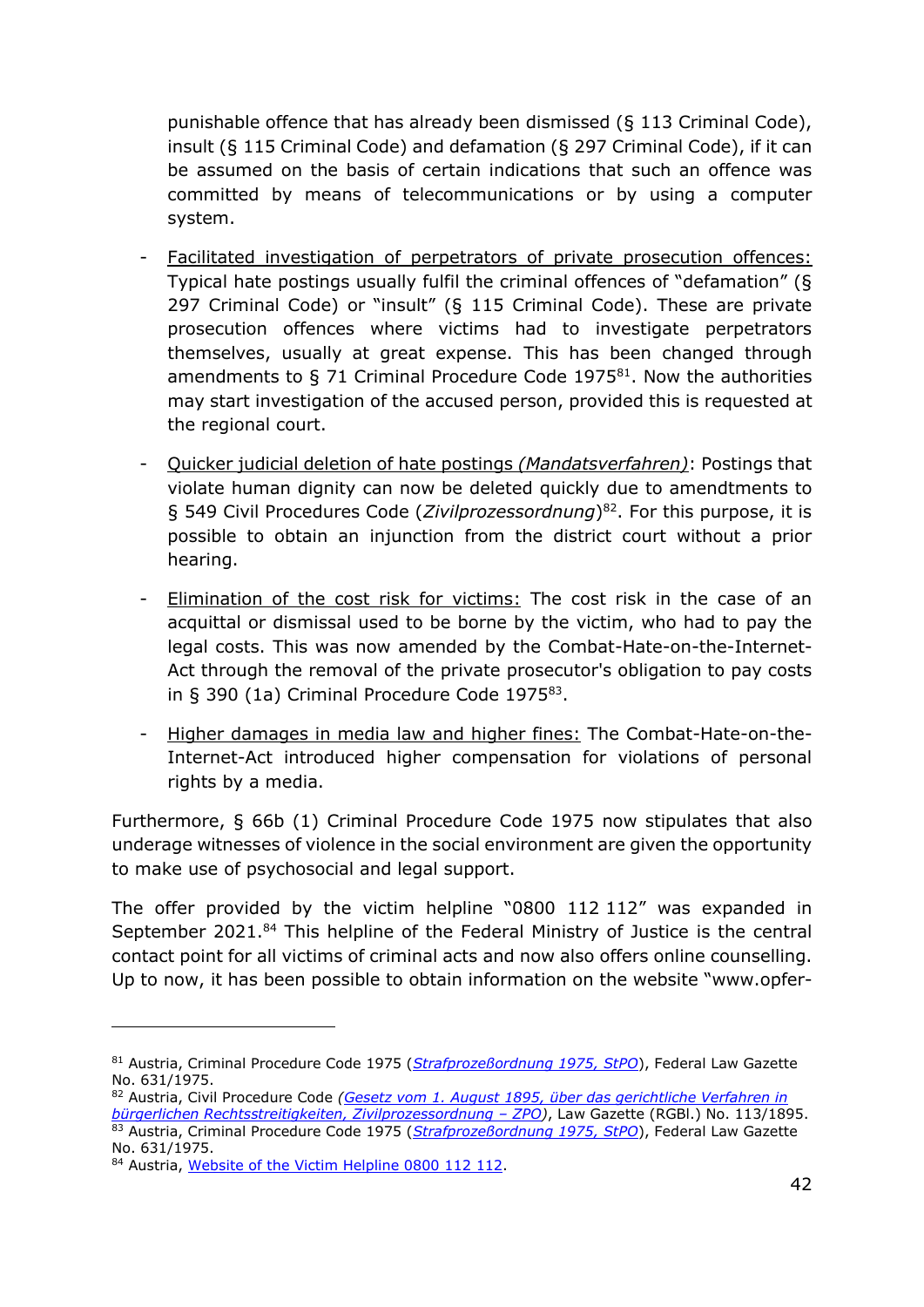notruf.at" and to ask questions by e-mail. From now on, conversations via chats as well as sending web mails directly via the website are possible.

The Federal Ministry of Justice presented the draft of a Victim Support Regulation Ordinance.<sup>85</sup> The Federal Ministry of Justice has been entrusting tried and tested suitable organisation with the provision of legal aid since 2000. According to current practice, funded victim support organisation usually specialise in one of the following three victim groups: "children and adolescents", "women as victims of male violence and trafficking in women" or "victims of situational violence". The draft now suggests to abandon this current classification in favour of an orientation towards the special need for protection of victims according to § 66a (1) Code of Criminal Procedure. In the future, support organisations that have one or more specialisations should also be allowed to support victims who fall under the respective specialisation.

### **7.2 Measures addressing violence against women**

On 22 February 2021, the victim support organisation Weisser Ring and the Ministry of the Interior organised an online symposium on on the topic "Access to justice for crime victims". A brief documentation of the event is available at the website of the Federal Ministry of the Interior.<sup>86</sup>

The Federal Ministry of the Interior launched a new campaign against violence against women on 12 May 2021. Top athletes serve as testimonials for this campaign under the title "Violence is a problem, not a solution".<sup>87</sup>

Following the high number of femicides in Austria, the Austrian government announced a package of measures on 12 May 2021.88 The package includes: roundtable on the protection against violence, victim protection and violence prevention; prevention officers in every police station; re-introduction of proactive data transmission in cases of stalking; strengthening of case conferences; research on the motifs for femicides; intensify the awareness campaign on violence against women and girls; strengthen legal and psychosocial process support; measures for dealing with the affected women as gently as possible; qualitative evaluation of the femicides since 2016; greater consideration of the

<sup>85</sup> Austria, Federal Ministry of Justice, Draft Victim Support Regulation Ordinance *[\(Entwurf einer](https://www.bmj.gv.at/ministerium/gesetzesentwuerfe/entw%C3%BCrfe-21/Prozessbegleitungs-Regulierungsverordnung-(PbRegVO).html)  [Prozessbegleitungs-Regulierungsverordnung, PbRegVO\)](https://www.bmj.gv.at/ministerium/gesetzesentwuerfe/entw%C3%BCrfe-21/Prozessbegleitungs-Regulierungsverordnung-(PbRegVO).html)*, 31 March 2021.

<sup>86</sup> Austria, Weisser Ring (2021), Crime Victims Day *[\(Tag der Kriminalitätsopfer\)](https://bmi.gv.at/bmi_documents/2582.pdf)*, 22 February 2021.

<sup>87</sup> Austria, Federal Ministry of the Interior, [Website of the campaign "Violence is a p](https://bmi.gv.at/614/start.aspx)roblem, not a [solution"](https://bmi.gv.at/614/start.aspx), 12 May 2021.

<sup>88</sup> Austria, Council of Ministers (2021), Package of measures to combat violence against women and to strengthen Prevention of Violence *[\(Maßnahmenpaket gegen Gewalt an Frauen und zur](https://www.bundeskanzleramt.gv.at/dam/jcr:a0f01f60-9730-45e2-9475-69a6e19d175d/59_16_mrv.pdf)  [Stärkung von Gewaltprävention\)](https://www.bundeskanzleramt.gv.at/dam/jcr:a0f01f60-9730-45e2-9475-69a6e19d175d/59_16_mrv.pdf)*, 59/16, 11 May 2021.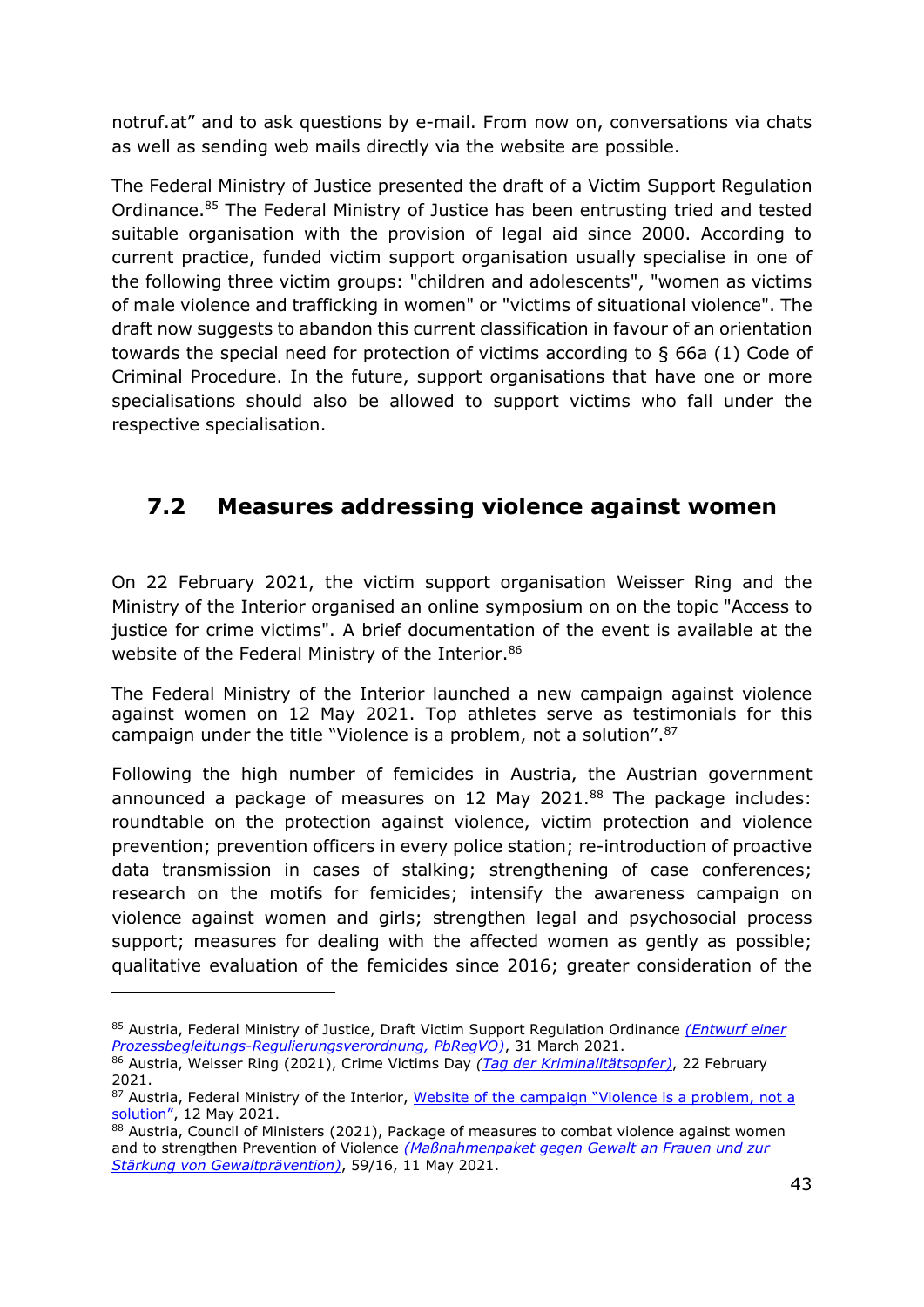issue of violence against women in the training of judges and prosecutors; as well as the promotion of anti-violence and affect control training in non-contentious proceedings, diversion, conditional diversion, conditional custodial sentences, in prison and in cases of conditional release. As an immediate measure, an additional 24.6 million would be raised. The funds will, inter alia, be used to expand family counselling centres, family courts, perpetrator work, psychosocial and legal support and centres for the protection from violence. Media reported that victim support organisations critizised the package of measures as being not effective.<sup>89</sup>

From 1 September 2021, the Ministry of the Interior started cooperating with counselling centres for the prevention of violence in all federal provinces. <sup>90</sup> This mandatory prevention counselling was introduced by the Protection from Violence Act 2019 *(Gewaltschutzgesetz 2019).* <sup>91</sup> Threateners who have been issued an entry and approach ban must participate in a six-hour violence prevention counselling session at a counselling centre for violence prevention. The threatener has five days to contact a counselling centre for violence prevention and to make an appointment for counselling. The six-hour counselling must take place for the first time within 14 days of contact. The counselling includes topics such as possible legal consequences, solving the acute situation without violence and dealing with the violent behaviour. In addition, those at risk are referred to further therapies and anti-violence training. The aim of violence prevention counselling is to prevent a repeat offence.

On 9 September 2021, a networking meeting took place at the Ministry of the Interior to establish a platform for violence prevention. According to the Minister of the Interior, this marks the start of a close and regular exchange with the

90 Austria, Federal Ministry of the Interior (2021), Protection against violence: Compulsory prevention counselling for endangered persons as of autumn 2021 *[\(Gewaltschutz: Ab Herbst 2021](https://www.bmi.gv.at/news.aspx?id=65696C5A4D585564426E673D)  [verpflichtende Präventionsberatung für Gefährderinnen und Gefährder\)](https://www.bmi.gv.at/news.aspx?id=65696C5A4D585564426E673D)*, 26 August 2021. <sup>91</sup> Austria, Protection from Violence Act 2019 *[\(Bundesgesetz, mit dem das](https://www.ris.bka.gv.at/Dokument.wxe?Abfrage=BgblAuth&Dokumentnummer=BGBLA_2019_I_105)* 

*[Sicherheitspolizeigesetz, das Namensänderungsgesetz, das Allgemeine bürgerliche Gesetzbuch,](https://www.ris.bka.gv.at/Dokument.wxe?Abfrage=BgblAuth&Dokumentnummer=BGBLA_2019_I_105)  [das Strafgesetzbuch, das Jugendgerichtsgesetz 1988, die Strafprozeßordnung 1975, das](https://www.ris.bka.gv.at/Dokument.wxe?Abfrage=BgblAuth&Dokumentnummer=BGBLA_2019_I_105)  [Strafregistergesetz 1968, das Tilgungsgesetz 1972, die Exekutionsordnung, das Bundesgesetz, mit](https://www.ris.bka.gv.at/Dokument.wxe?Abfrage=BgblAuth&Dokumentnummer=BGBLA_2019_I_105)  [dem das Sicherheitspolizeigesetz geändert wird und Verstöße gegen bestimmte einstweilige](https://www.ris.bka.gv.at/Dokument.wxe?Abfrage=BgblAuth&Dokumentnummer=BGBLA_2019_I_105)  [Verfügungen zum Schutz vor Gewalt und zum Schutz vor Eingriffen in die Privatsphäre zu](https://www.ris.bka.gv.at/Dokument.wxe?Abfrage=BgblAuth&Dokumentnummer=BGBLA_2019_I_105)  [Verwaltungsübertretungen erklärt werden, das Ärztegesetz 1998, das Gesundheits-](https://www.ris.bka.gv.at/Dokument.wxe?Abfrage=BgblAuth&Dokumentnummer=BGBLA_2019_I_105) und [Krankenpflegegesetz, das Hebammengesetz, das Kardiotechnikergesetz, das MTD-Gesetz, das](https://www.ris.bka.gv.at/Dokument.wxe?Abfrage=BgblAuth&Dokumentnummer=BGBLA_2019_I_105)  [Medizinische Assistenzberufe-Gesetz, das Medizinischer Masseur-](https://www.ris.bka.gv.at/Dokument.wxe?Abfrage=BgblAuth&Dokumentnummer=BGBLA_2019_I_105) und Heilmasseurgesetz, das [Sanitätergesetz, das Zahnärztegesetz, das Musiktherapiegesetz, das Psychologengesetz 2013, das](https://www.ris.bka.gv.at/Dokument.wxe?Abfrage=BgblAuth&Dokumentnummer=BGBLA_2019_I_105)  [Psychotherapiegesetz, das Allgemeine Sozialversicherungsgesetz, das Verbrechensopfergesetz und](https://www.ris.bka.gv.at/Dokument.wxe?Abfrage=BgblAuth&Dokumentnummer=BGBLA_2019_I_105)  [das Bundesgesetz mit dem das Bundesgesetz über die Grundsätze für Hilfen für Familien und](https://www.ris.bka.gv.at/Dokument.wxe?Abfrage=BgblAuth&Dokumentnummer=BGBLA_2019_I_105)  [Erziehungshilfen für Kinder und Jugendliche geändert werden, Gewaltschutzgesetz 2019\),](https://www.ris.bka.gv.at/Dokument.wxe?Abfrage=BgblAuth&Dokumentnummer=BGBLA_2019_I_105)* Federal Law Gazette I No. 105/2019.

<sup>89</sup> Austria, orf.at (2021), Criticism of violence protection package being a "deceptive package" (*[Kritik an Gewaltschutzpaket als "Mogelpackung"](https://www.orf.at/stories/3216449/)*), 8 June 2021.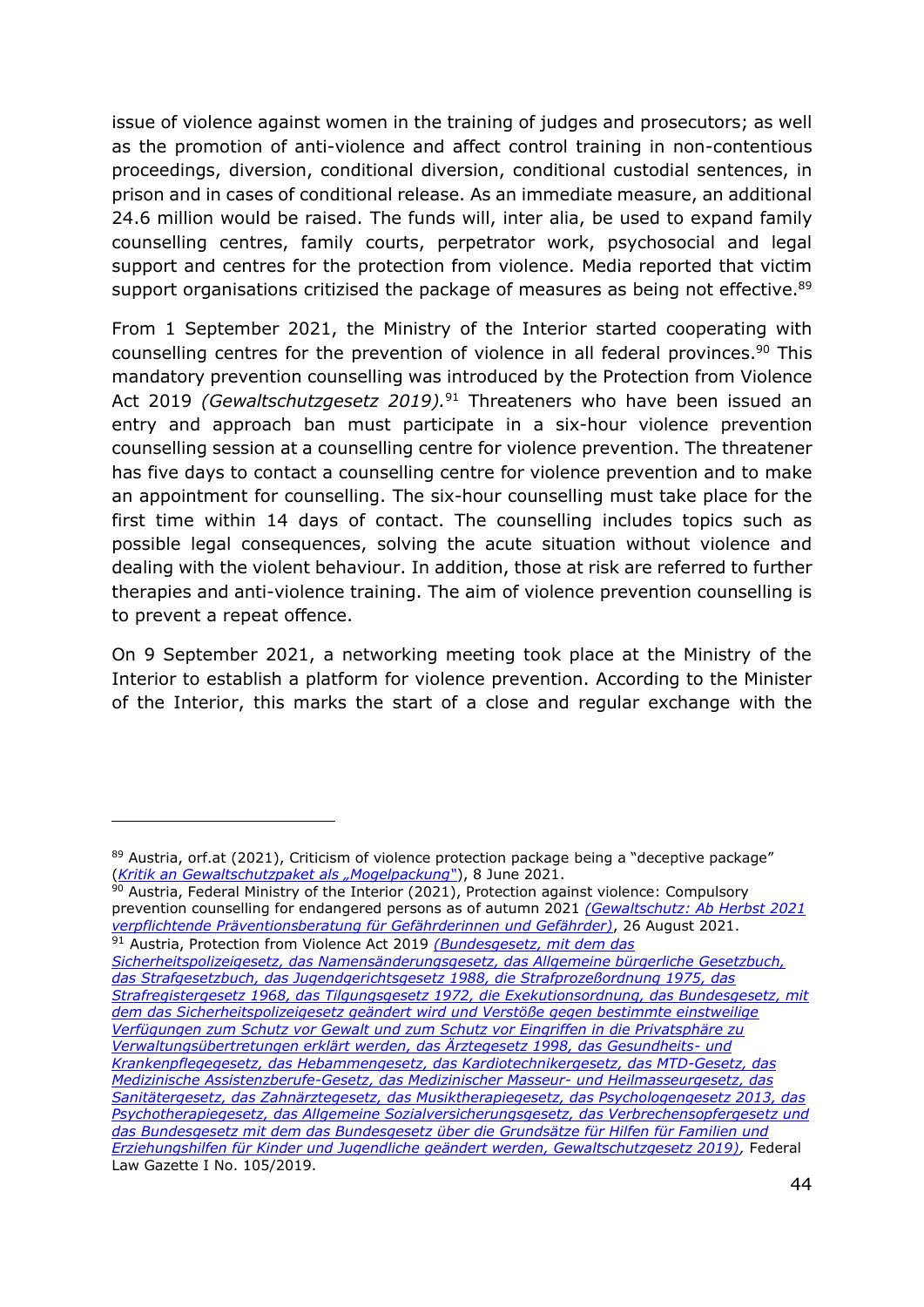organisations responsible for the protection from violence and the organisations responsible for offender counselling.<sup>92</sup>

The Federal Minister of the Interior issued the third edition of the decree "Guidelines for the prosecution of offences in the social environment", which entered into force on 1 October 2021.<sup>93</sup> In this decree the Federal Minister of Justice recalls aspects that are essential for the prosecution of offences in the social environment and makes suggestions for a practicable way of dealing with the challenges in this area. With this decree the Federal Minister of Justice also seeks to implement the respective recommendations of GREVIO and the Committee of States Parties. The priority objectives of the present decree are: the comprehensive clarification of the facts to be assessed by collecting all relevant or obvious evidence, especially in the journal service, the improvement of the relevant communication between the criminal police and the public prosecutor's office as well as their documentation for easier traceability. The decisions of the public prosecutor's office, especially on the question of detention, are to be based on a secure foundation that can be objectified in retrospect. For this purpose, the decree includes a "Checklist for Offences in Social Environments - Journal Inquiry". Without claiming to be exhaustive, this checklist is intended to provide a clear overview of the cornerstones of the prosecution's journal activities and to be incorporated into the investigation file. It can also serve as a working basis for the creation of own journal notes adapted to the concrete needs of the individual public prosecutor's offices.

Media reported that the Federal Minister of Justice launched the exchange of experiences between the judiciary, public prosecutors, lawyers, police, violence and child protection institutions as well as women's shelters on 29 September 2021. The meeting at the Ministry of Justice marks the beginning of an ongoing structured dialogue according to the Minister of Justice.<sup>94</sup>

The National Council agreed on an amendment to the Weapons Act 1996<sup>95</sup> on 19 November 2021. According to this amendment, an order of a prohibition to enter

 $92$  Austria, Federal Ministry of the Interior (2021), Nehammer: "Closing ranks" in victim and offender counselling *[\(Nehammer: "Schulterschluss" bei Opfer-](https://bmi.gv.at/news.aspx?id=3357547A737147342F43773D) und Täterberatung)*, 9 September 2021.

<sup>93</sup> Austria, Federal Minister of Justice, Decree "Guidelines for the prosecution of offences in the social environment" *([Erlass "Richtlinien zur Strafverfolgung bei Delikten im sozialen Nahraum"](https://www.ris.bka.gv.at/Dokument.wxe?ResultFunctionToken=a26ea86d-512c-43b3-9320-4c2280308350&Position=1&SkipToDocumentPage=True&Abfrage=Erlaesse&Titel=&VonInkrafttretedatum=01.10.2021&BisInkrafttretedatum=01.10.2021&FassungVom=01.10.2021&Einbringer=Bundesministerium+f%c3%bcr+Justiz&Abteilung=&Fundstelle=&GZ=&Norm=&ImRisSeitVonDatum=&ImRisSeitBisDatum=&ImRisSeit=Undefined&ResultPageSize=100&Suchworte=&Dokumentnummer=ERL_BMJ_20210830_2021_0_538_674))*, 1 October 2021.

<sup>94</sup> Austria, orf.at (2021), Protection against violence: Zadic launched structured exchange *[\(Gewaltschutz: Zadic startete strukturierten Austausch\)](https://orf.at/stories/3230462/)*, 29 September 2021.

<sup>&</sup>lt;sup>95</sup> Austria, Federal Act amending the Associations Act 2002, the Weapons Act 1996 and the Explosives Act 2010 (*[Bundesgesetz, mit dem das Vereinsgesetz 2002, das Waffengesetz 1996](https://www.parlament.gv.at/PAKT/VHG/XXVII/I/I_01101/index.shtml) und [das Sprengmittelgesetz 2010 geändert werden\)](https://www.parlament.gv.at/PAKT/VHG/XXVII/I/I_01101/index.shtml)*.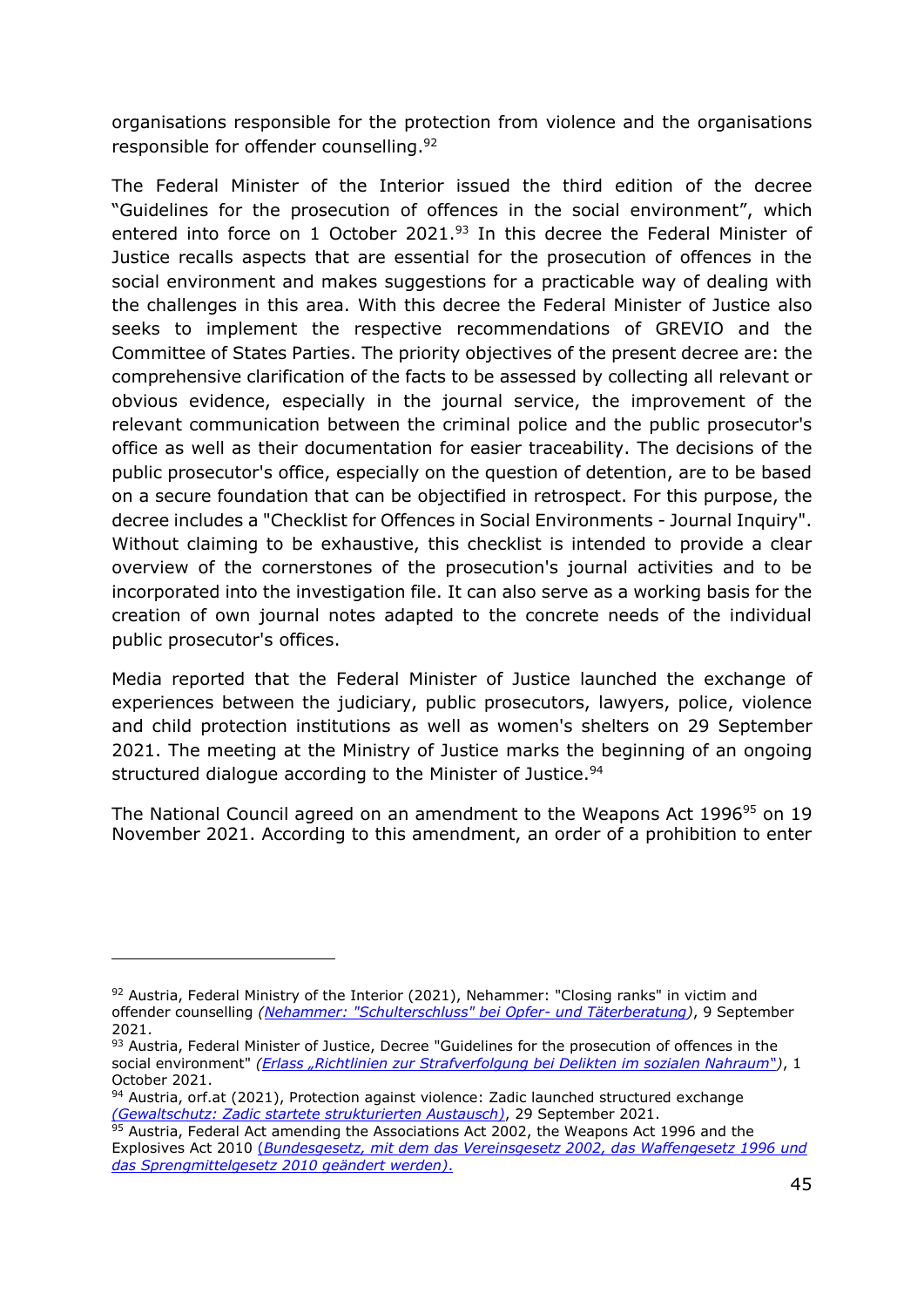and approach pursuant to  $\S$  38a Security Police Act<sup>96</sup> now automatically triggers a temporary weapon ban for the offender.

According to the Federal Ministry of the Interior $97$ , every police station should have at least one police officer with sound knowledge in the field of "violence in the private sphere" who can quickly take preventive measures. The Federal Ministry of the Interior now established a blended learning course to train these police officers. This training was jointly initiated and developed by the Office on Crime Prevention and Victim Assistance at the Criminal Intelligence Service with the involvement of the Psychological Service and experienced police officers as well as the E-Learning Centre of the Ministry of the Interior. After completing this training, the participants should be able to conduct victim contact interviews with persons at risk and "preventive legal clarification talks" with potential offenders. Furthermore, they may support other officers in complex actions in the field of "violence in the private sphere".

The Federal Ministry of the Interior reported about the second violence protection summit that took place at the Federal Criminal Police Office on 23 November 2021 under the motto "Together against violence".<sup>98</sup> The Federal Minister for Women's Affairs and the Federal Minister of the Interior agreed to further strengthen cooperation with violence protection centres and signed a cooperation agreement together with the chairperson of the umbrella organisation of violence protection centres. The cooperation agreement is to establish a close network between the police, the courts, the child and youth welfare services and the violence protection centres. Forwarding the prohibitions of entry and approach that have been issues by the police is a core element of the cooperation with the violence protection centres. All victims of violence can be reached and supported after a prohibition of entry and approach, even if they have not had any contact with counselling facilities so far. The violence protection centres now also have the possibility to initiate a police case conference. In addition, there are to be annual cooperation meetings involving the specially trained prevention officers. The Federal Ministers also announced that a large-scale study on the dark field of violence in the private sphere has been commissioned and will be available until the end of 2021.

The Ministry of Women's Affairs and the Ministry of the Interior launched a violence protection initiative together with the trade association: In December 2021 and January 2022, the police emergency number 133, the number of the women's helpline against violence (0800 222 555) as well as the contact addresses of the

<sup>96</sup> Austria, Security Police Act (Bundesgesetz über die Organisation der Sicherheitsverwaltung und die Ausübung der Sicherheitspolizei, Sicherheitspolizeigesetz – SPG), Federal Law Gazette No. 566/1991.

<sup>97</sup> Austria, Federal Ministry of the Interior (2021), E-learning: Violence in the private sphere - basic training for prevention officers *(E-Learning: Gewalt in der Privatsphäre - Grundausbildung für Präventionsbedienstete)*, 10 November 2021.

<sup>98</sup> Austria, Federal Ministry of the Interior, Protection against violence: Nehammer - Violence in the private sphere concerns us all *[\(Gewaltschutz: Nehammer - Gewalt in der Privatsphäre geht uns](https://www.bmi.gv.at/news.aspx?id=30635A756B525345504E493D)  [Alle an\)](https://www.bmi.gv.at/news.aspx?id=30635A756B525345504E493D)*, press release, 24 November 2021.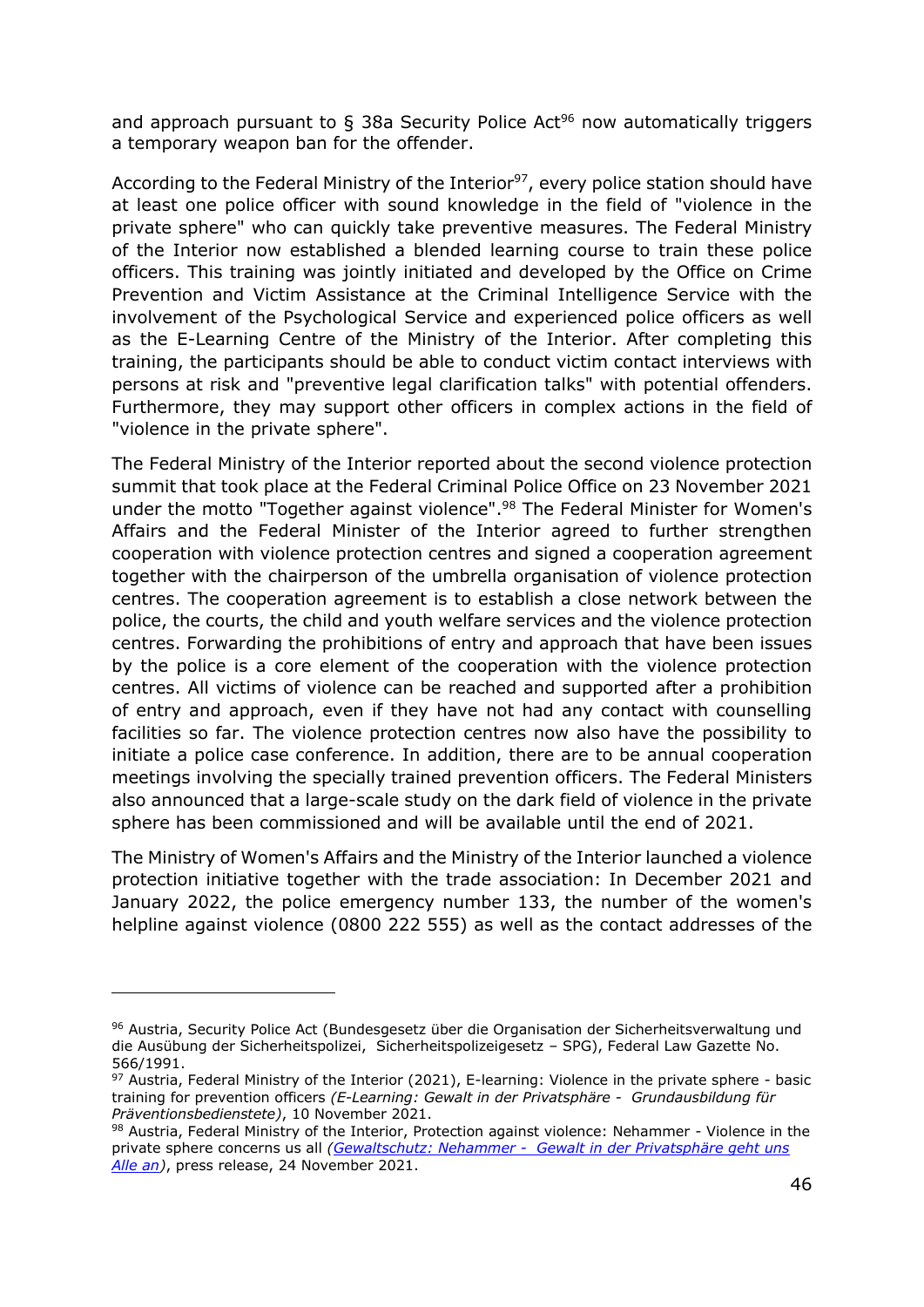Federal Association for Violence Protection Centres are printed on cash register receipts.<sup>99</sup>

# **Chapter 8. Developments in the implementation of the Convention on the Rights of Persons with Disabilities**

### **8.1 CRPD policy & legal developments**

#### **8.1.1**

The National Action Plan Disability (*Nationaler Aktionsplan Behinderung, NAP*) 2012-2020 was extended by one year and is valid until the end of 2021. There is no specific budget for the implementation of the NAP 2021 – the respective political resorts finance the implementation of these measures.<sup>100</sup>

Furthermore, the preparation of the content for the National Action Plan Disability 2022-2030 (*Nationaler Aktionsplan, NAP*) takes place in 2021. Both the federal ministries and the federal states have created their own NAP teams (26 teams in total) to develop the content of the NAP 2022-2030. Thereby, goals, concrete measures and indicators are formulated on the basis of which the rights of persons with disabilities are to be implemented. The Federal Ministry of Social Affairs, Health, Care and Consumer Protection (*Bundesministerium für Soziales, Gesundheit, Pflege und KonsumentInnenschutz, BMSGPK*) is responsible for the overall coordination of the NAP process.<sup>101</sup>

The civil society participates via the Austrian Disability Council (*Österreichischer Behindertenrat, ÖBR*). The ÖBR has the possibility to provide the ministries with content-related proposals from the perspective of civil society. Therefore, the ÖBR has set up 20 NAP working groups on education, employment, accessibility, health, women with disabilities, children with disabilities, sport, EU and international affairs, justice, digitisation, personal assistance, etc. The working

<sup>99</sup> Austria, Federal Ministry of the Interior (2021), Karner, Raab and Austrian Trade Launch Nationwide Violence Protection Initiative *[\(Karner, Raab und österreichischer Handel starten](https://www.bmi.gv.at/news.aspx?id=43473845547975615577343D)  [bundesweite Gewaltschutzinitiative\)](https://www.bmi.gv.at/news.aspx?id=43473845547975615577343D)*, 22 December 2021.

<sup>100</sup> Austria, Federal Ministry for Social Affairs, Health, Care and Consumer Protection (*Bundesministerium für Soziales, Gesundheit, Pflege und Konsumentenschutz*), Response to parliamentary enquiry 4096/J (*Antwort auf parlamentarische Anfrage Nr. 4096/J*), 4078/AB, 11 January 2021.

<sup>&</sup>lt;sup>101</sup> Austria, Federal Ministry for Social Affairs, Health, Care and Consumer Protection (*Bundesministerium für Soziales, Gesundheit, Pflege und Konsumentenschutz*) 2020-0.738.350 42/16, Government Programme; National Action Plan on Disability 2022 to 2030; Arrangements and support for the project proposal (*Regierungsprogramm; Nationaler Aktionsplan Behinderung 2022 bis 2030; Vorkehrungen und Unterstützung des Projektvorhabens*), 10 December 2020.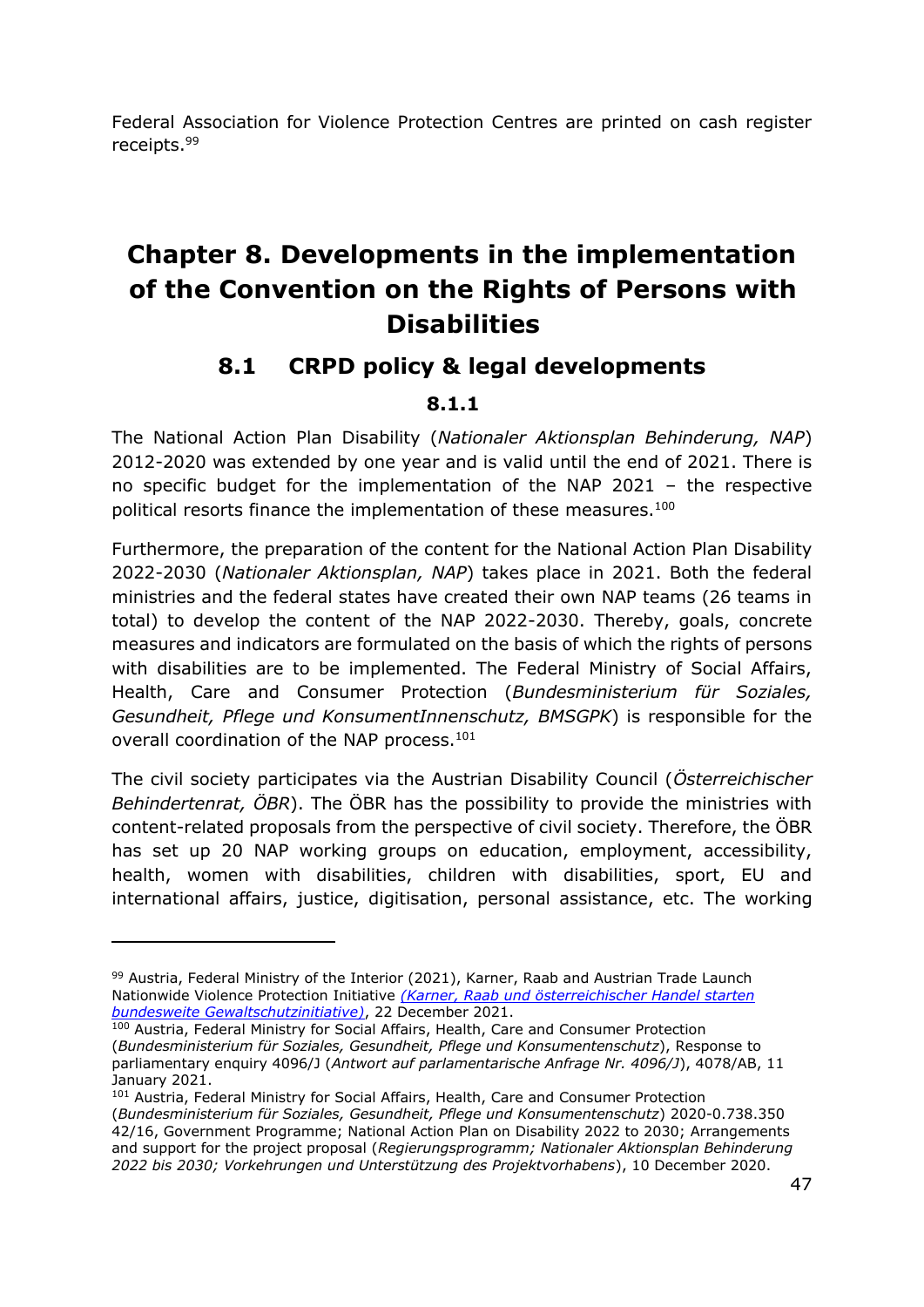groups carry out regular meetings with representatives of ÖBR member and partner organisations, as well as other civil society organisations and individuals (e.g. parents of children with disabilities). The working groups have prepared working papers in a participatory process.<sup>102</sup> The working papers were sent to the responsible ministries. The federal ministries decide on the extent to which they take up the ÖBR's proposals in their papers. The same applies to the results and recommendations from the recently published evaluation study of the University of Vienna on the first NAP on Disability (see contribution to the FRR 2020).

The officials in the BMSGPK will compile an overall document (draft of the NAP) by autumn 2021. The draft is expected to be agreed on by a Ministerial Council decision in the last quarter of 2021. The NAP on Disability 2022-2030 was planned to enter into force in 1 January 2022.<sup>103</sup> Due to the Covid-19 pandemic, however, there were repeated delays in this process. In addition, the Covid-19 crisis has highlighted the existing problems and barriers for persons with disabilities. According to the Austrian Disability Council, this also created a momentum for increased lobbying and attention generation for the situation of people with disabilities.<sup>104</sup>

#### **Association action** *(Verbandsklage)* **against the Federal Ministry of Education**

For the first time, the right of associations to sue according to the Disability Equality Act is being used in 2021. The Litigation Association of NGOs Against Discrimination (Klagsverband) sues the Federal Ministry of Education at the Provincial Court Vienna. The discrimination of pupils with mental disabilities at federal schools is subject of the complaint. According to a circular of the Ministry of Education, pupils with physical disabilities are entitled to personal assistance for school attendance if they have a certain level of care – children with mental disabilities are not. The plaintiffs argue that the Federal Ministry of Education differentiates between pupils with physical disabilities and pupils with other forms of disabilities (e.g. sensory disabilities, autism spectrum disorders) – the latter have no legal entitlement to personal assistance according to their needs. The Head of Legal Enforcement at Klagsverband furthermore argues that Austria has committed itself with the ratification of the UN CRPD to grant all children equal

<sup>&</sup>lt;sup>102</sup> Austrian Disability Council (2021), National Action Plan Working Groups, Nationaler Aktionsplan [NAP Arbeitsgruppen.](https://www.behindertenrat.at/recht-und-soziales/nationaler-aktionsplan/)

<sup>103</sup> Austria, Federal Ministry for Social Affairs, Health, Care and Consumer Protection (*Bundesministerium für Soziales, Gesundheit, Pflege und Konsumentenschutz*) 2020-0.738.350 42/16, Government Programme; National Action Plan on Disability 2022 to 2030; Arrangements and support for the project proposal (*Regierungsprogramm; Nationaler Aktionsplan Behinderung 2022 bis 2030; Vorkehrungen und Unterstützung des Projektvorhabens*), 10 December 2020. 104 Austrian Disability Council (2021), National Action Plan Working Groups, Nationaler Aktionsplan [NAP Arbeitsgruppen.](https://www.behindertenrat.at/recht-und-soziales/nationaler-aktionsplan/)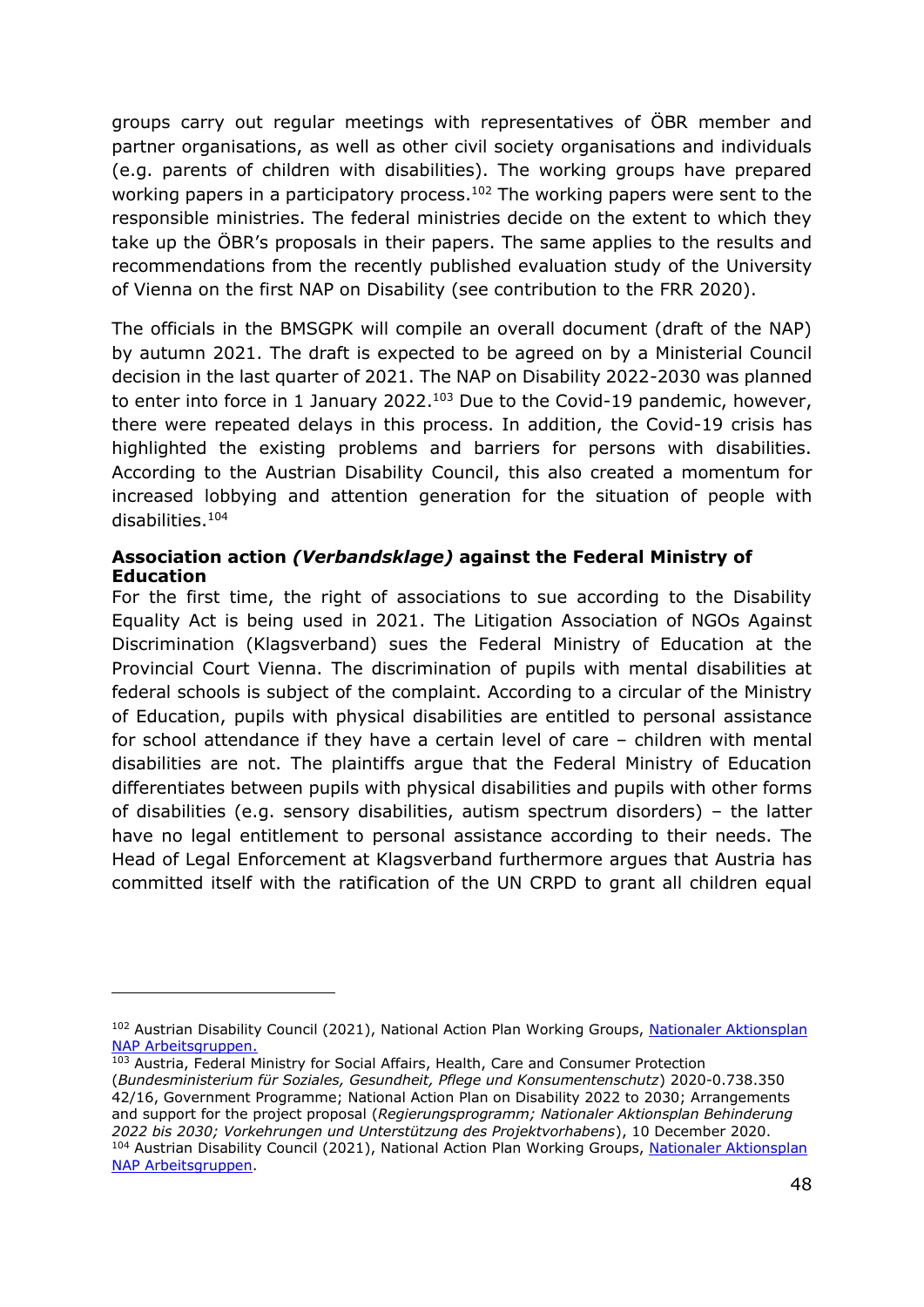access to education. The aim of the complaint is ensuring the entitlement to personal assistance for school attendance for all pupils with disabilities.<sup>105</sup>

#### **Challenges in relation to COVID-19 and disability**

The Monitoring Committee points out barriers for persons with disability in providing a negative test result for SARS-CoV-2, which is precondition for access to private and public premises, events and places according to the Covid-19 Measures Act.<sup>106</sup>

The Monitoring Committee points out that for persons with disabilities it is not always possible to be tested in the general test lanes. In some cases, people with disabilities are not tested in these test roads as a matter of principle. In some cases, the test lines are not accessible barrier-free. People with disabilities then only have the possibility, with considerable effort and at their own expense to be tested by a family doctor – or to refrain from entering certain places due to insufficient testing. The Monitoring Committee concludes that people with disabilities are placed in a worse position than people without disabilities. The Monitoring Committee assumes a violation of Art. 3 lit. b) - general principles and Art. 5 para. 1 and 2 of the UN Convention on the Rights of Persons with Disabilities - equality and non-discrimination. The precondition of a negative SARS-CoV-2 test result for participation in all areas of life in combination with a not barrier-free test line violates Art. 9 UNCRPD – accessibility for the self-determined life of persons with disabilities.<sup>107</sup>

The CRPD Monitoring Committee Upper Austria published recommendations for the Provincial Government, concerning the fast removal of pandemic-related barriers for persons with disabilities. The CRPD Monitoring Committee Tyrol published an opinion expressing concerns about the lacking participation of persons with disabilities in the adoption of Covid-19 prevention measures. Subsequently, a weekly Covid crisis team for the area of people with disabilities was established in Tyrol. The team is closely connected to Tyrol's operational crisis-management.<sup>108</sup>

<sup>105</sup> Litigation Association of NGOs Against Discrimination (*Klagsverband*), Lawsuit against the Ministry of Education: Klagsverband brings association action under the Federal Disability Equality Act for the first time in Austria, *[Klage gegen Bildungsministerium: Klagsverband bringt erstmals in](https://www.klagsverband.at/archives/17650)  [Österreich Verbandsklage nach dem Bundes-Behindertengleichstellungsgesetz ein,](https://www.klagsverband.at/archives/17650)* 15 July 2021. 106 Federal Act on Provisional Measures to Prevent the Spread of COVID-19 (COVID-19 Measures Act - COVID-19-MG) Status: Federal Law Gazette I No. 12/2020, last amended by BGBI. I Nr. [143/2021](https://www.ris.bka.gv.at/eli/bgbl/I/2021/143) (*Bundesgesetz betreffend vorläufige Maßnahmen zur Verhinderung der Verbreitung von COVID-19 (COVID-19-Maßnahmengesetz – COVID-19-MG) StF: [BGBl. I Nr. 12/2020,](https://www.ris.bka.gv.at/eli/bgbl/I/2020/12) zuletzt geändert durch [BGBl. I Nr. 143/2021.](https://www.ris.bka.gv.at/eli/bgbl/I/2021/143)*

 $107$  Austria, Monitoring Committee on the Rights of People with disabilities (2021), Statement [within the framework of an expert opinion: Federal Act amending the Epidemics Act 1950 and the](https://www.monitoringausschuss.at/download/begutachtungen/2021/MA_Begutachtung_Epidemiegesetz_Covid19_2021_01.pdf)  [COVID19 Measures Act -](https://www.monitoringausschuss.at/download/begutachtungen/2021/MA_Begutachtung_Epidemiegesetz_Covid19_2021_01.pdf) 88/ME XXVII. GP, January 2021.

 $108$  Austria, Monitoring Committee on the Rights of People with disabilities (2021), COVID-19 pandemic exacerbates situation of people with disabilities (*[Covid-19 Pandemie verschärft Situation](https://www.monitoringausschuss.at/covid-19-pandemie-verschaerft-situation-von-menschen-mit-behinderungen/)  [von Menschen mit Behinderungen](https://www.monitoringausschuss.at/covid-19-pandemie-verschaerft-situation-von-menschen-mit-behinderungen/)*), 20 December 2021.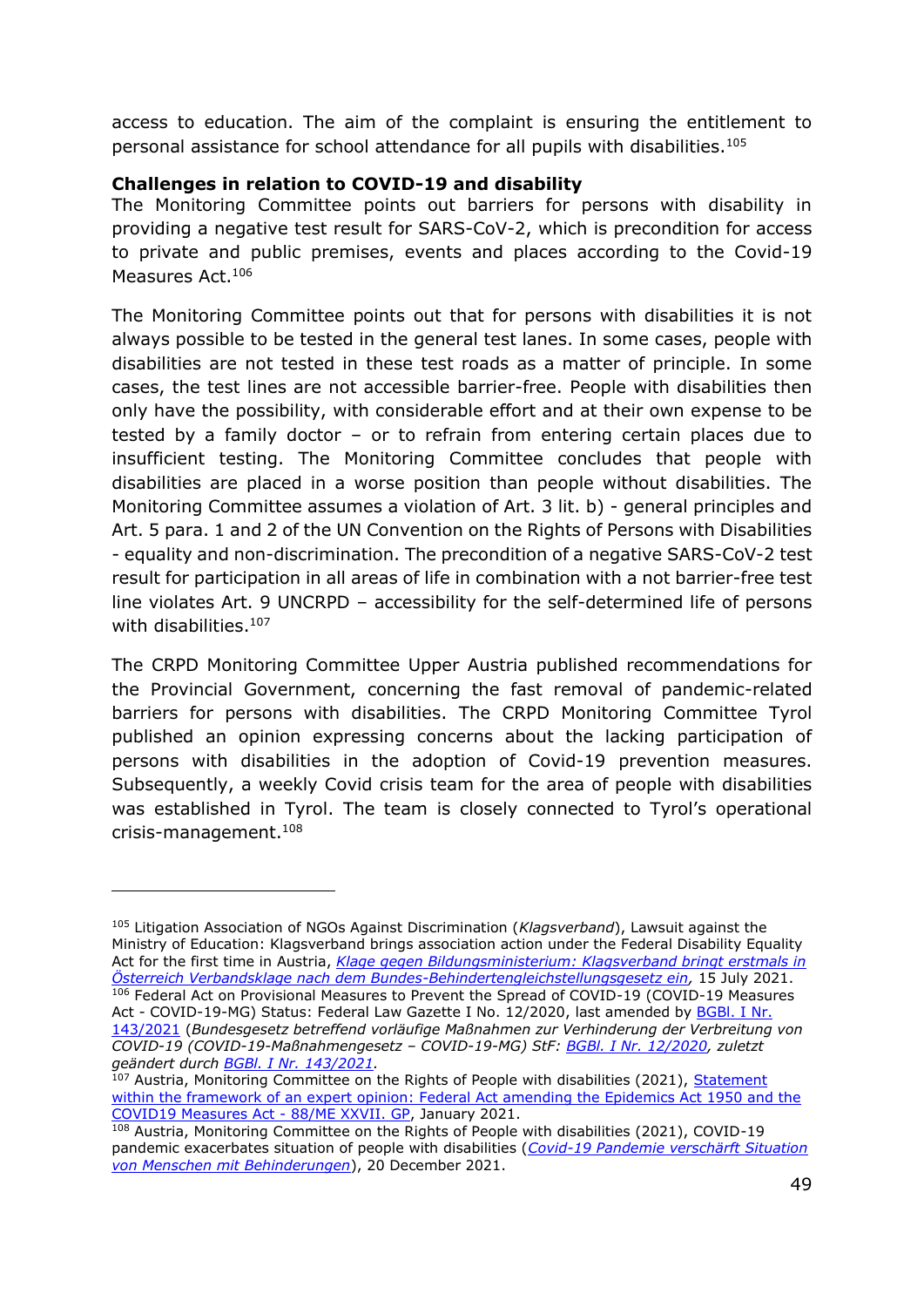# **8.2 CRPD monitoring at national level**

Nothing to report.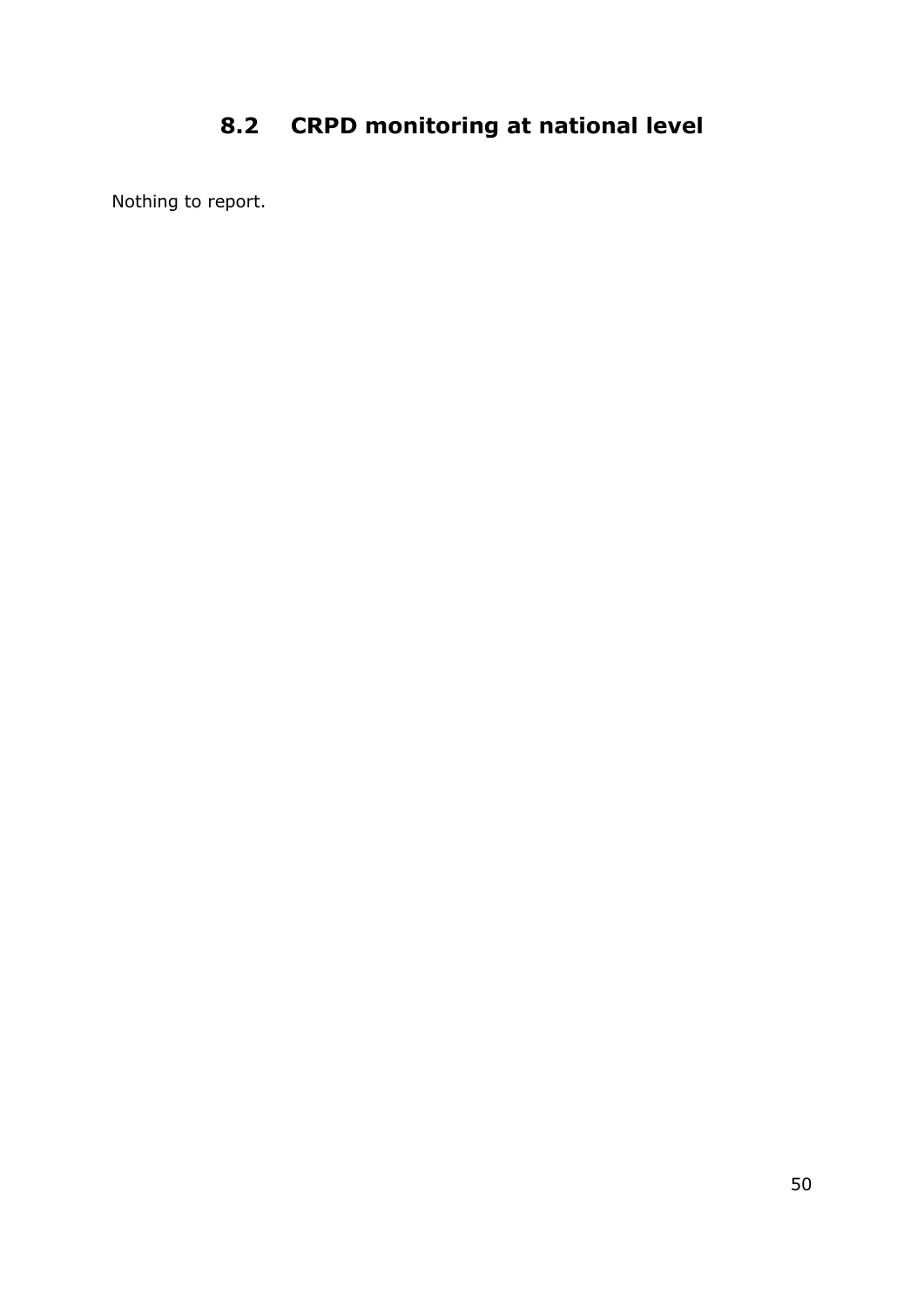| <b>Thematic area</b>                               | <b>EQUALITY AND NON-DISCRIMINATION</b><br>Please provide one example of a practice to tackle nationality-based discrimination, or<br>discrimination against LGBTI people, such as awareness raising campaigns or training for<br>relevant professionals. Where no such examples are available, please provide an example<br>of an awareness raising campaign held in your country in 2021 relevant to equality and<br>non-discrimination of EU citizens or LGBTI people, preferably one conducted by a national<br>equality body. |
|----------------------------------------------------|-----------------------------------------------------------------------------------------------------------------------------------------------------------------------------------------------------------------------------------------------------------------------------------------------------------------------------------------------------------------------------------------------------------------------------------------------------------------------------------------------------------------------------------|
| <b>Title</b><br>(original<br>language)             | Geschlechtersensible Sprache - Dialog auf Augenhöhe, Leitfaden                                                                                                                                                                                                                                                                                                                                                                                                                                                                    |
| Title (EN)                                         | Gender-sensitive language - dialogue at eye level, Guideline                                                                                                                                                                                                                                                                                                                                                                                                                                                                      |
| Organisation<br>(original language)                | Gleichbehandlungsanwaltschaft                                                                                                                                                                                                                                                                                                                                                                                                                                                                                                     |
| Organisation (EN)                                  | <b>Ombud for Equal Treatment</b>                                                                                                                                                                                                                                                                                                                                                                                                                                                                                                  |
| Government / Civil<br>society                      | Government                                                                                                                                                                                                                                                                                                                                                                                                                                                                                                                        |
| Funding body                                       | <b>Ombud for Equal Treatment</b>                                                                                                                                                                                                                                                                                                                                                                                                                                                                                                  |
| (incl.<br>Reference<br>URL,<br>where<br>available) | Austria, Ombud for Equal Treatment, Gender-sensitive language - dialogue at eye level, Guideline<br>(Geschlechtersensible Sprache - Dialog auf Augenhöhe, Leitfaden)                                                                                                                                                                                                                                                                                                                                                              |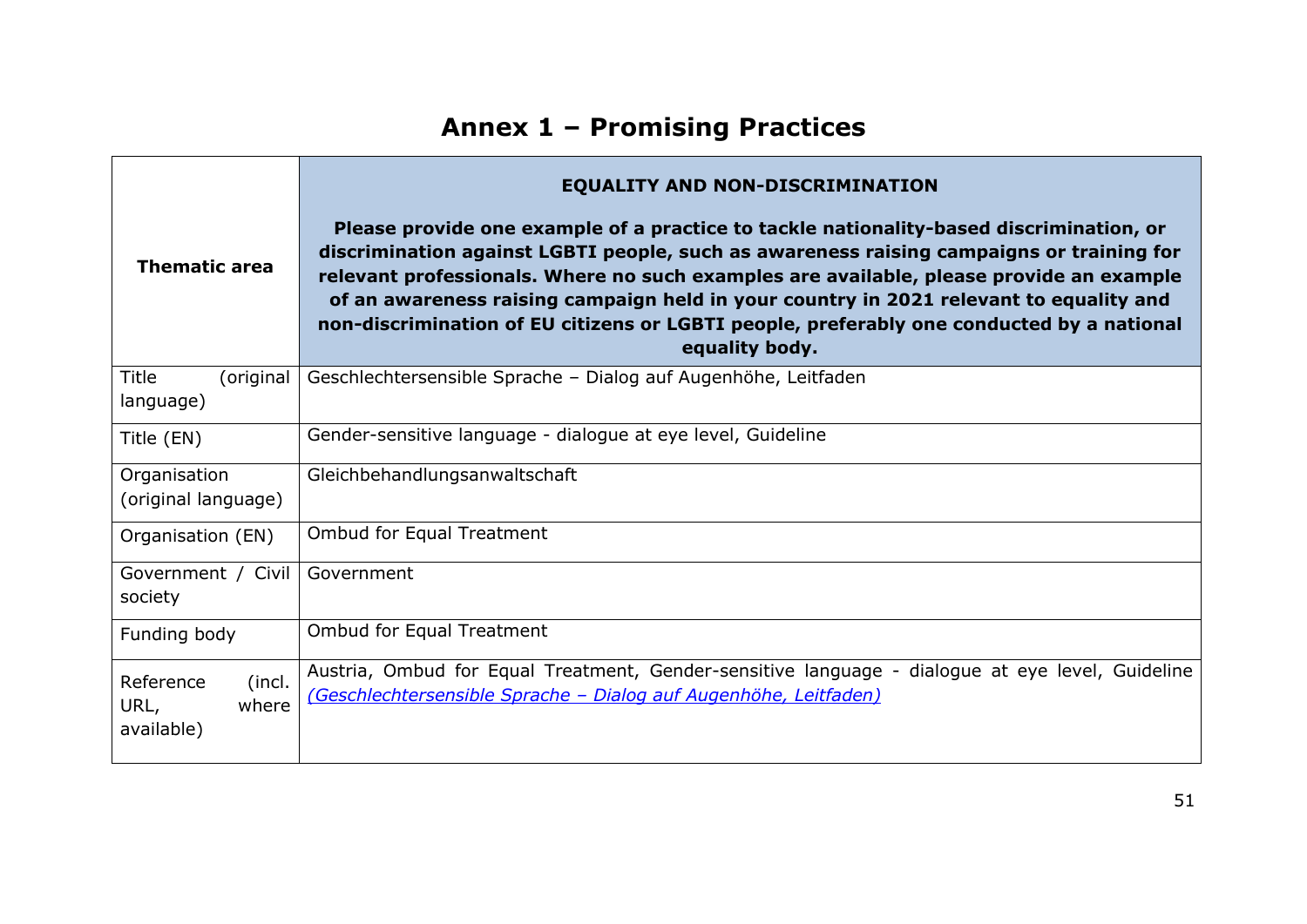| Indicate<br>the<br>start<br>of<br>the<br>date<br>promising practice<br>the<br>finishing<br>and<br>date if it has ceased<br>to exist | published in 2021                                                                                                                                                                                                                                                                                                                                                                                                                                                                 |
|-------------------------------------------------------------------------------------------------------------------------------------|-----------------------------------------------------------------------------------------------------------------------------------------------------------------------------------------------------------------------------------------------------------------------------------------------------------------------------------------------------------------------------------------------------------------------------------------------------------------------------------|
| Type of initiative                                                                                                                  | Awareness raising                                                                                                                                                                                                                                                                                                                                                                                                                                                                 |
| Main target group                                                                                                                   | General public                                                                                                                                                                                                                                                                                                                                                                                                                                                                    |
| Indicate<br>level<br>of<br>implementation:<br>Local/Regional/Nati<br>onal                                                           | national                                                                                                                                                                                                                                                                                                                                                                                                                                                                          |
| <b>Brief</b><br>description<br>(max. 1000 chars)                                                                                    | Under the motto "Language creates reality" the Ombud for Equal Treatment in cooperation with authors<br>from different disciplines, aims to provide practical guidance for inclusive and respectful communication,<br>regardless of gender identity, gender characteristics and gender expression with this guideline. In doing<br>so, possibilities of gender-sensitive formulation are shown, taking into account aspects of accessibility<br>and technological infrastructure. |
| Highlight<br>any<br>element<br>the<br><sub>of</sub><br>actions<br>that<br>is<br>transferable<br>(max.<br>500 chars)                 | The entire practice is transferable.                                                                                                                                                                                                                                                                                                                                                                                                                                              |
| Give reasons why                                                                                                                    | Gender-sensitive language contributes to communication at eye level and establishes equal space for                                                                                                                                                                                                                                                                                                                                                                               |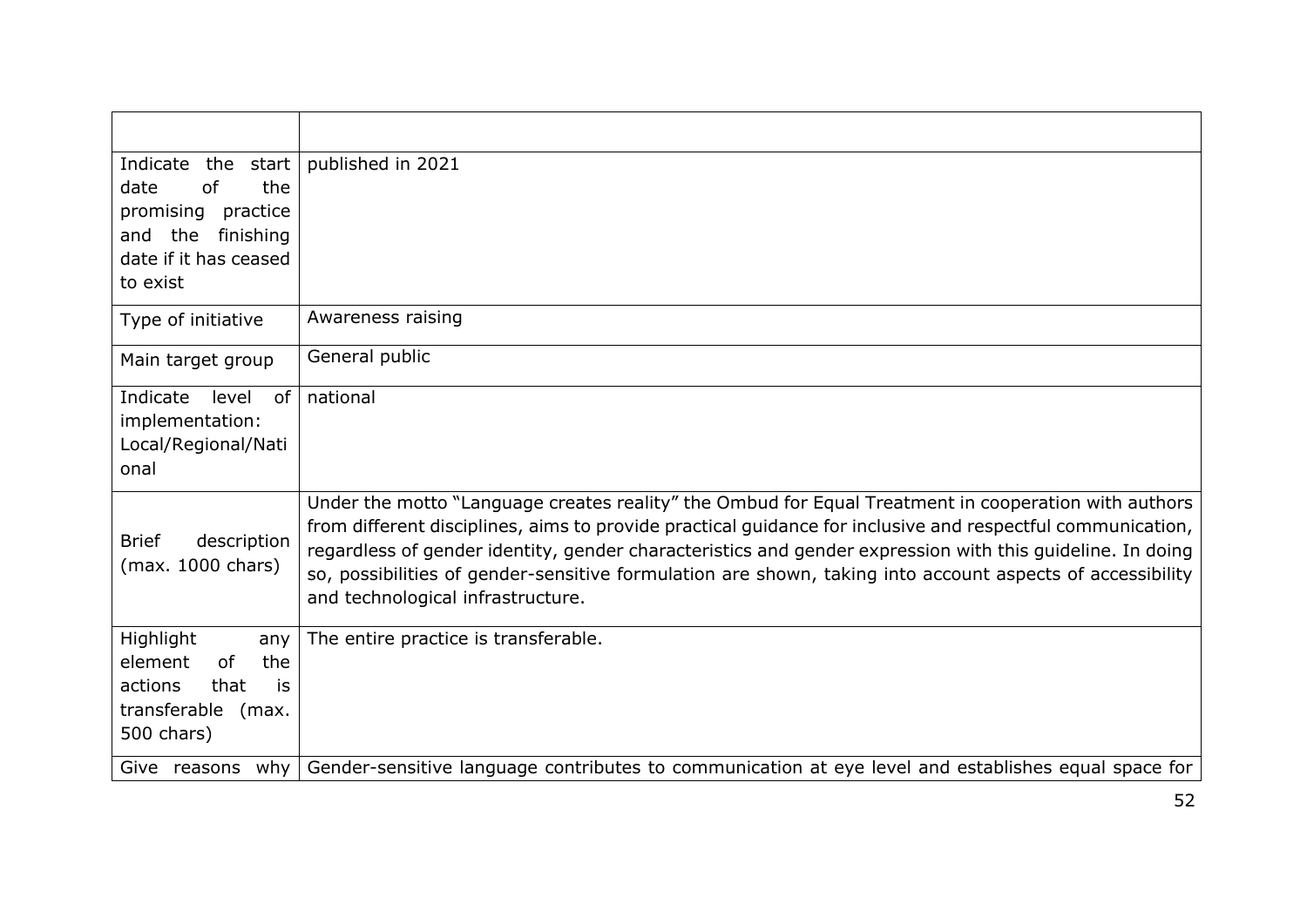| practice<br>as<br>sustainable<br>(as<br>opposed to 'one off<br>activities')                                                                                                                             | you consider the   all genders. Providing guidance on the proper use of such language helps to ensure that the existence<br>of gender-diverse persons is recognised, perceived and communicated.                                                                                                                                             |
|---------------------------------------------------------------------------------------------------------------------------------------------------------------------------------------------------------|----------------------------------------------------------------------------------------------------------------------------------------------------------------------------------------------------------------------------------------------------------------------------------------------------------------------------------------------|
| you consider the<br>concrete<br>measurable impact                                                                                                                                                       | Give reasons why $\vert$ A discrimination-free and gender-sensitive use of language is essential for equal treatment and equality<br>of all genders. Such a guide can support companies, institutions and individuals in developing an<br>practice as having   inclusive language culture in which gender diversity is naturally recognised. |
| Give reasons why<br>you consider<br>the<br>practice<br>as<br>transferable<br>to<br>other<br>settings<br>and/or<br>Member<br>States?                                                                     | Such guidelines may well raise awareness in respect to various languages of other Member States.                                                                                                                                                                                                                                             |
| if<br>Explain,<br>applicable, how the<br>practice<br>involves<br>beneficiaries<br>and<br>stakeholders in the<br>planning,<br>design,<br>evaluation, review<br>assessment<br>and<br>implementation<br>of |                                                                                                                                                                                                                                                                                                                                              |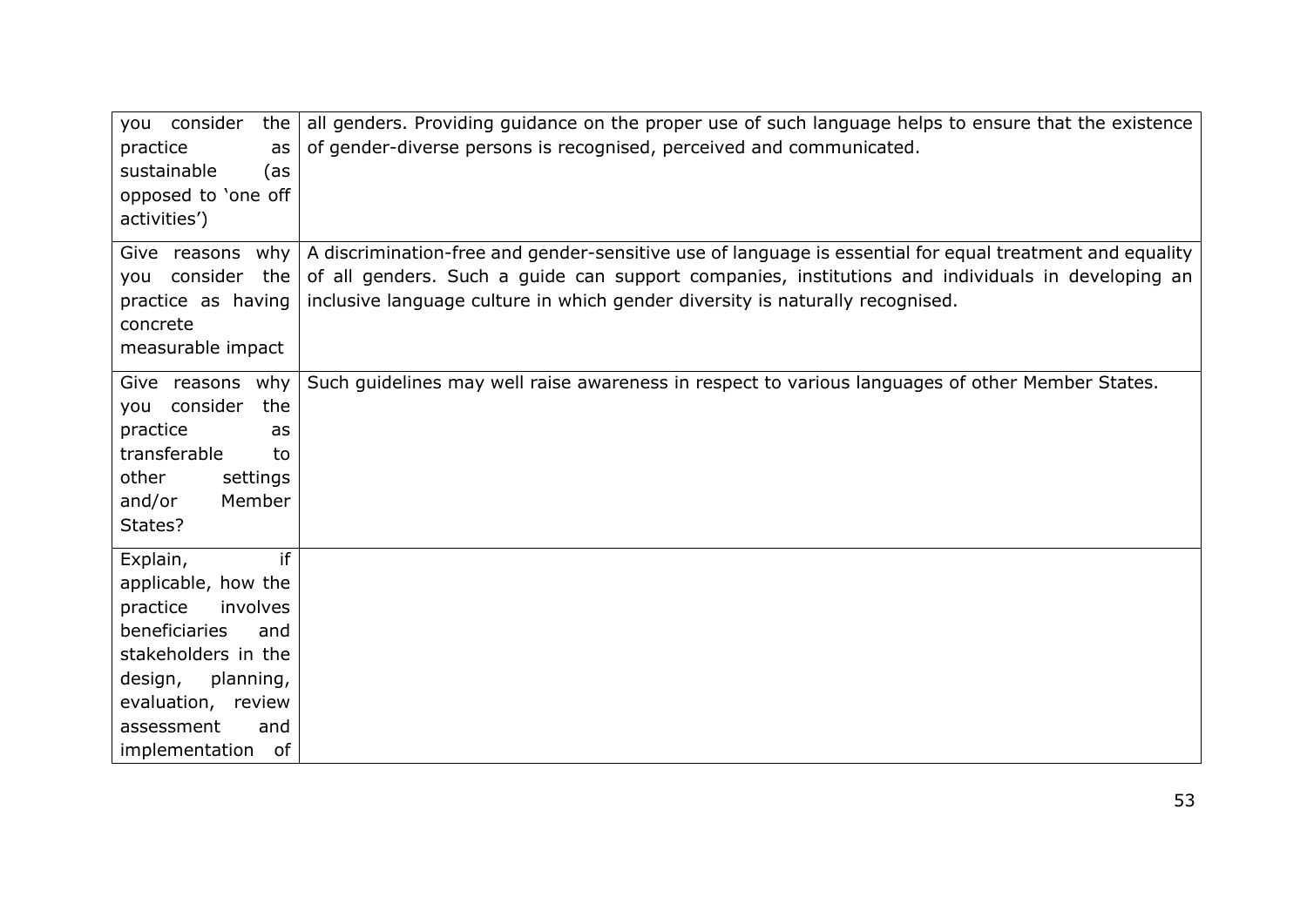| the practice.        |  |
|----------------------|--|
| Explain,<br>if   n/a |  |
| applicable, how the  |  |
| practice provides    |  |
| for<br>review<br>and |  |
| assessment.          |  |

|                                     | RACISM, XENOPHOBIA AND RELATED INTOLERANCE                                                                                                                                                                                                                                                                                                                                                                                                                                                |
|-------------------------------------|-------------------------------------------------------------------------------------------------------------------------------------------------------------------------------------------------------------------------------------------------------------------------------------------------------------------------------------------------------------------------------------------------------------------------------------------------------------------------------------------|
| <b>Thematic area</b>                | Please provide one example of a promising practice to address racism and xenophobia.<br>Please give preference to a promising practice about either: active cooperation with CSOs<br>in addressing racism and hate crime; or combating racism and unequal treatment in the<br>context of the COVID-19 pandemic. Where no such practice exists, please provide one<br>example of a promising practice related more generally to combating racism,<br>xenophobia, and related intolerances. |
| <b>Title (original</b><br>language) | No promising practice has been identified for this thematic area.                                                                                                                                                                                                                                                                                                                                                                                                                         |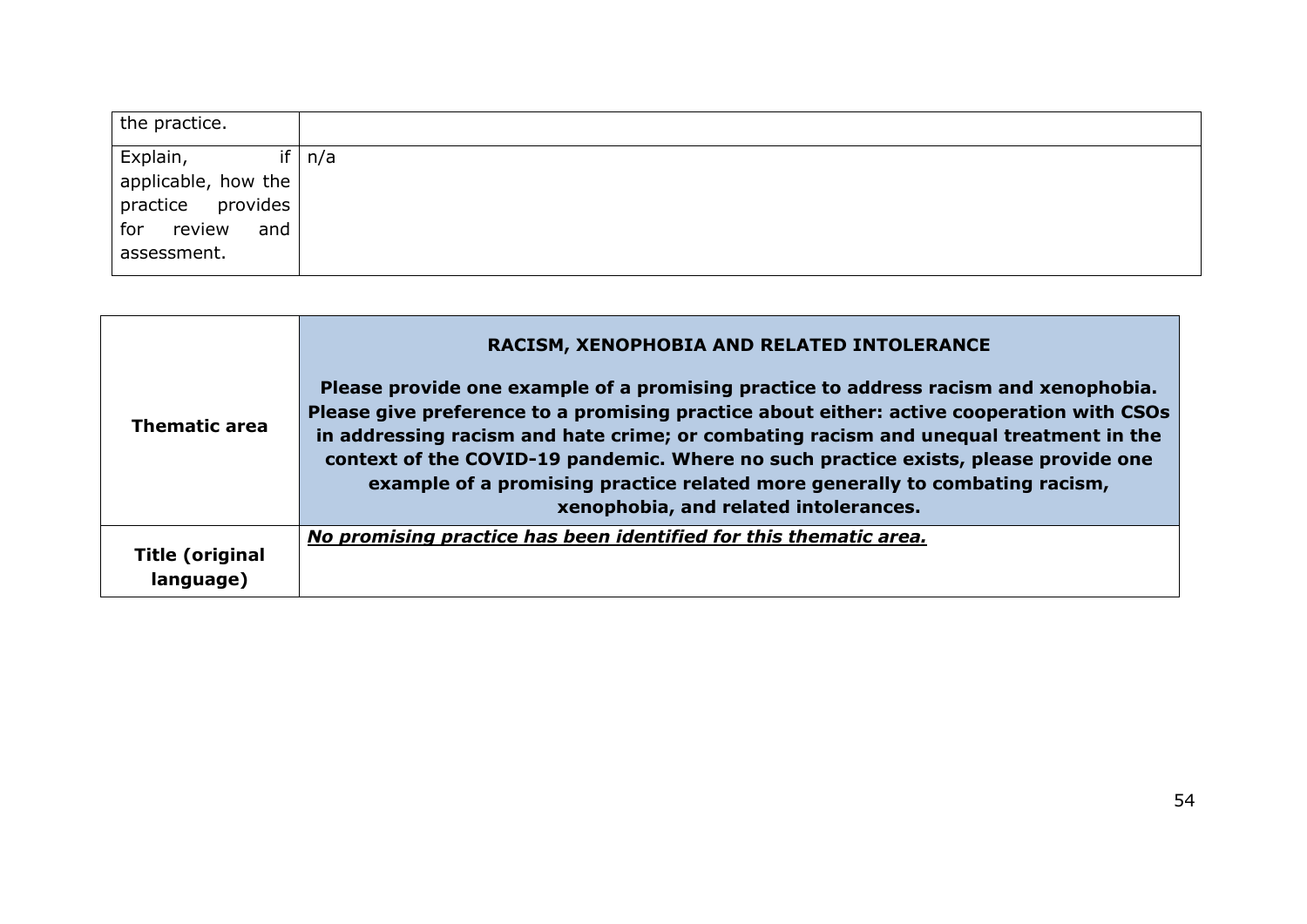| <b>Thematic area</b>                                       | ROMA EQUALITY AND INCLUSION<br>Please provide one example of promising practice related to the two topics addressed in<br>the chapter. Please make the link between the selected practice and the topics explicit. |
|------------------------------------------------------------|--------------------------------------------------------------------------------------------------------------------------------------------------------------------------------------------------------------------|
| <b>Title (original</b><br>language)                        | AmberMed (ambulant- medizinische Versorgung, soziale Beratung und Medikamentenhilfe für<br>Menschen ohne Versicherungsschutz)                                                                                      |
| Title (EN)                                                 | AmberMed (Outpatient medical care, social counselling and medication assistance for people without<br>insurance cover)                                                                                             |
| Organisation<br>(original<br>language)                     | Diakonie Flüchtlingsdienst, Österreichsiches Rotes Kreuz                                                                                                                                                           |
| <b>Organisation (EN)</b>                                   | Diakonie Refugee Service and the Austrian Red Cross                                                                                                                                                                |
| Government /<br><b>Civil society</b>                       | <b>Civil Society</b>                                                                                                                                                                                               |
| <b>Funding body</b>                                        | Federal Ministry of Social Affairs, Health, Care and Consumer Protection (Bundesministerium für<br>Soziales, Gesundheit, Pflege und KonsumentInnenschutz), financial and in kind donations.                        |
| <b>Reference (incl.</b><br><b>URL, where</b><br>available) | https://amber-med.at/                                                                                                                                                                                              |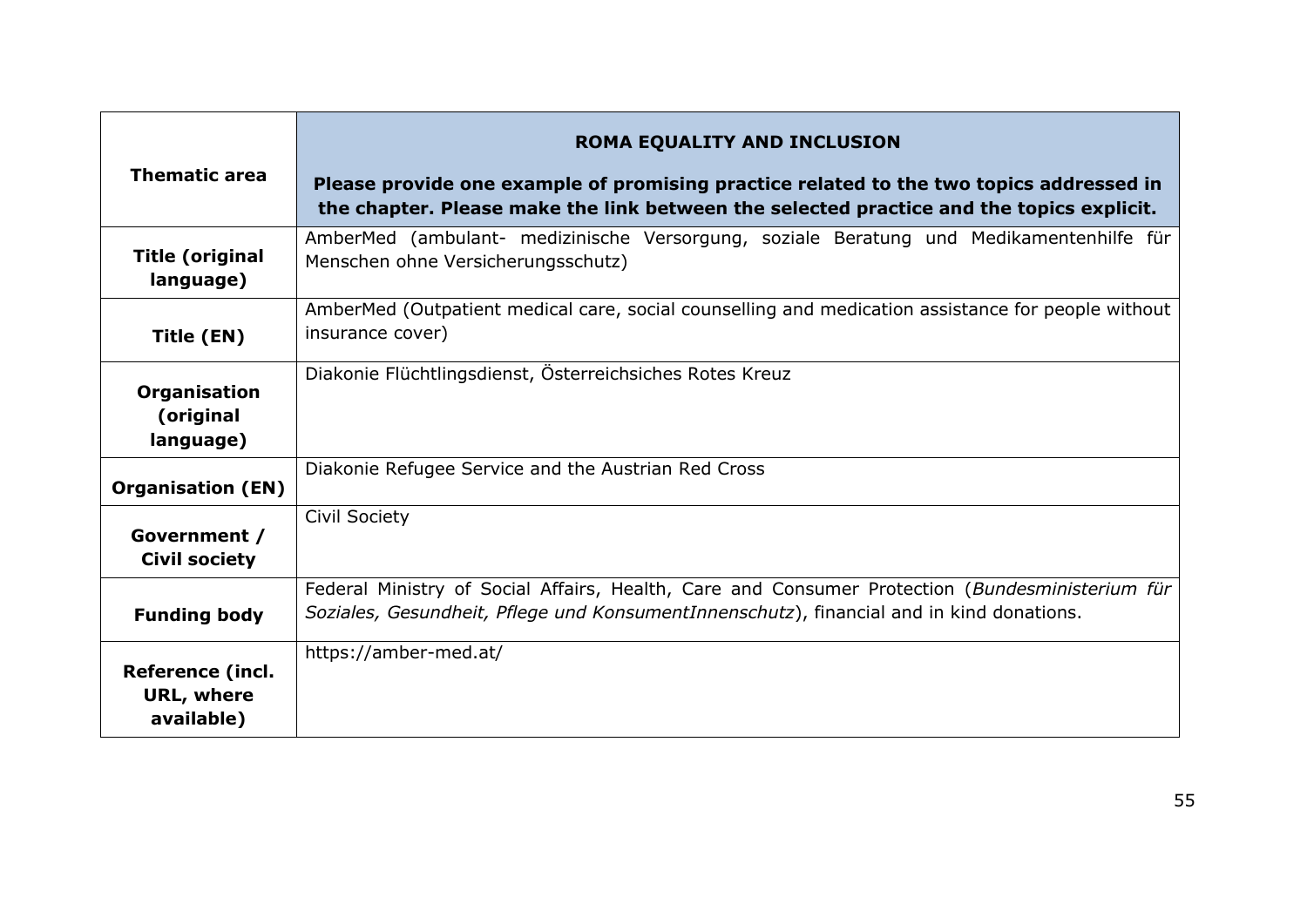| Indicate the start<br>date of the<br>promising practice<br>and the finishing<br>date if it has<br>ceased to exist | In 12 January 2004, ongoing                                                                                                                                                                                                                                                                                                                                                                                                 |
|-------------------------------------------------------------------------------------------------------------------|-----------------------------------------------------------------------------------------------------------------------------------------------------------------------------------------------------------------------------------------------------------------------------------------------------------------------------------------------------------------------------------------------------------------------------|
| <b>Type of initiative</b>                                                                                         | Low-threshold healthcare                                                                                                                                                                                                                                                                                                                                                                                                    |
| <b>Main target group</b>                                                                                          | Initially, the aim of the facility was to provide medical care for the numerous homeless and asylum<br>seekers who did not have health insurance. Over time, more and more migrants, but also uninsured<br>Austrians, turned to AmberMed for medical support. In the meantime, Roma who migrated from<br>South-eastern Europe to Vienna, are the majority of users of low-threshold and cost-free health care<br>services,. |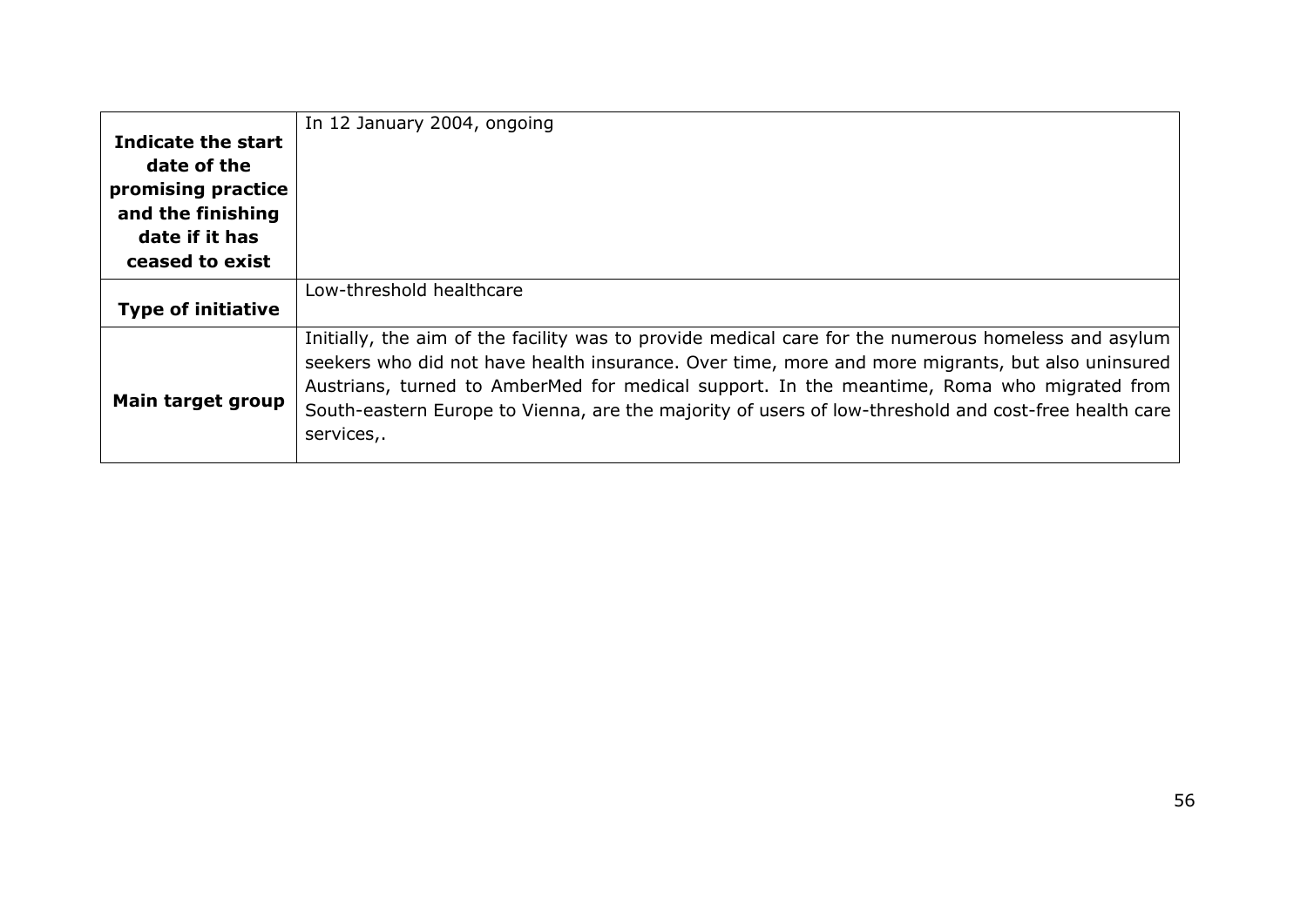| Indicate level of<br>implementation:<br>Local/Regional/N<br>ational                                                  | Regional                                                                                                                                                                                                                                                                                                                                                                                                                                           |
|----------------------------------------------------------------------------------------------------------------------|----------------------------------------------------------------------------------------------------------------------------------------------------------------------------------------------------------------------------------------------------------------------------------------------------------------------------------------------------------------------------------------------------------------------------------------------------|
| <b>Brief description</b><br>(max. 1000 chars)                                                                        | The facility offers medical care, support and also Covid-19 vaccinations and counselling. Counselling<br>is available in various languages. According to the head of the facility, Roma strongly use these offers.<br>The AmberMed is successful in gaining the trust of Roma, who usually are a hardly accessible social<br>group. <sup>109</sup>                                                                                                 |
| <b>Highlight any</b><br>element of the<br>actions that is<br>transferable<br>(max. 500 chars)                        | Medical staff, interpreters and social workers offer cost-free and low-threshold accessible healthcare<br>to persons in vulnerable situations, who do not have access to the regular healthcare system $-$ due<br>to missing healthcare insurance.                                                                                                                                                                                                 |
| <b>Give reasons why</b><br>you consider the<br>practice as<br>sustainable (as<br>opposed to 'one<br>off activities') | The practice bases on voluntary engagement of doctors, interpreters and other professionals.<br>People in vulnerable situations, who have no access to health care will always exist. Thus, the need<br>for measures like AmberMed will hardly expire.<br>Within the framework of a clearing, patients are provided with well-founded social counseling and<br>appropriate intervention are supported in their access to regular health insurance. |

<sup>109</sup> 28th Roma Dialogue Platform on 'Health and Social Inclusion of Roma', 17 September 2021.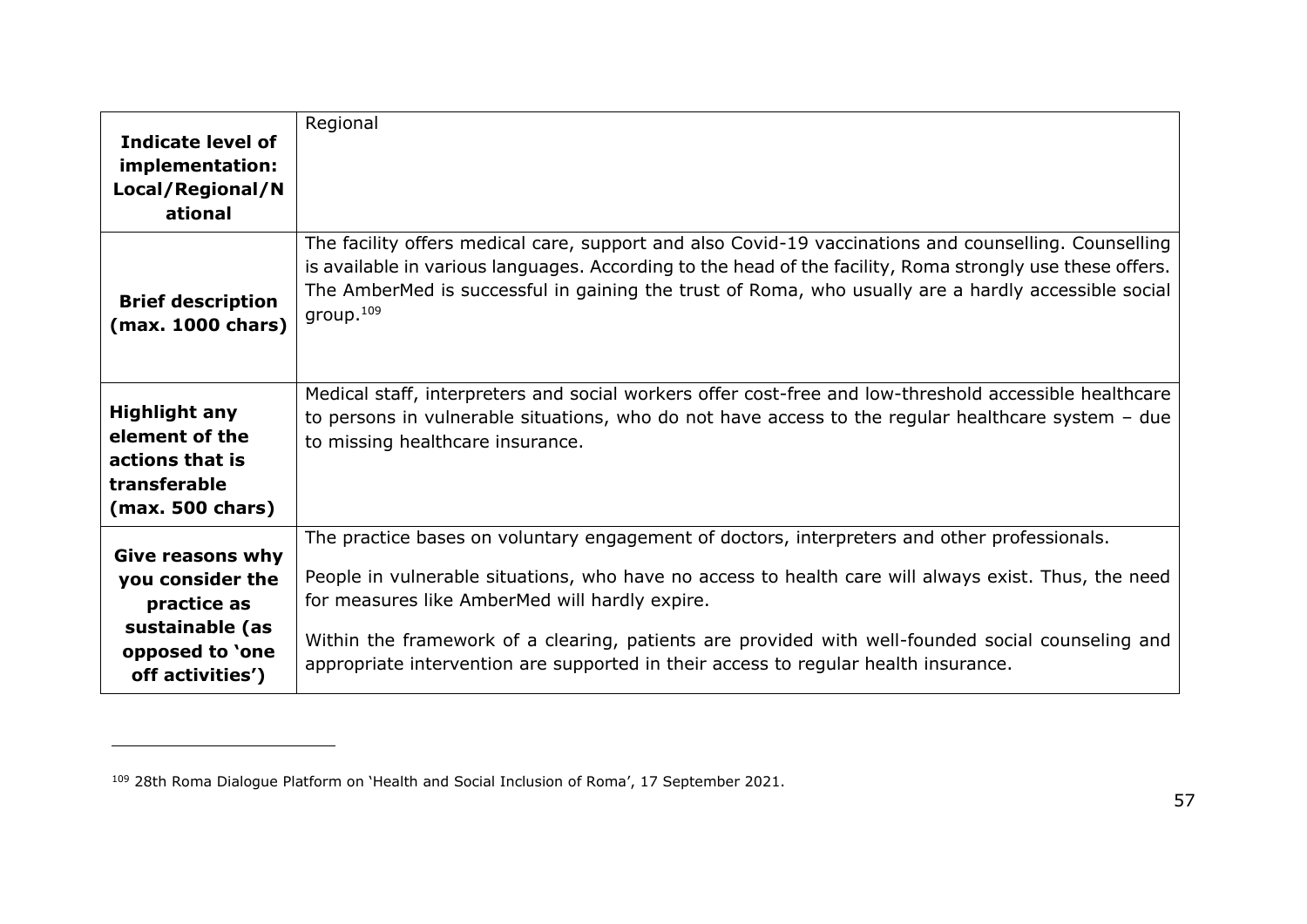| <b>Give reasons why</b><br>you consider the<br>practice as having<br>concrete<br>measurable<br>impact                                                                                                        | In the year 2020, almost 3200 patients, without access to the regular healthcare system, received<br>low-threshold and cost-free medical care, counselling and social work. More than 8.000 medical<br>interventions were performed. Roma are the majority of the patients. The annual report for 2021 is<br>not yet available.                                                                                                                                                                                                                                                                                                                                                                                                                |
|--------------------------------------------------------------------------------------------------------------------------------------------------------------------------------------------------------------|------------------------------------------------------------------------------------------------------------------------------------------------------------------------------------------------------------------------------------------------------------------------------------------------------------------------------------------------------------------------------------------------------------------------------------------------------------------------------------------------------------------------------------------------------------------------------------------------------------------------------------------------------------------------------------------------------------------------------------------------|
| <b>Give reasons why</b><br>you consider the<br>practice as<br>transferable to<br>other settings<br>and/or Member<br>States?                                                                                  | People fall through the cracks of the social safety net and are without insurance coverage - this<br>problem is no local (Austrian) phenomenon. Many of AmberMed's patients come from foreign cultural<br>backgrounds, speak the German language poorly and have a difficult relationship to their own bodies<br>or to illness, the healing process and health. Due to their legal status, they have no access to public<br>health care and live partly under precarious conditions. They cannot afford the financial means for<br>medical treatment and medication. The practice offers access to health care in the first place and in<br>the long run, it aims including the target group (mainly Roma) into the regular healthcare system. |
| Explain, if<br>applicable, how<br>the practice<br>involves<br>beneficiaries and<br>stakeholders in<br>the design,<br>planning,<br>evaluation, review<br>assessment and<br>implementation of<br>the practice. | The practice offers culturally sensitive medical care and counselling. Interpreters are available. Thus,<br>in addition to the low-threshold accessibility of the service, it is designed according to the needs of<br>the target groups.                                                                                                                                                                                                                                                                                                                                                                                                                                                                                                      |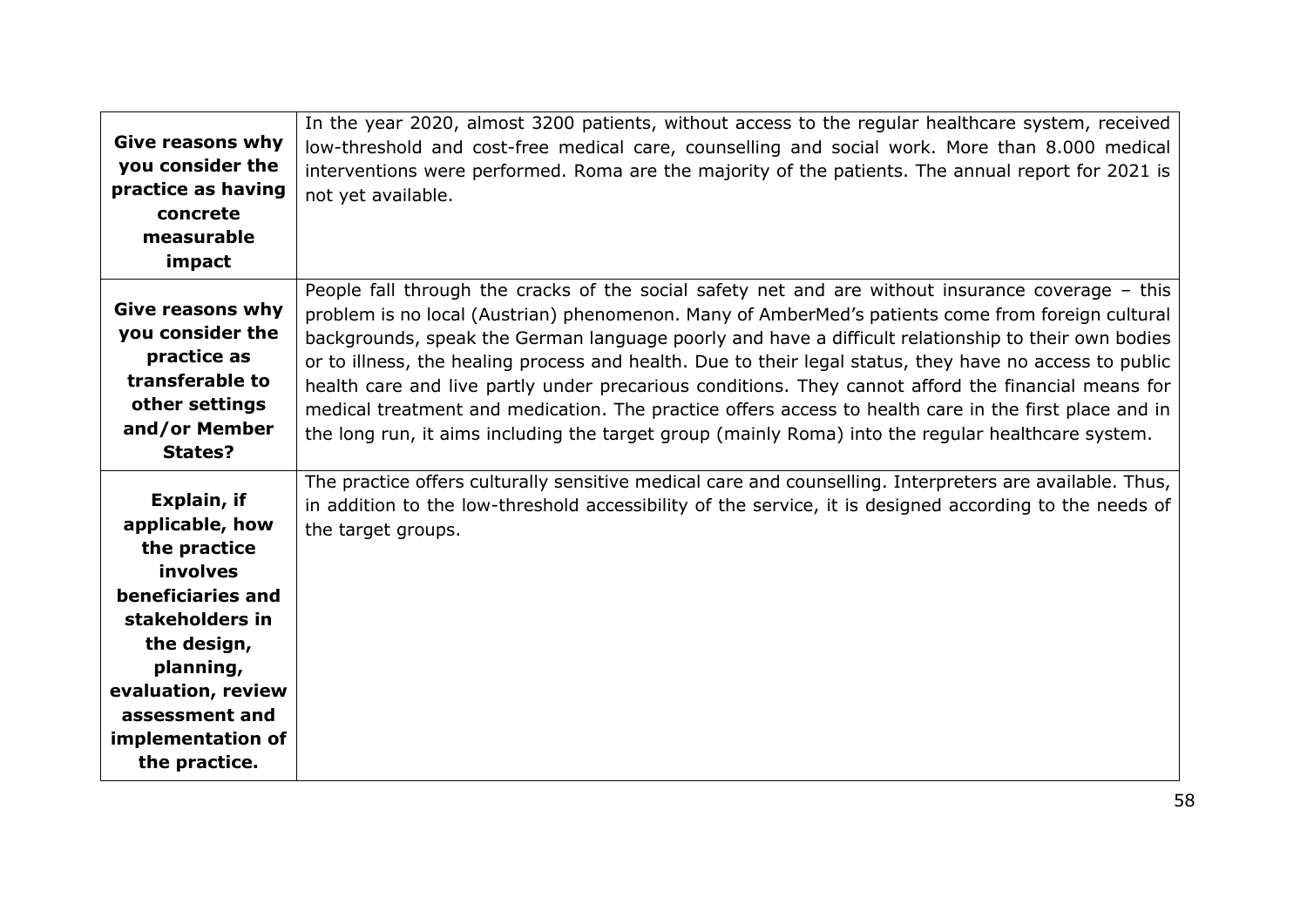|                 | There is no information available on the evaluation and assessment of the practice. An annual report |
|-----------------|------------------------------------------------------------------------------------------------------|
| Explain, if     | of 2020 is available.                                                                                |
| applicable, how |                                                                                                      |
| the practice    |                                                                                                      |
| provides for    |                                                                                                      |
| review and      |                                                                                                      |
| assessment.     |                                                                                                      |
|                 |                                                                                                      |

| <b>Thematic area</b>                | <b>INFORMATION SOCIETY, PRIVACY AND DATA PROTECTION</b><br>Please provide one example of a promising practice related to the topics addressed in the<br>chapter, i.e. data protection, and/or artificial intelligence systems. |
|-------------------------------------|--------------------------------------------------------------------------------------------------------------------------------------------------------------------------------------------------------------------------------|
| <b>Title (original</b><br>language) | No promising practice has been identified for this thematic area.                                                                                                                                                              |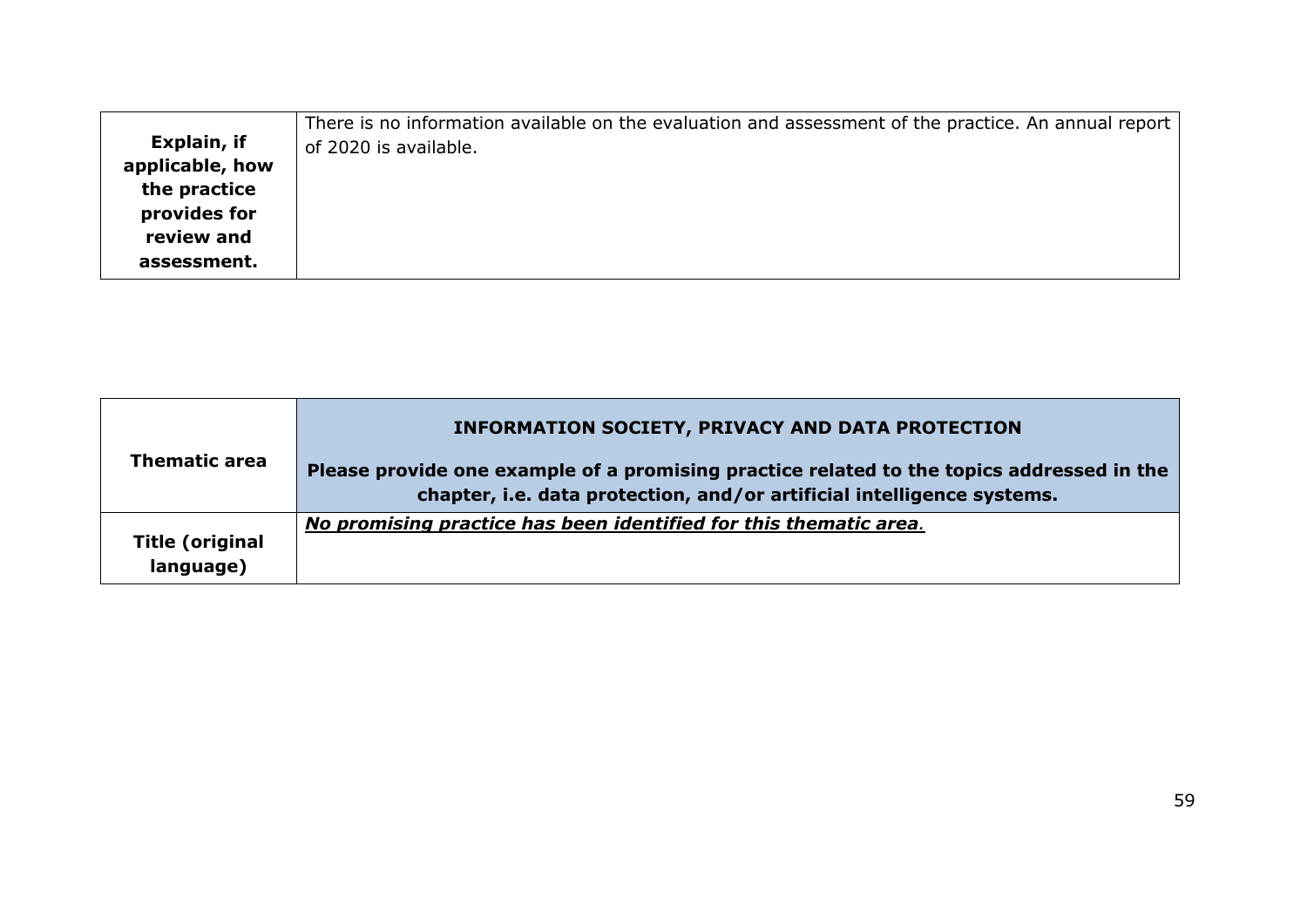| <b>Thematic area</b>                                       | <b>RIGHTS OF THE CHILD</b><br>Please provide a promising practice related to the topics addressed in the chapter.    |
|------------------------------------------------------------|----------------------------------------------------------------------------------------------------------------------|
| <b>Title (original</b><br>language)                        | StoP - Stadtteile ohne Partnergewalt                                                                                 |
| Title (EN)                                                 | Neighborhoods without Partner Violence                                                                               |
| Organisation<br>(original<br>language)                     | Verein Autonome österreichische Frauenhäuser                                                                         |
| <b>Organisation (EN)</b>                                   | The association AÖF - Autonomous Austrian Women's Shelters                                                           |
| Government /<br><b>Civil society</b>                       | Civil Society                                                                                                        |
| <b>Funding body</b>                                        | Federal Ministry of Social Affairs, Health, Care and Consumer Protection, Donations                                  |
| <b>Reference (incl.</b><br><b>URL, where</b><br>available) | The practice: StoP - Stadtteile ohne Partnergewalt<br>The organisation: Verein Autonome Österreichische Frauenhäuser |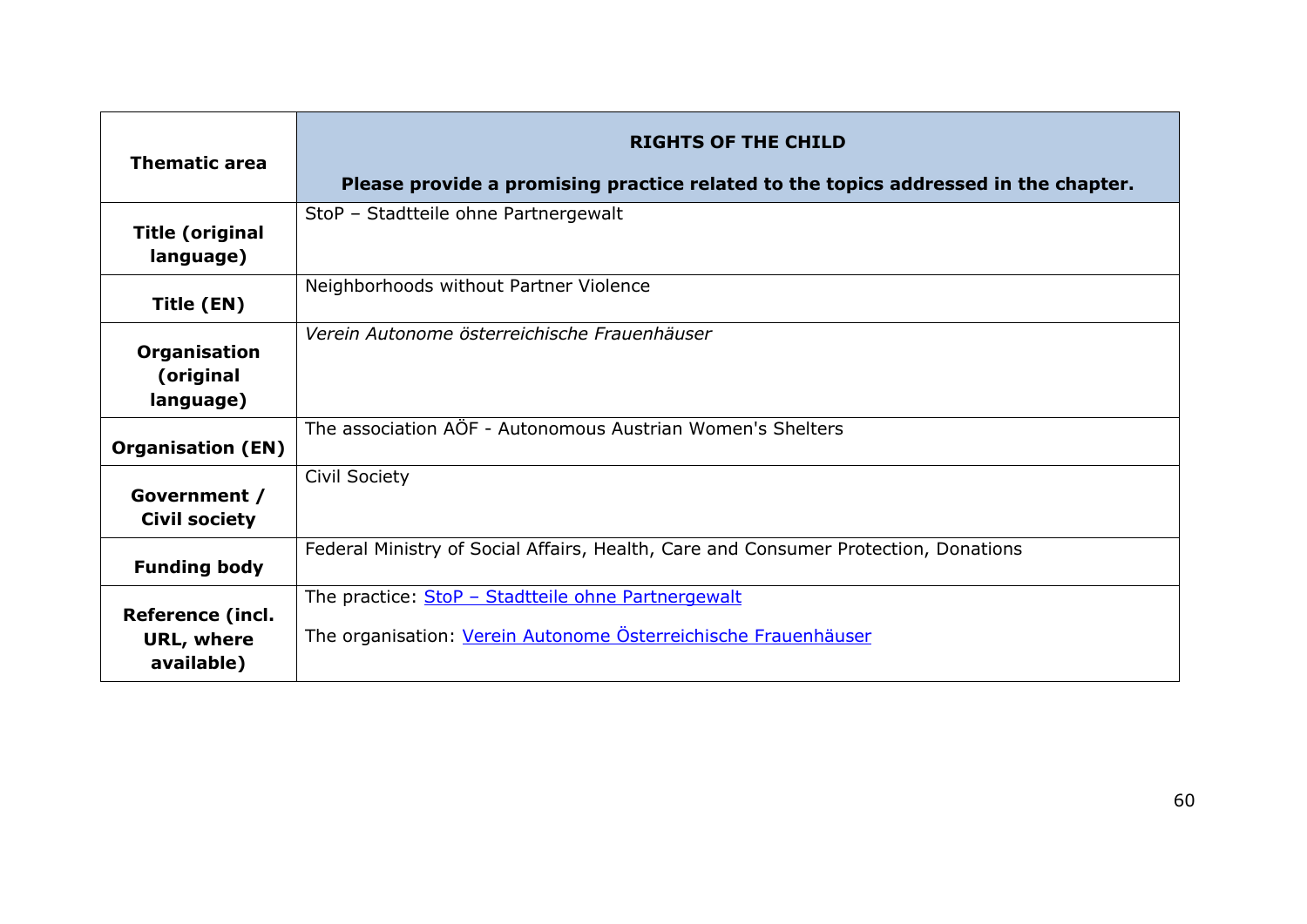|                                               | 2019, ongoing                                                                                                                                                                                                                                                                                                                                                                                                                                                                                                                                                                                                                                                                                                                                                                                                                                                                                                                                                                         |
|-----------------------------------------------|---------------------------------------------------------------------------------------------------------------------------------------------------------------------------------------------------------------------------------------------------------------------------------------------------------------------------------------------------------------------------------------------------------------------------------------------------------------------------------------------------------------------------------------------------------------------------------------------------------------------------------------------------------------------------------------------------------------------------------------------------------------------------------------------------------------------------------------------------------------------------------------------------------------------------------------------------------------------------------------|
| Indicate the start                            |                                                                                                                                                                                                                                                                                                                                                                                                                                                                                                                                                                                                                                                                                                                                                                                                                                                                                                                                                                                       |
| date of the                                   |                                                                                                                                                                                                                                                                                                                                                                                                                                                                                                                                                                                                                                                                                                                                                                                                                                                                                                                                                                                       |
| promising practice                            |                                                                                                                                                                                                                                                                                                                                                                                                                                                                                                                                                                                                                                                                                                                                                                                                                                                                                                                                                                                       |
| and the finishing                             |                                                                                                                                                                                                                                                                                                                                                                                                                                                                                                                                                                                                                                                                                                                                                                                                                                                                                                                                                                                       |
| date if it has                                |                                                                                                                                                                                                                                                                                                                                                                                                                                                                                                                                                                                                                                                                                                                                                                                                                                                                                                                                                                                       |
| ceased to exist                               |                                                                                                                                                                                                                                                                                                                                                                                                                                                                                                                                                                                                                                                                                                                                                                                                                                                                                                                                                                                       |
|                                               | Community work for the prevention of domestic violence                                                                                                                                                                                                                                                                                                                                                                                                                                                                                                                                                                                                                                                                                                                                                                                                                                                                                                                                |
| <b>Type of initiative</b>                     |                                                                                                                                                                                                                                                                                                                                                                                                                                                                                                                                                                                                                                                                                                                                                                                                                                                                                                                                                                                       |
|                                               | Neighbourhoods, families (children), who are potentially affected by domestic violence                                                                                                                                                                                                                                                                                                                                                                                                                                                                                                                                                                                                                                                                                                                                                                                                                                                                                                |
| Main target group                             |                                                                                                                                                                                                                                                                                                                                                                                                                                                                                                                                                                                                                                                                                                                                                                                                                                                                                                                                                                                       |
|                                               | Local                                                                                                                                                                                                                                                                                                                                                                                                                                                                                                                                                                                                                                                                                                                                                                                                                                                                                                                                                                                 |
| <b>Indicate level of</b>                      |                                                                                                                                                                                                                                                                                                                                                                                                                                                                                                                                                                                                                                                                                                                                                                                                                                                                                                                                                                                       |
| implementation:                               |                                                                                                                                                                                                                                                                                                                                                                                                                                                                                                                                                                                                                                                                                                                                                                                                                                                                                                                                                                                       |
| Local/Regional/N                              |                                                                                                                                                                                                                                                                                                                                                                                                                                                                                                                                                                                                                                                                                                                                                                                                                                                                                                                                                                                       |
| ational                                       |                                                                                                                                                                                                                                                                                                                                                                                                                                                                                                                                                                                                                                                                                                                                                                                                                                                                                                                                                                                       |
| <b>Brief description</b><br>(max. 1000 chars) | The association AÖF - Autonomous Austrian Women's Shelters established the social space-oriented<br>violence prevention project "StoP - Neighbourhoods without Partner Violence" in Vienna/Margareten<br>at the beginning of 2019. The StoP-project is expanded in 2021. The expansion is funded by the<br>Federal Ministry of Social Affairs, Health, Care and Consumer Protection with the amount of 680.000<br>Euro. Moreover, 20 new StoP coordinators are being trained in Vienna. StoP focuses on the community<br>and wants to create an open approach to the issue of partner violence and use the potential of social,<br>local food spaces. Neighbours can be reached quickly in crisis situations. They can help prevent<br>escalations and stop violence. Thus, an enlightened and supportive neighbourhood is a preventive<br>factor for domestic violence. Having StoP in every city, municipality and district in Austria is the long-<br>term goal of the initiative. |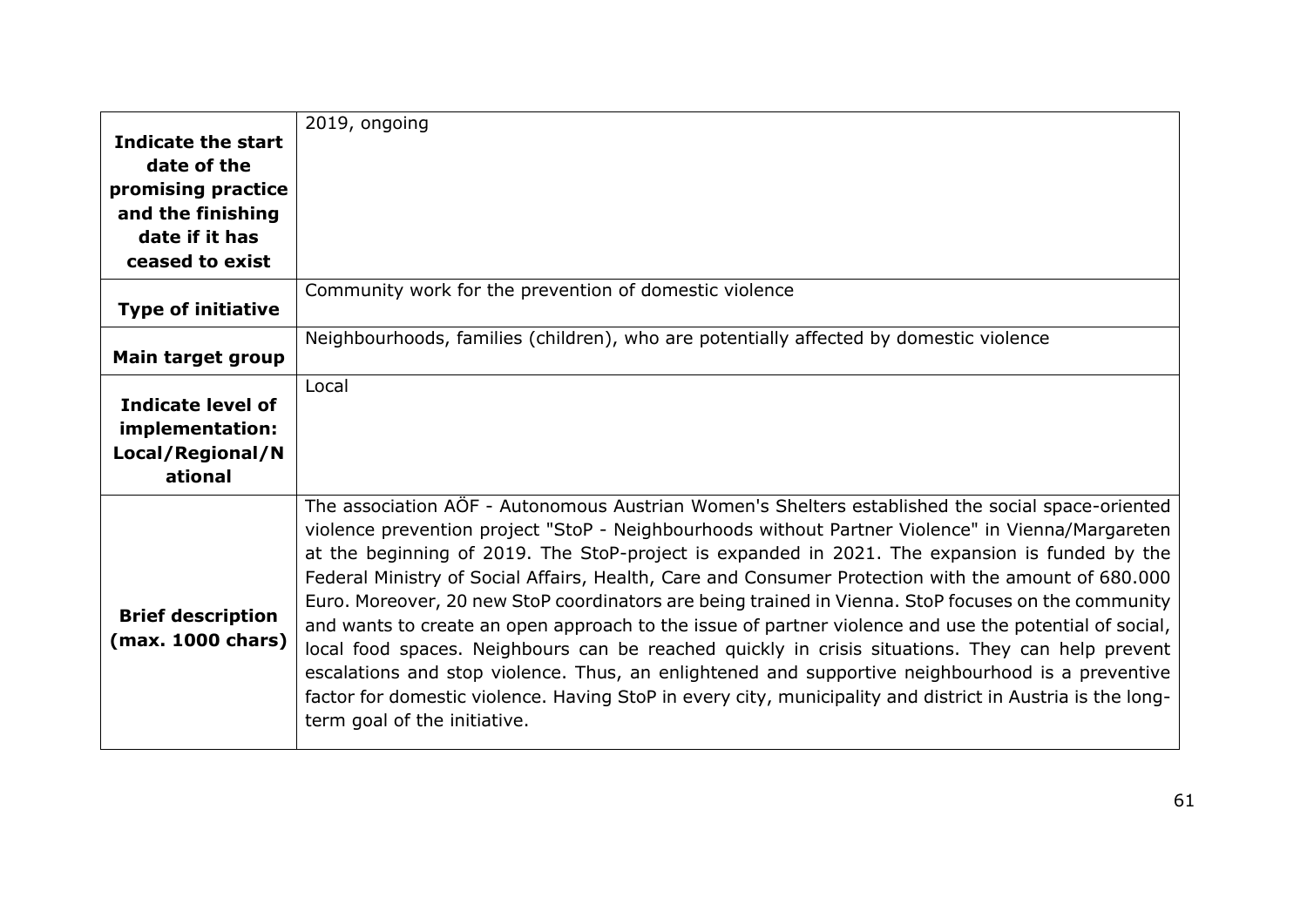|                                                                                               | Focus on the local community to create an open approach to partner violence<br>$\overline{\phantom{0}}$                                                                                                                                                                                                                                                                                                                                                                                                                                               |
|-----------------------------------------------------------------------------------------------|-------------------------------------------------------------------------------------------------------------------------------------------------------------------------------------------------------------------------------------------------------------------------------------------------------------------------------------------------------------------------------------------------------------------------------------------------------------------------------------------------------------------------------------------------------|
| <b>Highlight any</b><br>element of the<br>actions that is<br>transferable<br>(max. 500 chars) | A supportive neighbourhood to prevent domestic violence (neighbours can be reached quickly<br>in crisis situations)<br>Using the potential of social spaces to raise awareness and prevent partner violence<br>$\overline{\phantom{a}}$<br>Centralised training of coordinators to implement the measure in their neighbourhoods under<br>Ξ.<br>involvement of the local community<br>Creating strong local unions and networks in the neighbourhood, who function as contact<br>-<br>persons and coordinators and who are supported by professionals |
|                                                                                               |                                                                                                                                                                                                                                                                                                                                                                                                                                                                                                                                                       |
|                                                                                               | Stop starts where domestic violence happens, namely at the place of residence, the neighbourhood.                                                                                                                                                                                                                                                                                                                                                                                                                                                     |
| <b>Give reasons why</b><br>you consider the                                                   | A vigilant and sensitive neighbourhood is a sustainable factor in the prevention of domestic violence<br>and de-escalation in the event of a concrete danger.                                                                                                                                                                                                                                                                                                                                                                                         |
| practice as<br>sustainable (as<br>opposed to 'one<br>off activities')                         | StoP is community work, the local communities strongly participate in the development and constant<br>implementation of the measure $-$ on the conceptual and operative level. By means of empowering<br>events and the establishment of neighbourhood action groups, continuous and small-scale<br>relationship and organisation work is created. Strong alliances are built up. The strong community<br>involvement and participation creates "ownership" and thus ensures sustainability.                                                          |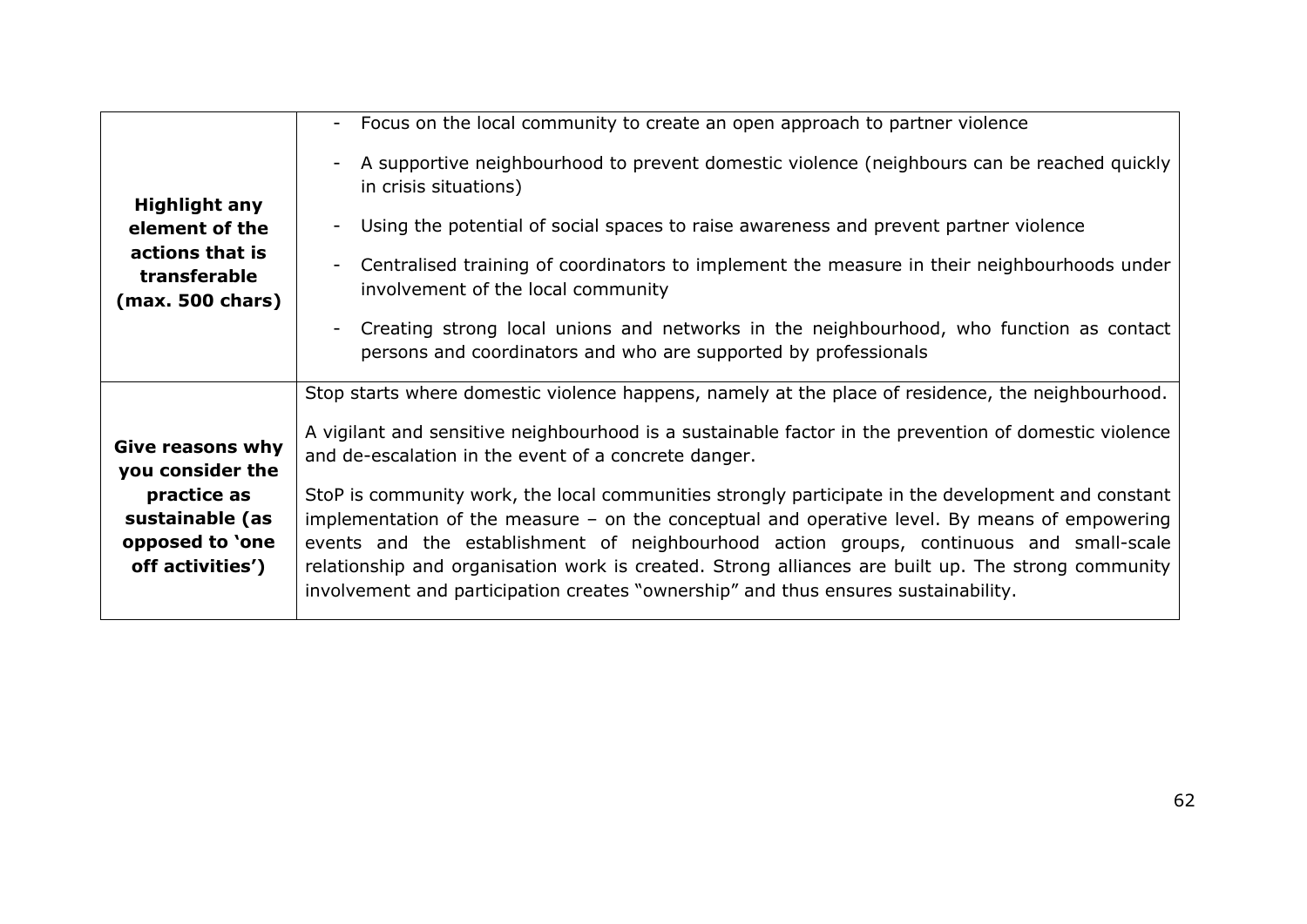| Domestic violence is not a new issue, but it is still a very invisible one. Shame or a lack of information<br>prevent those affected from talking about it, getting help or calling the police. An attentive and<br>informed neighbourhood offers help that has a concrete measurable impact: health and lives can be<br>saved.                                                                                                                                                                                                                                                                                                                                                                                              |
|------------------------------------------------------------------------------------------------------------------------------------------------------------------------------------------------------------------------------------------------------------------------------------------------------------------------------------------------------------------------------------------------------------------------------------------------------------------------------------------------------------------------------------------------------------------------------------------------------------------------------------------------------------------------------------------------------------------------------|
| In recent decades, many measures have been taken to support victims of violence and to change the<br>situation: Women's shelters, public campaigns, training, men's projects, work with perpetrators,<br>federal action plans, amendments to laws. These measures are usually aimed either at victims,<br>perpetrators, professionals from different fields or a general public. One crucial factor has been<br>neglected so far: the socio-spatial environment of victims and perpetrators. The StoP project has set<br>itself the goal of strengthening those affected by violence and social networks in city districts in such<br>a way that domestic violence is no longer tolerated, kept quiet, ignored or tolerated. |
| Due to the practice, domestic violence is removed from taboos and is visible: people affected by<br>violence make their exposure to violence public, violence in gender relations is addressed in (local)<br>media and in educational and recreational institutions.                                                                                                                                                                                                                                                                                                                                                                                                                                                         |
| The ability of residents and other actors in the neighbourhoods to know and act is strengthened, they<br>are sensitised to the issue and have and impart appropriate knowledge and information. Victims of<br>violence accept professional help and are no longer ashamed of their experiences of violence; they<br>are rather integrated into a supportive social network. Professionals in social work, health care and<br>law enforcement on the ground advise and support victims of violence in asserting their rights and<br>hold perpetrators accountable.                                                                                                                                                            |
|                                                                                                                                                                                                                                                                                                                                                                                                                                                                                                                                                                                                                                                                                                                              |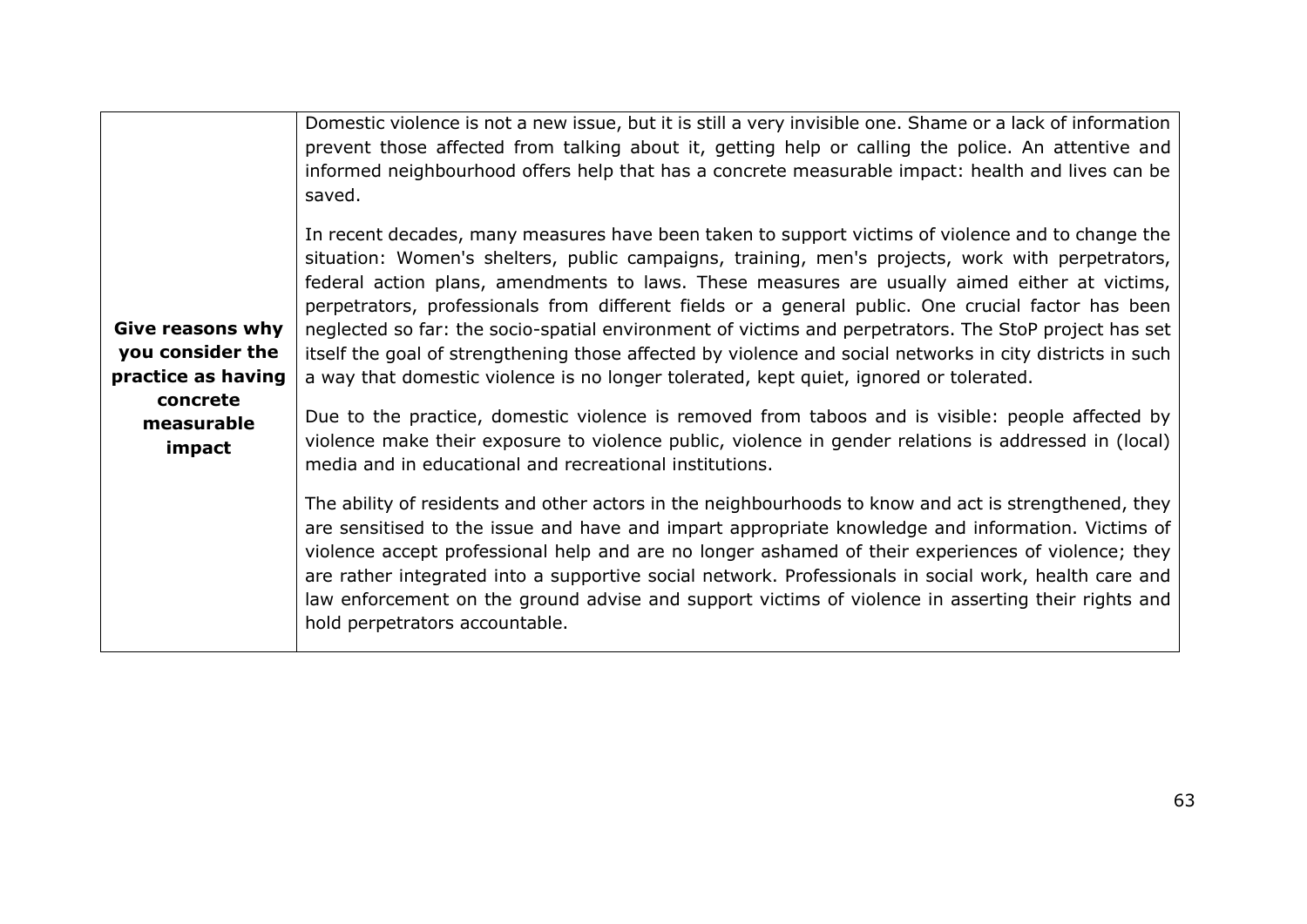| Give reasons why<br>you consider the<br>practice as<br>transferable to<br>other settings<br>and/or Member<br>States? | The preconditions and necessary steps for the practice are most likely transferable to other settings<br>and Member States, these are:<br>- a district institution, which is well embedded in the local community, that takes on the measure.<br>- professionals, who are competent on the issue of domestic violence (women's shelters, gender<br>experts, child protection centres, lawyers), who act as multipliers and train the coordinators of the<br>measure. |
|----------------------------------------------------------------------------------------------------------------------|----------------------------------------------------------------------------------------------------------------------------------------------------------------------------------------------------------------------------------------------------------------------------------------------------------------------------------------------------------------------------------------------------------------------------------------------------------------------|
|                                                                                                                      | - District networking as community work involving representatives of local politics (district councillors)<br>for lobbying.                                                                                                                                                                                                                                                                                                                                          |
|                                                                                                                      | - establishment of district working groups as an instrument of self-qualification<br>- individual support (counselling and empowerment) and continuous events in the neighbourhood                                                                                                                                                                                                                                                                                   |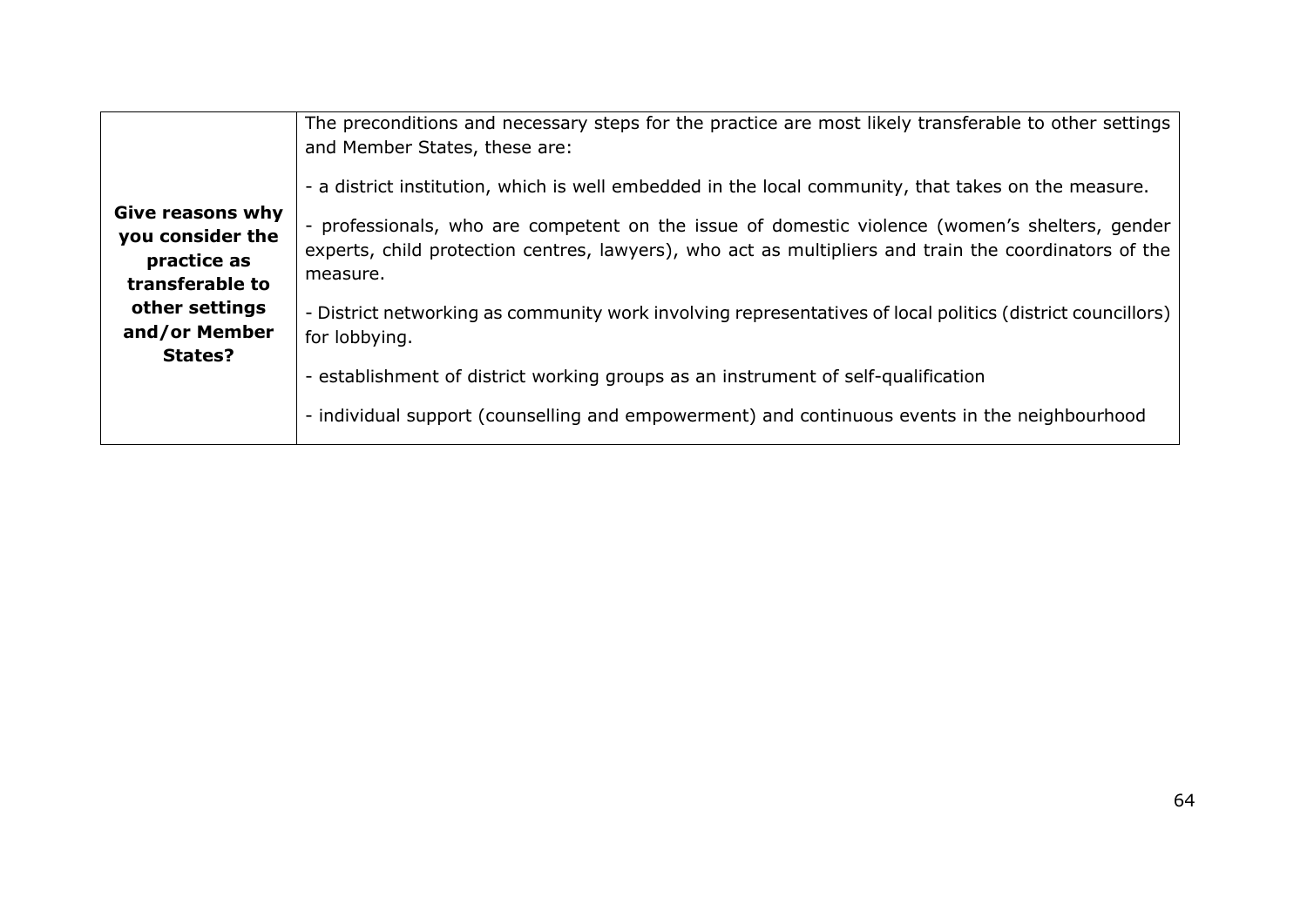|                                                                                             | The whole practice builds on the involvement of beneficiaries and stakeholders. More concretely:                                                                                                                                                                                                                                               |
|---------------------------------------------------------------------------------------------|------------------------------------------------------------------------------------------------------------------------------------------------------------------------------------------------------------------------------------------------------------------------------------------------------------------------------------------------|
|                                                                                             | A district facility, that is well established in the neighbourhood takes on the measure<br>$\overline{\phantom{a}}$                                                                                                                                                                                                                            |
| Explain, if<br>applicable, how<br>the practice                                              | The concrete conditions of the neighbourhood are scrutinised by means of: Social space<br>$\overline{\phantom{0}}$<br>analysis, network analysis, action research, activating survey                                                                                                                                                           |
| involves<br>beneficiaries and<br>stakeholders in<br>the design,                             | Neighbourhood action groups are built up, who carry out adult education and public relations<br>for the measure in their surrounding with the aim to create neighbourhood networks among<br>the inhabitants                                                                                                                                    |
| planning,<br>evaluation, review<br>assessment and                                           | Constant initiation and expansion of networking and cooperation in the neighbourhood,<br>$\sim$<br>including political lobbying and raising awareness for domestic violence at local decision makers<br>and authorities                                                                                                                        |
| implementation of<br>the practice.                                                          | Counselling and empowerment by peers (neighbours, community workers) and professionals<br>Ξ.                                                                                                                                                                                                                                                   |
|                                                                                             | Establishment of a continuous, small-scale network and organisation<br>Ξ.                                                                                                                                                                                                                                                                      |
| Explain, if<br>applicable, how<br>the practice<br>provides for<br>review and<br>assessment. | The concrete conditions of the neighbourhood are scrutinised during its implementation. This works<br>by means of: Social space analysis, network analysis, action research, activating survey. Thus, the<br>practice is established based on research and analysis.<br>Other than that, no information is available on review and assessment. |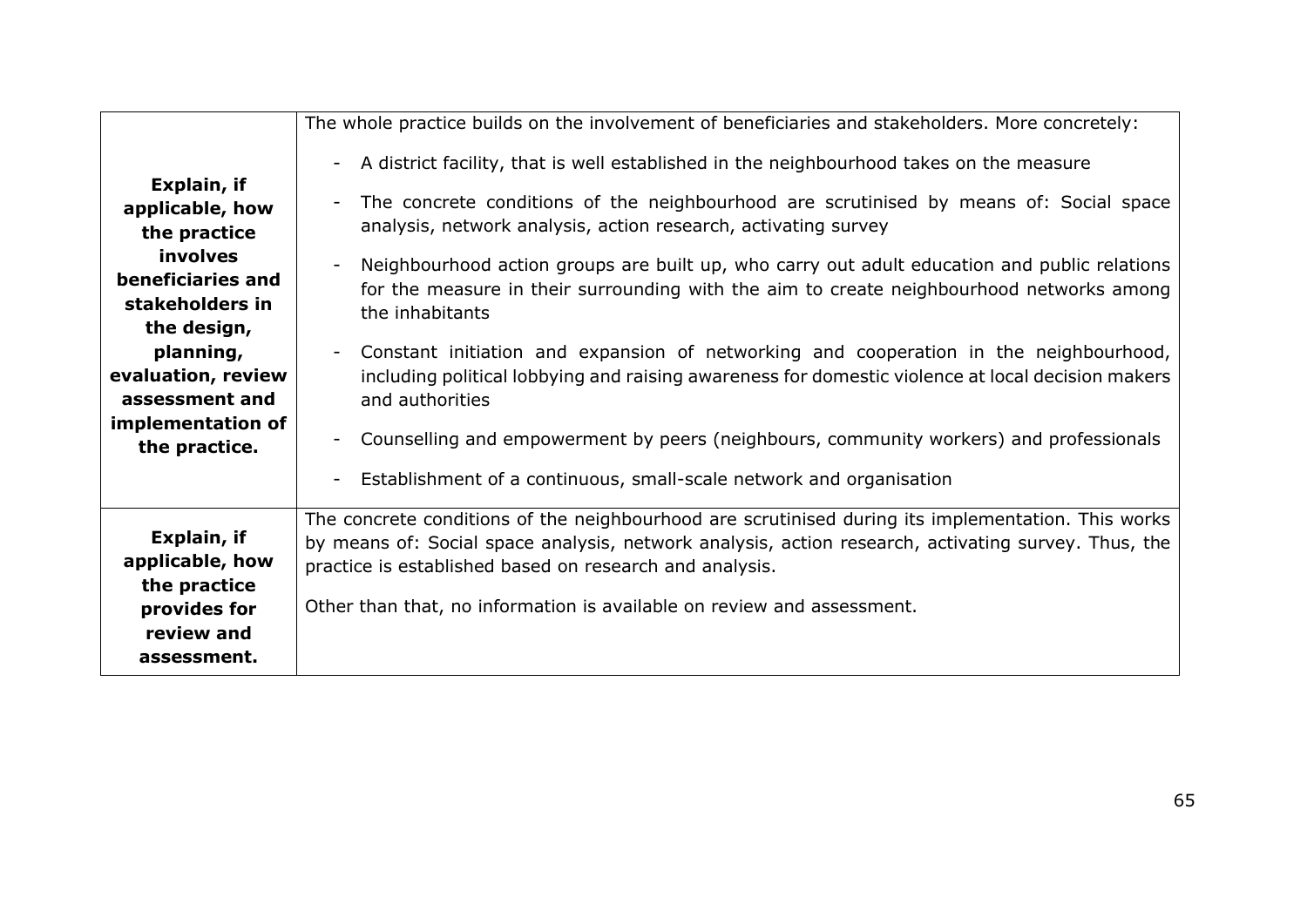| <b>Thematic area</b>                                       | <b>ACCESS TO JUSTICE</b><br>Please provide one example of a promising practice related to the topics addressed in the<br>chapter. |
|------------------------------------------------------------|-----------------------------------------------------------------------------------------------------------------------------------|
| <b>Title (original</b><br>language)                        | Opfernotruf "0800 112 112"                                                                                                        |
| Title (EN)                                                 | Victim helpline "0800 112 112"                                                                                                    |
| Organisation<br>(original<br>language)                     | Initiative des Bundesministeriums für Justiz betrieben vom WEISSEN RING                                                           |
| <b>Organisation (EN)</b>                                   | Initiative of the Federal Ministry of Justice run by the WEISSEN RING.                                                            |
| Government /<br><b>Civil society</b>                       | Government and civil society                                                                                                      |
| <b>Funding body</b>                                        | Federal Ministry of Justice                                                                                                       |
| <b>Reference (incl.</b><br><b>URL, where</b><br>available) | Austria, Website of the victim helpline "0800 112 112".                                                                           |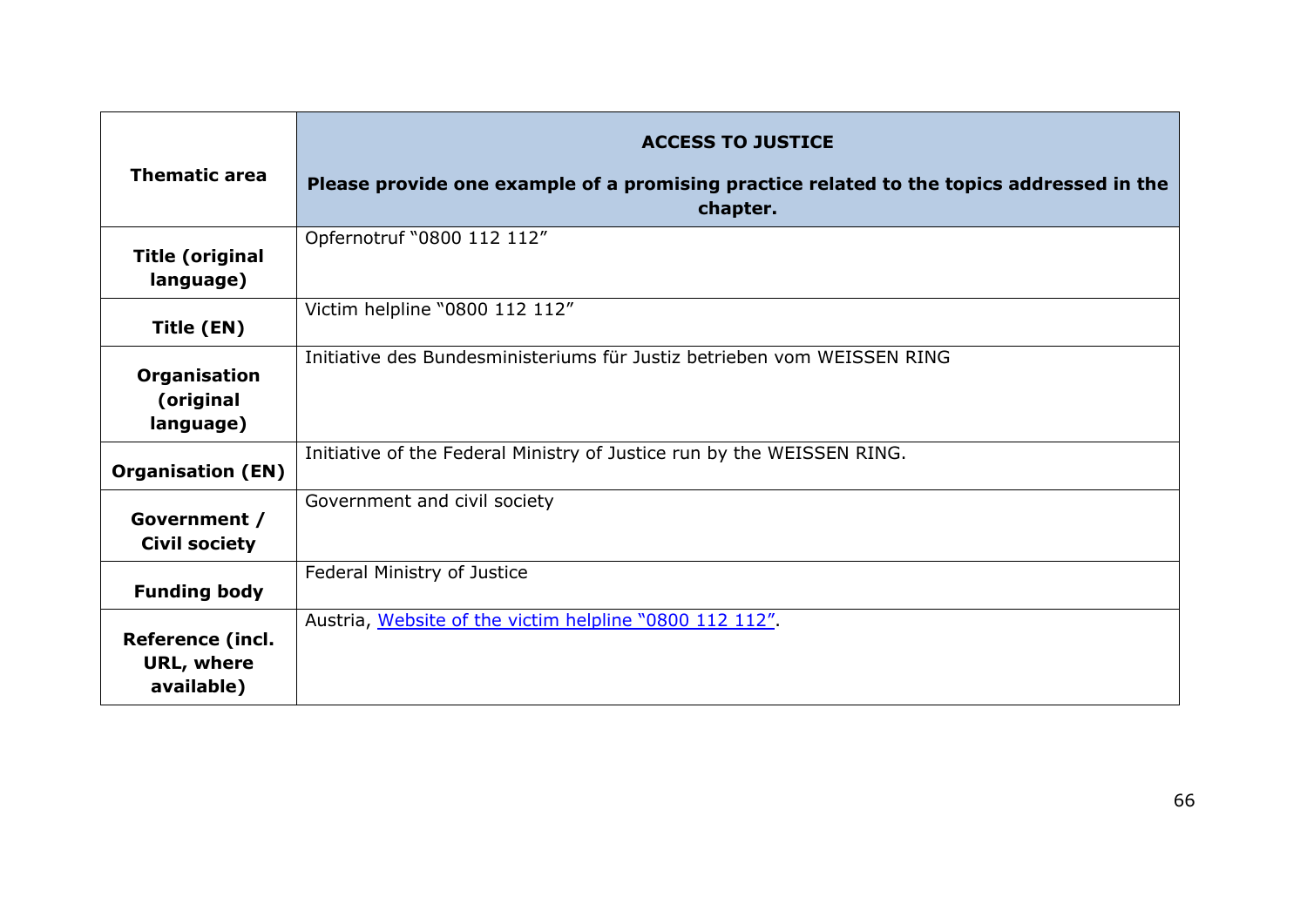|                           | Running for years, the offer provided by the victim helpline "0800 112 112" was expanded in       |
|---------------------------|---------------------------------------------------------------------------------------------------|
| <b>Indicate the start</b> | September 2021. From now on victims may hold conversations via chats as well as sending web mails |
| date of the               | directly via the website of the helpline.                                                         |
| promising practice        |                                                                                                   |
| and the finishing         | No end date foreseen.                                                                             |
| date if it has            |                                                                                                   |
| ceased to exist           |                                                                                                   |
|                           | helpline                                                                                          |
| <b>Type of initiative</b> |                                                                                                   |
|                           | All victims of criminal acts, who are looking for help.                                           |
| <b>Main target group</b>  |                                                                                                   |
|                           | national                                                                                          |
| Indicate level of         |                                                                                                   |
| implementation:           |                                                                                                   |
| Local/Regional/N          |                                                                                                   |
| ational                   |                                                                                                   |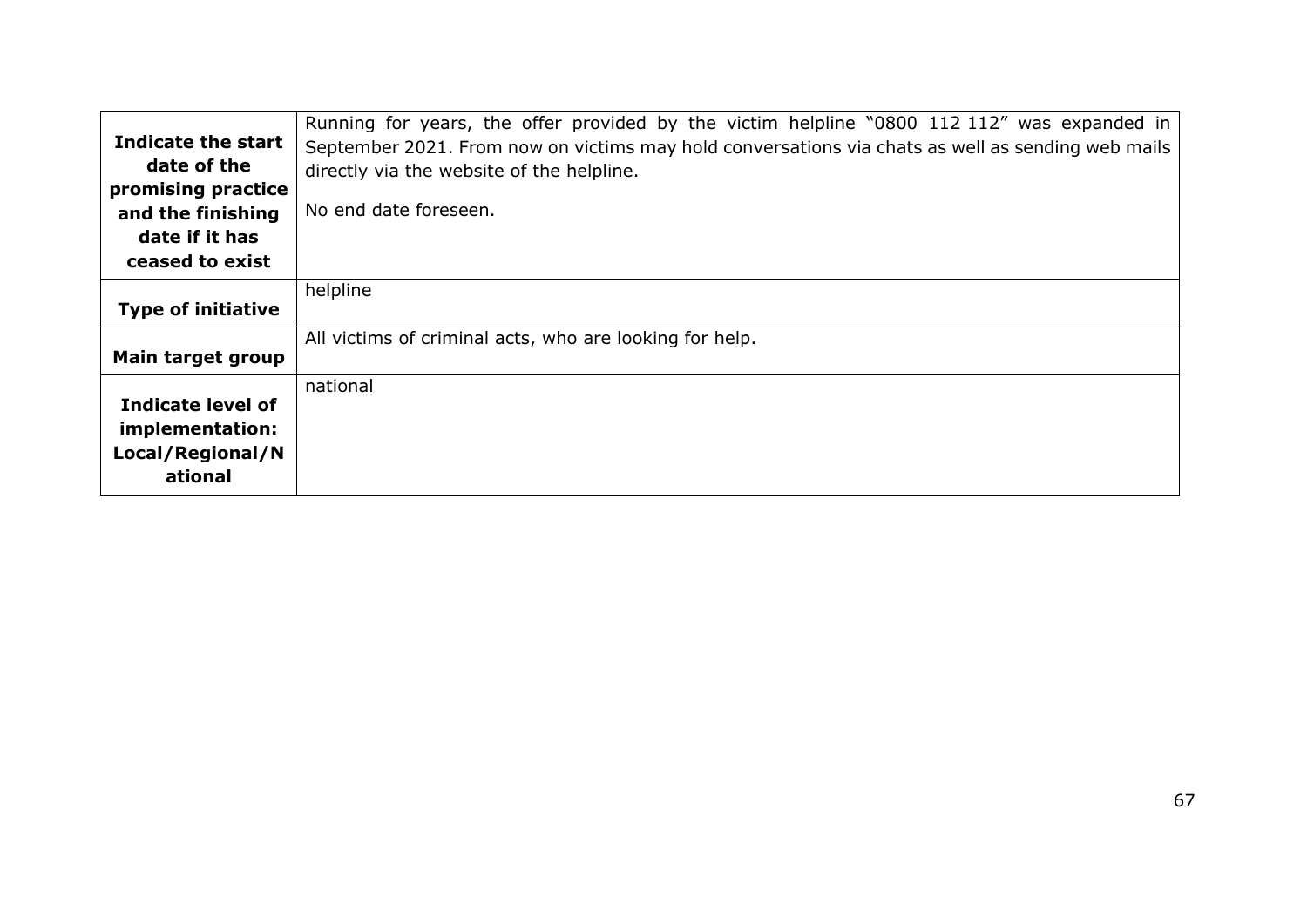| <b>Brief description</b><br>(max. 1000 chars)                                                 | The helpline is the central contact point for all matters that concern or could concern direct and<br>indirect victims. The aim is to provide the best possible care and emotional support in the context of<br>initial counselling and to make qualified referrals to suitable, existing victim support organisations.<br>The services offered by the Victim Hotline include:<br>Telephone helpline (with active mediation if required)<br>Answering written enquiries (e-mail, letter, fax)<br>Information homepage<br>Online counselling with (also) anonymous e-mail counselling and chat counselling<br>Profile and qualifications of the helpline staff: psychosocial professional training (e.g. social workers,<br>therapists, etc.) and/or several years of practice in counselling professions; both have basic legal<br>knowledge. |
|-----------------------------------------------------------------------------------------------|-----------------------------------------------------------------------------------------------------------------------------------------------------------------------------------------------------------------------------------------------------------------------------------------------------------------------------------------------------------------------------------------------------------------------------------------------------------------------------------------------------------------------------------------------------------------------------------------------------------------------------------------------------------------------------------------------------------------------------------------------------------------------------------------------------------------------------------------------|
| <b>Highlight any</b><br>element of the<br>actions that is<br>transferable<br>(max. 500 chars) | The entire helpline is fully transferrable.                                                                                                                                                                                                                                                                                                                                                                                                                                                                                                                                                                                                                                                                                                                                                                                                   |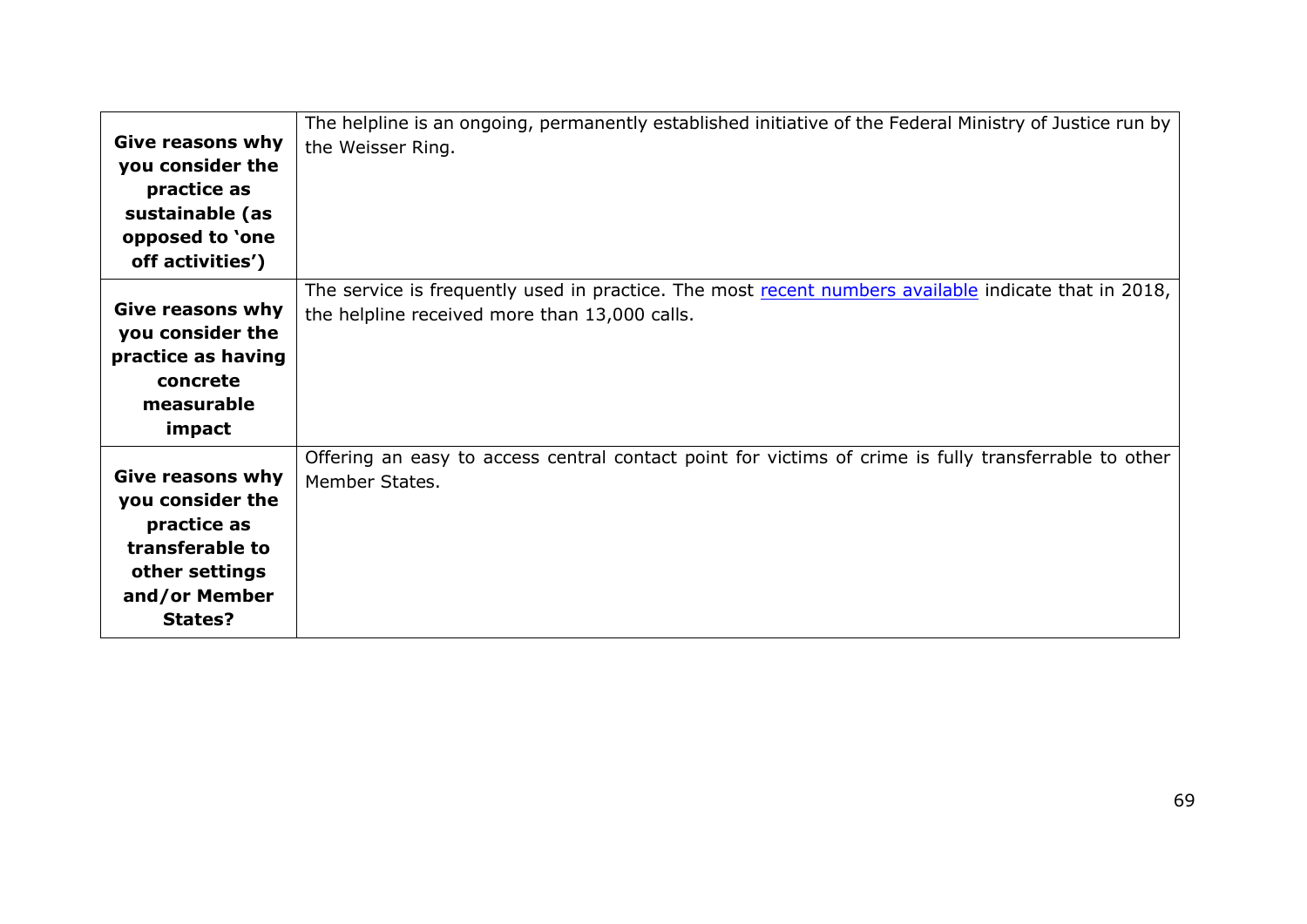|                    | The helpline is run by a longstanding victim support organization Weisser Ring. The helpline is located |
|--------------------|---------------------------------------------------------------------------------------------------------|
| Explain, if        | in the federal office of the Weisser Ring in Vienna in order to make maximum use of synergies with      |
| applicable, how    | the other services of the victim support organization (victim support and assistance, infrastructure,   |
| the practice       | administration, marketing and PR).                                                                      |
| <b>involves</b>    |                                                                                                         |
| beneficiaries and  |                                                                                                         |
| stakeholders in    |                                                                                                         |
| the design,        |                                                                                                         |
| planning,          |                                                                                                         |
| evaluation, review |                                                                                                         |
| assessment and     |                                                                                                         |
| implementation of  |                                                                                                         |
| the practice.      |                                                                                                         |
|                    | No information on the review/assessment available.                                                      |
| Explain, if        |                                                                                                         |
| applicable, how    |                                                                                                         |
| the practice       |                                                                                                         |
| provides for       |                                                                                                         |
| review and         |                                                                                                         |
| assessment.        |                                                                                                         |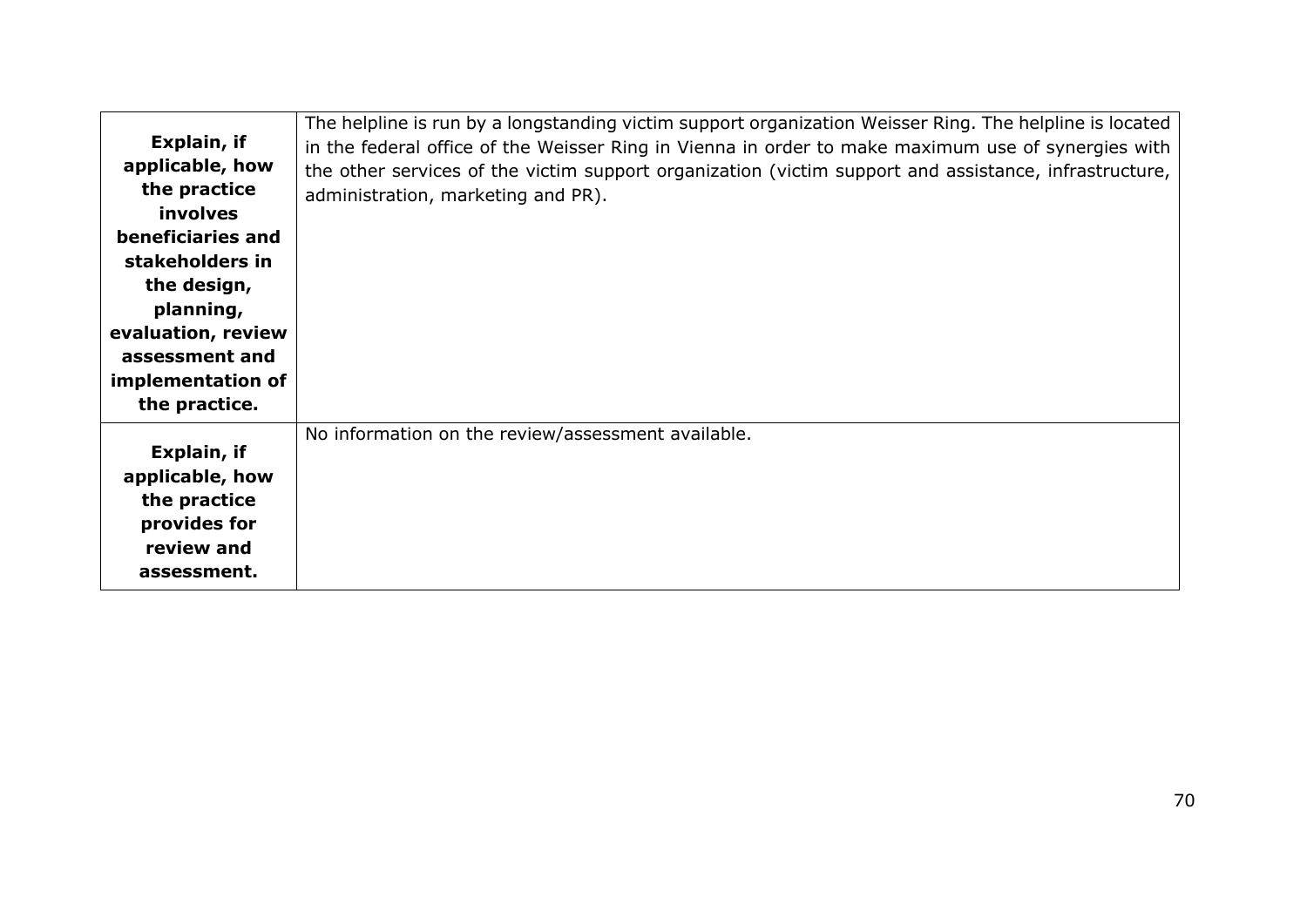| <b>Thematic area</b>                                       | Developments in the implementation of the Convention on the Rights of Persons with<br><b>Disabilities (CRPD)</b><br>Please provide one example of a promising practice related to projects or programmes<br>implementing the CRPD or promoting the rights of persons with disabilities. |
|------------------------------------------------------------|-----------------------------------------------------------------------------------------------------------------------------------------------------------------------------------------------------------------------------------------------------------------------------------------|
| <b>Title (original</b><br>language)                        | Familie und Partnerschaft Wie Menschen mit Behinderungen zu ihrem Recht kommen                                                                                                                                                                                                          |
| Title (EN)                                                 | Family and partnership: How people with disabilities get their rights                                                                                                                                                                                                                   |
| Organisation<br>(original<br>language)                     | Unabhängiger Monitoringausschuss zur Umsetzung der UN-Konvention über Rechte von Menschen<br>mit Behinderungen                                                                                                                                                                          |
| <b>Organisation (EN)</b>                                   | Independent Monitoring Committee on the Implementation of the UN Convention on the Rights of<br>Persons with Disabilities                                                                                                                                                               |
| Government /<br><b>Civil society</b>                       | Monitoring Body                                                                                                                                                                                                                                                                         |
| <b>Funding body</b>                                        |                                                                                                                                                                                                                                                                                         |
| <b>Reference (incl.</b><br><b>URL, where</b><br>available) | Family and partnership: How people with disabilities get their rights                                                                                                                                                                                                                   |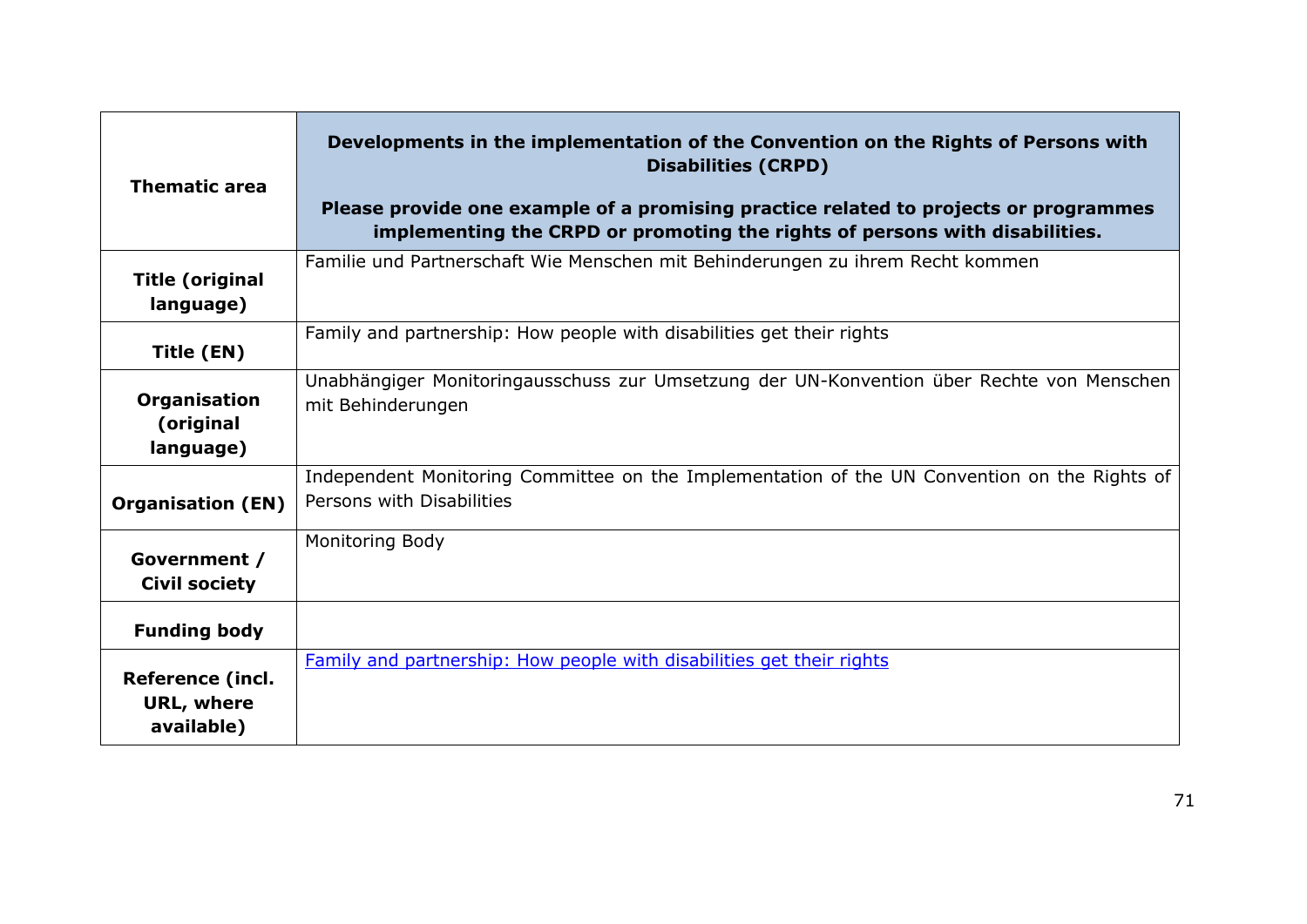|                           | September 2021                                                                                            |
|---------------------------|-----------------------------------------------------------------------------------------------------------|
| Indicate the start        |                                                                                                           |
| date of the               |                                                                                                           |
| promising practice        |                                                                                                           |
| and the finishing         |                                                                                                           |
| date if it has            |                                                                                                           |
| ceased to exist           |                                                                                                           |
|                           | Promoting the rights of people with disabilities                                                          |
| <b>Type of initiative</b> |                                                                                                           |
|                           | Persons with disabilities                                                                                 |
| Main target group         |                                                                                                           |
|                           | national                                                                                                  |
| Indicate level of         |                                                                                                           |
| implementation:           |                                                                                                           |
| Local/Regional/N          |                                                                                                           |
| ational                   |                                                                                                           |
|                           | The Monitoring Committee contributed a statement on family and partnership. The statement is              |
|                           | available in long and short version and in easy language. In September 2021, the Monitoring               |
|                           | Committee implemented a visualization of this extensive statement on family and partnership. The          |
| <b>Brief description</b>  | aim of this visualization was to present a complex topic in a clear and easily understandable way. The    |
| (max. 1000 chars)         | visualization provides an overview of individual problem areas as well as the contents of the statement   |
|                           | - it informs persons with disabilities on their rights in relation with family and partnership. The       |
|                           | visualisation will be available at events together with the different language versions of the statement. |
|                           |                                                                                                           |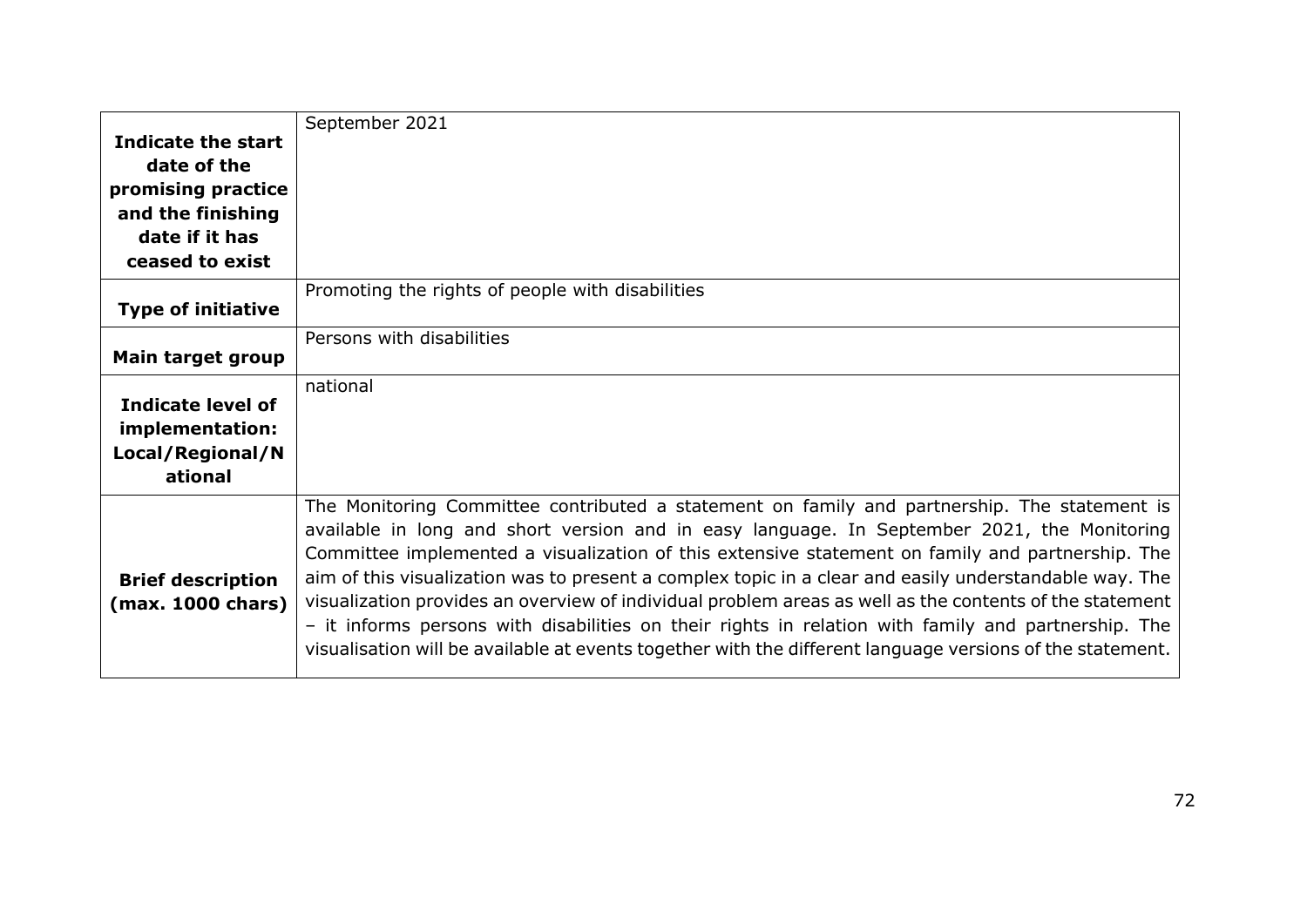| <b>Highlight any</b><br>element of the<br>actions that is<br>transferable<br>(max. 500 chars)                                      | All elements of this action are transferable: the Monitoring Committee contributes a statement on the<br>rights of people with disabilities. To promote the rights of persons with disabilities, they are informed<br>in barrier-free ways. The barrier free versions are distributed to the target group.                                     |
|------------------------------------------------------------------------------------------------------------------------------------|------------------------------------------------------------------------------------------------------------------------------------------------------------------------------------------------------------------------------------------------------------------------------------------------------------------------------------------------|
| <b>Give reasons why</b><br>you consider the<br>practice as<br>sustainable (as<br>opposed to 'one<br>off activities')               | The visualisation is a product, which is available to the target group. As such, it is sustainable. It<br>needs to be updated in case of developments relating to its content.                                                                                                                                                                 |
| <b>Give reasons why</b><br>you consider the<br>practice as having<br>concrete<br>measurable<br>impact                              | It is a barrier-free method to inform persons with disabilities about their rights in relation to Art. 23<br>CRPD, including their right to family, their right to children, the right of children to their parents,<br>partnership and how these rights are implemented. Informing rights holders is an effective way of<br>promoting rights. |
| <b>Give reasons why</b><br>you consider the<br>practice as<br>transferable to<br>other settings<br>and/or Member<br><b>States?</b> | All elements of this action are transferable: the Monitoring Committee contributes a statement on the<br>rights of people with disabilities. To promote the rights of persons with disabilities, they are informed<br>in barrier-free ways. The barrier free versions are distributed to the target group.                                     |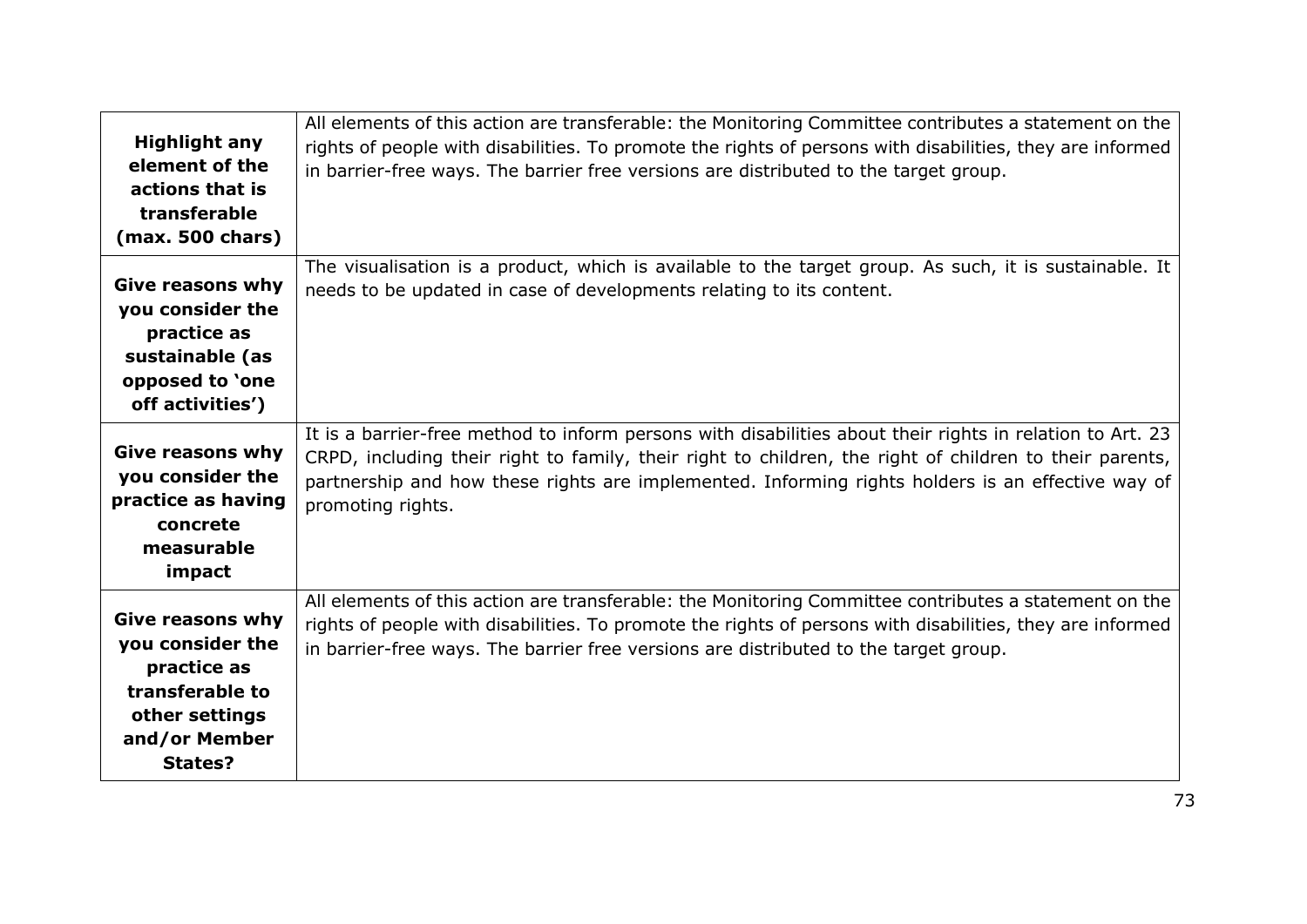|                    | The visualisation was implemented by the Monitoring Committee, which consists to a large part of        |
|--------------------|---------------------------------------------------------------------------------------------------------|
| Explain, if        | persons with disabilities and members of their representative organisations.                            |
| applicable, how    |                                                                                                         |
| the practice       |                                                                                                         |
| <b>involves</b>    |                                                                                                         |
| beneficiaries and  |                                                                                                         |
| stakeholders in    |                                                                                                         |
| the design,        |                                                                                                         |
| planning,          |                                                                                                         |
| evaluation, review |                                                                                                         |
| assessment and     |                                                                                                         |
| implementation of  |                                                                                                         |
| the practice.      |                                                                                                         |
|                    | No information on review and assessment are available. The Monitoring Committee welcomes                |
| Explain, if        | feedback on this project and is ready to take criticism and praise for their future projects. The users |
| applicable, how    | are encouraged to submit their feedback per E-mail to the Monitoring Committee.                         |
| the practice       |                                                                                                         |
| provides for       |                                                                                                         |
| review and         |                                                                                                         |
| assessment.        |                                                                                                         |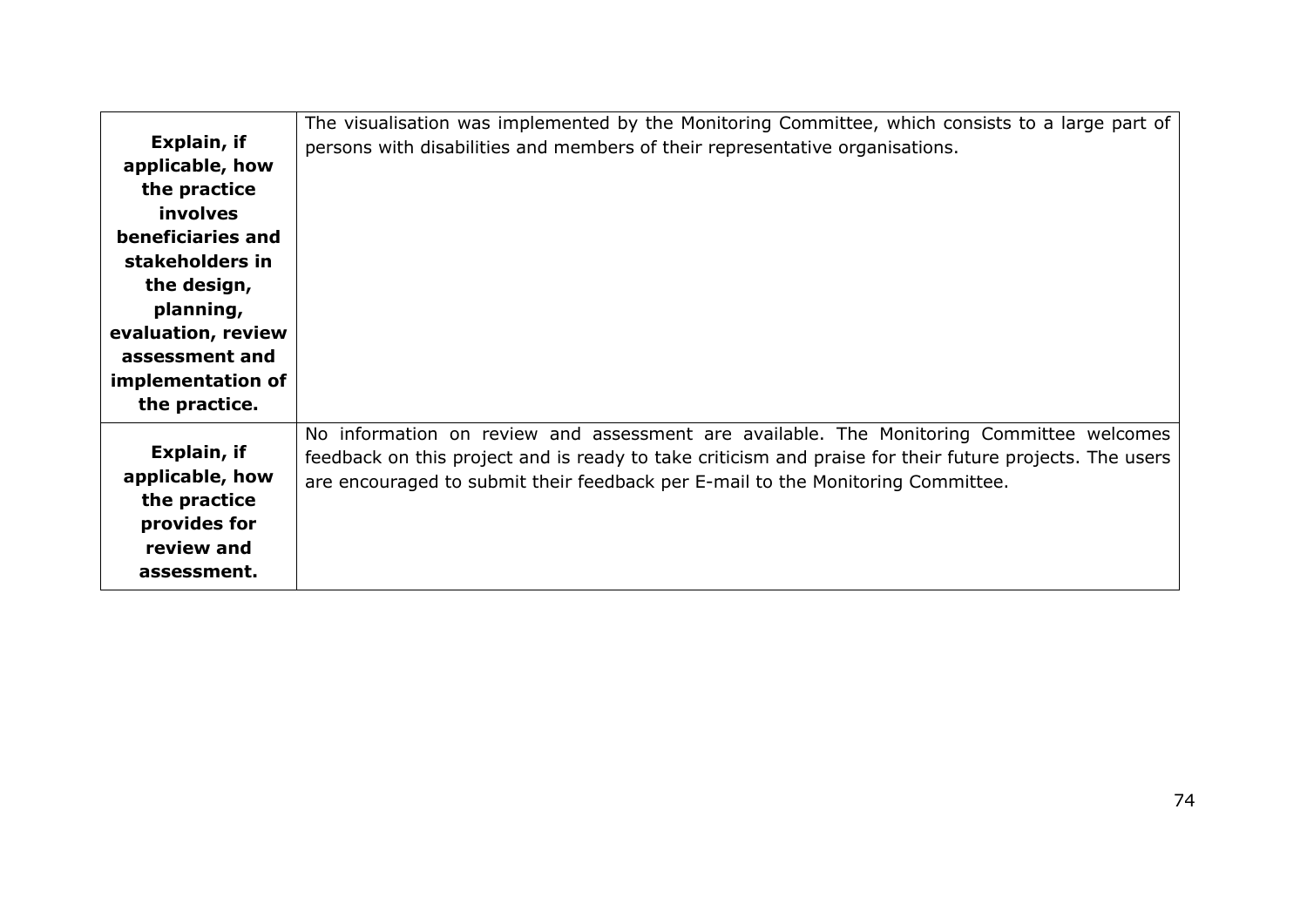## **Annex 2 – Case Law**

| <b>Thematic area</b> | <b>EQUALITY AND NON-DISCRIMINATION</b><br>Please provide one high court decision addressing discrimination against EU<br>citizens based on nationality or against LGBTI people. Where relevant, always<br>highlight any relevance or reference to multiple or intersectional discrimination<br>in the case you report. |
|----------------------|------------------------------------------------------------------------------------------------------------------------------------------------------------------------------------------------------------------------------------------------------------------------------------------------------------------------|
| <b>Decision date</b> | No case law has been identified for this thematic area.                                                                                                                                                                                                                                                                |

| <b>Thematic area</b> | RACISM, XENOPHOBIA AND RELATED INTOLERANCE<br>Please provide the most relevant high court decision concerning the application<br>of either the Racial Equality Directive or the Framework Decision on racism and<br>xenophobia, addressing racism, xenophobia, and other forms of intolerance<br>more generally. |
|----------------------|------------------------------------------------------------------------------------------------------------------------------------------------------------------------------------------------------------------------------------------------------------------------------------------------------------------|
| <b>Decision date</b> | No case law has been identified for this thematic area.                                                                                                                                                                                                                                                          |

| <b>Thematic area</b> | <b>ROMA EQUALITY AND INCLUSION</b><br>Please provide the most relevant high court decision addressing violations of<br>fundamental rights of Roma and Travellers. |
|----------------------|-------------------------------------------------------------------------------------------------------------------------------------------------------------------|
| <b>Decision date</b> | No case law has been identified for this thematic area.                                                                                                           |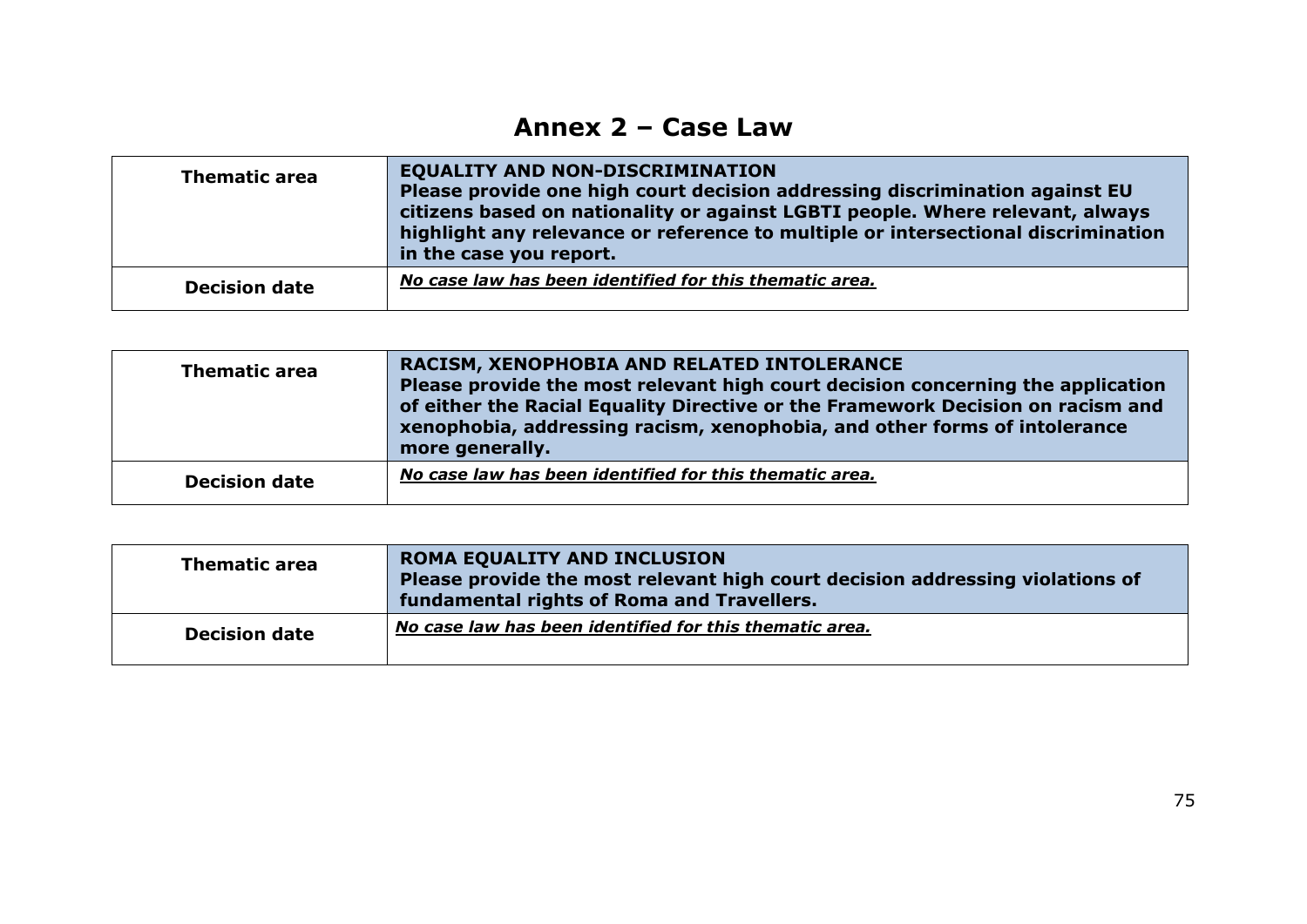| <b>Thematic area</b> | ASYLUM, VISAS, MIGRATION, BORDERS AND INTEGRATION<br>Please provide the most relevant high court decision $-$ or any court ruling $-$<br>relating to the implementation of the right to an effective remedy in the context<br>of storing data in national large-scale databases and in EU IT systems (Eurodac,<br>VIS, SIS) delivered in 2021. |
|----------------------|------------------------------------------------------------------------------------------------------------------------------------------------------------------------------------------------------------------------------------------------------------------------------------------------------------------------------------------------|
| <b>Decision date</b> | No case law has been identified for this thematic area.                                                                                                                                                                                                                                                                                        |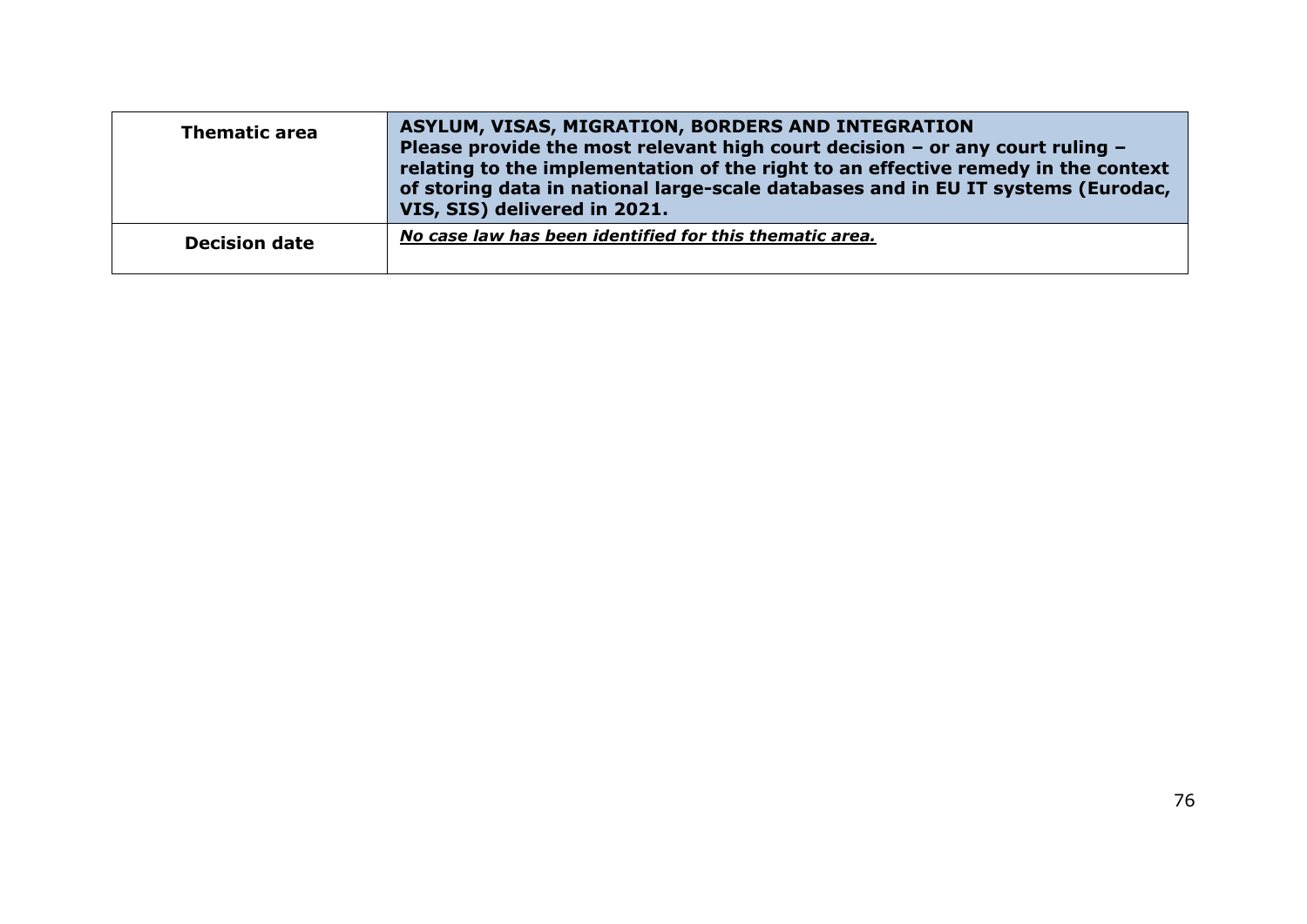| <b>Thematic area</b>                                                                   | <b>INFORMATION SOCIETY, PRIVACY AND DATA PROTECTION</b><br>Please provide the most relevant high court decision related to the topics<br>addressed in the chapter, i.e. data protection, and/or artificial intelligence<br>systems.                                                                                                                                                                                                                                                                                                                                                                                     |
|----------------------------------------------------------------------------------------|-------------------------------------------------------------------------------------------------------------------------------------------------------------------------------------------------------------------------------------------------------------------------------------------------------------------------------------------------------------------------------------------------------------------------------------------------------------------------------------------------------------------------------------------------------------------------------------------------------------------------|
| <b>Decision date</b>                                                                   | 18 February 2021                                                                                                                                                                                                                                                                                                                                                                                                                                                                                                                                                                                                        |
| Reference details                                                                      | Supreme Court (Oberster Gerichtshof), 6Ob127/20z, 18 February 2021.                                                                                                                                                                                                                                                                                                                                                                                                                                                                                                                                                     |
| Key facts of the case<br>$(max. 500 \text{ chars})$                                    | A data subject asserted his right to information against the leading postal service provider in<br>Austria, which also operates as an address publisher under the Austrian Trade Regulation Act <sup>110</sup><br>and sells consumer data to advertisers. The information provided includes probability data on, e.g.,<br>the complainant's investment affinity. The complainant was not content with the reply given by the<br>controller to his access request and filed a lawsuit for the provision of access and erasure.                                                                                           |
| <b>Main</b><br>reasoning/argumentation<br>(max. 500 chars)                             | The first instance court rejected the case holding that the controller had already fulfilled the data<br>subject's requests. The second instance court partially overturned this decision. The controller<br>argued that the abstract "average values" are merely "attributed" to consumers based on socio-<br>demographic circumstances (age, level of education, etc.), but do not make any statements about<br>a specific person. The Supreme Court had to decide whether such "marketing classifications"<br>qualify as personal data under Article $4(1)$ GDPR although they only express a statistic probability. |
| Key issues (concepts,<br>interpretations) clarified<br>by the case (max. 500<br>chars) | The Supreme Court ruled that "marketing classifications" under § 151 (6) Austrian Trade<br>Regulation Act qualify as personal data. Whether these assessments are accurate is irrelevant.<br>Even the fact that the data is calculated via statistical probabilities does not change this finding.<br>The term "information" in Article 4 (1) GDPR is not limited to statements about verifiable<br>characteristics or factual circumstances on the data subject but also includes evaluations and<br>assessments. Thus statistic probability that is assigned to a certain data subject qualifies as<br>personal data. |

<sup>110</sup> Austria, § 151 Austrian Trade Regulation Act *[\(Gewerbeordnung 1994](https://www.ris.bka.gv.at/GeltendeFassung.wxe?Abfrage=Bundesnormen&Gesetzesnummer=10007517) – GewO 1994)*, Federal Law Gazette, No. 194/1994.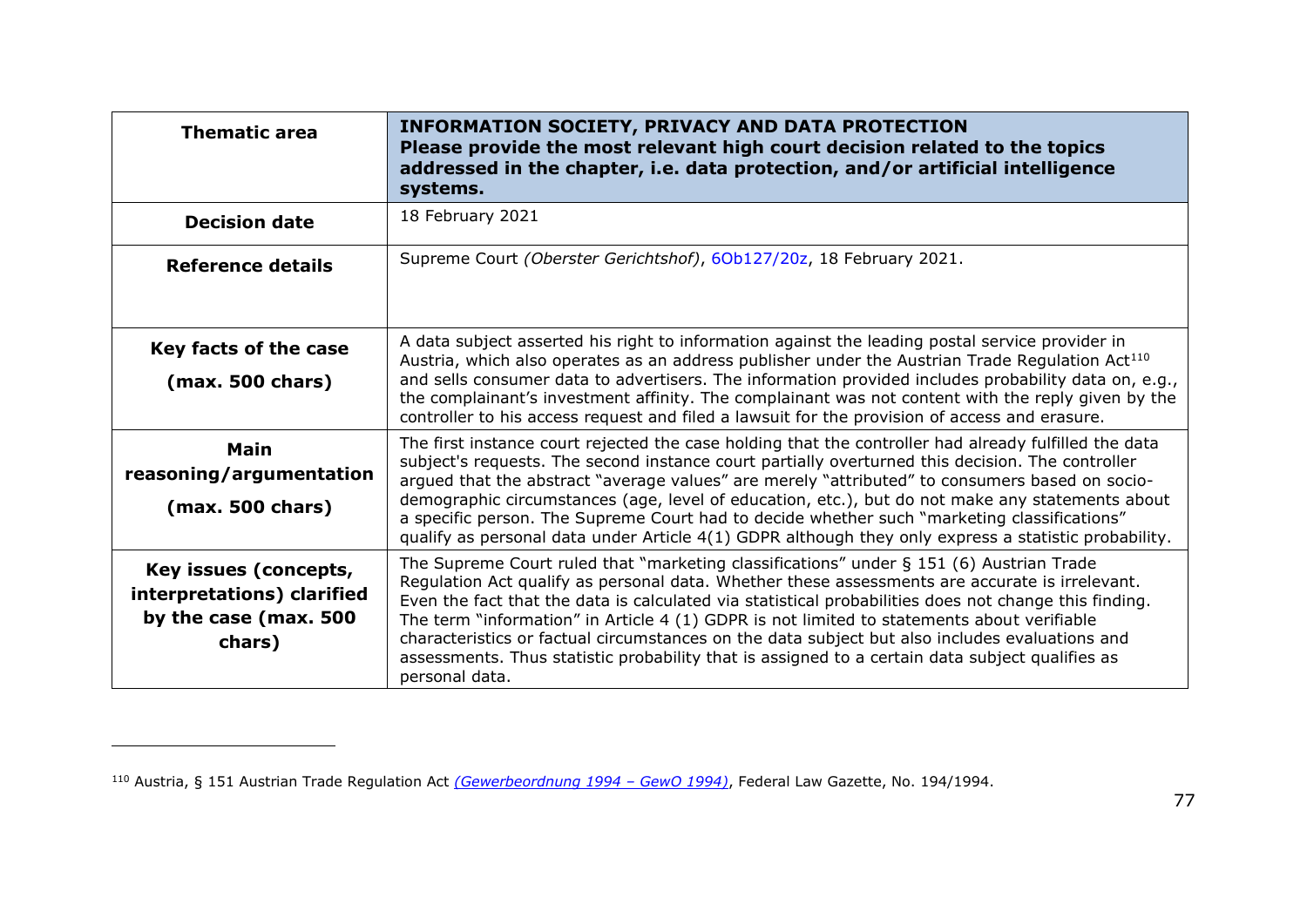| <b>Results (sanctions) and</b><br>key consequences or<br>implications of the case<br>(max. 500 chars)                     | The contested decision is amended to the effect that the judgment of the court of first instance is<br>restored. The complainant is ordered to reimburse the defendant for the costs of the appeal<br>proceedings. The data subject does not have a legal interest in a declaratory judgment. The<br>controller had already fulfilled the data subject's access request and declared to comply with the<br>data subject's objection under Article 21 GDPR by refraining from any further processing of his or<br>her data.                                                                                                                                        |
|---------------------------------------------------------------------------------------------------------------------------|-------------------------------------------------------------------------------------------------------------------------------------------------------------------------------------------------------------------------------------------------------------------------------------------------------------------------------------------------------------------------------------------------------------------------------------------------------------------------------------------------------------------------------------------------------------------------------------------------------------------------------------------------------------------|
| Key quotation in original<br>language and translated<br>into English with<br>reference details (max.<br><b>500 chars)</b> | Die [] Auffassung der Beklagten, die in § 151 Abs 6 GewO genannten Marketinginformationen<br>und -klassifikationen seien keine personenbezogenen Daten iSd Art 4 Nr 1 DSGVO, kann [] nicht<br>geteilt werden, zumal es dem nationalen Gesetzgeber nicht zusteht, den Anwendungsbereich der<br>DSGVO derart einzuschränken.<br>The [] view of the defendant that the marketing information and classifications referred to in §<br>151 para 6 GewO are not personal data within the meaning of Art 4 No 1 GDPR cannot be shared<br>[], especially since the national legislator is not entitled to restrict the scope of application of the<br>GDPR in such a way. |